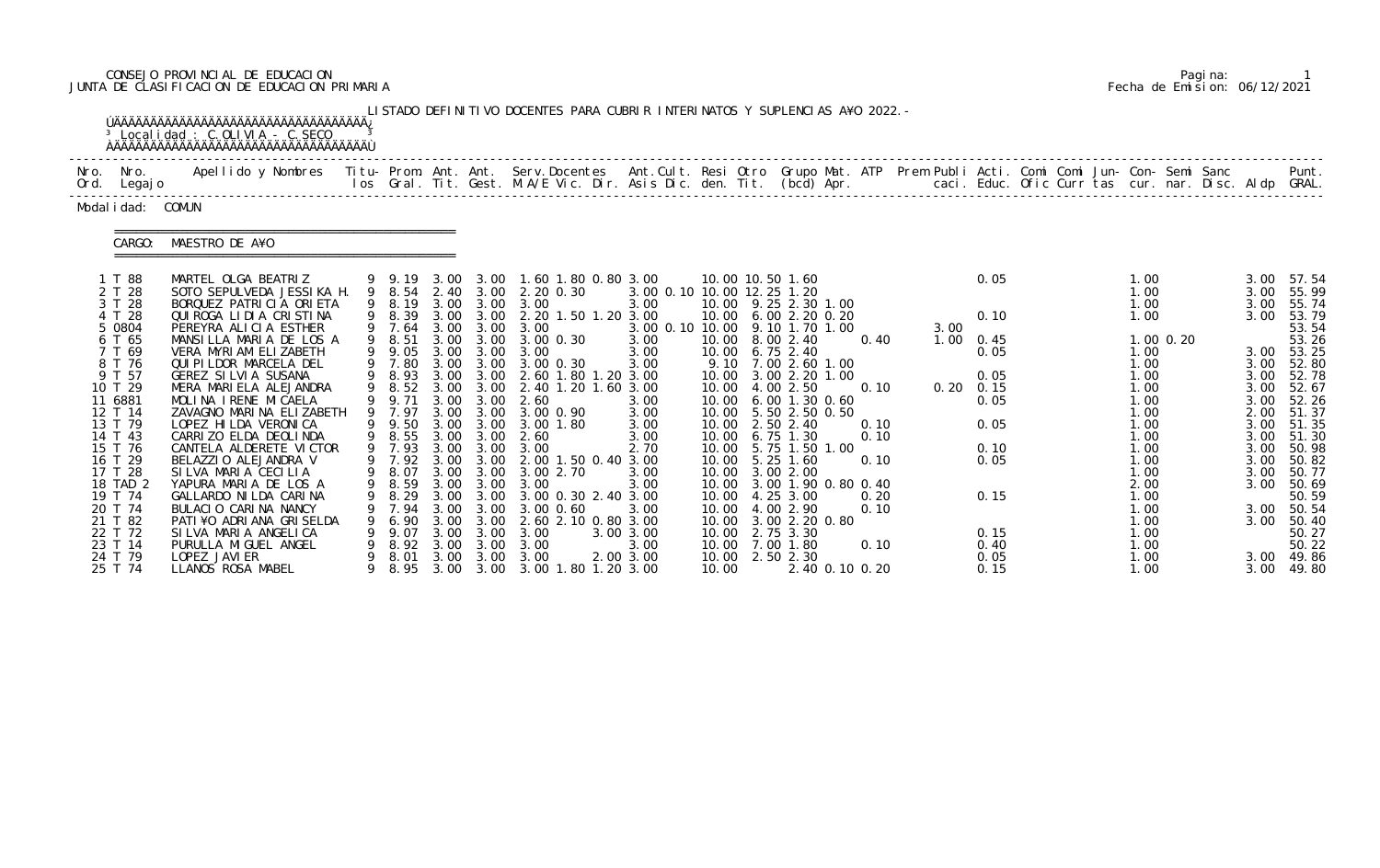# CONSEJO PROVINCIAL DE EDUCACION Pagina: 2 JUNTA DE CLASIFICACION DE EDUCACION PRIMARIA Fecha de Emision: 06/12/2021

|      |                     | <sup>3</sup> Localidad : C.OLIVIA - C.SECO                                                                                                                                                                                        |   |                  |              |              | LISTADO DEFINITIVO DOCENTES PARA CUBRIR INTERINATOS Y SUPLENCIAS A¥O 2022. - |              |       |                                              |      |              |      |  |              |  |              |                     |
|------|---------------------|-----------------------------------------------------------------------------------------------------------------------------------------------------------------------------------------------------------------------------------|---|------------------|--------------|--------------|------------------------------------------------------------------------------|--------------|-------|----------------------------------------------|------|--------------|------|--|--------------|--|--------------|---------------------|
| Nro. | Nro.<br>Ord. Legajo | Apellido y Nombres - Titu- Prom. Ant. Ant. Serv.Docentes - Ant.Cult. Resi Otro Grupo Mat. ATP Prem Publi Acti. Comi Comi Jun- Con- Semi Sanc - - - - Punt.<br>Ios Gral. Tit. Gest. M.A/E Vic. Dir. Asis Dic. den. Tit. (bcd) Apr. |   |                  |              |              |                                                                              |              |       |                                              |      |              |      |  |              |  |              |                     |
|      | CARGO:              | MAESTRO DE A¥O                                                                                                                                                                                                                    |   |                  |              |              |                                                                              |              |       |                                              |      |              |      |  |              |  |              |                     |
|      | 26 T 76             | MAI DANA RODRI GUEZ CLAUDI 0 9 8.71 3.00 3.00 3.00 0.60 2.40 3.00                                                                                                                                                                 |   |                  |              |              |                                                                              |              |       | 10.00 3.00 2.60                              | 0.10 |              | 0.10 |  | 1.00         |  |              | 49.51               |
|      | 27 T 14<br>28 T 69  | ANCA DANIELA BEATRIZ<br>YBA¥EZ MONICA LORENA                                                                                                                                                                                      |   | 9 6.77           |              | 2.60 3.00    | 9 8.34 3.00 3.00 3.00 1.50<br>2.60                                           | 3.00<br>3.00 |       | 10.00 3.00 2.40<br>10.00 6.00 1.30 1.00      | 0.10 |              | 0.05 |  | 1.00<br>1.00 |  | 3.00         | 2.00 49.39          |
|      | 29 T 36             | HERRERA SANDRA PATRICIA                                                                                                                                                                                                           |   | 9 8.77           |              |              | 3.00 3.00 3.00 0.60                                                          | 3.00         |       | 10.00 3.00 1.90                              |      |              |      |  | 1.00         |  | 3.00         | 49.27<br>49.27      |
|      | 30 T 14             | LUNA SILVIA LILIANA                                                                                                                                                                                                               |   | 9 6.87           |              |              | 3.00 3.00 3.00 1.80 0.80 3.00                                                |              |       | 10.00  1.25  2.90                            | 0.20 |              | 0.30 |  | 1.00         |  | 3.00         | 49.12               |
|      | 31 T 74<br>32 T 28  | GOMEZ GRACIELA DEL VALLE<br>DURE MARIA TERESA                                                                                                                                                                                     |   | 9 7.43           | 3.00         | 3.00         | 2.80 0.30 2.40 3.00<br>9 8.86 3.00 3.00 3.00                                 | 1.95         | 10.00 | 4.00 2.20<br>10.00 7.00 2.00                 | 0.80 |              | 0.05 |  | 1.00<br>1.00 |  |              | 48.93<br>48.86      |
|      | 33 T 69             | FIGUEREDO MARIELA ROSANA                                                                                                                                                                                                          |   |                  |              |              | 9 6.32 3.00 3.00 2.80 2.40                                                   | 3.00         |       | 10.00 3.00 2.20 0.10                         |      |              |      |  | 1.00         |  | 3.00         | 48.82               |
|      | 34 T 28             | BENITEZ SOFIA BEATRIZ                                                                                                                                                                                                             |   | 9 8.40           |              | 2.40 3.00    | 2.20 0.30                                                                    | 3.00         |       | 10.00 8.00 1.20 0.20                         |      |              |      |  | 1.00         |  |              | 48.70               |
|      | 35 T 14<br>36 T 88  | URQUIZA ALICIA DEL VALLE<br>SALAS FRANCI SCA SOLANA                                                                                                                                                                               |   | 9 8.38<br>9 7.00 |              |              | 3.00 3.00 3.00 1.20 1.60 3.00<br>3.00 3.00 2.60 2.10                         | 3.00         |       | 10.00 2.50 3.00<br>10.00 3.00 1.80 1.00 0.10 |      |              |      |  | 1.00<br>1.00 |  | 2.00         | 48.68<br>48.60      |
|      | 37 T 76             | SOSA DEI DAMI A SOFIA                                                                                                                                                                                                             |   | 9 7.15           |              | 3.00 3.00    | 3.00 1.20 0.80 3.00                                                          |              |       | 10.00 4.25 2.90                              | 0.20 |              | 0.05 |  | 1.00         |  |              | 48.55               |
|      | 38 T 69             | MARTINEZ YANINA GISELA                                                                                                                                                                                                            |   | 9 8.60 3.00 3.00 |              |              | 3.00                                                                         | 3.00         |       | 10.00 2.75 2.00                              |      |              | 0.15 |  | 1.00         |  |              | 3.00 48.50          |
|      | 39 T 43<br>40 T 76  | MAMANI NATALIA<br>MI RANDA OSVALDO ELPI DI O                                                                                                                                                                                      |   | 9 6.39<br>9 7.69 |              | 3.00 3.00    | 3.00 3.00 3.00 1.50<br>3.00 2.40 0.40 3.00                                   | 3.00         | 10.00 | 10.00 3.00 2.60<br>3.00                      |      |              |      |  | 1.00<br>1.00 |  | 3.00<br>3.00 | 48.49<br>48.49      |
|      | 41 T 65             | QUI NTERO ELENA VI CTORI A                                                                                                                                                                                                        |   | 9 7.45           |              |              | 2.80 3.00 3.00                                                               | 2.50         |       | 10.00 4.00 1.50 1.00 0.10                    |      |              |      |  | 1.00         |  | 3.00         | 48.35               |
|      | 42 T 79             | GI AGNORIO GABRI ELA                                                                                                                                                                                                              |   |                  |              |              | 9 8.73 3.00 3.00 3.00                                                        | 3.00         |       | 10.00 2.50 1.70 0.40                         |      |              |      |  | 1.00         |  | 3.00         | 48.33               |
|      | 43 T 65<br>44 T 29  | CARRIZO GABRIELA SILVANA<br>RUIZ SABRINA EUGENIA                                                                                                                                                                                  |   | 9 6.77           |              |              | 3.00 3.00 3.00 0.90<br>9 6.09 3.00 3.00 2.80 0.30                            | 3.00<br>3.00 |       | 10.00 6.00 2.30<br>10.00 4.50 1.60 1.00      | 0.30 |              | 0.05 |  | 1.00<br>1.00 |  |              | 48.32<br>3.00 48.29 |
|      | 45 T 29             | GORDILLO CELIA CRISTINA                                                                                                                                                                                                           | 9 | 8.15             | 3.00         | 3.00         | 2.80 0.90 2.00 2.95                                                          |              | 10.00 | 3.00 2.30                                    | 0.10 |              | 0.05 |  | 1.00         |  |              | 48.25               |
|      | 46 T 74             | RASGI DO DANI EL ALEJANDRO                                                                                                                                                                                                        |   | 7.82             | 2.20         | 2.75         | 2.40                                                                         | 3.00         | 10.00 | 1.20 1.00                                    |      | $0.60\,5.25$ |      |  | 1.00         |  | 2.00         | 48.22               |
|      | 47 T 88<br>48 T 65  | CASAS ROSANA EVANGELINA<br>SEGUNDO HECTOR JORGE                                                                                                                                                                                   |   | 6.88<br>5.87     | 2.80<br>3.00 | 3.00<br>3.00 | 2.80<br>3.002.40                                                             | 3.00<br>3.00 |       | 10.00 5.00 1.40 0.20<br>10.00 5.50 2.40      |      |              | 0.10 |  | 1.00<br>1.00 |  | 3.00         | 48.18<br>48.17      |
|      | 49 T 29             | GARCIA GLADYS RAQUEL                                                                                                                                                                                                              |   | 8.27             | 3.00         | 3.00         | 3.00                                                                         | 3.00         |       | 10.00 3.00 1.70                              | 0.20 |              |      |  | 1.00         |  | 3.00         | 48.17               |
|      | 50 T 76             | MAZO OSVALDO AGUSTIN                                                                                                                                                                                                              |   | 7.80             | 3.00         | 3.00         | $3.00$ 1.50                                                                  | 3.00         |       | 10.00  1.25  2.40                            |      |              | 0.20 |  | 1.00         |  | 3.00         | 48.15               |
|      | 51 T 43             | TORRES MARIELA SUSANA                                                                                                                                                                                                             |   | 9 7.59           |              |              | 3.00 3.00 3.00 1.80 0.80 3.00                                                |              |       | 10.00 3.00 2.90                              |      |              |      |  | 1.00         |  |              | 48.09               |

|  | Pagi na: |                              |
|--|----------|------------------------------|
|  |          | Fecha de Emision: 06/12/2021 |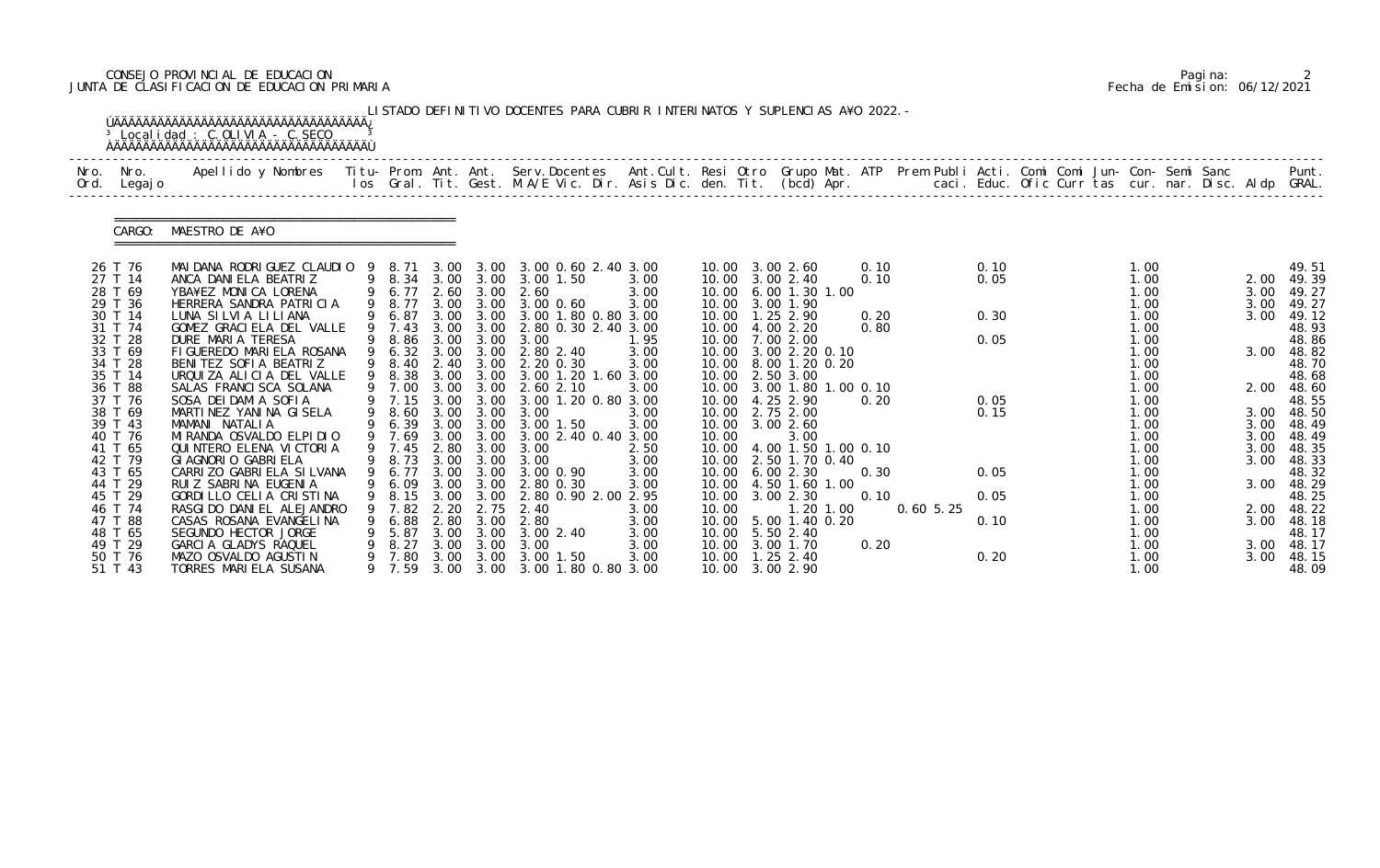# CONSEJO PROVINCIAL DE EDUCACION Pagina: 3 JUNTA DE CLASIFICACION DE EDUCACION PRIMARIA Fecha de Emision: 06/12/2021

|                                                                                                                                                                                                                                                 | <sup>3</sup> Localidad : C.OLIVIA - C.SECO                                                                                                                                                                                                                                                                                                                                                                                                                                                                                                                                                 |                                                                                                                                                                  |                                                      |                                                                                                          | LISTADO DEFINITIVO DOCENTES PARA CUBRIR INTERINATOS Y SUPLENCIAS A¥O 2022. -                                                                                                                                                                                                                                                                                                                                            |                                                                                                                                              |                         |                                                                                                                                                                                                                                                                                                                                                                                                                                                |                                      |                                                              |              |           |                                                                                                                                                              |  |                                              |                                                                                                                                                                                                                                  |
|-------------------------------------------------------------------------------------------------------------------------------------------------------------------------------------------------------------------------------------------------|--------------------------------------------------------------------------------------------------------------------------------------------------------------------------------------------------------------------------------------------------------------------------------------------------------------------------------------------------------------------------------------------------------------------------------------------------------------------------------------------------------------------------------------------------------------------------------------------|------------------------------------------------------------------------------------------------------------------------------------------------------------------|------------------------------------------------------|----------------------------------------------------------------------------------------------------------|-------------------------------------------------------------------------------------------------------------------------------------------------------------------------------------------------------------------------------------------------------------------------------------------------------------------------------------------------------------------------------------------------------------------------|----------------------------------------------------------------------------------------------------------------------------------------------|-------------------------|------------------------------------------------------------------------------------------------------------------------------------------------------------------------------------------------------------------------------------------------------------------------------------------------------------------------------------------------------------------------------------------------------------------------------------------------|--------------------------------------|--------------------------------------------------------------|--------------|-----------|--------------------------------------------------------------------------------------------------------------------------------------------------------------|--|----------------------------------------------|----------------------------------------------------------------------------------------------------------------------------------------------------------------------------------------------------------------------------------|
| Nro. Nro.<br>Ord. Legajo                                                                                                                                                                                                                        | Apellido y Nombres  Titu- Prom. Ant. Ant. Serv.Docentes  Ant.Cult. Resi Otro Grupo Mat. ATP Prem Publi Acti. Comi Comi Jun- Con- Semi Sanc         Punt.<br>Ios Gral. Tit. Gest. M.A/E Vic. Dir. Asis Dic. den. Tit. (bcd) Apr.                                                                                                                                                                                                                                                                                                                                                            |                                                                                                                                                                  |                                                      |                                                                                                          |                                                                                                                                                                                                                                                                                                                                                                                                                         |                                                                                                                                              |                         |                                                                                                                                                                                                                                                                                                                                                                                                                                                |                                      |                                                              |              |           |                                                                                                                                                              |  |                                              |                                                                                                                                                                                                                                  |
| CARGO:                                                                                                                                                                                                                                          | MAESTRO DE A¥O                                                                                                                                                                                                                                                                                                                                                                                                                                                                                                                                                                             |                                                                                                                                                                  |                                                      |                                                                                                          |                                                                                                                                                                                                                                                                                                                                                                                                                         |                                                                                                                                              |                         |                                                                                                                                                                                                                                                                                                                                                                                                                                                |                                      |                                                              |              |           |                                                                                                                                                              |  |                                              |                                                                                                                                                                                                                                  |
| 52 T 13<br>53 T 74<br>54 T 69<br>55 T 14<br>56 T 13<br>57 T 69<br>58 T43<br>59 T 76<br>60 T 82<br>61 T 57<br>62 T 36<br>63 T 57<br>64 T 76<br>65 T 29<br>66 TAD 2<br>67 TAD 2<br>68 T 82<br>69 T 13<br>70 6286<br>71 T 29<br>72 7094<br>73 T 69 | VILLALBA SILVINA VALERIA<br>NORIA FABIOLA ANDREA<br>ALVAREZ ANDREA SILVINA<br>BARRI ENTOS KARI NA I SABEL<br>CARRIZO ANALIA DEL VALLE<br>VERA CAROLINA ALEJANDRA<br>CORDOBA MARIA JOSE<br>ROA JOVITA ALEJANDRA<br>SEPULVEDA PAOLA BEATRIZ<br>GARCIA IVANA MARICEL<br>CARRIZO ALEJANDRA DEL V<br>MANCUELLO GABRIEL ISMAEL<br>ARCE MERCEDES RITA<br>PAEZ CARINA DEL VALLE<br>CUEVAS VERONICA GABRIELA<br>ALCAYAGA JULIO ARIEL<br>MIRANDA SILVANA ALEJANDRA 9 8.33<br>ZAMORA LAURA SI LVANA<br>AYUELEF ESTELA MARIS<br>CASTRO ROXANA ANDREA<br>ALVARES SILVANA NATALIA<br>GODOY MARIA PAULINA | 9 8.00<br>9 6.90<br>9 7.21<br>9 8.18<br>9 8.58<br>9 9.39<br>9 8.86<br>9 7.78<br>9 8.37<br>9 7.30<br>9 7.33<br>9 8.10<br>9 8.28<br>9 7.52<br>7.24<br>8.31<br>7.30 | 3.00<br>2.60<br>2.80<br>3.00<br>3.00<br>3.00<br>3.00 | 3.00<br>3.00 3.00<br>3.00<br>3.00 3.00<br>3.00<br>3.00 3.00<br>3.00<br>3.00 3.00<br>3.00<br>3.00<br>3.00 | 9 8.54 2.40 3.00 2.40<br>3.00 3.00 3.00 0.30<br>3.00 0.30<br>3.00<br>3.00 3.00 3.00 0.90<br>2.80<br>2.60<br>9 7.16 3.00 3.00 3.00<br>1.60 1.80<br>3.00<br>9 6.72 3.00 3.00 3.00 0.90 2.00 3.00<br>3.00 0.60 2.40 3.00<br>3.00 1.50 0.80 3.00<br>3.00 3.00 3.00<br>3.00<br>3.00 3.00 3.00<br>3.00 3.00 3.00<br>3.00 3.00 3.00<br>3.002.10<br>9 8.05 3.00 3.00 2.20<br>3.00 3.00 2.60 0.30<br>1.60<br>3.00 0.60 2.00 3.00 | 3.00<br>3.00<br>3.00<br>3.00<br>2.35<br>3.00<br>2.85<br>3.00<br>3.00<br>3.00<br>3.00<br>3.00<br>3.00<br>3.00<br>3.00<br>3.00<br>3.00<br>3.00 | 10.00<br>10.00<br>10.00 | 8.40 6.00 1.20<br>10.00  1.50  2.60<br>10.00 3.00 2.50<br>10.00 3.00 2.20<br>10.00  1.50  1.80  1.00  0.10<br>10.00 2.50 1.40 0.90<br>9.10 5.50 1.30 1.00<br>10.00 6.50 2.00<br>10.00 2.50 1.40 0.70<br>10.00 3.00 1.60<br>10.00 3.00 2.70<br>$3.00$ $0.50$<br>2.80<br>9.80 3.75 1.60<br>4.25 2.90<br>10.00  1.25  1.50<br>10.00 5.00 1.60 0.30<br>10.00 3.00 2.60<br>10.00 6.75 1.10<br>10.00 3.50 1.40<br>10.00 8.50 0.80<br>10.00 2.25 3.00 | 0.10<br>0.20<br>0.20<br>0.10<br>0.20 | 0.35<br>0.20<br>0.25<br>0.65<br>0.10<br>0.15<br>0.35<br>0.15 | 0.20<br>0.20 | 0.10 1.00 | 1.00<br>1.00<br>1.00<br>1.00<br>1.00<br>1.00<br>1.00<br>1.00<br>1.00<br>1.00<br>1.00<br>1.00<br>1.00<br>1.00<br>1.00<br>2.00<br>1.00<br>1.00<br>1.00<br>1.00 |  | 3.00<br>3.00<br>3.00<br>3.00<br>3.00<br>3.00 | 3.00 48.04<br>47.95<br>47.90<br>47.86<br>47.83<br>47.78<br>47.74<br>47.66<br>2.00 47.66<br>3.00 47.58<br>47.52<br>47.52<br>3.00 47.50<br>3.00 47.48<br>47.40<br>47.38<br>47.33<br>47.32<br>47.25<br>3.00 47.24<br>47.21<br>47.15 |
| 74 T 14<br>75 T 82<br>76 T 69<br>77 T 82                                                                                                                                                                                                        | SALVATI ERRA ALFREDO<br>BALVERDI PATRICIA BEATRIZ<br>JACOB LUCAS GEREMIAS<br>OLIVIERI CLAUDIA MARCELA                                                                                                                                                                                                                                                                                                                                                                                                                                                                                      | 8.08<br>7.87<br>9 7.41<br>9 7.01                                                                                                                                 | 3.00<br>3.00                                         | 3.00 3.00<br>2.75                                                                                        | 3.00 0.90 2.00 3.00<br>3.00<br>3.00 3.00 0.30<br>2.40 3.00 2.40                                                                                                                                                                                                                                                                                                                                                         | 1.85<br>2.35<br>3.00                                                                                                                         |                         | 10.00  1.25  2.90<br>10.00 6.25 2.30<br>10.00 2.25 1.60 1.00<br>10.00 5.00 1.20                                                                                                                                                                                                                                                                                                                                                                |                                      | 0.05<br>0.15                                                 |              |           | 1.00<br>1.00<br>1.00<br>1.00                                                                                                                                 |  |                                              | 47.13<br>47.07<br>3.00 47.06<br>3.00 47.01                                                                                                                                                                                       |

|  | Pagi na: |                              |
|--|----------|------------------------------|
|  |          | Fecha de Emision: 06/12/2021 |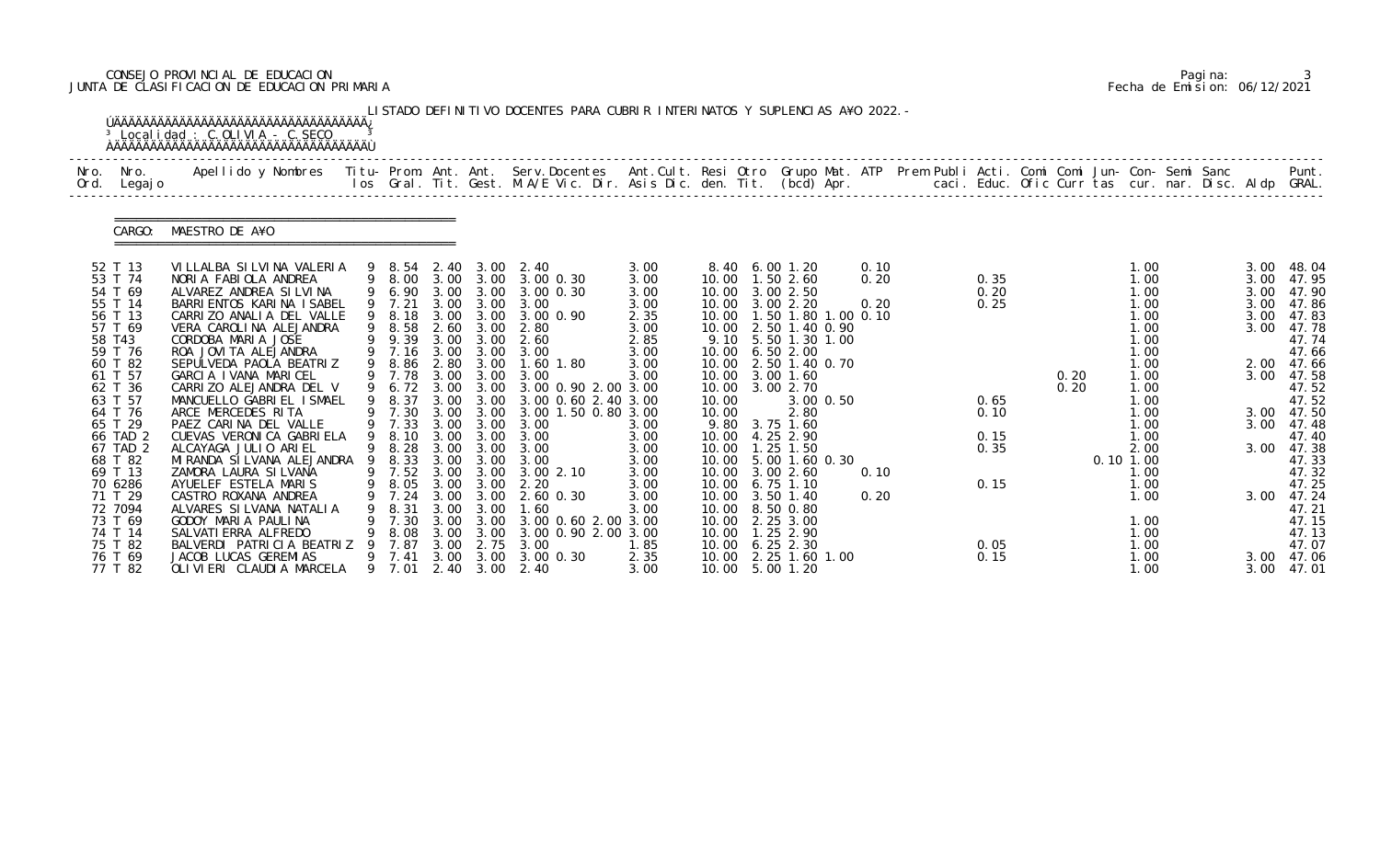# CONSEJO PROVINCIAL DE EDUCACION Pagina: 4 JUNTA DE CLASIFICACION DE EDUCACION PRIMARIA Fecha de Emision: 06/12/2021

| Nro.<br>Ord. | Nro.<br>Legaj o      | Apellido y Nombres  Titu- Prom. Ant. Ant.  Serv.Docentes  Ant.Cult. Resi Otro  Grupo Mat. ATP  Prem Publi Acti. Comi Comi Jun- Con- Semi Sanc              Punt.<br>Ios Gral. Tit. Gest. M.A/E Vic. Dir. Asis Dic. den. Tit. (bcd |   |                  |              |                          |                                              |                 |                |                                  |           |      |      |             |              |  |              |  |      |                     |
|--------------|----------------------|-----------------------------------------------------------------------------------------------------------------------------------------------------------------------------------------------------------------------------------|---|------------------|--------------|--------------------------|----------------------------------------------|-----------------|----------------|----------------------------------|-----------|------|------|-------------|--------------|--|--------------|--|------|---------------------|
|              | CARGO:               | MAESTRO DE A¥O                                                                                                                                                                                                                    |   |                  |              |                          |                                              |                 |                |                                  |           |      |      |             |              |  |              |  |      |                     |
|              | 78 T 69              | MAMANI YOLANDA SUSANA                                                                                                                                                                                                             |   | 9 8.14 3.00      |              |                          | 3.00 2.00 2.40                               | 3.00            |                | 10.00 3.00 1.80 0.20 0.10        |           |      |      |             | 0.35         |  | 1.00         |  |      | 46.99               |
|              | 79 T 43              | I LLANES ADRI ANA ELI SABETH                                                                                                                                                                                                      |   | 9 7.97           |              | 3.00 3.00                | 2.80                                         | 3.00            |                | 10.00 2.50 1.40                  |           | 0.30 |      |             |              |  | 1.00         |  | 3.00 | 46.97               |
|              | 80 T 74<br>81 T 28   | GHIO PAOLA VANINA<br>AGUI LERA SI LVI NA BEATRIZ                                                                                                                                                                                  |   | 9 7.32<br>9 8.19 | 3.00<br>3.00 | 3.00<br>3.00             | 3.00 2.40<br>2.80                            | 3.00<br>0.05    | 10.00<br>10.00 | 1.50 3.10 0.10 0.10<br>5.50 1.40 |           |      |      | $0.15$ 0.30 |              |  | 1.00<br>1.00 |  | 3.00 | 46.97<br>46.94      |
|              | 82 T 29              | PEREZ NATALIA MARIA                                                                                                                                                                                                               |   | 9 9.05           | 3.00         | 2.75                     | 2.80                                         | 3.00            |                | 7.70 4.00 1.40                   |           | 0.10 |      |             | 0.10         |  | 1.00         |  | 3.00 | 46.90               |
|              | 83 T 74              | OSES MIRTHA ISABEL                                                                                                                                                                                                                |   | 9 7.55           | 2.80         | 3.00                     | 2.40 0.60                                    | 3.00            | 10.00          | 6.001.40                         |           |      |      |             |              |  | 1.00         |  |      | 46.75               |
|              | 84 TAD2              | GALINDO MABEL DEL C                                                                                                                                                                                                               |   | 9 7.84 3.00      |              | 3.00                     | 3.00                                         | 3.00            | 10.00          | $1.25$ 2.60                      |           |      |      |             | 0.05         |  | 1.00         |  |      | 3.00 46.74          |
|              | 85 T 74              | ARAYA SANDRA SUSANA                                                                                                                                                                                                               |   | 9 7.52           | 3.00         | 3.00                     | 3.00                                         | 3.00            | 10.00          | $1.25$ $2.60$                    |           | 0.20 |      |             |              |  | 1.00         |  | 3.00 | 46.57               |
|              | 86 T 57<br>87 TAD 16 | BARRIONUEVO ADRIANA PAOLA<br>GONZALEZ LUIS ANTONIO                                                                                                                                                                                | 9 | 7.49<br>9 6.88   | 3.00         | 3.00<br>3.00 3.00        | $3.00 \, 0.60$<br>3.00                       | 3.00 0.10 10.00 |                | 4.50 1.70<br>10.00 4.25 2.50     |           |      | 0.80 |             | 0.15<br>0.10 |  | 1.00<br>1.00 |  |      | 46.54               |
|              | 88 T 43              | SOTELO SUSANA ELIZABETH                                                                                                                                                                                                           |   | 9 6.21           |              |                          | 3.00 3.00 3.00 1.20 0.80 3.00                | 3.00            | 10.00          | 2.50 3.00 0.80                   |           |      |      |             |              |  | 1.00         |  |      | 46.53<br>46.51      |
|              | 89 T 69              | CAMPILLAY VALERIA A                                                                                                                                                                                                               |   | 9 8.51           | 3.00         | 3.00                     | 3.00                                         | 3.00            | 10.00          |                                  | 2.00 1.00 |      |      |             |              |  | 1.00         |  | 3.00 | 46.51               |
|              | 90 7469              | FOI TZI CK SANDRA B.                                                                                                                                                                                                              |   | 9 8.51           |              | 3.00 3.00                | 3.00                                         | 3.00            | 10.00          |                                  | 2.90 1.00 |      |      |             |              |  |              |  | 3.00 | 46.41               |
|              | 91 T 43              | BORDON SANDRA NOEMI                                                                                                                                                                                                               |   | 9 6.98           |              | 3.00 3.00                | 2.80 0.30                                    | 2.85            | 10.00          | 2.75 1.50                        |           | 0.10 |      |             |              |  | 1.00         |  | 3.00 | 46.28               |
|              | 92 T 69              | LEVI PI CHUN MARCELA                                                                                                                                                                                                              |   | 8.15             | 2.40         | 2.75                     | 2.40                                         | 3.00            | 10.00          | 2.75 1.20 0.60                   |           |      |      |             |              |  | 1.00         |  | 3.00 | 46.25               |
|              | 93 T 69              | I BARRA MARIA ZULMA                                                                                                                                                                                                               |   | 9 7.03           |              |                          | 3.00 3.00 3.00                               | 3.00            | 10.00          | 5.50 1.60                        |           |      |      |             | 0.10         |  | 1.00         |  |      | 46.23               |
|              | 94 T 88<br>95 T 23   | MARECO RAMONA NATI VI DAD<br>CALIL JOSEFA                                                                                                                                                                                         |   | 9 6.94           |              | 3.00 3.00                | 2.80<br>9 6.89 3.00 3.00 3.00 0.90 2.00 3.00 | 3.00            | 10.00          | 9.80 3.00 1.40<br>$1.25$ 3.00    |           | 0.10 |      |             | 0.10<br>0.05 |  | 1.00<br>1.00 |  | 3.00 | 46.14<br>46.09      |
|              | 96 T 29              | SUASO CARLOS DOMINGO                                                                                                                                                                                                              |   |                  |              |                          | 9 6.68 3.00 3.00 3.00 1.20 1.60 3.00         |                 |                | 10.00  1.25  2.90                |           | 0.10 |      |             | 0.30         |  | 1.00         |  |      | 46.03               |
|              | 97 T 79              | OLIMA MARCELO NI COLAS                                                                                                                                                                                                            | 9 | 6.69             | 3.00         | 3.00                     | 3.00                                         | 3.00            |                | 10.00  1.25  3.00                |           |      |      |             |              |  | 1.00         |  | 3.00 | 45.94               |
| 98           | 12809                | VARGAS RITA LUISINA                                                                                                                                                                                                               |   | 7.33             | 3.00         | 3.00                     | 3.00                                         | 3.00            | 10.00          | 2.75 1.70                        |           | 0.10 |      |             | 0.05         |  | 1.00         |  | 2.00 | 45.93               |
|              | 99 T 36              | GRI FFA PATRI CI A ALEJANDRA                                                                                                                                                                                                      |   | 6.42             | 3.00         | 3.00                     | 3.00 1.80                                    | 3.00            | 10.00          | 2.60                             |           |      |      |             | 0.10         |  | 1. 00        |  | 3.00 | 45.92               |
|              | 100 T 65             | PEREZ MIRTA BEATRIZ                                                                                                                                                                                                               |   | 7.69             | 3.00         | 3.00                     | 3.00                                         | 3.00 3.00       | 10.00          |                                  | 2.80 0.10 |      |      |             | 0.30         |  | 1.00         |  |      | 45.89               |
|              | 101 T 29             | SALAS AURORA                                                                                                                                                                                                                      |   | 7.37             | 3.00         | 3.00                     | 3.00                                         | 3.00            | 10.00          | 1.00 1.50 1.00                   |           |      |      |             |              |  | 1.00         |  | 3.00 | 45.87               |
|              | 102 T 13<br>103 T 76 | TERRAGNO ANA LORENA<br>ROSA MARCELA VI VI ANA                                                                                                                                                                                     |   | 9 6.95           | 3.00         | 3.00<br>9 8.64 3.00 3.00 | 3.00 0.60<br>3.00                            | 3.00<br>3.00    | 10.00<br>10.00 | $3.05$ $3.00$<br>2.10            |           |      |      |             | 0.15         |  | 1.00<br>1.00 |  |      | 45.75<br>3.00 45.74 |

|  | Pagi na: |                              |
|--|----------|------------------------------|
|  |          | Fecha de Emision: 06/12/2021 |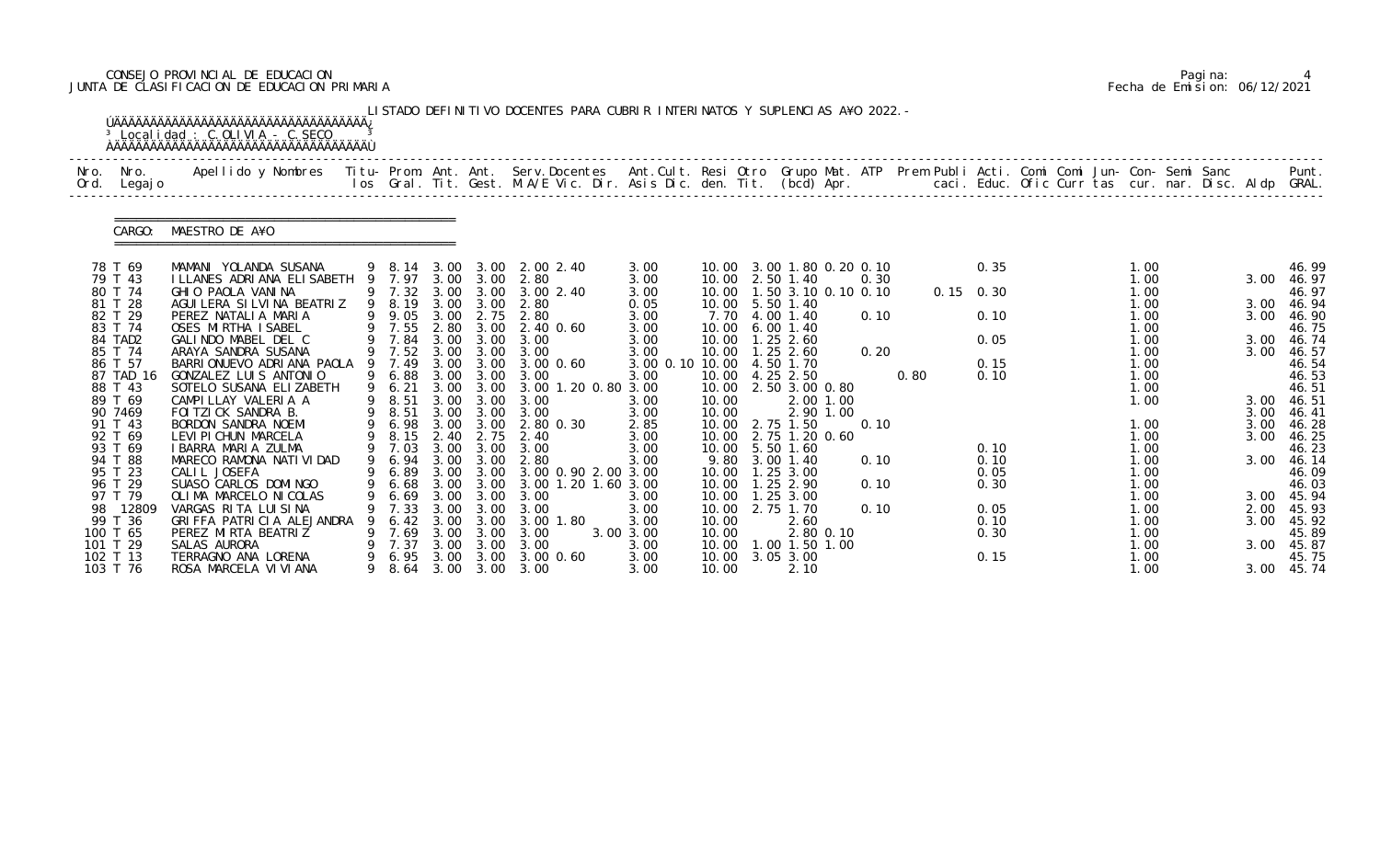# CONSEJO PROVINCIAL DE EDUCACION Pagina: 5 JUNTA DE CLASIFICACION DE EDUCACION PRIMARIA Fecha de Emision: 06/12/2021

| Nro.<br>Ord. | Nro.<br>Legaj o        | Apellido y Nombres Titu- Prom. Ant. Ant. Serv.Docentes Ant.Cult. Resi Otro Grupo Mat. ATP Prem Publi Acti. Comi Comi Jun- Con- Semi Sanc |   |                  |              |                        | los Gral. Tit. Gest. M.A/E Vic. Dir. Asis Dic. den. Tit. (bcd) Apr. caci. Educ. Ofic Curr tas cur. nar. Disc. Aldp GRAL. |                   |                |                                            |      |              |  |              |  |      | Punt.          |
|--------------|------------------------|------------------------------------------------------------------------------------------------------------------------------------------|---|------------------|--------------|------------------------|--------------------------------------------------------------------------------------------------------------------------|-------------------|----------------|--------------------------------------------|------|--------------|--|--------------|--|------|----------------|
|              | CARGO:                 | MAESTRO DE A¥O                                                                                                                           |   |                  |              |                        |                                                                                                                          |                   |                |                                            |      |              |  |              |  |      |                |
|              | 104 T 79               | MOYA CARINA SILVINA                                                                                                                      |   |                  |              |                        | 9 6.87 3.00 3.00 3.00 1.20 1.60 3.00                                                                                     |                   |                | 10.00   1.25   2.80                        |      |              |  | 1.00         |  |      | 45.72          |
|              | 105 T 14               | QUIROGA MYRIAM DEL VALLE                                                                                                                 |   |                  |              |                        | 9 6.90 3.00 3.00 3.00                                                                                                    | 3.00              |                | 10.00  1.00  2.60                          | 0.10 | 0.10         |  | 1.00         |  | 3.00 | 45.70          |
|              | 106 T 29<br>107 T 14   | MERA CINTIA LORENA<br>FERLATTI BERNARDO LUIS                                                                                             |   | 9 7.39<br>9 7.89 |              | 3.00 3.00<br>3.00 3.00 | 2.80 0.60<br>3.00                                                                                                        | 3.00<br>0.80 3.00 |                | 10.00 4.00 1.60<br>10.00  1.25  2.90  0.50 | 0.20 | 0.10<br>0.30 |  | 1.00<br>1.00 |  |      | 45.69<br>45.64 |
|              | 108 T 29               | SI LVA ANDREA ALEJANDRA                                                                                                                  |   | 9 7.95 2.00 2.50 |              |                        | 1.80 0.30                                                                                                                | 1.25              |                | 10.00 7.50 2.20                            |      |              |  | 1.00         |  |      | 45.50          |
|              | 109 T 29               | FERNANDEZ VERON SONIA                                                                                                                    |   | 8.20             | 3.00         | 3.00                   | 3.00                                                                                                                     | 3.00              |                | 10.00 3.50 1.60                            | 0.20 |              |  | 1.00         |  |      | 45.50          |
|              | 110 T 88               | LUNA CARLOS MARCELO                                                                                                                      |   | 9 6.25           | 3.00         |                        | 3.00 3.00 0.60                                                                                                           | 2.95              |                | 10.00 1.00 1.70 0.70 0.10                  |      | 0.20         |  | 1.00         |  |      | 3.00 45.50     |
|              | 111 T 69               | FELMER TOLEDO JOVITA I                                                                                                                   | 9 | 6.82             |              | 3.00 3.00              | 3.00 0.60                                                                                                                | 2.20              |                | 10.00 3.00 1.70                            |      |              |  | 1.00         |  | 2.00 | 45.32          |
|              | 112 T 79               | DI AZ CAROLINA RAQUEL                                                                                                                    |   | 6.87             | 3.00         | 3.00                   | 3.00                                                                                                                     | 3.00              | 10.00          | 1.00 1.80 0.40 0.10                        |      | 0.05         |  | 1.00         |  | 3.00 | 45.22          |
|              | 113 T 57               | ROMERO MARIANA NOEMI                                                                                                                     |   | 7.62             | 3.00         | 3.00                   | 3.00                                                                                                                     | 3.00              | 10.00          | 2.60                                       |      |              |  | 1.00         |  | 3.00 | 45.22          |
|              | 114 T 76               | SALAS MERCEDES DEL                                                                                                                       | 9 | 6.90             | 3.00         |                        | 3.00 3.00 3.00                                                                                                           | 3.00              | 10.00          | 1.50 1.60                                  |      | 0.10         |  | 1.00         |  | 3.00 | 45.10          |
|              | 115 T 76<br>116 5168   | BARRIONUEVO MARIEL ERICA<br>MAI DANA RODRI GUEZ MARI EL                                                                                  |   | 9 7.15<br>9 9.10 | 3.00         | 3.00<br>3.00           | 3.00<br>2.40                                                                                                             | 3.00<br>3.00      | 10.00          | 4.00 1.60 0.30<br>10.00 4.25 1.20          |      | 0.05         |  | 1.00         |  |      | 45.05<br>45.00 |
|              | 117 T 36               | ORQUERA MALVINA SOLEDAD                                                                                                                  |   | 9 7.65           |              | 2.40 3.00              | 2.20 0.30                                                                                                                | 3.00              |                | 10.00  1.25  1.20  1.00                    |      |              |  | 1.00         |  | 3.00 | 45.00          |
|              | 118 T 13               | BRIZUELA JORGE LEONARDO                                                                                                                  |   | 9 7.67           | 3.00         | 3.00                   | 3.00                                                                                                                     | 3.00              | 10.00          | 3.00 2.10 0.10                             |      | 0.10         |  | 1.00         |  |      | 44.97          |
|              | 119 T 43               | MIOTTI SILVIA MABEL                                                                                                                      |   | 8.56             | 3.00         | 3.00                   | 2.80                                                                                                                     | 3.00              | 10.00          | 1.40                                       | 0.10 | 0.10         |  | 1.00         |  |      | 3.00 44.96     |
|              | 120 T 65               | REARTE DORIS ANDREA                                                                                                                      |   | 9 8.00           |              |                        | 3.00 3.00 3.00                                                                                                           | 3.00              | 10.00          | 1.80                                       |      | 0.05         |  | 1.00         |  | 3.00 | 44.85          |
|              | 121 6106               | BARRETO NI LDA MABEL                                                                                                                     |   | 9 8.21           | 3.00         | 3.00                   | 3.00                                                                                                                     | 2.45              | 10.00          | $1.25$ $1.80$                              |      | 0.05         |  |              |  | 3.00 | 44.76          |
|              | 122 T 14               | REALES GRACIELA DEL C                                                                                                                    |   |                  |              |                        | 9 6.81 3.00 3.00 3.00                                                                                                    | 3.00              | 10.00          | 2.90                                       |      |              |  | 1.00         |  |      | 3.00 44.71     |
|              | 123 T 36               | VI LLAGRA ADRI ANA CECILIA                                                                                                               | 9 | 7.25             | 3.00         | 3.00                   | 3.00 1.80 0.80 3.00                                                                                                      |                   | 10.00          | 2.70                                       | 0.10 | 0.05         |  | 1.00         |  |      | 44.70          |
|              | 124 T 88               | HEREDIA SANDRA NATALIA                                                                                                                   |   | 7.19             | 3.00         | 3.00                   | 3.00                                                                                                                     | 3.00              | 10.00          | 1.50 1.00                                  |      |              |  | 1.00         |  |      | 3.00 44.69     |
|              | 125 T 74               | CEBALLOS LIDIA DEL                                                                                                                       |   | 6. 97            | 3.00         | 3.00                   | 3.00                                                                                                                     | 3.00              | 10.00          | 2.70                                       |      |              |  | 1.00         |  | 3.00 | 44.67          |
|              | 126 T 36               | FERNANDEZ CLAUDIA MABEL                                                                                                                  |   | 7.86             | 3.00         | 3.00                   | 3.00                                                                                                                     | 3.00              | 10.00          | 1.70                                       |      |              |  | 1.00         |  | 3.00 | 44.56          |
|              | 127 TAD 16<br>128 T 14 | ALCAYAGA JORGE GERMAN<br>RIVERO RAFAEL ANDRES                                                                                            |   | 8.60<br>7.27     | 3.00<br>3.00 | 3.00<br>3.00           | 3.00<br>3.00                                                                                                             | 3.00<br>2.25      | 10.00<br>10.00 | $1.25$ 2.60<br>3.00                        |      | 0.10         |  | 1.00<br>1.00 |  | 3.00 | 44.55<br>44.52 |
|              | 129 8326               | PEREZ GABRIELA MONICA                                                                                                                    |   | 9 9.07           |              |                        | 3.00 3.00 2.20                                                                                                           | 3.00              |                | 9.10 4.00 1.10                             |      |              |  | 1.00         |  |      | 44.47          |

|  | Pagi na: |                              |
|--|----------|------------------------------|
|  |          | Fecha de Emision: 06/12/2021 |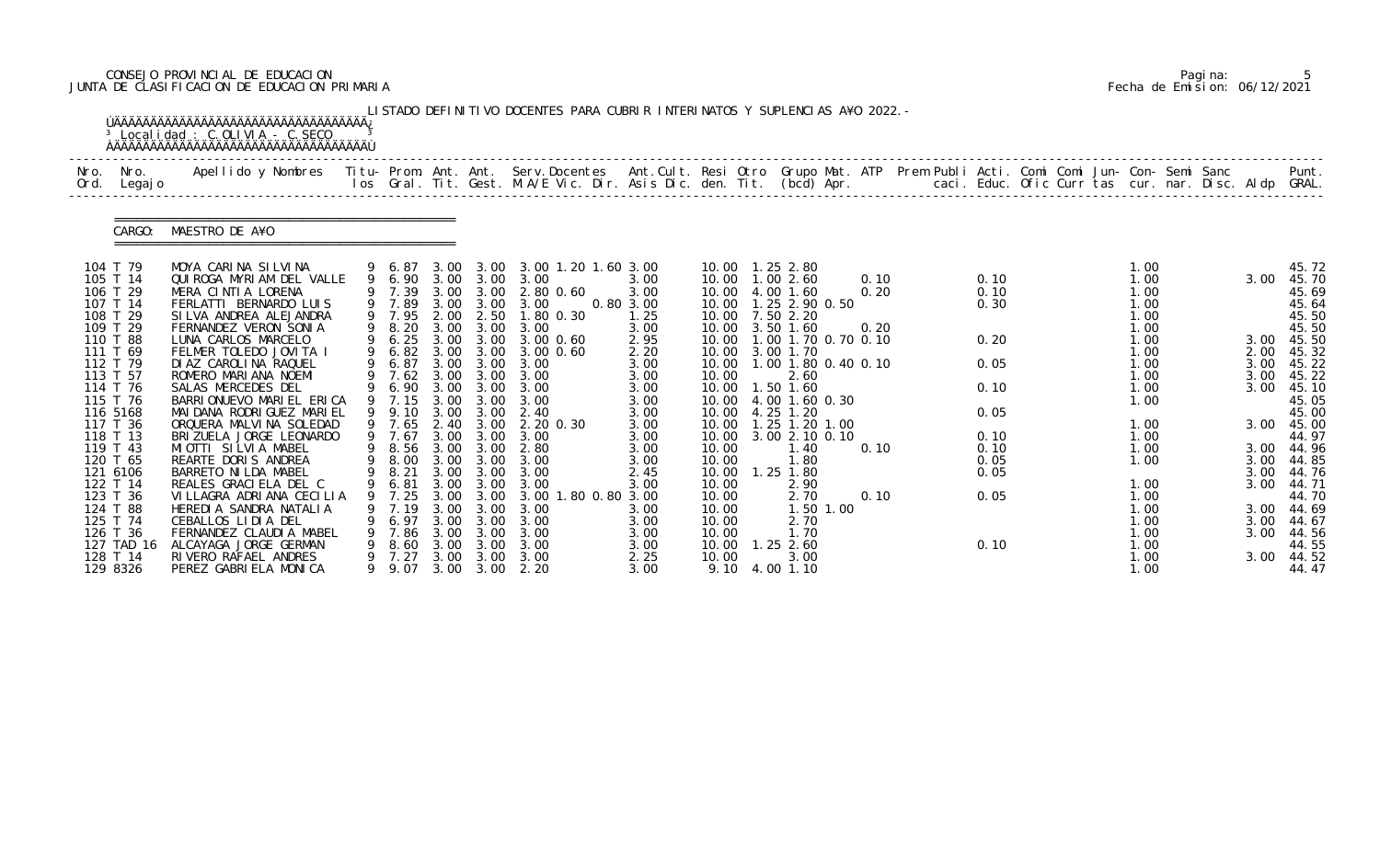# CONSEJO PROVINCIAL DE EDUCACION Pagina: 6 JUNTA DE CLASIFICACION DE EDUCACION PRIMARIA Fecha de Emision: 06/12/2021

| Nro.<br>Ord.         | Nro.<br>Legaj o | Apellido y Nombres  Titu- Prom. Ant. Ant. Serv.Docentes  Ant.Cult. Resi Otro Grupo Mat. ATP Prem Publi Acti. Comi Comi Jun- Con- Semi Sanc         Punt.<br>Ios Gral. Tit. Gest. M.A/E Vic. Dir. Asis Dic. den. Tit. (bcd) Apr. |   |                  |              |                   |                   |              |                |                                   |      |               |              |  |              |  |      |                     |
|----------------------|-----------------|---------------------------------------------------------------------------------------------------------------------------------------------------------------------------------------------------------------------------------|---|------------------|--------------|-------------------|-------------------|--------------|----------------|-----------------------------------|------|---------------|--------------|--|--------------|--|------|---------------------|
|                      |                 |                                                                                                                                                                                                                                 |   |                  |              |                   |                   |              |                |                                   |      |               |              |  |              |  |      |                     |
|                      | CARGO:          | MAESTRO DE A¥O                                                                                                                                                                                                                  |   |                  |              |                   |                   |              |                |                                   |      |               |              |  |              |  |      |                     |
| 130 T 43             |                 | SOSA CECILIA DE LOURDES                                                                                                                                                                                                         |   | 9 6.87           | 3.00         |                   | 3.00 3.00 0.30    | 3.00         | 10.00          | 2.20                              | 0.10 |               |              |  | 1.00         |  |      | 3.00 44.47          |
| 131 T 69             |                 | GORDILLO MONICA ADRIANA                                                                                                                                                                                                         |   | 9 7.85           |              | $3.00 \quad 3.00$ | 3.00              | 3.00         | 10.00          | 1.60                              |      |               |              |  | 1.00         |  | 3.00 | 44.45               |
| 132 T 74<br>133 T 36 |                 | LOPEZ ANA CRISTINA<br>VILLAGRA ANA DEL VALLE                                                                                                                                                                                    |   | 9 7.45<br>9 8.28 | 3.00<br>3.00 | 3.00<br>3.00      | 3.00<br>3.00      | 3.00<br>3.00 | 10.00<br>10.00 | 1.50<br>$1.50$ $2.50$             | 0.40 |               | 0.10<br>0.10 |  | 1.00<br>1.00 |  | 3.00 | 44.45<br>44.38      |
| 134 T 76             |                 | AVI LA FRANCI SCO ALEJANDRO                                                                                                                                                                                                     |   | 6.34             |              | 3.00 3.00         | 3.00              | 3.00         | 10.00          | 2.70                              | 0.20 |               | 0.10         |  | 1.00         |  | 3.00 | 44.34               |
| 135 T 28             |                 | OVIEDO AMALIA MABEL                                                                                                                                                                                                             | 9 | 8.54             | 2.80         | 3.00              | 2.80              | 1.70         | 10.00          | 4.00 1.40                         |      |               |              |  | 1.00         |  |      | 44.24               |
| 136 T 29             |                 | ALVAREZ CLAUDIA RAQUEL                                                                                                                                                                                                          |   | 9 7.41           | 3.00         | 3.00              | 3.00              | 3.00         | 10.00          | 1.70                              |      |               |              |  | 1.00         |  | 3.00 | 44.11               |
| 137 7399             | 138 11045       | CARO NANCY ELISABETH<br>BUSTAMANTE CARINA YUDI                                                                                                                                                                                  | 9 | 9 7.44<br>8.68   | 3.00<br>3.00 | 3.00<br>2.00      | 1.10<br>1.10      | 3.00<br>3.00 |                | 9.80 7.25 0.50<br>3.50 10.25 0.50 |      |               |              |  |              |  | 3.00 | 44.09<br>44.03      |
| 139 T 82             |                 | ABALLAY RAMON DELFIN                                                                                                                                                                                                            |   | 6.93             | 3.00         | 3.00              | 3.00 0.30         | 2.45         | 10.00          | 2.70                              |      |               | 0.55         |  | 1.00         |  | 2.00 | 43.93               |
| 140 T 29             |                 | LAZARTE MARIA TERESA                                                                                                                                                                                                            |   | 9 7.06           | 3.00         | 3.00              | 3.00              | 2.45         |                | 10.00 3.00 2.30                   | 0.10 |               |              |  | 1.00         |  |      | 43.91               |
| 141 0211             |                 | BARREI RO ALFREDO RAFAEL                                                                                                                                                                                                        |   | 9 7.83           | 3.00         | 3.00              | 2.20              | 3.00         |                | 10.00 4.25 1.10                   |      |               | 0.20         |  |              |  |      | 43.58               |
| 142 6762             |                 | RUBI LAR GABRI ELA ELI SABET                                                                                                                                                                                                    | 9 | 8.91             | 3.00         | 3.00              | 0.80              | 3.00         | 10.00          | 5.25 0.40 0.20                    |      |               |              |  |              |  |      | 43.56               |
| 143 T 43             |                 | MOLINA SILVIA ROXANA                                                                                                                                                                                                            |   | 9 8.41           | 2.40         | 2.75              | 2.40              | 3.00 0.10    |                | 7.70 2.25 1.20                    |      |               | 0.30         |  | 1.00         |  | 3.00 | 43.51               |
| 144 T 29<br>145 T 43 |                 | ANDRADE ANDREA MABEL<br>SOSA LUCIANA ANTONELLA                                                                                                                                                                                  |   | 9 5.84<br>9 8.55 | 3.00<br>1.80 | 3.00<br>2.50      | 3.00 0.60<br>2.20 | 3.00<br>1.80 | 10.00<br>10.00 | 2.50 2.20<br>2.50 1.10            |      |               | $0.15$ 0.20  |  | 1.00<br>1.00 |  | 3.00 | 43.49<br>43.45      |
| 146 0384             |                 | MEDINA FABIAN GUSTAVO                                                                                                                                                                                                           |   | 9 6.35           |              | 3.00 3.00         | 3.00              | 3.00         | 10.00          | 2.10                              |      |               |              |  | 1.00         |  | 3.00 | 43.45               |
|                      | 147 10814       | MALDONADO DAI ANA JANET                                                                                                                                                                                                         |   | 9 9.14           | 1.40         | 1.75              | 1.20              | 1.35         |                | 10.00 6.00 0.60                   |      |               |              |  |              |  | 3.00 | 43.44               |
|                      | 148 T 79        | GOMEZ BLANCA ESTELA                                                                                                                                                                                                             |   | 9 7.28           |              | 3.00 3.00         | 3.00              | 3.00         |                | 9.80 1.25 1.60 0.50               |      | $0.50$ $0.30$ |              |  | 0.101.00     |  |      | 43.33               |
|                      | 149 T 65        | I NAYADO PAUL I VAN                                                                                                                                                                                                             |   | 8.54             | 2.00         | 2.50              | 1.80              | 0.55         | 10.00          | 3.50 1.30                         |      |               |              |  | 1.00         |  |      | 3.00 43.19          |
| 150 T 74             |                 | PALACIO NELIDA ESPERANZA                                                                                                                                                                                                        |   | 7.09             | 3.00         | 3.00              | 3.00              | 3.00         | 10.00          | 2.60 1.00 0.40                    |      |               |              |  | 1.00         |  |      | 43.09               |
| 151 T 14<br>152 T 57 |                 | MONTENEGRO ELVIRA<br>ZELAYA ANGELA BEATRIZ                                                                                                                                                                                      |   | 8.81<br>7.31     | . 80<br>3.00 | 2.25<br>3.00      | 1.80<br>2.40 0.30 | 3.00<br>2.00 |                | 10.00 2.50 0.90<br>9.10 1.50 1.30 | 0.10 |               |              |  | 1.00<br>1.00 |  | 3.00 | 2.00 43.06<br>43.01 |
| 153 T 23             |                 | ARNEDO ANGELA BEATRIZ                                                                                                                                                                                                           |   | 8.06             | 3.00         | 3.00              | 3.00              | 2.60         | 10.00          | 1.25 1.90                         |      |               |              |  | 1.00         |  |      | 42.81               |
| 154 T 13             |                 | QUI ROGA GUI DO ARMANDO                                                                                                                                                                                                         |   | 9 7.09           | 3.00         | 3.00              | 3.00              | 3.00         | 10.00          | $1.00$ $2.40$                     | 0.10 |               | 0.10         |  | 1.00         |  |      | 42.69               |
| 155 T 28             |                 | SORIA MARCELA ALEJANDRA                                                                                                                                                                                                         | 9 | 8.99             |              |                   | 3.00 3.00 3.00    | 2.05         | 10.00          | 2.60                              |      |               |              |  | 1.00         |  |      | 42.64               |

|  | Pagi na: |                              |
|--|----------|------------------------------|
|  |          | Fecha de Emision: 06/12/2021 |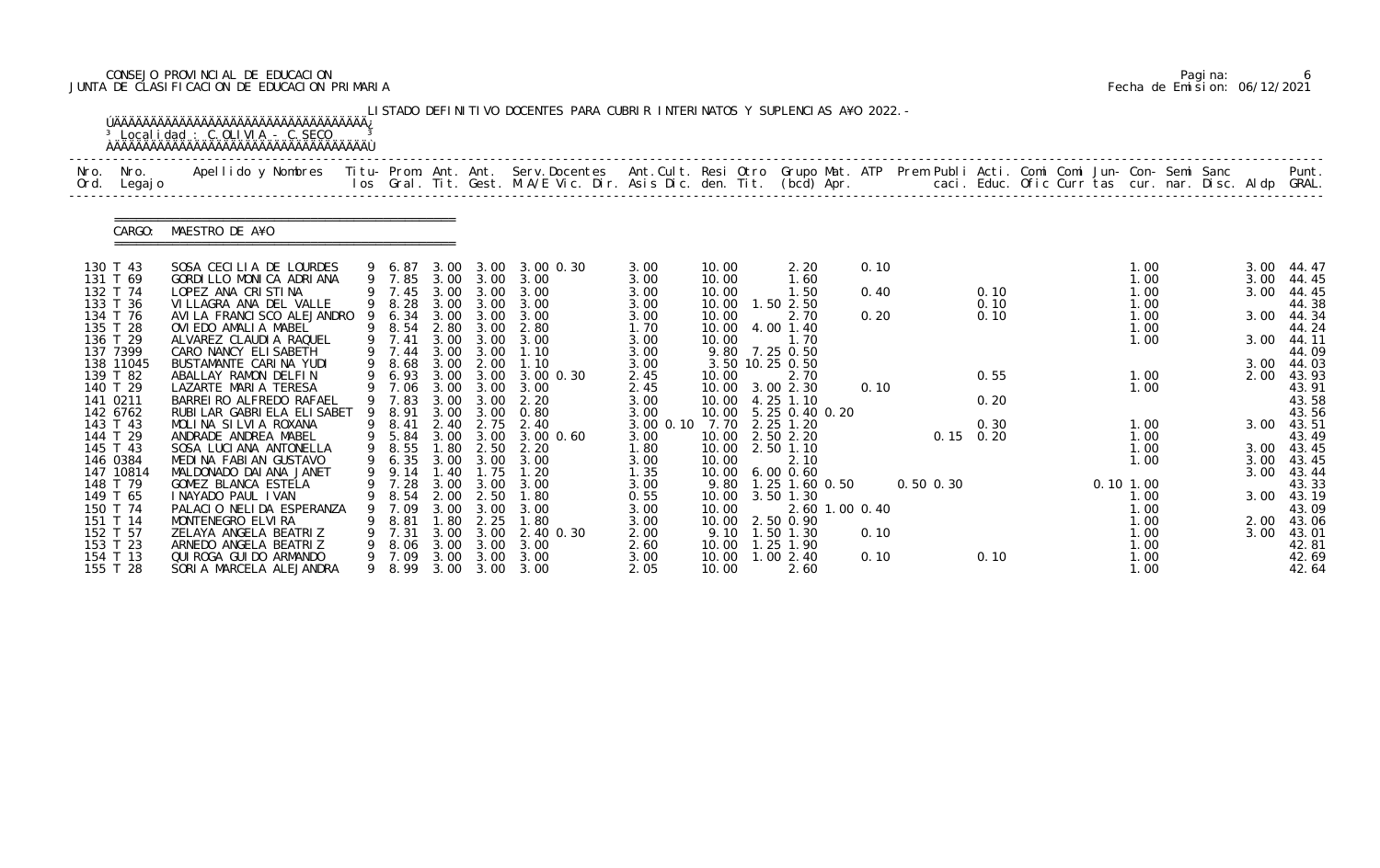# CONSEJO PROVINCIAL DE EDUCACION Pagina: 7 JUNTA DE CLASIFICACION DE EDUCACION PRIMARIA Fecha de Emision: 06/12/2021

| Nro.<br>Ord. | Nro.<br>Legaj o       | Apellido y Nombres Titu-Prom. Ant. Ant. Serv.Docentes Ant.Cult. Resi Otro Grupo Mat. ATP Prem Publi Acti. Comi Comi Jun-Con-Semi Sanc |   |                  |              |              | los Gral. Tit. Gest. M.A/E Vic. Dir. Asis Dic. den. Tit. (bcd) Apr. |              |                |                                  |      |  |      | caci. Educ. Ofic Curr tas cur. nar. Disc. Aldp GRAL. |              |  |              | Punt.          |
|--------------|-----------------------|---------------------------------------------------------------------------------------------------------------------------------------|---|------------------|--------------|--------------|---------------------------------------------------------------------|--------------|----------------|----------------------------------|------|--|------|------------------------------------------------------|--------------|--|--------------|----------------|
|              | CARGO:                | MAESTRO DE A¥O                                                                                                                        |   |                  |              |              |                                                                     |              |                |                                  |      |  |      |                                                      |              |  |              |                |
|              | 156 T 57<br>157 T 69  | JEREZ MARIA DE LOS<br>ESCOBAR MAYELA MELISA                                                                                           |   | 9 8.33<br>9 7.06 | 3.00<br>2.40 | 3.00<br>2.75 | 2.80<br>2.40                                                        | 1.00<br>3.00 | 9.10<br>9.10   | 1.40 1.00<br>0.50 1.20 1.00 0.10 |      |  | 0.10 |                                                      | 1.00<br>1.00 |  | 3.00<br>3.00 | 42.63<br>42.61 |
|              | 158 7137              | GARCIA ANGEL HENRY                                                                                                                    |   | 9 7.55           | 3.00         | 3.00         | 2.90                                                                | 1.40         | 10.00          | $1.25$ $1.40$                    |      |  |      |                                                      |              |  | 3.00         | 42.50          |
|              | 159 T 57              | CAPOVI LLA SANDRA I VANA                                                                                                              |   | 9 8.50           | 3.00         | 3.00         | 3.00                                                                | 2.15         | 10.00          | 1.00 1.40 0.40                   |      |  | 0.05 |                                                      | 1.00         |  |              | 42.50          |
|              | 160 T 29<br>161 7522  | SUAREZ JESUS YSMAEL<br>CANTELA ALDERETE JOSE                                                                                          |   | 9 6.79<br>9 7.20 | 3.00<br>3.00 | 3.00<br>3.00 | 3.00<br>3.00                                                        | 1.10<br>3.00 | 10.00<br>10.00 | 2.40<br>2.75 1.50                | 0.20 |  |      |                                                      | 1.00         |  | 3.00         | 42.49<br>42.45 |
|              | 162 9754              | MORENO NOEMI JULIETA                                                                                                                  |   | 9 7.78           | 2.00         | 2.50         | 1.80                                                                | 3.00         | 10.00          | 3.75 1.00 0.50                   |      |  |      |                                                      | 1.00         |  |              | 42.33          |
|              | 163 T 74<br>164 T 14  | ESPINOZA PATRICIA MARIELA<br>MERCADO LORENA FABIANA                                                                                   |   | 9 7.53<br>9 7.42 | 3.00<br>2.60 | 3.00<br>3.00 | 3.00<br>2.60                                                        | 3.00<br>1.35 | 10.00<br>10.00 | 2.20<br>4.00 1.30                | 0.40 |  | 0.15 |                                                      | 1.00<br>1.00 |  |              | 42.28<br>42.27 |
|              | 165 T 43              | PINTOS JANINA PAOLA                                                                                                                   |   | 9 7.96           | 2.40         | 2.75         | 1.90                                                                | 1.10         | 10.00          | 2.25 0.90                        |      |  |      |                                                      | 1.00         |  | 3.00         | 42.26          |
|              | 166 T 13<br>167 T 57  | OTAROLA MANUEL ABEL                                                                                                                   |   | 9 6.34           | 3.00<br>3.00 | 3.00<br>3.00 | 2.80<br>3.00                                                        | 1.70         | 10.00          | 1.40 1.00                        |      |  |      |                                                      | 1.00         |  | 3.00         | 42.24          |
|              | 168 T 57              | QUEVEDO CARINA ISABEL<br>NI ETO NORMA LEONOR HAYDEE                                                                                   |   | 9 8.51<br>6.83   | 3.00         | 3.00         | 3.00                                                                | 3.00<br>1.95 | 10.00<br>8.40  | 1.50<br>2.90                     | 0.20 |  | 0.10 |                                                      | 1.00<br>1.00 |  | 3.00         | 42.21<br>42.18 |
|              | 169 T 82              | CARRIZO NATALIA VALERIA                                                                                                               | 9 | 8.11             | 2.40         | 3.00         | 2.40                                                                | 3.00         | 10.00          | 1.20                             |      |  |      |                                                      | 1.00         |  | 2.00         | 42.11          |
|              | 170 5419<br>171 T 36  | GUEVARA MARCELA DEL VALLE<br>MANRIQUE MAXIMILIANO                                                                                     | 9 | 8.83<br>9 7.16   | 3.00<br>3.00 | 3.00<br>3.00 | 3.00<br>3.00                                                        | 2.25<br>2.20 | 10.00<br>10.00 | 3.00<br>1.70                     |      |  |      |                                                      | 1.00         |  | 2.00         | 42.08<br>42.06 |
|              | 172 T 14              | MEDINA LURDES CONCEPCION                                                                                                              |   | 9 7.83           | 3.00         | 3.00         | 3.00                                                                | 3.00         | 10.00          | 2.20                             |      |  |      |                                                      | 1.00         |  |              | 42.03          |
|              | 173 T 79              | CENTENO CARINA ANDREA                                                                                                                 |   | 9 6.93           | 3.00         | 3.00         | 2.60                                                                | 3.00         | 9.10           | 1.30                             |      |  | 0.10 |                                                      | 1.00         |  | 3.00         | 42.03          |
|              | 174 T 28<br>175 T 13  | GALITZKI SILVINA ANDREA<br>MERCADO CRISTINA A                                                                                         |   | 9 7.65<br>8.86   | 3.00<br>3.00 | 3.00<br>3.00 | 3.00<br>3.00                                                        | 3.00<br>2.45 | 10.00<br>10.00 | 2.10<br>1.60                     | 0.20 |  |      |                                                      | 1.00<br>1.00 |  |              | 41.95<br>41.91 |
|              | 176 T 28              | VI LLANUEVA RAMON ALBERTO                                                                                                             |   | 7.20             | 3.00         | 3.00         | 3.00                                                                | 3.00         | 10.00          | 2.50 0.10 0.10                   |      |  |      |                                                      | 1.00         |  |              | 41.90          |
|              | 177 T 69              | FLORES NILDA ANGELICA                                                                                                                 |   | 6.62             | 3.00         | 3.00         | 3.00                                                                | 3.00         | 10.00          | 2.40 0.80                        |      |  | 0.05 |                                                      | 1.00         |  |              | 41.87          |
|              | 178 TAD 2<br>179 T 36 | ARENA GUSTAVO ROLANDO<br>ZURITA SONIA RAQUEL                                                                                          |   | 5.75<br>7.18     | 3.00<br>3.00 | 3.00<br>3.00 | 3.00<br>3.00                                                        | 3.00<br>3.00 | 10.00<br>10.00 | 3.00<br>2.60                     |      |  | 0.10 |                                                      | 2.00<br>1.00 |  |              | 41.85<br>41.78 |
|              | 180 T 79              | MAI DANA ARCE ROSAMEL                                                                                                                 |   | 7.58             | 3.00         | 3.00         | 3.00                                                                | 3.00         | 10.00          | 2.20                             |      |  |      |                                                      | 1.00         |  |              | 41.78<br>41.71 |
|              | 181 7948              | CARBONARO KARINA MARIA                                                                                                                |   | 9 7.16           | 3.00         | 3.00         | 2.80                                                                | 1.95         | 9.80           | 3.00 1.40 0.30 0.20              |      |  | 0.10 |                                                      |              |  |              |                |

|  | Pagi na: |                              |
|--|----------|------------------------------|
|  |          | Fecha de Emision: 06/12/2021 |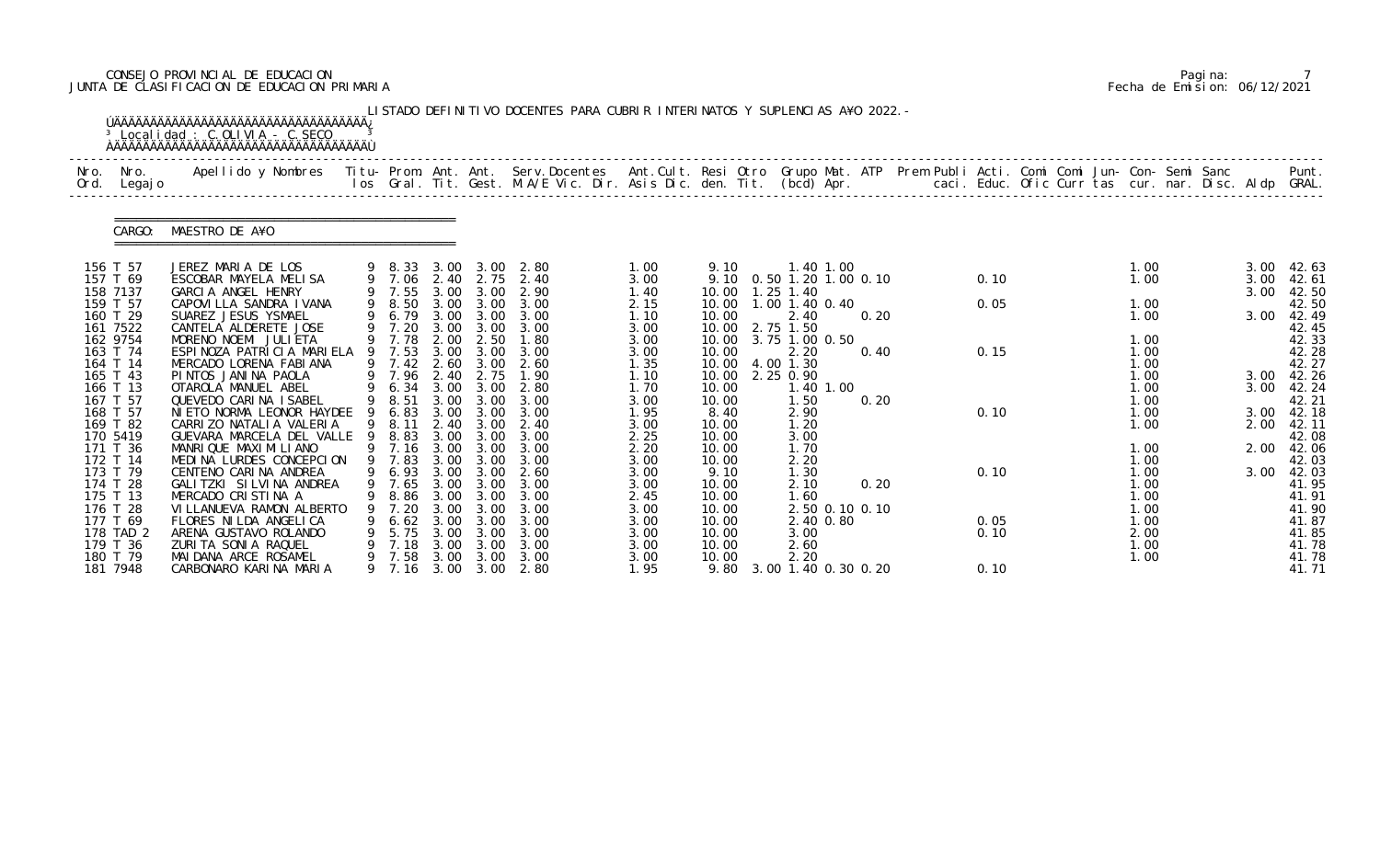# CONSEJO PROVINCIAL DE EDUCACION Pagina: 8 JUNTA DE CLASIFICACION DE EDUCACION PRIMARIA Fecha de Emision: 06/12/2021

| Nro.<br>Ord. | Nro.<br>Legaj o      | Apellido y Nombres - Titu- Prom. Ant. Ant. Serv.Docentes - Ant.Cult. Resi Otro Grupo Mat. ATP Prem Publi Acti. Comi Comi Jun- Con- Semi Sanc - - - - Punt.<br>Ios Gral. Tit. Gest. M.A/E Vic. Dir. Asis Dic. den. Tit. (bcd) Apr. |   |                  |              |                   |                       |              |                |                        |      |  |      |  |              |  |      |                |
|--------------|----------------------|-----------------------------------------------------------------------------------------------------------------------------------------------------------------------------------------------------------------------------------|---|------------------|--------------|-------------------|-----------------------|--------------|----------------|------------------------|------|--|------|--|--------------|--|------|----------------|
|              | CARGO:               | MAESTRO DE A¥O                                                                                                                                                                                                                    |   |                  |              |                   |                       |              |                |                        |      |  |      |  |              |  |      |                |
|              | 182 T 14             | OLIVIERI NATALIA SUSANA                                                                                                                                                                                                           |   | 9 7.55           | 2. 20        | 2.75              | 2.40                  | 3.00         | 10.00          | 1. 20                  | 0.50 |  | 0.10 |  | 1.00         |  | 2.00 | 41.70          |
|              | 183 7503<br>184 T 14 | STI VANELLO FLAVI A<br>BA¥ADOS MARCELA MONICA                                                                                                                                                                                     |   | 9 8.19<br>9 7.69 | 3.00<br>3.00 | 3.00<br>3.00      | 1.00<br>3.00          | 2.80<br>2.75 | 10.00<br>10.00 | 4.00 0.70<br>1.70 0.50 |      |  | 0.05 |  | 1.00         |  |      | 41.69<br>41.69 |
|              | 185 8550             | GUMI EL MONICO SANDRO                                                                                                                                                                                                             |   | 9 7.32           | 3.00         | 3.00              | 2.70                  | 1.85         | 10.00          | $1.25$ $1.30$          |      |  | 0.25 |  |              |  | 2.00 | 41.67          |
|              | 186 T 69             | MORENO MARIA LAURA                                                                                                                                                                                                                |   | 9 8.35           |              | 2.40 3.00         | 2.40                  | 2.90         | 8.40           | 1.20                   |      |  |      |  | 1.00         |  | 3.00 | 41.65          |
|              | 187 T 82             | SIMEONE SANDRA MARIA                                                                                                                                                                                                              |   | 9 7.52           | 3.00         | 2.50              | 1.80                  | 1.40         | 10.00          | 1.50 0.90              |      |  |      |  | 1.00         |  | 3.00 | 41.62          |
|              | 188 7636             | LEIVA ROSANA INES                                                                                                                                                                                                                 |   | 9 6.70           | 3.00         | 3.00              | 2.95                  | 2.45         | 10.00          | 3.00 1.40              |      |  | 0.10 |  |              |  |      | 41.60          |
|              | 189 T 28             | ROLDAN SUSANA MARIELA                                                                                                                                                                                                             |   | 9 8.60           | 3.00         | 2.00              | 2.20                  | 1.70         | 10.00          | 1.10                   |      |  |      |  | 1.00         |  | 3.00 | 41.60          |
|              | 190 T 13<br>191 T 88 | NI EVES NATALI A ANDREA<br>COMAN MIRTA ROSANA                                                                                                                                                                                     |   | 7.59<br>9 6.36   | 3.00<br>3.00 | 3.00<br>3.00      | 2.80<br>3.00          | 0.80<br>3.00 | 10.00<br>10.00 | 1.40<br>1.50 1.60      | 0.10 |  |      |  | 1.00<br>1.00 |  | 3.00 | 41.59<br>41.56 |
|              | 192 T 88             | MONTIEL CINTIA CAROLINA                                                                                                                                                                                                           |   | $9 \quad 7.23$   | 2.00         | 2.50              | 2.00                  | 0.70         | 10.00          | 3.00 1.10              |      |  |      |  | 1.00         |  | 3.00 | 41.53          |
|              | 193 T 36             | ALVAREZ SELEDONIO                                                                                                                                                                                                                 |   | 6.22             | 3.00         | 3.00              | 3.00                  | 3.00         | 10.00          | 2.30 1.00              |      |  |      |  | 1.00         |  |      | 41.52          |
|              | 194 T 88             | GAUNA KARINA LAURA                                                                                                                                                                                                                |   | 9 7.70           | 3.00         | 3.00              | 3.00                  | 1.10         | 10.00          | 1.70                   |      |  |      |  | 1.00         |  | 2.00 | 41.50          |
|              | 195 T 29             | CORDOBA MARIA ELIZABET                                                                                                                                                                                                            |   | 9 7.92           | 3.00         | 3.00              | 3.00                  | 3.00         | 10.00          | 1.50                   |      |  | 0.05 |  | 1.00         |  |      | 41.47          |
|              | 196 T 13             | WILCHES DANIELA INES                                                                                                                                                                                                              |   | 6.69             | 3.00         | 3.00              | 3.00                  | 2.05         | 10.00          | 1.60                   | 0.10 |  |      |  | 1.00         |  | 2.00 | 41.44          |
|              | 197 T 28             | NIETO MARIA ROSANA                                                                                                                                                                                                                |   | 9 6.35 3.00      |              | 3.00              | 3.00                  | 3.00         | 10.00          | 3.00                   |      |  | 0.05 |  | 1.00         |  |      | 41.40          |
|              | 198 T 74             | MORALES SILVIA VERONICA                                                                                                                                                                                                           |   | 9 7.61           | 3.00         | 3.00              | 3.00                  | 3.00         | 10.00          | 1.70                   |      |  |      |  | 1.00         |  |      | 41.31          |
| 199 T 74     |                      | VI LLAGRA ALBA GI SELA                                                                                                                                                                                                            |   | 9 8.43           | 2.40         | 3.00              | 2.40                  | 2.35         | 10.00          | $1.50$ $1.20$          |      |  |      |  | 1.00         |  |      | 41.28          |
| 200 265      |                      | RAMI REZ I SABEL SATURNI NA                                                                                                                                                                                                       | 9 | 9 8.27<br>7.87   | 3.00         | 3.00 3.00<br>3.00 | 3.00<br>3.00          | 1.95         | 10.00          | 1.90                   | 0.10 |  | 0.05 |  | 1.00         |  |      | 41.27          |
|              | 201 T 14<br>202 T 82 | YUCHECHEN NANCI ELIZABETH<br>VI LLAFA¥EZ SANDRA LORENA                                                                                                                                                                            |   | 7.80             | 3.00         | 3.00              | 3.00                  | 1.70<br>2.85 | 10.00<br>10.00 | 2.70<br>1.60           |      |  |      |  | 1.00<br>1.00 |  |      | 41.27<br>41.25 |
|              | 203 T 36             | DAVALOS ANABELLA DEL                                                                                                                                                                                                              |   | 9 7.04           | 3.00         | 3.00              | 3.00                  | 3.00         | 10.00          | 1.50 0.60 0.10         |      |  |      |  | 1.00         |  |      | 41.24          |
| 204 T 69     |                      | BARRI ENTOS ALVARADO LOI DA                                                                                                                                                                                                       |   | 7.62             | 3.00         | 3.00              | 3.00                  | 3.00         | 10.00          | 1.60                   |      |  |      |  | 1.00         |  |      | 41.22          |
| 205 T 43     |                      | SANDOVAL ANGELA ELISABET                                                                                                                                                                                                          |   | 7.71             | 3.00         | 3.00              | 3.00                  | 2.65         | 9.10           | $1.25$ $1.50$          |      |  |      |  | 1.00         |  |      | 41.21          |
|              | 206 T 65             | ARNEDO OLGA FANNY                                                                                                                                                                                                                 |   | 9 6.72           | 3.00         | 3.00              | 3.00                  | 3.00         | 10.00          | 2.40                   |      |  | 0.05 |  | 1.00         |  |      | 41.17          |
|              | 207 T 36             | MAMANI MARTA BEATRIZ                                                                                                                                                                                                              |   |                  |              |                   | 9 7.56 3.00 3.00 3.00 | 3.00         | 10.00          | 1.60                   |      |  |      |  | 1.00         |  |      | 41.16          |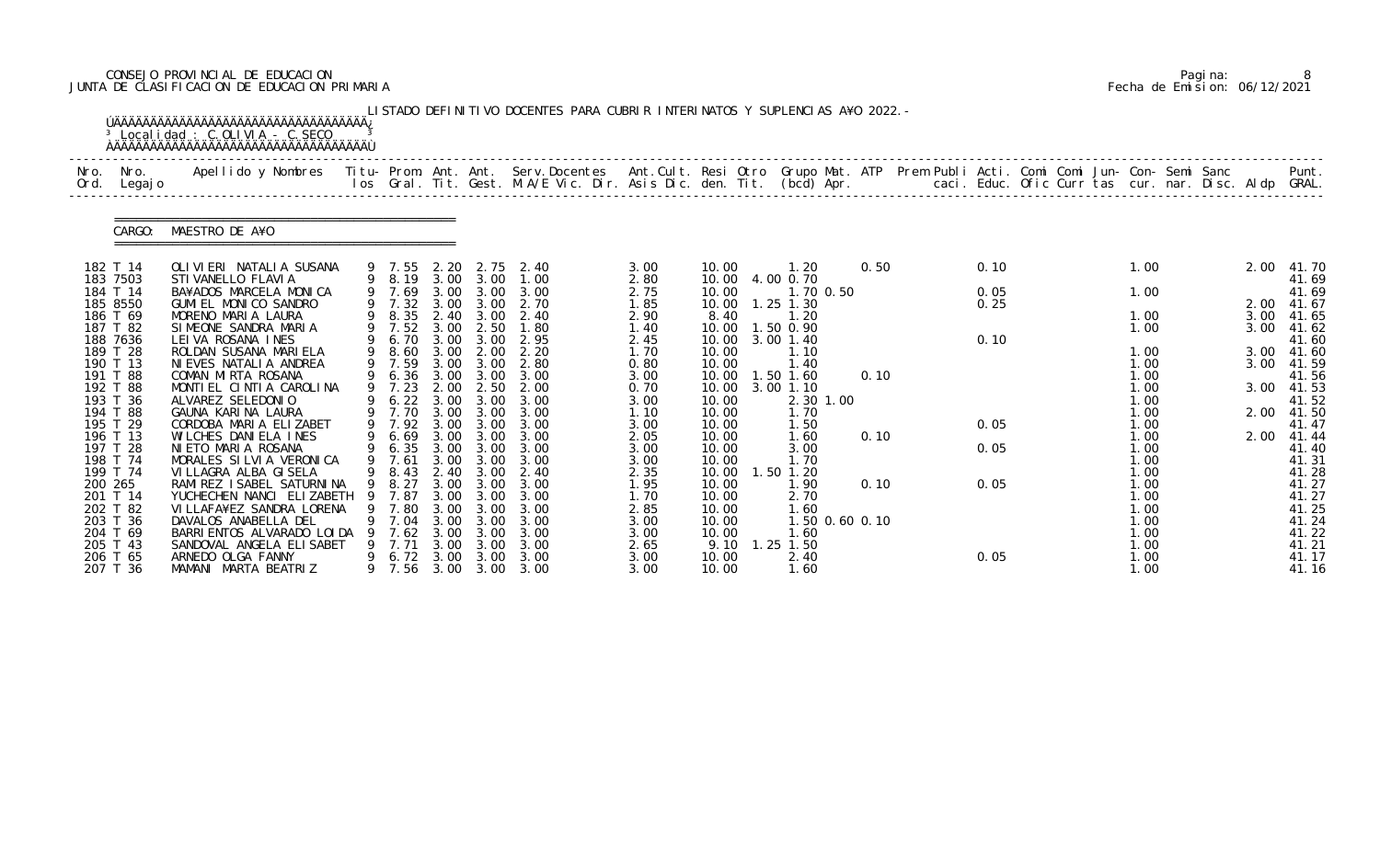# CONSEJO PROVINCIAL DE EDUCACION Pagina: 9 JUNTA DE CLASIFICACION DE EDUCACION PRIMARIA Fecha de Emision: 06/12/2021

| Nro.<br>Ord.         | Nro.<br>Legaj o | Apellido y Nombres  Titu- Prom. Ant. Ant. Serv.Docentes  Ant.Cult. Resi Otro Grupo Mat. ATP Prem Publi Acti. Comi Comi Jun- Con- Semi Sanc         Punt.<br>Ios Gral. Tit. Gest. M.A/E Vic. Dir. Asis Dic. den. Tit. (bcd) Apr. |   |                  |              |              |                               |                         |                |                   |      |      |                     |  |              |      |      |                     |
|----------------------|-----------------|---------------------------------------------------------------------------------------------------------------------------------------------------------------------------------------------------------------------------------|---|------------------|--------------|--------------|-------------------------------|-------------------------|----------------|-------------------|------|------|---------------------|--|--------------|------|------|---------------------|
|                      | CARGO:          | MAESTRO DE A¥O                                                                                                                                                                                                                  |   |                  |              |              |                               |                         |                |                   |      |      |                     |  |              |      |      |                     |
| 208 T 28             |                 | REYES MARINA BEATRIZ                                                                                                                                                                                                            |   |                  |              |              | 9 7.49 3.00 3.00 3.00         | 3.00                    | 10.00          | 1.60              |      |      |                     |  | 1.00         |      |      | 41.09               |
| 209 T 57<br>210 T 29 |                 | NIETO LIDIA ROSA<br>CORDOBA FERMIN CEFERINO                                                                                                                                                                                     |   | 9 6.27           | 3.00         | 3.00         | 9 7.25 3.00 3.00 2.50<br>3.00 | 0.30<br>3.00            | 9.80<br>10.00  | 1.00 1.20<br>2.70 |      |      | 0.05                |  | 1.00<br>1.00 |      | 3.00 | 41.05<br>41.02      |
| 211 T 36             |                 | TULA LAURA DANI ELA                                                                                                                                                                                                             |   | 9 7.70           | 2.20         | 2.50         | 2.20                          | 1.30                    | 10.00          | 3.00 1.10 1.00    |      |      |                     |  | 1.00         |      |      | 41.00               |
| 212 T 76             |                 | SANDEZ MARIA MARCELA                                                                                                                                                                                                            |   | 9 6.41           | 3.00         | 3.00         | 3.00                          | 3.00                    | 10.00          | 2.50              |      |      | 0.05                |  | 1.00         |      |      | 40.96               |
|                      | 213 T 36        | GONZALEZ MIRTA GRACI ELA                                                                                                                                                                                                        |   | 9 7.15           | 3.00         | 3.00         | 3.00                          | 3.00                    | 10.00          | 1.60              | 0.10 |      |                     |  | 1.00         |      |      | 40.85               |
| 214 T 29<br>215 T 43 |                 | DELGADO RODOLFO HERNAN<br>LEDESMA ELISA MAGALI                                                                                                                                                                                  |   | 9 7.29<br>9 7.73 | 3.00<br>3.00 | 3.00<br>3.00 | 3.00<br>2.80                  | 2.80<br>3.00            | 10.00<br>9.80  | 1.60<br>1.40      | 0.10 |      | 0.15                |  | 1.00<br>1.00 |      |      | 40.84<br>40.83      |
| 216 7354             |                 | ARRI AGADA SI LVI A GRACI ELA                                                                                                                                                                                                   |   | 8.08             | 3.00         | 3.00         | 3.00                          | 2.15                    | 10.00          | 1.60              |      |      |                     |  | 1.00         |      |      | 40.83               |
| 217 T 57             |                 | ROBLEDO MI GUEL ANGEL                                                                                                                                                                                                           |   | 6.40             | 3.00         | 3.00         | 3.00                          | 3.00                    | 10.00          | 2.30              |      |      |                     |  | 1.00         |      |      | 40.70               |
| 218 T 79             |                 | ODONE ADRIAN JESUS                                                                                                                                                                                                              |   | 9 7.69           | 3.00         | 3.00         | 2.60                          | 3.00                    | 9.10           | 1.00 1.30         |      |      |                     |  | 1.00         |      |      | 40.69               |
| 219 T 82<br>220 T 69 |                 | DI AZ NOEMI VALERIA<br>URREA MARIANA RITA MARIA                                                                                                                                                                                 |   | 9 7.99<br>9 8.02 | 3.00<br>2.00 | 3.00<br>2.50 | 3.00<br>1.90                  | 2.00                    | 10.00<br>10.00 | 1.70<br>0.90      | 0.10 |      |                     |  | 1.00<br>1.00 |      | 3.00 | 40.69<br>40.67      |
| 221 T 13             |                 | PAZ CARLOS ESTEBAN                                                                                                                                                                                                              |   | 9 6.90           | 3.00         | 3.00         | 3.00                          | 2.25<br>2.25            | 10.00          | 1.00 1.50         |      |      |                     |  | 1.00         |      |      | 40.65               |
| 222 T 23             |                 | MEIRA VERONICA ESTELA                                                                                                                                                                                                           |   | 9 7.93           | 3.00         | 3.00         | 3.00                          | 0.80                    | 10.00          | 1.25 1.50         |      |      |                     |  | 1.00         |      |      | 40.48               |
| 223 9036             |                 | CARPIO JESICA VIRGINIA                                                                                                                                                                                                          |   | 9 7.72           | 2.40         | 2.75         | 1.70                          | 3.00                    | 5.60           | 4.50 0.80         |      |      |                     |  |              |      | 3.00 | 40.47               |
| 224 T 14             |                 | HERRERA VERONICA NATALIA                                                                                                                                                                                                        |   | 9 7.70           |              | 3.00 3.00    | 3.00                          | 2.25                    | 10.00          | 1.50              |      |      |                     |  | 1.00         |      |      | 40.45               |
| 225 8574             |                 | RAVERA SANTI AGO ANGEL                                                                                                                                                                                                          |   | 9 8.83           | 3.00         | 3.00         |                               |                         | 10.00<br>6.50  |                   |      |      |                     |  |              |      |      | 40.33               |
| 227 T 57             | 226 T 69        | MI CHELENA ESMERALDA LUCIA 9 7.23<br>VASQUEZ VI VI ANA ANDREA                                                                                                                                                                   | 9 | 8.06             | 2.80<br>3.00 | 3.00<br>3.00 | 2.80<br>3.00                  | 0.05<br>0.80            | 10.00<br>10.00 | 1.40<br>1.80 0.60 |      |      |                     |  | 1.00<br>1.00 |      |      | 3.00 40.28<br>40.26 |
| 228 T 57             |                 | PALACIOS MARCOS ANTONIO                                                                                                                                                                                                         |   | 7.80             | 2.60         | 3.00         | 2.80                          | 2.50                    | 10.00          | 1.40              |      | 0.15 |                     |  | 1.00         |      |      | 40.25               |
|                      | 229 T 69        | BERENGUEL FLORENCIA                                                                                                                                                                                                             |   | 8. 04            | .80          | 2.25         | 1.90                          | 2.20                    | 10.00          | 0.90              | 0.10 |      |                     |  | 1.00         |      | 3.00 | 40.19               |
|                      | 230 T 43        | SALOMON JULIETA DE LOS                                                                                                                                                                                                          |   | 7.07             | .80          | 2.25         | 1.90                          | 2.45                    | 10.00          | 0.90 0.80         |      |      |                     |  | 1.00         |      | 3.00 | 40.17               |
| 231 T 14             |                 | GORDILLO DORILA CARMEN                                                                                                                                                                                                          |   | 6.85             | 3.00         | 2.50         | 3.00                          | 3.00                    | 7.00           | 1.00 1.80         |      |      |                     |  | 1.00         |      | 2.00 | 40.15               |
| 232 7438             | 233 T 88        | PAULETE CLAUDIA VALERIA<br>HERRERA NORMA MAGDALENA                                                                                                                                                                              |   | 9 7.99           | 2.60         | 3.00         | 2.30<br>9 6.79 3.00 3.00 2.80 | 3.00 0.80 10.00<br>3.00 | 10.00          | 1.10<br>1.40      |      |      | $0.15$ 0.10<br>0.15 |  | 1.00         | 0.10 |      | 40.14<br>40.14      |

|  | Pagi na: |                              |
|--|----------|------------------------------|
|  |          | Fecha de Emision: 06/12/2021 |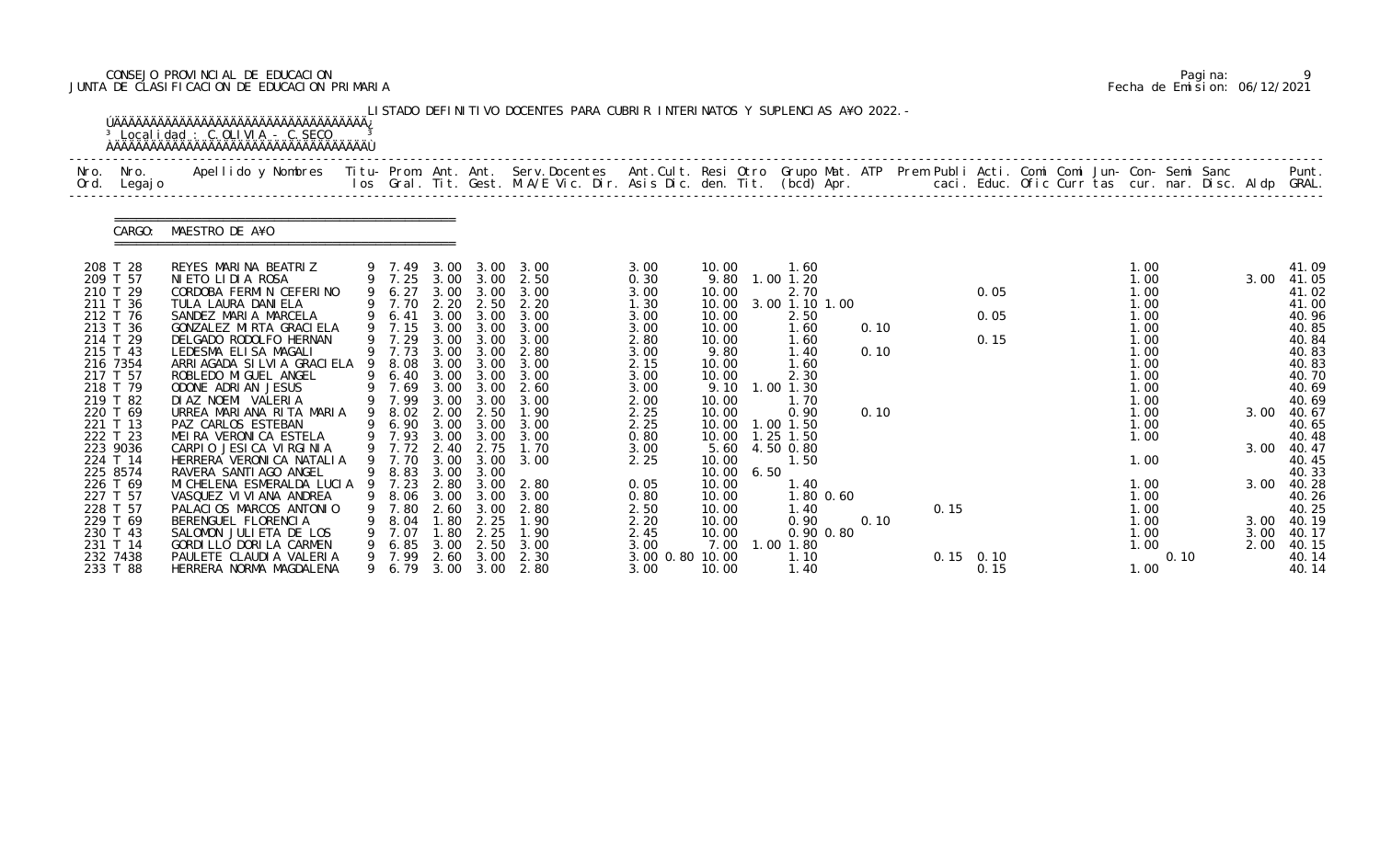# CONSEJO PROVINCIAL DE EDUCACION Pagina: 10 JUNTA DE CLASIFICACION DE EDUCACION PRIMARIA Fecha de Emision: 06/12/2021

| Nro.<br>Ord.         | Nro.<br>Legaj o | Apellido y Nombres - Titu- Prom. Ant. Ant. Serv.Docentes - Ant.Cult. Resi Otro Grupo Mat. ATP - Prem Publi Acti. Comi Comi Jun- Con- Semi Sanc - Semi Sanc - Semi Sanc - Semi Sanc - Semi Sanc - Semi Sanc - Semi Sanc - Semi |   |                |              |              |              |              |                |                   |      |      |  | caci. Educ. Ofic Curr tas cur. nar. Disc. Aldp GRAL. |              | Punt.          |
|----------------------|-----------------|-------------------------------------------------------------------------------------------------------------------------------------------------------------------------------------------------------------------------------|---|----------------|--------------|--------------|--------------|--------------|----------------|-------------------|------|------|--|------------------------------------------------------|--------------|----------------|
|                      | CARGO:          | MAESTRO DE A¥O                                                                                                                                                                                                                |   |                |              |              |              |              |                |                   |      |      |  |                                                      |              |                |
| 234 T 20             |                 | QUI PI LDOR VERONI CA LORENA 9 8.12 3.00                                                                                                                                                                                      |   |                |              |              | 3.00 2.80    | 0.40         | 9.80           | 3.00              |      |      |  | 1.00                                                 |              | 40.12          |
| 235 T 57<br>236 4968 |                 | CANZIANI FERREYRA MARCELA 9 7.62<br>SANCHEZ MARIA CECILIA                                                                                                                                                                     |   | 9 8.74         | 2.60<br>3.00 | 3.00<br>3.00 | 2.60<br>0.20 | 2.95<br>3.00 | 10.00<br>10.00 | 1.30<br>3.00 0.10 |      |      |  | 1.00                                                 |              | 40.07<br>40.04 |
| 237 T 57             |                 | NI EVA MABEL HORTENCIA                                                                                                                                                                                                        |   | 9 7.13         | 3.00         | 3.00         | 3.00         | 2.40         | 10.00          | 1.50              |      |      |  | 1.00                                                 |              | 40.03          |
| 238 T 82             |                 | OSSES SANDRA DELFINA                                                                                                                                                                                                          |   | 9 7.49         | 3.00         | 3.00         | 2.40         | 3.00         | 9.80           | 1.30              |      |      |  | 1.00                                                 |              | 39.99          |
| 239 T 79             |                 | DELGADO NATALIA VANESA                                                                                                                                                                                                        |   | 9 6.92         | .40          | 1.75         | 1.40         | 2.30         | 10.00          | 2.50 0.70         |      |      |  | 1.00                                                 | 3.00         | 39.97          |
| 241 T 69             | 240 10072       | I GLESI AS CARINA BEATRIZ<br>CARI LIDIA GRACIELA                                                                                                                                                                              |   | 9.42           | 3.00<br>3.00 | 2.25<br>3.00 | 1.80<br>3.00 | 3.00         | 6.30<br>7.70   | 1.25 0.90<br>2.30 |      |      |  | 1.00                                                 | 3.00<br>2.00 | 39.92<br>39.89 |
| 242 T 65             |                 | QUI ROGA ANTONIO ERNESTO                                                                                                                                                                                                      |   | 6.84<br>9 7.64 | 2.60         | 3.00         | 2.20         | 2.05<br>3.00 | 10.00          | 1.40              |      |      |  | 1.00                                                 |              | 39.84          |
| 243 T 29             |                 | CIRIGNOLI VANESA EDITH                                                                                                                                                                                                        |   | 6.20           | 3.00         | 3.00         | 3.00         | 3.00         | 10.00          | 1.50              |      | 0.10 |  | 1.00                                                 |              | 39.80          |
| 244 9568             |                 | NU¥EZ GLADYS RAMONA                                                                                                                                                                                                           |   | 9 7.19         | 3.00         | 2.25         | 2.00         | 2.15         | 7.70           | 2.50 1.00         |      |      |  |                                                      | 3.00         | 39.79          |
| 245 T 29             |                 | CANTERO HECTOR LEON                                                                                                                                                                                                           |   | 5.59           | 3.00         | 3.00         | 3.00         | 3.00         | 10.00          | 2.00              | 0.10 | 0.10 |  | 1.00                                                 |              | 39.79          |
| 246 T 36<br>247 9384 |                 | VILTES RAUL AMANCIO<br>PERALTA SI LVI A BEATRIZ                                                                                                                                                                               | 9 | 9 5.30<br>6.41 | 3.00<br>3.00 | 3.00<br>2.75 | 3.00<br>2.10 | 3.00<br>3.00 | 10.00<br>7.70  | 2.30<br>1.50 1.00 | 0.20 | 0.10 |  | 1.00                                                 | 3.00         | 39.70<br>39.66 |
| 248 T 69             |                 | MENDOZA GRACI ELA MARI SA                                                                                                                                                                                                     |   | 7.15           | 3.00         | 2.75         | 2.20         | 3.00         | 7.70           | 2.75 1.10         |      |      |  | 1.00                                                 |              | 39.65          |
| 249 T 82             |                 | I LLANES MARIA ALEJANDRA                                                                                                                                                                                                      |   | 9 7.57         | 3.00         | 3.00         | 2.80         | 2.00         | 9.80           | 1.40              |      |      |  | 1.00                                                 |              | 39.57          |
| 250 T 82             |                 | CONTRERAS VI LLEGAS ROXANA                                                                                                                                                                                                    | 9 | 7.51           | 3.00         | 3.00         | 2.00         | 3.00         | 10.00          | 1.00              |      |      |  | 1.00                                                 |              | 39.51          |
| 251 T 82             |                 | SUAREZ LAURA DEL VALLE                                                                                                                                                                                                        |   | 9 6.85         | 3.00         | 3.00         | 2.20         | 0.45         | 10.00          | 1.00              |      |      |  | 1.00                                                 | 3.00         | 39.50          |
| 252 T 14             |                 | FERNANDEZ LI LI ANA ESTER                                                                                                                                                                                                     | 9 | 9 8.17         | 3.00         | 3.00         | 3.00         | 0.40         | 10.00          | 1.90              |      |      |  | 1.00                                                 | 3.00         | 39.47          |
| 253 T 69<br>254 T 36 |                 | VAZQUEZ GRACI ELA ANABEL<br>ESQUIVEL LIDIA                                                                                                                                                                                    |   | 8.63<br>8.18   | 1.80<br>3.00 | 2.50<br>3.00 | 2.00<br>3.00 | 0.45<br>0.40 | 10.00<br>10.00 | 1.00<br>1.80      |      |      |  | 1.00<br>1.00                                         |              | 39.38<br>39.38 |
| 255 T 29             |                 | MU OZ VIVIANA SOLEDAD                                                                                                                                                                                                         |   | 7.45           | 2.20         | 2.75         | 2.20         | 0.55         | 10.00          | 1.10              |      |      |  | 1.00                                                 | 3.00         | 39.25          |
| 256 7360             |                 | HIDALGO FAMA SAUL G.                                                                                                                                                                                                          |   | 7.72           | 2.60         | 3.00         | 2.40         | 0.30         | 10.00          | 1.20              |      |      |  |                                                      | 3.00         | 39.22          |
| 257 T 28             |                 | QUI PI LDOR GABRI EL DARIO                                                                                                                                                                                                    |   | 7.32           | .80          | 2.25         | 1.90         | 1.50         | 10.00          | 1.50 0.90         |      |      |  |                                                      | 3.00         | 39.17          |
|                      | 258 9421        | BRI ZUELA ELI SABET                                                                                                                                                                                                           |   | 7.60           | 2.60         | 2.50         | 2.20         | 1.80         | 7.70           | 1.50 1.10         |      | 0.10 |  |                                                      | 3.00         | 39.10          |

|  | Pagi na: | 10                           |
|--|----------|------------------------------|
|  |          | Fecha de Emision: 06/12/2021 |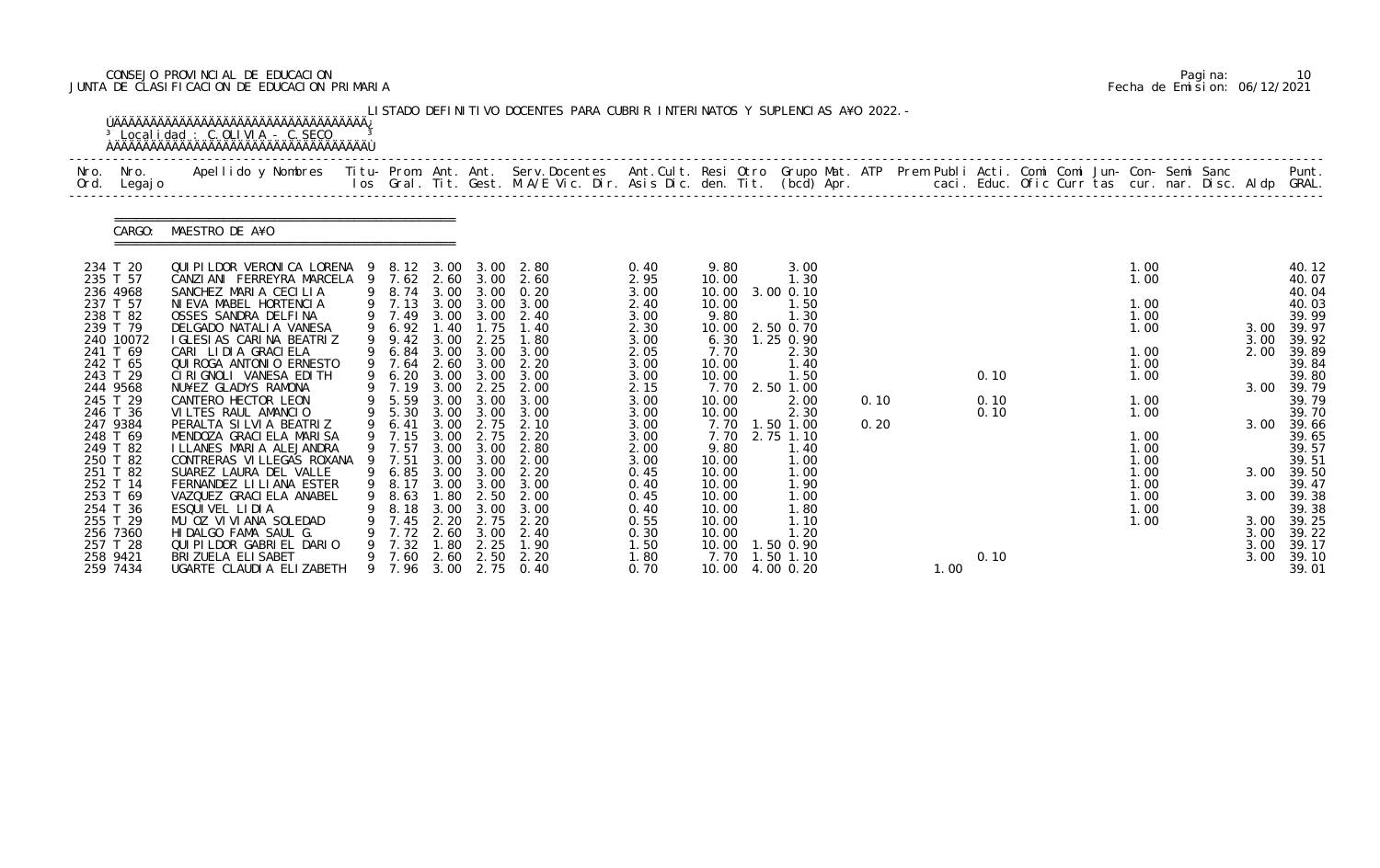# CONSEJO PROVINCIAL DE EDUCACION Pagina: 11 JUNTA DE CLASIFICACION DE EDUCACION PRIMARIA Fecha de Emision: 06/12/2021

| Nro.<br>Ord. | Nro.<br>Legaj o       | Apellido y Nombres  Titu- Prom. Ant. Ant. Serv.Docentes  Ant.Cult. Resi Otro Grupo Mat. ATP Prem Publi Acti. Comi Comi Jun- Con- Semi Sanc         Punt.<br>Ios Gral. Tit. Gest. M.A/E Vic. Dir. Asis Dic. den. Tit. (bcd) Apr. |   |                  |              |                                    |              |                         |                |                                              |      |              |      |  |              |  |              |                     |
|--------------|-----------------------|---------------------------------------------------------------------------------------------------------------------------------------------------------------------------------------------------------------------------------|---|------------------|--------------|------------------------------------|--------------|-------------------------|----------------|----------------------------------------------|------|--------------|------|--|--------------|--|--------------|---------------------|
|              | CARGO:                | MAESTRO DE A¥O                                                                                                                                                                                                                  |   |                  |              |                                    |              |                         |                |                                              |      |              |      |  |              |  |              |                     |
|              | 260 8579<br>261 9616  | LABANDOCZKA ELSA DIONICIA 9 7.22 3.00<br>AGUERO NI COLASA NELI DA                                                                                                                                                               |   | 9 7.94           | 2.40         | 3.00<br>2.25                       | 1.60<br>2.10 | 1.25<br>3.00            | 10.00<br>7.70  | 0.80<br>$0.50$ 1.00                          | 0.10 |              |      |  |              |  | 3.00<br>3.00 | 38.97<br>38.89      |
|              | 262 9649              | YNSAURRALDE LAURA ANALIA                                                                                                                                                                                                        | 9 | 8.32             | 3.00         | 2.25                               | 2.00         | 3.00                    | 7.00           | l . 00                                       | 0.10 | 0.15         |      |  |              |  | 3.00         | 38.82               |
|              | 263 T 14<br>264 T 36  | TOLEDO GABRIELA KARINA<br>MORENO CECILIA DEL VALLE                                                                                                                                                                              |   | 9 7.47<br>9 7.52 | 2.20<br>1.80 | 2.75<br>2.25                       | 2.20<br>2.00 | 0.10<br>0.80 0.40 10.00 | 10.00          | 1.10<br>1.00                                 |      |              |      |  | 1.00<br>1.00 |  | 3.00<br>3.00 | 38.82<br>38.77      |
|              | 265 T 36              | SEGURA FANNY BEATRIZ                                                                                                                                                                                                            |   | 9 7.76           | 2.20         | 2.75                               | 2.20         | 2.60                    | 10.00          | 1.10                                         |      |              |      |  | 1.00         |  |              | 38.61               |
|              | 266 11810<br>267 T 28 | GOMEZ GABRIELA YOHANA<br>SOTOMAYOR MARIA ESTHER                                                                                                                                                                                 |   | 9 8.99<br>9 9.77 | 1.20<br>3.00 | $\overline{\phantom{0}}$ .<br>2.50 | 0.40<br>2.00 | 3.00<br>0.10            | 10.00          | 2.10 9.50 0.20<br>$\overline{\phantom{0}}$ . |      |              |      |  | 1.00         |  | 3.00         | 38.39<br>38.37      |
|              | 268 T 82              | VITTA MAGDALENA DE LA                                                                                                                                                                                                           |   | 7.91             | 2.80         | 3.00                               | 2.60         | 0.70                    | 10.00          | 1.30                                         |      |              |      |  | 1.00         |  |              | 38.31               |
|              | 269 10685             | LOPEZ LAURA LORENA                                                                                                                                                                                                              |   | 9 9.02           | 1.40         | 1.75                               | 1.40         | 2.35                    | 5.60           | 4.00 0.70                                    |      |              |      |  |              |  | 3.00         | 38.22               |
|              | 270 8672<br>271 9206  | ALAMO CLAUDIA ANDREA<br>VERA I RENE NATALIA                                                                                                                                                                                     | 9 | 8.32<br>8.67     | 2.40<br>2.20 | 3.00<br>2.75                       | 1.00<br>0.90 | 3.00<br>3.00            | 10.00<br>10.00 | $0.50$ $0.70$<br>$1.25$ 0.40                 |      | 0.30         |      |  |              |  |              | 38.22<br>38.17      |
|              | 272 T 43              | MARIO VERONICA ALEJANDRA                                                                                                                                                                                                        |   | 9 6.96           | 1.80         | 2.00                               | 1.60         | 1.85                    | 10.00          | 0.80                                         |      | 0.10         |      |  | 1.00         |  | 3.00         | 38.11               |
|              | 273 9426<br>274 9017  | MENDOZA FABIANA MARI SELA<br>SANCHEZ ANA GRACI ELA                                                                                                                                                                              |   | 9 7.60<br>5.93   | 2.80<br>3.00 | 2.75<br>2.75                       | 2.20<br>3.00 | 0.30<br>3.00            | 7.70<br>8.40   | 4.50 1.10<br>2.80                            |      | 0.10<br>0.10 |      |  |              |  |              | 38.05<br>37.98      |
|              | 275 T 69              | ORTEGA SANDRA DELFINA                                                                                                                                                                                                           |   | 6.41             | 3.00         | 3.00                               | 3.00         | 0.45                    | 9.10           | 3.00                                         |      |              |      |  | 1.00         |  |              | 37.96               |
|              | 276 T 43              | LUNA VALERIA BEATRIZ                                                                                                                                                                                                            |   | 9 7.05           | 1.80         | 2.75                               | 1.60         | 0.95                    | 10.00          | 0.80                                         |      |              |      |  | 1.00         |  | 3.00         | 37.95               |
|              | 277 T 88<br>278 10522 | GOMEZ ZURI TA MI RYAM<br>GAJARDO ADRIANA HAYDEE                                                                                                                                                                                 |   | 9 8.05<br>9 8.67 | 3.00<br>1.40 | 2.75<br>1.00                       | 3.00<br>0.60 | 0.85<br>3.00 0.10       | 7.70           | 2.50<br>8.40 2.50 0.20                       |      | 0.10         |      |  | 1.00         |  |              | 37.95<br>3.00 37.87 |
|              | 279 9612              | GOMEZ NELIDA MARIA                                                                                                                                                                                                              |   | 6.75             | 3.00         | 2.50                               | 2.00         | 3.00                    | 7.00           | $0.50$ 1.00                                  | 0.10 |              |      |  |              |  | 3.00         | 37.85               |
|              | 280 10000             | BAYON MARIA ELISA                                                                                                                                                                                                               |   | 7.44             | .80          | 2.25                               | 1.50         | 3.00                    | 10.00          | 2.00 0.70                                    | 0.10 |              | 0.05 |  |              |  |              | 37.84               |
|              | 281 8319<br>282 T 14  | ARIAS JOSE MARTIN<br>MALDONADO MARIO ALEJANDRO                                                                                                                                                                                  |   | 7.73<br>7.46     | 3.00<br>3.00 | 3.00<br>2.75                       | 1.00<br>2.80 | 1.45<br>2.65            | 9.10<br>7.70   | 3.00 0.50<br>1.40                            |      |              |      |  | 1.00         |  |              | 37.78<br>37.76      |
|              | 283 7502              | RIOS BLANCA SOLEDAD                                                                                                                                                                                                             |   | 8.49             | 3.00         | 3.00                               | 1.70         | 0.50                    | 10.00          | 1.25 0.80                                    |      |              |      |  |              |  |              | 37.74               |
|              | 284 7504              | I SASMENDI ROSANA SOLEDAD                                                                                                                                                                                                       | 9 | 8.20             | 3.00         | 3.00                               | 1.00         | 1.90                    | 10.00          | $0.50$ 1.00                                  |      |              |      |  |              |  |              | 37.60               |

|  | Pagi na: |                              |
|--|----------|------------------------------|
|  |          | Fecha de Emision: 06/12/2021 |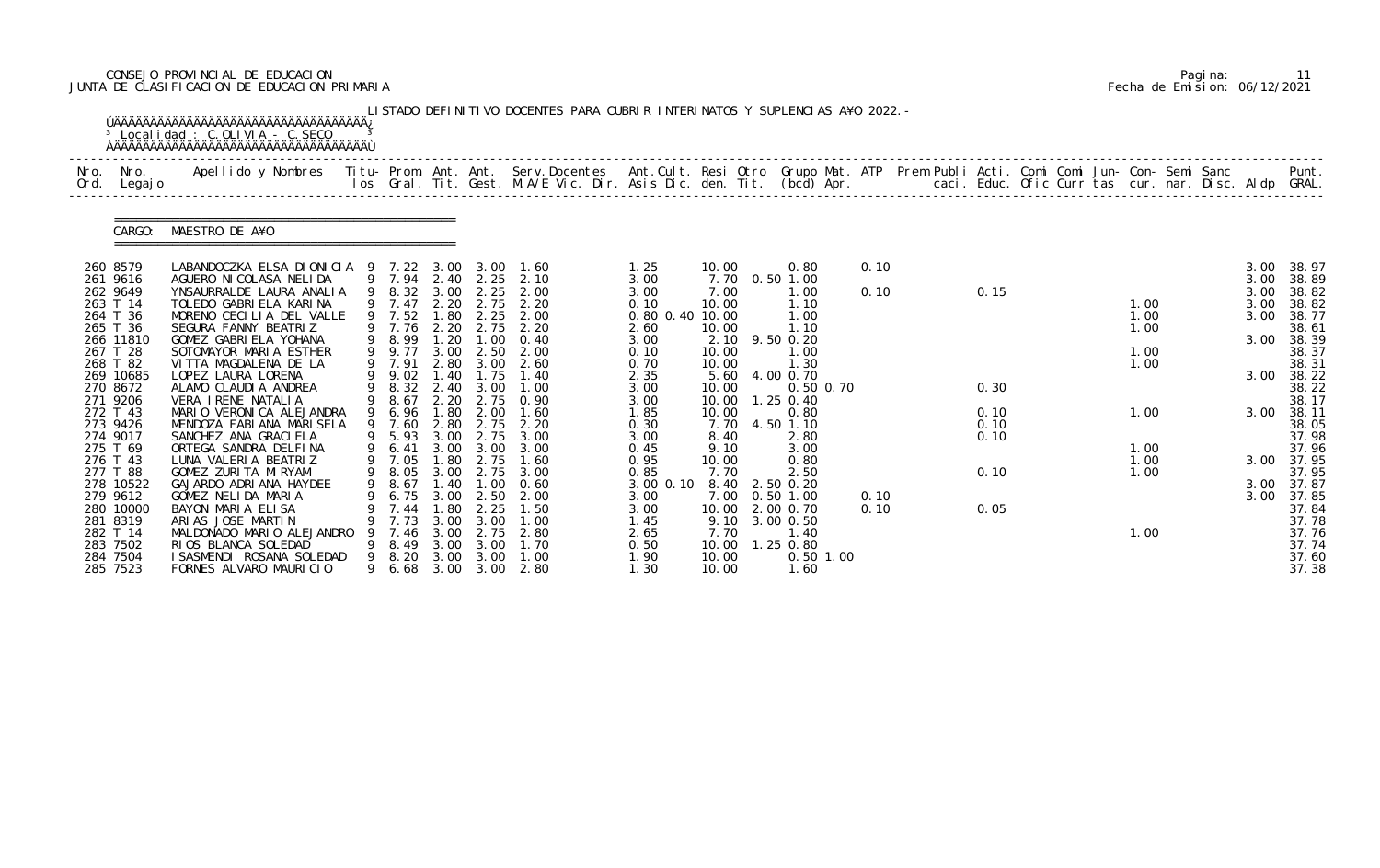# CONSEJO PROVINCIAL DE EDUCACION Pagina: 12 JUNTA DE CLASIFICACION DE EDUCACION PRIMARIA Fecha de Emision: 06/12/2021

| Apellido y Nombres  Titu- Prom. Ant. Ant. Serv.Docentes  Ant.Cult. Resi Otro Grupo Mat. ATP Prem Publi Acti. Comi Comi Jun- Con- Semi Sanc             Punt.<br>Ios Gral. Tit. Gest. M.A/E Vic. Dir. Asis Dic. den. Tit. (bcd) Ap<br>Legaj o<br>MAESTRO DE A¥O<br>CARGO:<br>286 10409<br>VIDAL LUCIANA BEATRIZ<br>10.00 3.75 0.60<br>0.55<br>9 7.31<br>1. 20<br>1.50<br>1. 30<br>9 9.24<br>287 T 74<br>GAYET FERNANDA SABRINA<br>$1.00$ $1.50$<br>1.00<br>1.00<br>10.00<br>0.10<br>0.85<br>0.50<br>9 7.74<br>1.60<br>288 10272<br>2.00<br>1.40<br>0.80<br>OBANDO JAVI ER ROBERTO<br>1.60<br>10.00<br>TEJADA VIRGINIA ANALIA<br>6.85<br>2.00<br>2.25<br>289 10113<br>1.80<br>6.30 2.00 0.90<br>3.00<br>9<br>CORONEL SANDRA KARINA<br>6.37<br>8.40 1.50 1.20<br>290 8902<br>9<br>3.00 3.00<br>2.40<br>0.05<br>291 9304<br>SORIA MYRTHA JUDIT<br>7.49<br>2.30<br>3.00<br>3.00<br>2.20<br>7.70<br>1.00 1.10<br>0.10<br>9 7.24<br>292 T 28<br>0.90 0.10<br>TEJERINA FATIMA SOLEDAD<br>2.25<br>1.00<br>.80<br>1.90<br>0.45<br>10.00<br>293 7891<br>9 7.48<br>9.10<br>MORALES RAQUEL MARGARITA<br>2.80<br>2.20<br>3.00<br>3.00<br>7.83<br>294 0076<br>OVIEDO LILIANA ESTER<br>3.00<br>3.00<br>2.15<br>10.00<br>0.05<br>1.00<br>0.50<br>9 7.43<br>2.25<br>295 9951<br>CASAS PEDRO SAUL<br>2.40<br>1.90<br>0.10<br>3.00<br>6.30<br>0.10<br>1.00<br>9.33<br>296 3893<br>GALITZKI PATRICIA CLAUDIA 9<br>3.00 3.00<br>0.05<br>10.00<br>2.00<br>297 T 13<br>2.00<br>FERNANDEZ PAOLA EDITH<br>1.00<br>10.00<br>0.10<br>2.50<br>2.00<br>1.00<br>1.00<br>6.88<br>298 10135<br>VILTE CLAUDIA VERONICA<br>1.60<br>2.00<br>1.60<br>1.40<br>10.00<br>0.80<br>8.25<br>299 11712<br>ZUBREZKI CAROLINA<br>9<br>2.80<br>1.25<br>$6.50$ 1.20<br>2.40<br>2.80<br>2.00<br>MARTINEZ SILVINA SOLEDAD<br>9<br>300 9804<br>9.05<br>2.00<br>2.25<br>1.20<br>9.10<br>0.60<br>2.75<br>301 8549<br>GUZMAN GLADYS ROSARIO<br>8.40<br>3.00 0.80<br>9 7.04<br>3.00<br>1.80<br>0.30<br>1.75<br>302 10878<br>CONTRERAS ELDA LUCIA<br>9 8.01<br>9 7.74<br>1.40<br>1.40<br>0.80<br>10.00<br>0.70<br>3.00<br>2.75<br>YA¥EZ ANDREA ELINA<br>0.20<br>303 8558<br>3.00<br>0.10<br>10.00<br>9 7.15<br>JULIO SILVA STEPHANIE<br>2.40<br>2.50<br>1.80<br>2.05<br>304 9987<br>6.30<br>$0.90$ $0.60$<br>SARABI A DEBORA<br>3.00<br>2.50<br>8.07<br>3.00<br>7.00<br>$\overline{\phantom{0}}$ . $\overline{\phantom{0}}$<br>0.10<br>305 9630<br>2.00<br>306 10134<br>1.50 1.00<br>LOPEZ CARLOS DARIO<br>3.00<br>2.00<br>5.60<br>8.44<br>1. 80<br>$0.80$ $0.45$<br>2.50<br>307 9333<br>GOMEZ LORENA VERONICA<br>7.65<br>3.00<br>3.00<br>7.70<br>0.90<br>1. 80<br>2.25<br>308 9883<br>CIAN KARINA NOEMI<br>8.35<br>1.80<br>1.30<br>10.00<br>0.90<br>1.90<br>309 T 14<br>VILLAGRA MARIA DE LOS<br>2.00<br>2.25<br>2.20<br>0.55<br>10.00<br>1.10<br>1.00<br>7.38<br>310 10099<br>2.60<br>2.25<br>HERRERA MARIA BELEN<br>8.05<br>1.70<br>1.75<br>0.80<br>6.30<br>9 |              |                |
|----------------------------------------------------------------------------------------------------------------------------------------------------------------------------------------------------------------------------------------------------------------------------------------------------------------------------------------------------------------------------------------------------------------------------------------------------------------------------------------------------------------------------------------------------------------------------------------------------------------------------------------------------------------------------------------------------------------------------------------------------------------------------------------------------------------------------------------------------------------------------------------------------------------------------------------------------------------------------------------------------------------------------------------------------------------------------------------------------------------------------------------------------------------------------------------------------------------------------------------------------------------------------------------------------------------------------------------------------------------------------------------------------------------------------------------------------------------------------------------------------------------------------------------------------------------------------------------------------------------------------------------------------------------------------------------------------------------------------------------------------------------------------------------------------------------------------------------------------------------------------------------------------------------------------------------------------------------------------------------------------------------------------------------------------------------------------------------------------------------------------------------------------------------------------------------------------------------------------------------------------------------------------------------------------------------------------------------------------------------------------------------------------------------------------------------------------------------------------------------------------------------------------------------------------------------------------------------------------------------------------------------------------------------------------------------------------------------------------------------------------------------------------------------------------------------------------------------------------------------------------------------------------------|--------------|----------------|
|                                                                                                                                                                                                                                                                                                                                                                                                                                                                                                                                                                                                                                                                                                                                                                                                                                                                                                                                                                                                                                                                                                                                                                                                                                                                                                                                                                                                                                                                                                                                                                                                                                                                                                                                                                                                                                                                                                                                                                                                                                                                                                                                                                                                                                                                                                                                                                                                                                                                                                                                                                                                                                                                                                                                                                                                                                                                                                          |              |                |
|                                                                                                                                                                                                                                                                                                                                                                                                                                                                                                                                                                                                                                                                                                                                                                                                                                                                                                                                                                                                                                                                                                                                                                                                                                                                                                                                                                                                                                                                                                                                                                                                                                                                                                                                                                                                                                                                                                                                                                                                                                                                                                                                                                                                                                                                                                                                                                                                                                                                                                                                                                                                                                                                                                                                                                                                                                                                                                          |              |                |
|                                                                                                                                                                                                                                                                                                                                                                                                                                                                                                                                                                                                                                                                                                                                                                                                                                                                                                                                                                                                                                                                                                                                                                                                                                                                                                                                                                                                                                                                                                                                                                                                                                                                                                                                                                                                                                                                                                                                                                                                                                                                                                                                                                                                                                                                                                                                                                                                                                                                                                                                                                                                                                                                                                                                                                                                                                                                                                          | 2.00         | 37.21          |
|                                                                                                                                                                                                                                                                                                                                                                                                                                                                                                                                                                                                                                                                                                                                                                                                                                                                                                                                                                                                                                                                                                                                                                                                                                                                                                                                                                                                                                                                                                                                                                                                                                                                                                                                                                                                                                                                                                                                                                                                                                                                                                                                                                                                                                                                                                                                                                                                                                                                                                                                                                                                                                                                                                                                                                                                                                                                                                          | 3.00         | 37.19          |
|                                                                                                                                                                                                                                                                                                                                                                                                                                                                                                                                                                                                                                                                                                                                                                                                                                                                                                                                                                                                                                                                                                                                                                                                                                                                                                                                                                                                                                                                                                                                                                                                                                                                                                                                                                                                                                                                                                                                                                                                                                                                                                                                                                                                                                                                                                                                                                                                                                                                                                                                                                                                                                                                                                                                                                                                                                                                                                          | 3.00         | 37.14          |
|                                                                                                                                                                                                                                                                                                                                                                                                                                                                                                                                                                                                                                                                                                                                                                                                                                                                                                                                                                                                                                                                                                                                                                                                                                                                                                                                                                                                                                                                                                                                                                                                                                                                                                                                                                                                                                                                                                                                                                                                                                                                                                                                                                                                                                                                                                                                                                                                                                                                                                                                                                                                                                                                                                                                                                                                                                                                                                          | 3.00<br>2.00 | 37.10<br>36.92 |
|                                                                                                                                                                                                                                                                                                                                                                                                                                                                                                                                                                                                                                                                                                                                                                                                                                                                                                                                                                                                                                                                                                                                                                                                                                                                                                                                                                                                                                                                                                                                                                                                                                                                                                                                                                                                                                                                                                                                                                                                                                                                                                                                                                                                                                                                                                                                                                                                                                                                                                                                                                                                                                                                                                                                                                                                                                                                                                          |              | 36.89          |
|                                                                                                                                                                                                                                                                                                                                                                                                                                                                                                                                                                                                                                                                                                                                                                                                                                                                                                                                                                                                                                                                                                                                                                                                                                                                                                                                                                                                                                                                                                                                                                                                                                                                                                                                                                                                                                                                                                                                                                                                                                                                                                                                                                                                                                                                                                                                                                                                                                                                                                                                                                                                                                                                                                                                                                                                                                                                                                          | 2.00         | 36.64          |
|                                                                                                                                                                                                                                                                                                                                                                                                                                                                                                                                                                                                                                                                                                                                                                                                                                                                                                                                                                                                                                                                                                                                                                                                                                                                                                                                                                                                                                                                                                                                                                                                                                                                                                                                                                                                                                                                                                                                                                                                                                                                                                                                                                                                                                                                                                                                                                                                                                                                                                                                                                                                                                                                                                                                                                                                                                                                                                          |              | 36.58          |
|                                                                                                                                                                                                                                                                                                                                                                                                                                                                                                                                                                                                                                                                                                                                                                                                                                                                                                                                                                                                                                                                                                                                                                                                                                                                                                                                                                                                                                                                                                                                                                                                                                                                                                                                                                                                                                                                                                                                                                                                                                                                                                                                                                                                                                                                                                                                                                                                                                                                                                                                                                                                                                                                                                                                                                                                                                                                                                          |              | 36.53          |
|                                                                                                                                                                                                                                                                                                                                                                                                                                                                                                                                                                                                                                                                                                                                                                                                                                                                                                                                                                                                                                                                                                                                                                                                                                                                                                                                                                                                                                                                                                                                                                                                                                                                                                                                                                                                                                                                                                                                                                                                                                                                                                                                                                                                                                                                                                                                                                                                                                                                                                                                                                                                                                                                                                                                                                                                                                                                                                          | 3.00         | 36.48          |
|                                                                                                                                                                                                                                                                                                                                                                                                                                                                                                                                                                                                                                                                                                                                                                                                                                                                                                                                                                                                                                                                                                                                                                                                                                                                                                                                                                                                                                                                                                                                                                                                                                                                                                                                                                                                                                                                                                                                                                                                                                                                                                                                                                                                                                                                                                                                                                                                                                                                                                                                                                                                                                                                                                                                                                                                                                                                                                          |              | 36.38          |
|                                                                                                                                                                                                                                                                                                                                                                                                                                                                                                                                                                                                                                                                                                                                                                                                                                                                                                                                                                                                                                                                                                                                                                                                                                                                                                                                                                                                                                                                                                                                                                                                                                                                                                                                                                                                                                                                                                                                                                                                                                                                                                                                                                                                                                                                                                                                                                                                                                                                                                                                                                                                                                                                                                                                                                                                                                                                                                          |              | 36.34          |
|                                                                                                                                                                                                                                                                                                                                                                                                                                                                                                                                                                                                                                                                                                                                                                                                                                                                                                                                                                                                                                                                                                                                                                                                                                                                                                                                                                                                                                                                                                                                                                                                                                                                                                                                                                                                                                                                                                                                                                                                                                                                                                                                                                                                                                                                                                                                                                                                                                                                                                                                                                                                                                                                                                                                                                                                                                                                                                          | 3.00         | 36.28          |
|                                                                                                                                                                                                                                                                                                                                                                                                                                                                                                                                                                                                                                                                                                                                                                                                                                                                                                                                                                                                                                                                                                                                                                                                                                                                                                                                                                                                                                                                                                                                                                                                                                                                                                                                                                                                                                                                                                                                                                                                                                                                                                                                                                                                                                                                                                                                                                                                                                                                                                                                                                                                                                                                                                                                                                                                                                                                                                          |              | 36.20          |
|                                                                                                                                                                                                                                                                                                                                                                                                                                                                                                                                                                                                                                                                                                                                                                                                                                                                                                                                                                                                                                                                                                                                                                                                                                                                                                                                                                                                                                                                                                                                                                                                                                                                                                                                                                                                                                                                                                                                                                                                                                                                                                                                                                                                                                                                                                                                                                                                                                                                                                                                                                                                                                                                                                                                                                                                                                                                                                          | 3.00         | 36.20<br>36.09 |
|                                                                                                                                                                                                                                                                                                                                                                                                                                                                                                                                                                                                                                                                                                                                                                                                                                                                                                                                                                                                                                                                                                                                                                                                                                                                                                                                                                                                                                                                                                                                                                                                                                                                                                                                                                                                                                                                                                                                                                                                                                                                                                                                                                                                                                                                                                                                                                                                                                                                                                                                                                                                                                                                                                                                                                                                                                                                                                          | 3.00         | 36.06          |
|                                                                                                                                                                                                                                                                                                                                                                                                                                                                                                                                                                                                                                                                                                                                                                                                                                                                                                                                                                                                                                                                                                                                                                                                                                                                                                                                                                                                                                                                                                                                                                                                                                                                                                                                                                                                                                                                                                                                                                                                                                                                                                                                                                                                                                                                                                                                                                                                                                                                                                                                                                                                                                                                                                                                                                                                                                                                                                          |              | 35.79          |
|                                                                                                                                                                                                                                                                                                                                                                                                                                                                                                                                                                                                                                                                                                                                                                                                                                                                                                                                                                                                                                                                                                                                                                                                                                                                                                                                                                                                                                                                                                                                                                                                                                                                                                                                                                                                                                                                                                                                                                                                                                                                                                                                                                                                                                                                                                                                                                                                                                                                                                                                                                                                                                                                                                                                                                                                                                                                                                          |              | 3.00 35.70     |
|                                                                                                                                                                                                                                                                                                                                                                                                                                                                                                                                                                                                                                                                                                                                                                                                                                                                                                                                                                                                                                                                                                                                                                                                                                                                                                                                                                                                                                                                                                                                                                                                                                                                                                                                                                                                                                                                                                                                                                                                                                                                                                                                                                                                                                                                                                                                                                                                                                                                                                                                                                                                                                                                                                                                                                                                                                                                                                          |              | 35.67          |
|                                                                                                                                                                                                                                                                                                                                                                                                                                                                                                                                                                                                                                                                                                                                                                                                                                                                                                                                                                                                                                                                                                                                                                                                                                                                                                                                                                                                                                                                                                                                                                                                                                                                                                                                                                                                                                                                                                                                                                                                                                                                                                                                                                                                                                                                                                                                                                                                                                                                                                                                                                                                                                                                                                                                                                                                                                                                                                          | 2.00         | 35.59          |
|                                                                                                                                                                                                                                                                                                                                                                                                                                                                                                                                                                                                                                                                                                                                                                                                                                                                                                                                                                                                                                                                                                                                                                                                                                                                                                                                                                                                                                                                                                                                                                                                                                                                                                                                                                                                                                                                                                                                                                                                                                                                                                                                                                                                                                                                                                                                                                                                                                                                                                                                                                                                                                                                                                                                                                                                                                                                                                          |              | 35.55          |
|                                                                                                                                                                                                                                                                                                                                                                                                                                                                                                                                                                                                                                                                                                                                                                                                                                                                                                                                                                                                                                                                                                                                                                                                                                                                                                                                                                                                                                                                                                                                                                                                                                                                                                                                                                                                                                                                                                                                                                                                                                                                                                                                                                                                                                                                                                                                                                                                                                                                                                                                                                                                                                                                                                                                                                                                                                                                                                          |              | 35.50          |
|                                                                                                                                                                                                                                                                                                                                                                                                                                                                                                                                                                                                                                                                                                                                                                                                                                                                                                                                                                                                                                                                                                                                                                                                                                                                                                                                                                                                                                                                                                                                                                                                                                                                                                                                                                                                                                                                                                                                                                                                                                                                                                                                                                                                                                                                                                                                                                                                                                                                                                                                                                                                                                                                                                                                                                                                                                                                                                          |              | 35.48          |
| 3.00 3.00<br>MORENO ROSANNA<br>5.00<br>$1.25$ 0.80<br>311 6287<br>10.00<br>9<br>1.60<br>1.75                                                                                                                                                                                                                                                                                                                                                                                                                                                                                                                                                                                                                                                                                                                                                                                                                                                                                                                                                                                                                                                                                                                                                                                                                                                                                                                                                                                                                                                                                                                                                                                                                                                                                                                                                                                                                                                                                                                                                                                                                                                                                                                                                                                                                                                                                                                                                                                                                                                                                                                                                                                                                                                                                                                                                                                                             | 3.00         | 35.45<br>35.40 |

|  | Pagi na: |                              |
|--|----------|------------------------------|
|  |          | Fecha de Emision: 06/12/2021 |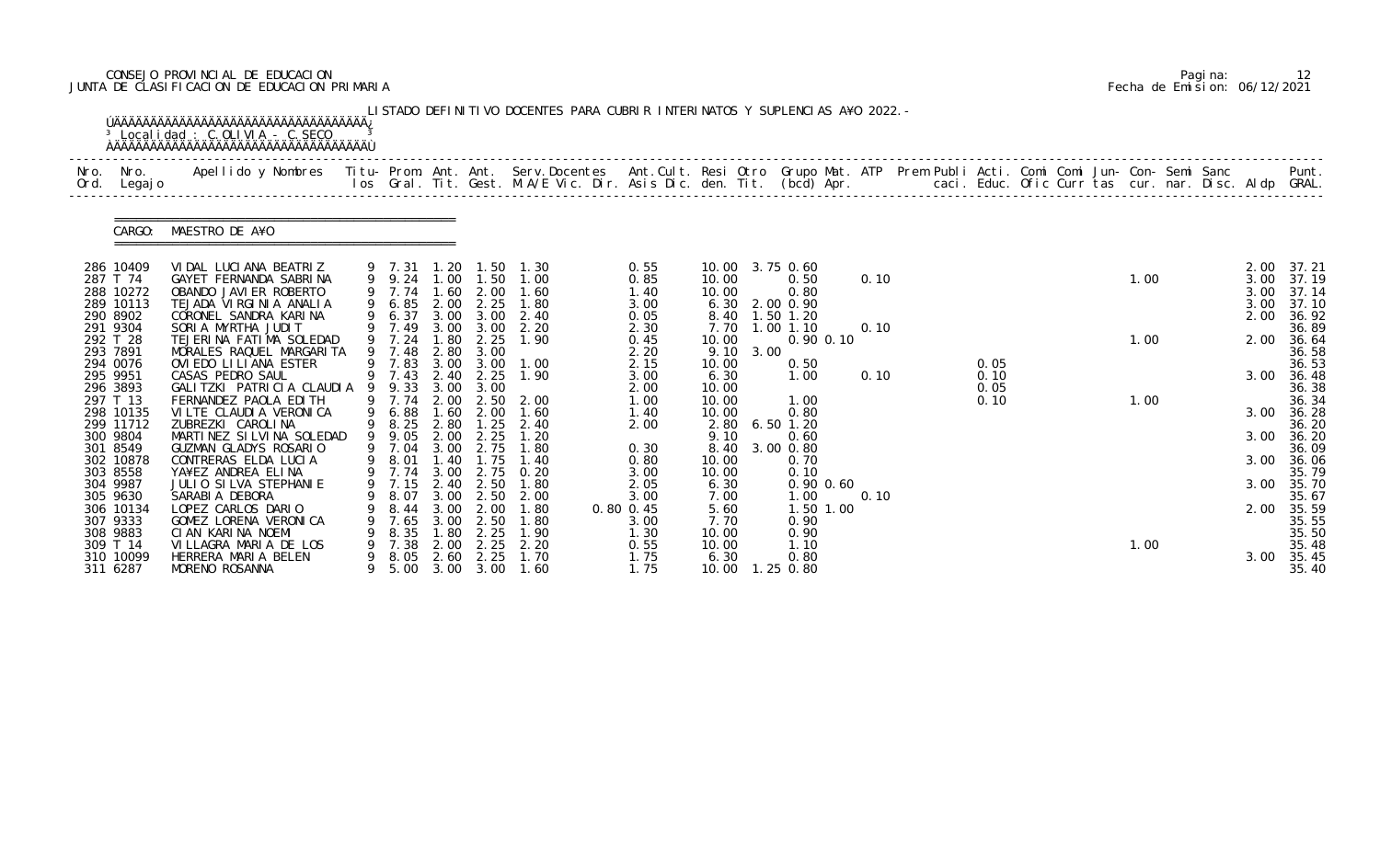# CONSEJO PROVINCIAL DE EDUCACION Pagina: 13 JUNTA DE CLASIFICACION DE EDUCACION PRIMARIA Fecha de Emision: 06/12/2021

| Nro.<br>Ord. | Nro.<br>Legaj o       | Apellido y Nombres  Titu- Prom. Ant. Ant. Serv.Docentes  Ant.Cult. Resi Otro Grupo Mat. ATP Prem Publi Acti. Comi Comi Jun- Con- Semi Sanc           Punt.<br>Ios Gral. Tit. Gest. M.A/E Vic. Dir. Asis Dic. den. Tit. (bcd) Apr. |   |                  |              |                   |                                  |                         |              |                               |                  |      |      |  |      |            |            |                |
|--------------|-----------------------|-----------------------------------------------------------------------------------------------------------------------------------------------------------------------------------------------------------------------------------|---|------------------|--------------|-------------------|----------------------------------|-------------------------|--------------|-------------------------------|------------------|------|------|--|------|------------|------------|----------------|
|              | CARGO:                | MAESTRO DE A¥O                                                                                                                                                                                                                    |   |                  |              |                   |                                  |                         |              |                               |                  |      |      |  |      |            |            |                |
|              | 312 T 88              | RAMI REZ MARI ELA DEL VALLE 9 9.37 3.00 3.00 1.80 2.40                                                                                                                                                                            |   |                  |              |                   |                                  | 3.00                    |              | 10.00  1.50  2.70  0.40  0.10 |                  |      | 0.10 |  | 1.00 | 15.00 3.00 |            | 35.37          |
|              | 313 12025<br>314 4637 | MARQUEZ JOANA ELIZABETH<br>DI AZ ROXANA ANDREA                                                                                                                                                                                    |   | 9 7.61<br>9 6.27 |              |                   | 0.60 0.75 0.60<br>3.00 3.00 0.60 | 0.50<br>3.00            | 10.00        | 10.00 3.00 0.30<br>0.30       |                  |      | 0.05 |  |      |            | 3.00       | 35.36<br>35.22 |
|              | 315 10640             | MARTINEZ SILVIA SOLEDAD                                                                                                                                                                                                           |   | 9 8.41           | 1.40         | 1.75              | 1.50                             | 0.20                    | 9.10         | 0.70                          |                  |      |      |  |      |            | 3.00       | 35.06          |
|              | 316 9969              | SOTOMAYOR GLENDA GISELA                                                                                                                                                                                                           |   | 9 8.12           |              |                   | 2.80 2.25 1.80                   | 0.80                    | 6.30         | 0.90                          |                  |      |      |  |      |            | 3.00       | 34.97          |
|              | 317 9633              | BUSTAMANTE JESUS MARIO                                                                                                                                                                                                            |   | 9 7.74           | 2.40         | 2.50              | 2.30                             | 0.45                    | 6.30         | 1.20                          |                  |      |      |  |      |            | 3.00       | 34.89          |
|              | 318 10137             | OJEDA EVANGELINA DEL                                                                                                                                                                                                              |   | 9 7.86           | 1.60         | 2.00              | 1.80                             | 1.50                    | 10.00        | 0.90                          | 0.10             |      |      |  |      |            |            | 34.76          |
|              | 319 10923             | CI FUENTES NATALIA JANNET                                                                                                                                                                                                         |   | 9 7.46           | 1.20         | 1.75              | 1.40                             | 1.50                    | 10.00        | 1.50 0.70 0.10 0.10           |                  |      |      |  |      |            |            | 34.71          |
|              | 320 9614              | CANTELA ALDERETE JUDI TH                                                                                                                                                                                                          | 9 | 8.13             | 3.00         | 2.00              | 0.60                             | 3.00                    | 5.60         | 3.00 0.30                     |                  |      |      |  |      |            |            | 34.63          |
|              | 321 4785              | VARGAS FLORES RICARDO                                                                                                                                                                                                             |   | 9 6.28           | 3.00         | 2.75              | 0.40                             | 3.00                    | 10.00        | 0.20                          |                  |      |      |  |      |            |            | 34.63          |
|              | 322 9552<br>323 9677  | SALDI VI A SANTI BA¥EZ<br>ABALLAY MARIA JOSEFA                                                                                                                                                                                    |   | 9 7.40<br>9 8.03 | 2.00         | 2.50              | 2.00 2.75 0.10<br>1.90           | 3.00 0.10 10.00<br>0.10 | 7.00         | 0.90                          | 0.10             | 0.15 |      |  |      |            | 3.00       | 34.60<br>34.43 |
|              | 324 10205             | RAMIREZ IRINA FLORENCIA                                                                                                                                                                                                           |   | 9 8.36           | 1.60         | 2.00              | 1.60                             | 2.40                    | 5.60         | 0.80                          |                  |      |      |  |      |            | 3.00       | 34.36          |
|              | 325 5024              | MEDINA CLAUDIO MIGUEL                                                                                                                                                                                                             |   | 9 7.78           | 3.00         | 2.75              |                                  | 1.70                    | 10.00        |                               |                  |      |      |  |      |            |            | 34.23          |
|              | 326 9615              | FLORES MONICA ROMINA                                                                                                                                                                                                              |   | 9 7.02           | 2.40         | 2.50              | 2.00                             | 3.00                    | 7.00         | 1.00                          |                  |      |      |  |      |            |            | 33.92          |
|              | 327 12234             | MOLINA GRACIELA LORENA                                                                                                                                                                                                            |   | 9 8.03           |              | $0.40 \quad 0.50$ | 0.50                             | 2.20                    | 10.00        | 0.20                          |                  |      |      |  |      |            | 3.00       | 33.83          |
|              | 328 11353             | AGUI LERA ROLDAN ROSA                                                                                                                                                                                                             |   | 9 7.15           |              | 3.00 1.50         | 1.20                             |                         | 7.00         |                               | $0.60$ 1.00 0.20 |      |      |  |      |            | 3.00       | 33.65          |
|              | 329 10294             | MONCADA SAN MARTIN                                                                                                                                                                                                                |   | 9 6.53           | 1.60         | 2.00              | 1.60                             | 2.05                    | 10.00        | 0.80                          |                  |      |      |  |      |            |            | 33.58          |
|              | 330 10594             | MARTINEZ ALICIA HAYDEE                                                                                                                                                                                                            |   | 9 7.52           | 2.20         | 1.75              | 1.40                             | 3.00                    | 4.90         | 0.70                          | 0.10             |      |      |  |      |            | 3.00 33.57 |                |
|              | 331 10136             | VRDOLJAK SONI A ELI SABET                                                                                                                                                                                                         |   | 7.65             | 3.00         | 2.25              | 1.80                             | 0.30                    |              | 5.60 3.00 0.90                |                  |      |      |  |      |            |            | 33.50          |
|              | 332 9826<br>333 11136 | O HIGGINS DIONICIA RAMONA<br>CISNEROS ROSA ALICIA                                                                                                                                                                                 |   | 6.24<br>9 7.05   | 3.00<br>3.00 | 2.75<br>1.75      | 3.00                             | 0.35                    |              | 8.40 1.00 0.90                |                  |      |      |  |      |            |            | 33.44<br>33.40 |
|              | 334 10861             | RAMI REZ VALERIA GIMENA                                                                                                                                                                                                           |   | 8.10             | 2.60         | 1.75              | 1.30                             | 2.10<br>2.85            | 4.90<br>4.20 | 1.00 1.60<br>0.60             |                  |      |      |  |      |            | 3.00       | 33.40          |
|              | 335 9044              | DI AZ DANI EL EDUARDO                                                                                                                                                                                                             |   | 6.62             | 3.00         | 2.75              | 2.40                             |                         | 8.40         | 1.20                          |                  |      |      |  |      |            |            | 33.37          |
|              | 336 12474             | BENITEZ MARIA CELESTE                                                                                                                                                                                                             |   | 7.83             |              |                   | 0.20 0.25 0.20                   | 1.90                    | 7.70         | 3.00 0.10                     |                  |      |      |  |      |            | 3.00       | 33.18          |
|              | 337 9618              | ABALLAY ANDREA IVANA                                                                                                                                                                                                              |   | 9 7.93           |              | 2.00 2.50         | 1.80                             |                         | 7.00         | 0.90                          |                  |      |      |  |      |            | 2.00       | 33.13          |

|  | Pagi na: | 13                           |
|--|----------|------------------------------|
|  |          | Fecha de Emision: 06/12/2021 |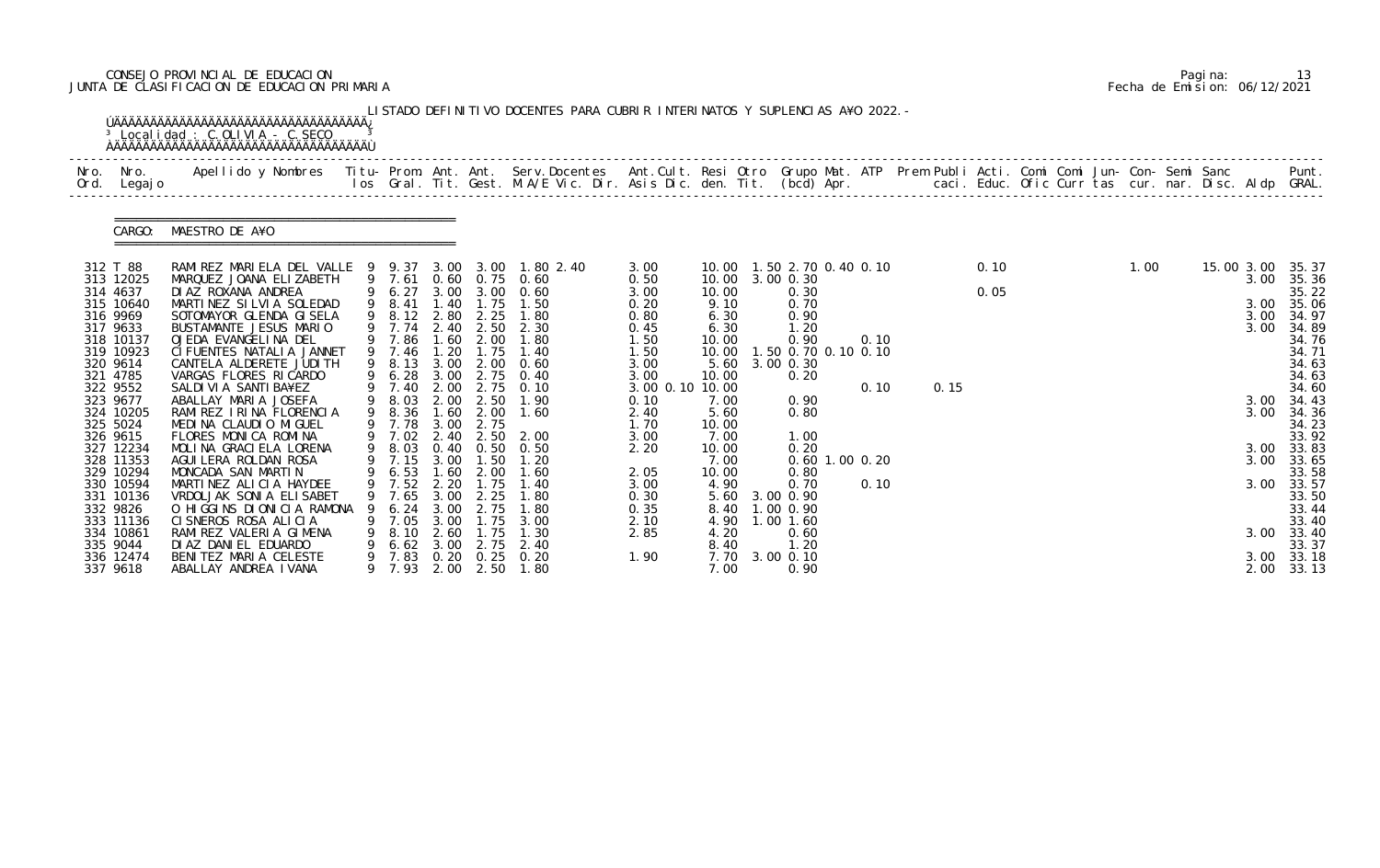# CONSEJO PROVINCIAL DE EDUCACION Pagina: 14 JUNTA DE CLASIFICACION DE EDUCACION PRIMARIA Fecha de Emision: 06/12/2021

|                          | <sup>3</sup> Localidad : C.OLIVIA - C.SECO                                                                                                                                                                                      |     |                  |              |                           | LISTADO DEFINITIVO DOCENTES PARA CUBRIR INTERINATOS Y SUPLENCIAS A¥O 2022. - |                         |                |           |                        |      |      |                   |  |  |  |      |                |
|--------------------------|---------------------------------------------------------------------------------------------------------------------------------------------------------------------------------------------------------------------------------|-----|------------------|--------------|---------------------------|------------------------------------------------------------------------------|-------------------------|----------------|-----------|------------------------|------|------|-------------------|--|--|--|------|----------------|
| Nro. Nro.<br>Ord. Legajo | Apellido y Nombres  Titu- Prom. Ant. Ant. Serv.Docentes  Ant.Cult. Resi Otro Grupo Mat. ATP Prem Publi Acti. Comi Comi Jun- Con- Semi Sanc         Punt.<br>Ios Gral. Tit. Gest. M.A/E Vic. Dir. Asis Dic. den. Tit. (bcd) Apr. |     |                  |              |                           |                                                                              |                         |                |           |                        |      |      |                   |  |  |  |      |                |
| CARGO:                   | MAESTRO DE A¥O                                                                                                                                                                                                                  |     |                  |              |                           |                                                                              |                         |                |           |                        |      |      |                   |  |  |  |      |                |
| 338 11086                | CASTILLO NANCY VANESA                                                                                                                                                                                                           |     |                  |              |                           | 9 9.28 1.40 1.50 1.20                                                        | 1.00                    |                |           | 4.90 1.00 0.60         |      |      |                   |  |  |  | 3.00 | 32.88          |
| 339 8565<br>340 10017    | ZARATE MARIA LEONORA<br>GARECA MARIELA DEL VALLE                                                                                                                                                                                |     | 9 8.51<br>9 7.30 | 1.80         | 3.00 3.00<br>2.25         | 1.90                                                                         | 1.65                    | 9.10           |           | 6.30 1.50 0.90         |      |      |                   |  |  |  |      | 32.61<br>32.60 |
| 341 9681                 | PAZ LIDIA CRISTINA                                                                                                                                                                                                              |     | 9 6.94 3.00 2.50 |              |                           | 2.00                                                                         | 0.15                    | 7.00           |           | 1.00 1.00              |      |      |                   |  |  |  |      | 32.59          |
| 342 9980                 | CARPIO JOSE DARIO                                                                                                                                                                                                               |     | 9 7.39           |              |                           | 3.00 2.50 0.60                                                               | 3.00                    | 6.30           |           | $0.50$ $0.30$          |      |      |                   |  |  |  |      | 32.59          |
| 343 5011                 | PALAVECI NO NEGRETTI                                                                                                                                                                                                            |     | 9 6.57           | 3.00         | 3.00                      |                                                                              | 0.85                    | 10.00          |           |                        |      |      | 0.05              |  |  |  |      | 32.47          |
| 344 12029                | SI AREZ ARACELI ELIZABETH                                                                                                                                                                                                       |     | 9 6.77           | 0.80         |                           | $1.00 \quad 0.60$                                                            | 1.45                    | 10.00          |           | 2.00 0.30              |      |      |                   |  |  |  |      | 31.92          |
| 345 10645                | LUNA DE LA VEGA ANA                                                                                                                                                                                                             |     | 9 6.35           | 1.80         | 1.75                      | 1.40                                                                         | 3.00                    | 4.90           |           | 0.70                   |      |      |                   |  |  |  | 3.00 | 31.90          |
| 346 12473<br>347 12149   | RODRI GUEZ PATRI CI A ANDREA<br>BARRERA ROMINA DEL VALLE                                                                                                                                                                        | - 9 | 7.85<br>9 7.42   | 0.20         | 0.25<br>$0.60 \quad 0.75$ | 0.20<br>0.60                                                                 | 1.30<br>3.00            | 10.00<br>10.00 |           | 0.10<br>0.30           |      | 0.20 |                   |  |  |  | 3.00 | 31.90<br>31.87 |
| 348 10150                | MAZA KAREN NATALIA                                                                                                                                                                                                              |     | 9 8.79           |              | 1.60 1.75                 | 0.40                                                                         |                         | 0.10 10.00     |           | 0.20                   |      |      |                   |  |  |  |      | 31.84          |
| 349 12276                | CACERES SILVANA PAOLA                                                                                                                                                                                                           |     | 9 9.19           | 0.40         | 0.50                      | 0.40                                                                         | 1.00                    | 10.00          |           | $1.00 \, 0.20$         |      |      |                   |  |  |  |      | 31.69          |
| 350 12176                | CARRIZO CRISTINA                                                                                                                                                                                                                |     | 9 8.61 0.60 0.75 |              |                           | 0.10                                                                         | 2.15                    | 10.00          |           |                        |      |      | $0.25$ 0.10       |  |  |  |      | 31.56          |
| 351 11175                | SERRANO SILVIA MAGALI                                                                                                                                                                                                           |     | 9 7.57           |              | $3.00$ 1.50               | 2.60                                                                         | 1.70                    |                |           | 3.50 1.25 1.30         | 0.10 |      |                   |  |  |  |      | 31.52          |
| 352 9621<br>353 9674     | PORRAS YOMA HECTOR<br>RUIZ RITA MELANIA                                                                                                                                                                                         |     | 6.86<br>6.78     | 2.00<br>2.00 | 2.50<br>2.50              | 2.00<br>1.20                                                                 | 1.10<br>0.05            | 7.00           |           | 1.00<br>6.30 3.00 0.60 |      |      |                   |  |  |  |      | 31.46<br>31.43 |
| 354 10937                | FERMANELLI ARIELA ANAHI                                                                                                                                                                                                         |     |                  |              |                           | 9 8.12 2.20 1.75 1.40                                                        | 3.00                    |                |           | 4.20 1.00 0.70         |      |      |                   |  |  |  |      | 31.37          |
| 355 11162                | GONZALEZ NAZARENO JESUS                                                                                                                                                                                                         |     | 9 7.92           | 2.20         | 1.50                      | 2.00                                                                         | 0.75                    | 7.00           |           | 1.00                   |      |      |                   |  |  |  |      | 31.37          |
| 356 10075                | CHAVEZ DORA ANALIA                                                                                                                                                                                                              |     | 9 6.34 3.00 2.00 |              |                           |                                                                              | 3.00                    |                | 7.00 1.00 |                        |      |      |                   |  |  |  |      | 31.34          |
| 357 11759                | LOBOS SILVIA BEATRIZ                                                                                                                                                                                                            |     | 6.88             | 3.00         | 1.25                      | 0.90                                                                         | 0.05                    | 2.80           |           | 4.00 0.40              |      |      |                   |  |  |  | 3.00 | 31.28          |
| 358 9813                 | FRANCO DEBORA EDITH                                                                                                                                                                                                             |     | 8.62             | 3.00         | 2.25                      | 1.10                                                                         | 0.45                    | 6.30           |           | 0.50                   |      |      |                   |  |  |  |      | 31.22          |
| 359 10354<br>360 9857    | CARRIZO FERNANDEZ<br>PINTOS ERICA VANESA                                                                                                                                                                                        |     | 7.56<br>7.38     | .60<br>1.80  | $\overline{.75}$<br>2.25  | 0.10                                                                         | 1.10<br>0.45 0.10 10.00 | 10.00          |           |                        |      |      |                   |  |  |  |      | 31.11<br>30.98 |
|                          | 361 TP10688 BUSTAMANTE ELVA ELISA                                                                                                                                                                                               |     | 6.70             | 3.00         | 1.75                      | 3.00                                                                         |                         | 4.90           |           | 0.502.10               |      |      |                   |  |  |  |      | 30.95          |
| 362 11273                | FLORES TORRICO LIDIA                                                                                                                                                                                                            | 9   | 8.17             | 1.20         | 1.50                      | 1.20                                                                         | 0.90                    | 4.90           |           | 0.60                   |      |      | $0.30 \quad 0.05$ |  |  |  | 3.00 | 30.82          |
| 363 12410                | VERA HILDA MARIANA                                                                                                                                                                                                              |     | 9.30             |              | $1.20 \quad 0.50$         |                                                                              | 0.60                    | 10.00          |           |                        |      |      |                   |  |  |  |      | 30.60          |

|  | Pagi na: | 14                           |
|--|----------|------------------------------|
|  |          | Fecha de Emision: 06/12/2021 |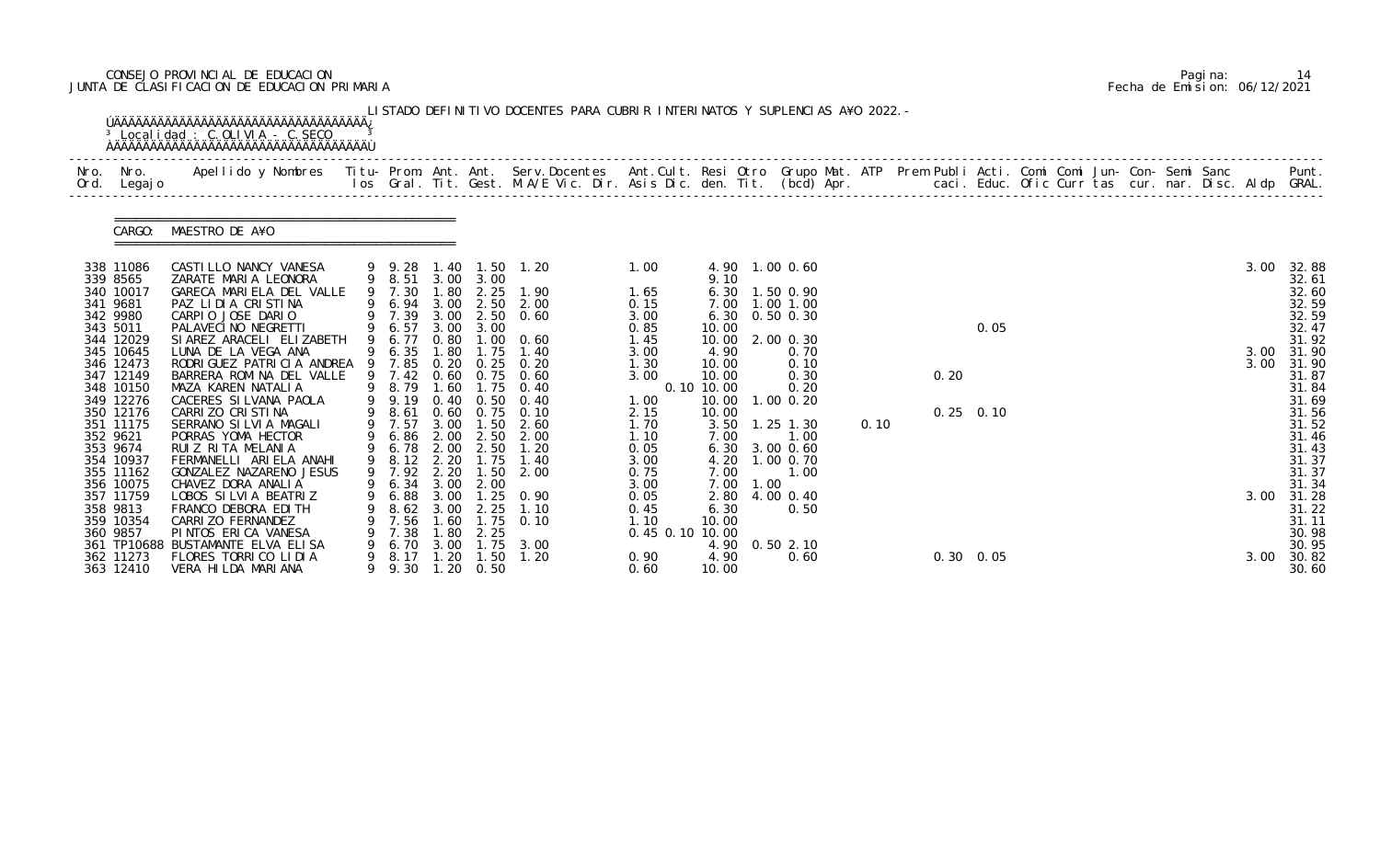# CONSEJO PROVINCIAL DE EDUCACION Pagina: 15 JUNTA DE CLASIFICACION DE EDUCACION PRIMARIA Fecha de Emision: 06/12/2021

| Nro.<br>Ord. | Nro.<br>Legaj o                                                                                                                                                                                                                                                                                                                | Apellido y Nombres  Titu- Prom. Ant. Ant. Serv.Docentes  Ant.Cult. Resi Otro Grupo Mat. ATP Prem Publi Acti. Comi Comi Jun- Con- Semi Sanc         Punt.<br>Ios Gral. Tit. Gest. M.A/E Vic. Dir. Asis Dic. den. Tit. (bcd) Apr.                                                                                                                                                                                                                                                                                                                                                                                                                                                                                       |                                                                                                                                                                                                                                                          |                                                                                       |                                                                                                                                                         |                                                                                                                                                                                                                                                |                                                                                                                                                                                              |                                                                                                                                                                                                            |                                                                                                                                                                                         |      |  |      |  |  |  |      |                                                                                                                                                                                                                                        |
|--------------|--------------------------------------------------------------------------------------------------------------------------------------------------------------------------------------------------------------------------------------------------------------------------------------------------------------------------------|-----------------------------------------------------------------------------------------------------------------------------------------------------------------------------------------------------------------------------------------------------------------------------------------------------------------------------------------------------------------------------------------------------------------------------------------------------------------------------------------------------------------------------------------------------------------------------------------------------------------------------------------------------------------------------------------------------------------------|----------------------------------------------------------------------------------------------------------------------------------------------------------------------------------------------------------------------------------------------------------|---------------------------------------------------------------------------------------|---------------------------------------------------------------------------------------------------------------------------------------------------------|------------------------------------------------------------------------------------------------------------------------------------------------------------------------------------------------------------------------------------------------|----------------------------------------------------------------------------------------------------------------------------------------------------------------------------------------------|------------------------------------------------------------------------------------------------------------------------------------------------------------------------------------------------------------|-----------------------------------------------------------------------------------------------------------------------------------------------------------------------------------------|------|--|------|--|--|--|------|----------------------------------------------------------------------------------------------------------------------------------------------------------------------------------------------------------------------------------------|
|              | CARGO:                                                                                                                                                                                                                                                                                                                         | MAESTRO DE A¥O                                                                                                                                                                                                                                                                                                                                                                                                                                                                                                                                                                                                                                                                                                        |                                                                                                                                                                                                                                                          |                                                                                       |                                                                                                                                                         |                                                                                                                                                                                                                                                |                                                                                                                                                                                              |                                                                                                                                                                                                            |                                                                                                                                                                                         |      |  |      |  |  |  |      |                                                                                                                                                                                                                                        |
| 375 TP       | 364 10383<br>365 11063<br>366 8886<br>367 12031<br>368 12011<br>369 10372<br>370 10643<br>371 10418<br>372 10862<br>373 11044<br>374 12312<br>376 10740<br>377 9960<br>378 12032<br>379 10731<br>380 11509<br>381 11783<br>382 10287<br>383 9865<br>384 12235<br>385 12529<br>386 12233<br>387 12026<br>388 10604<br>389 12043 | PAZOS CLAUDIA PATRICIA<br>ARIAS IRIS VIVIANA<br>TORRES JORGE DANIEL<br>NAIN AMADO ZAHIRA SORAYA<br>ALVARADO ROMINA ELISABETH 9 8.12 0.60 1.00 0.60<br><b>CENTURION GRISELDA</b><br>SANTILLAN PATRICIA YANINA 9 7.13<br>BARRIA GLADYS BEATRIZ<br>MONTES JORGELINA<br>FERNANDEZ PAOLA ENRIQUETA 9 8.77<br>ROSALES YASMIN EDIT<br>CAMPOS JUAN CARLOS<br>CORTALEZZI ANA CECILIA<br>CARRIZO PATRICIA NANCY<br>MONTENEGRO DAI ANA INES<br>BUSTAMANTE MARIA ESTHER<br>MORALES HORACIO DARIO<br>MALDONADO JUANA EDIT<br>RODRI GUEZ MARI SA<br>CORDOBA SONIA RITA<br>OLMOS VICTORIA CAROLINA<br>MAMANI TALIA JEANETTE<br>COSTANCIO CLAUDIA VANESA<br>BORDON SILVIA MONSERRAT<br>GOMEZ MARIA AGUSTINA<br>COMELLI BETIANA ANDREA | 9 7.03 3.00 1.50<br>9 6.51<br>9 6.47<br>9 8.62<br>9 8.10 3.00<br>9 7.24 1.40<br>9 8.33<br>9 8.21<br>9 6.95 3.00<br>9 8.47<br>9 7.12<br>9 7.45<br>9 7.83<br>9 7.05<br>9 6.82 0.80<br>9 7.68<br>8.53<br>7. 66<br>8.47<br>8.14<br>8. 09<br>9 8.08<br>9 8.47 | 2.20<br>1.40<br>3.00<br>2.80<br>1.80<br>0.80<br>1.80<br>1.60<br>3.00<br>0. 20<br>1.40 | 1.20 1.50<br>1.00<br>1.75<br>1.00<br>0.75<br>1.75<br>2.00<br>1.00<br>1.75<br>$1.20$ $1.25$<br>1.00<br>2.00<br>2.25<br>0.25<br>1.75<br>$0.60 \quad 0.25$ | 1.40<br>1.30<br>2.40 2.50 2.00<br>0.60 0.75 0.50<br>1.75 1.40<br>0.40 0.50 0.40<br>$1.25 \quad 3.00$<br>1.20<br>1.80<br>0.60<br>1.20<br>1.10<br>0.80<br>1.50<br>0.60 0.75 0.40<br>$0.40 \quad 0.50 \quad 0.40$<br>$0.60$ $0.75$ $0.60$<br>0.20 | 3.00<br>0.35<br>0.55<br>0.55<br>1.35<br>3.00<br>0.60<br>0.15<br>1.45<br>0.80<br>1.20<br>0.55<br>0.65<br>0.35<br>3.00<br>3.00<br>0.20<br>1.55<br>0.50<br>0.40<br>0.85<br>0.75<br>0.60<br>0.20 | 4.90<br>10.00<br>7.00<br>10.00<br>10.00<br>7.70<br>4.90<br>10.00<br>10.00<br>3.50 3.00<br>2.80<br>4.20<br>6.30<br>10.00<br>4.20<br>7.00<br>4.90<br>5.60<br>9.80<br>10.00<br>10.00<br>7.00<br>4.90<br>10.00 | 0.70<br>0.60<br>1.00<br>0.20<br>0.30<br>0.70<br>9.10 1.00 0.20<br>2.40<br>1.00 0.60<br>0.90<br>0.30<br>0.60<br>3.50 2.50 0.50<br>0.40<br>0.70<br>0.20<br>0.20<br>1.50 0.30<br>2.50 0.10 | 0.10 |  | 0.20 |  |  |  | 3.00 | 30.53<br>30.46<br>30.37<br>30.22<br>30.17<br>30.15<br>30.08<br>29.99<br>29.88<br>29.67<br>29.61<br>29.60<br>29.57<br>29.57<br>29.50<br>29.48<br>29.10<br>29.02<br>28.93<br>28.88<br>28.81<br>28.77<br>28.64<br>28.59<br>28.53<br>28.52 |

|  | Pagi na: | 15                           |
|--|----------|------------------------------|
|  |          | Fecha de Emision: 06/12/2021 |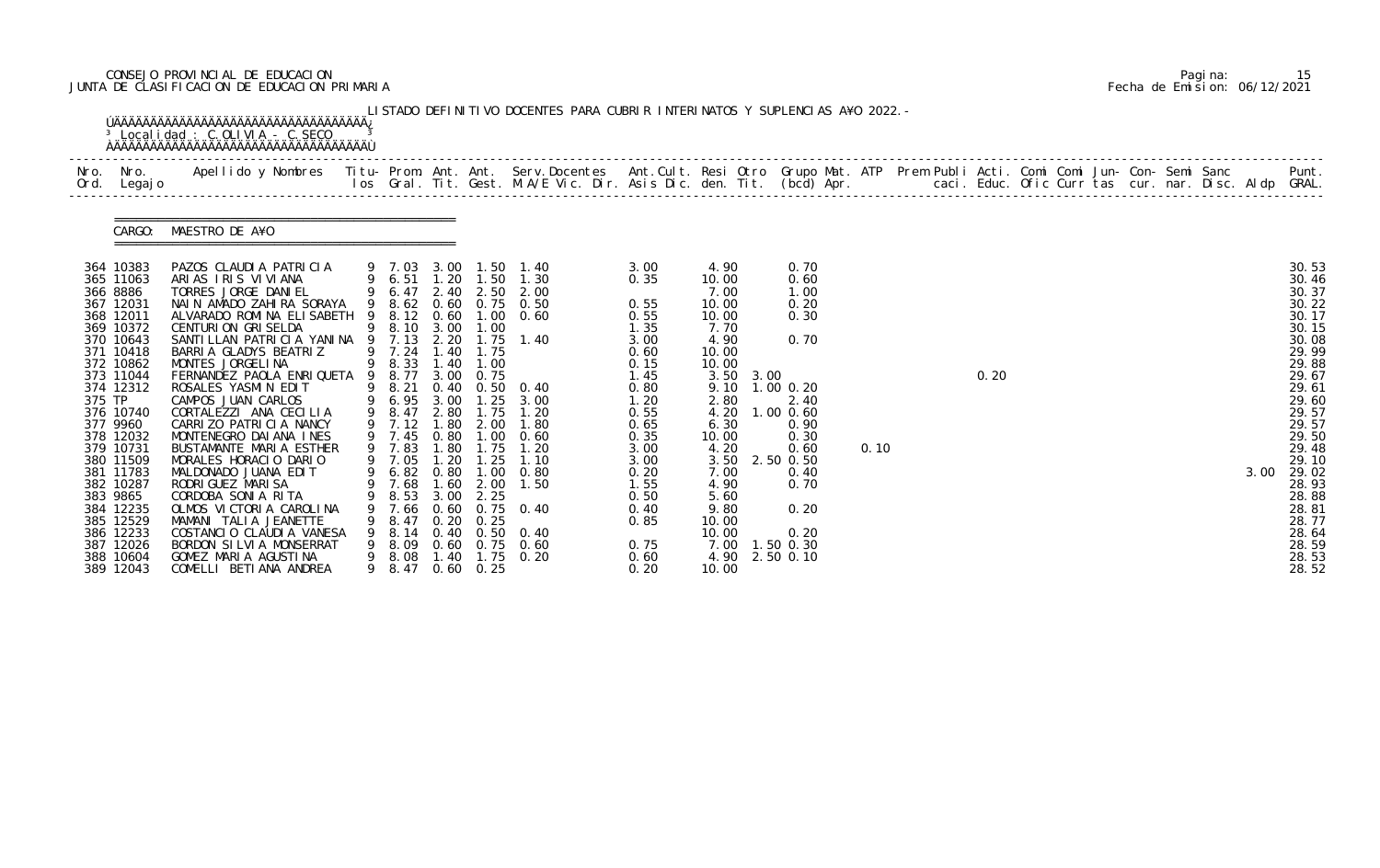# CONSEJO PROVINCIAL DE EDUCACION Pagina: 16 JUNTA DE CLASIFICACION DE EDUCACION PRIMARIA Fecha de Emision: 06/12/2021

| Nro. Nro.<br>Ord. Legajo | Apellido y Nombres  Titu- Prom. Ant. Ant. Serv.Docentes  Ant.Cult. Resi Otro Grupo Mat. ATP Prem Publi Acti. Comi Comi Jun- Con- Semi Sanc           Punt.<br>Ios Gral. Tit. Gest. M.A/E Vic. Dir. Asis Dic. den. Tit. (bcd) Apr. |   |                |              |                            |                                                |              |                |             |                |               |  |  |  |  |  |      |                |
|--------------------------|-----------------------------------------------------------------------------------------------------------------------------------------------------------------------------------------------------------------------------------|---|----------------|--------------|----------------------------|------------------------------------------------|--------------|----------------|-------------|----------------|---------------|--|--|--|--|--|------|----------------|
| CARGO:                   | MAESTRO DE A¥O                                                                                                                                                                                                                    |   |                |              |                            |                                                |              |                |             |                |               |  |  |  |  |  |      |                |
| 390 11503                | TAPIA MAYRA NOHELI DEL<br>HERRERA VALERIA DEL VALLE 9 8.34 1.80 1.75                                                                                                                                                              |   |                |              |                            | 9 7.75 1.00 1.25 1.00                          | 3.00         | 7.70           |             | 0.50           |               |  |  |  |  |  |      | 28.20<br>28.09 |
| 391 10297<br>392 11000   | CORZO SOFIA DEL ROSARIO                                                                                                                                                                                                           |   | 9 8.00         | 1.40         | 1.50                       | 1.10                                           | 0.35         | 4.20<br>4.20   |             | 0.50           |               |  |  |  |  |  | 2.00 | 28.05          |
| 393 11863                | TABOADA CINTIA GISSELA                                                                                                                                                                                                            |   | 9 7.20         |              |                            | 0.80 1.00 0.80                                 |              |                |             | 2.80 3.00 0.40 |               |  |  |  |  |  | 3.00 | 28.00          |
| 394 11115                | BARRAZA MARIA DE LOS                                                                                                                                                                                                              |   | 9 8.90         |              |                            | 1.20 1.00 1.10                                 | 1.85         | 4.20           |             | 0.60           |               |  |  |  |  |  |      | 27.85          |
| 395 12278                | TI TO DORA EULALIA                                                                                                                                                                                                                |   | 9 6.47         |              |                            | 0.40 0.50 0.40                                 | 0.65         |                |             | 4.20 3.00 0.20 |               |  |  |  |  |  | 3.00 | 27.82          |
| 396 12551<br>397 12682   | ORTIZ CAROLINA SOLEDAD<br>AVILEZ JENNIFER DAIANA                                                                                                                                                                                  |   | 9 8.01         |              | 9 8.26 0.20 0.25           |                                                | 0.60         | 10.00<br>10.00 |             |                |               |  |  |  |  |  |      | 27.71<br>27.61 |
| 398 11572                | SAAVEDRA NATANAEL BERNABE 9 7.85                                                                                                                                                                                                  |   |                |              |                            | 1.20 1.25 0.90                                 | 0.40         | 3.50           |             | 0.50           |               |  |  |  |  |  | 3.00 | 27.60          |
| 399 9466                 | QUI NTANA MI RTA MARCELA                                                                                                                                                                                                          |   | 9 7.24         |              |                            | 2.40 2.75 0.40                                 | 0.45         |                |             | 2.10 3.00 0.20 |               |  |  |  |  |  |      | 27.54          |
| 400 11693                | COMOLLI FLAVIA ANAHI                                                                                                                                                                                                              |   | 9 7.06         |              |                            | 1.40 0.75 0.70                                 | 2.10         |                |             | 2.10 4.00 0.30 |               |  |  |  |  |  |      | 27.41          |
| 401 11906                | MAMANI MERCEDES GLADIS N                                                                                                                                                                                                          |   | 9 8.84         | 1.00         | 1.25                       | 1.00                                           |              | 2.80           |             | 0.50           |               |  |  |  |  |  | 3.00 | 27.39          |
| 402 11124                | CAMBRONERA HECTOR FABIAN                                                                                                                                                                                                          |   | 9 8.16         | 1.40         | 1.50                       | 1.20                                           | 0.10         | 4.20           |             |                | $0.80$ $0.50$ |  |  |  |  |  |      | 26.86          |
| 403 11320<br>404 11130   | MALDONADO BONAHORA<br>ROJAS ANGELA NOEMI MALEM                                                                                                                                                                                    | 9 | 9 7.68<br>7.70 | .40          | $1.20$ $1.25$<br>1.50      | 1.00<br>1.20                                   | 1.80<br>0.10 | 3.50<br>4.20   |             | 0.60<br>0.50   |               |  |  |  |  |  |      | 26.03<br>25.60 |
| 405 12111                | GIMENEZ HILDA VIVIANA                                                                                                                                                                                                             |   | 9 7.68         | 1.40         | 0.75                       |                                                | 3.00         | 2.10           |             | $1.25$ 0.20    |               |  |  |  |  |  |      | 25.38          |
| 406 10856                | RIVERA MARCELA BEATRIZ                                                                                                                                                                                                            |   |                |              |                            |                                                | 0.25         | 4.90           |             | 0.20           |               |  |  |  |  |  |      | 25.20          |
| 407 11311                | TABOADA JUAN RAMON                                                                                                                                                                                                                |   |                |              |                            | 9 6.50 2.20 1.75 0.40<br>9 7.44 1.20 1.25 1.20 |              | 4.20           |             | 0.60           |               |  |  |  |  |  |      | 24.89          |
| 408 11861                | TRONCOSO MARINA IVONNE                                                                                                                                                                                                            |   |                |              | 9 7.11 0.60 0.50           | 0.40                                           | 0.05         | 7.00           |             | 0.20           |               |  |  |  |  |  |      | 24.86          |
| 409 12063                | MEJIA VARGAS ROXANA                                                                                                                                                                                                               |   | 7.74           | 0.60         | 0.75                       | 0.30                                           |              | 6.30           |             | 0.10           |               |  |  |  |  |  |      | 24.79          |
| 410 11536                | VI LLALBA JULI ETA CECI LI A                                                                                                                                                                                                      |   |                |              | 25                         | 0.80                                           | 0.15         | 3.50           |             |                | 0.40 0.50     |  |  |  |  |  |      | 24.21          |
| 411 11792<br>412 11297   | DAVALOS FABIOLA ANABELA<br>GARCETE MIRIAN ALEJANDRA                                                                                                                                                                               |   | 8.44           | 0.80<br>1.40 | 0.75                       | 0. 70                                          |              | 2.10           |             | 0.30           |               |  |  |  |  |  | 2.00 | 24.09<br>23.94 |
| 413 12539                | ETCHEVERRY MARIA VICTORIA                                                                                                                                                                                                         |   | 8.09<br>9.03   | 0.20         | 1.25<br>0.25               | 0. 10                                          | 0.45         | 4.20<br>4.90   |             |                |               |  |  |  |  |  |      | 23.93          |
| 414 11878                | HERRERA MARIA DE LOS                                                                                                                                                                                                              |   | 9 7.91         | 0.80         | $\overline{\phantom{0}}$ . | 0.80                                           | 0.80         | 2.80           |             | 0.40           |               |  |  |  |  |  |      | 23.51          |
| 415 12168                | CORTEZ MAIRA BEATRIZ                                                                                                                                                                                                              |   | 9 7.24         | 1.00         |                            | $0.75$ 0.50                                    | 1.75         |                | $1.40$ 1.50 |                |               |  |  |  |  |  |      | 23.14          |

|  | Pagi na: | 16                           |
|--|----------|------------------------------|
|  |          | Fecha de Emision: 06/12/2021 |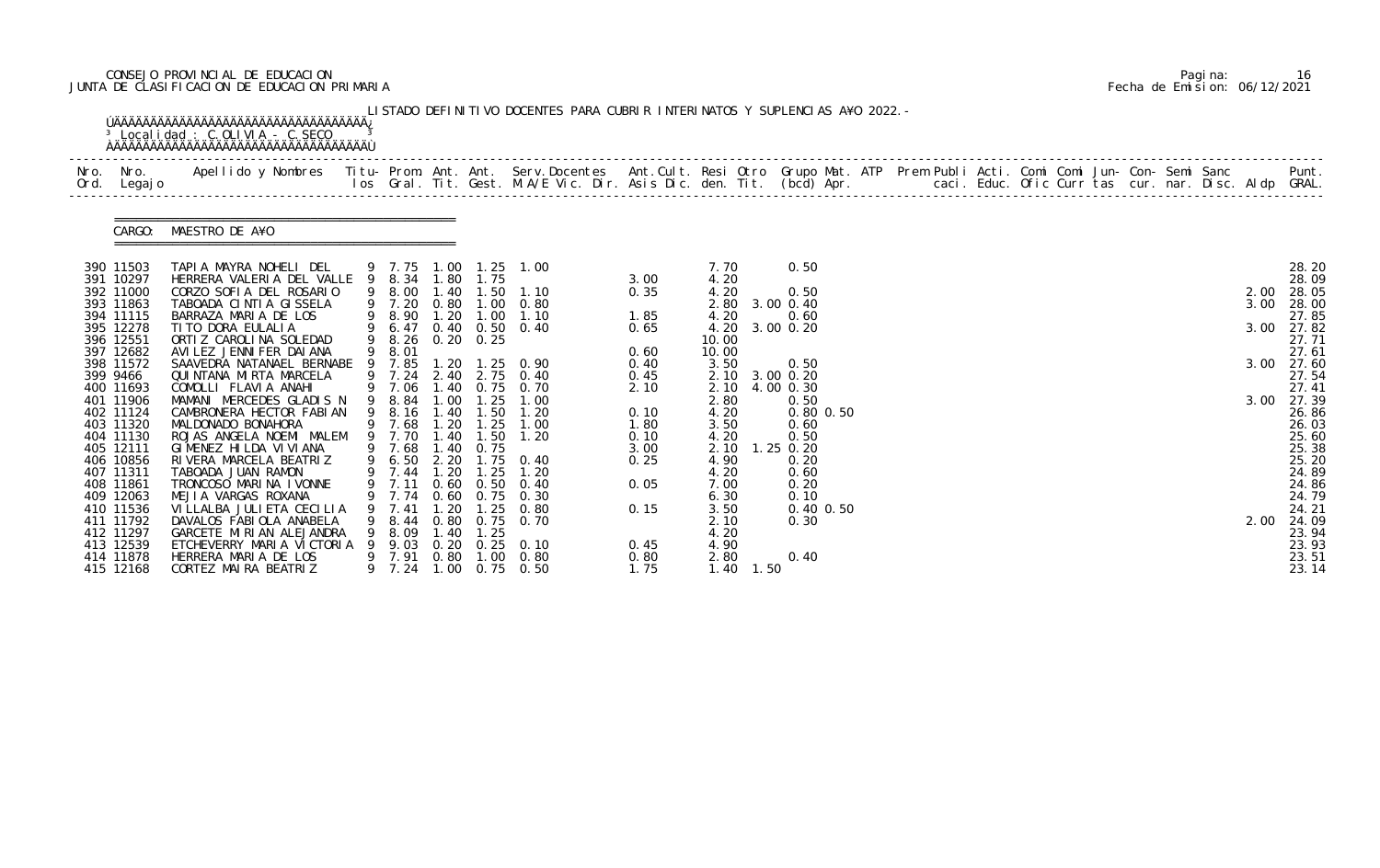# CONSEJO PROVINCIAL DE EDUCACION Pagina: 17 JUNTA DE CLASIFICACION DE EDUCACION PRIMARIA Fecha de Emision: 06/12/2021

| Nro. Nro.                                                                                                                                                             | Apellido y Nombres Titu-Prom. Ant. Ant. Serv.Docentes Ant.Cult. Resi Otro Grupo Mat. ATP Prem Publi Acti. Comi Comi Jun-Con-Semi Sanc Punt.<br>Ios Gral. Tit. Gest. M.A/E Vic. Dir. Asis Dic. den. Tit. (bcd) Apr.                                                                                                                                             |   |                                                                                                            |      |           |                                                                                                                                                                                                        |                                                                                     |                                                                                      |                                                              |  |  |  |  |  |                                                                                                                   |
|-----------------------------------------------------------------------------------------------------------------------------------------------------------------------|----------------------------------------------------------------------------------------------------------------------------------------------------------------------------------------------------------------------------------------------------------------------------------------------------------------------------------------------------------------|---|------------------------------------------------------------------------------------------------------------|------|-----------|--------------------------------------------------------------------------------------------------------------------------------------------------------------------------------------------------------|-------------------------------------------------------------------------------------|--------------------------------------------------------------------------------------|--------------------------------------------------------------|--|--|--|--|--|-------------------------------------------------------------------------------------------------------------------|
|                                                                                                                                                                       | CARGO: MAESTRO DE A¥O                                                                                                                                                                                                                                                                                                                                          |   |                                                                                                            |      |           |                                                                                                                                                                                                        |                                                                                     |                                                                                      |                                                              |  |  |  |  |  |                                                                                                                   |
| 416 12119<br>417 12107<br>418 11591<br>419 11339<br>420 12108<br>421 12127<br>422 12027<br>423 11985<br>424 12068<br>425 12392<br>426 12459<br>427 12888<br>428 12647 | LAZARTE CELESTE<br>9 8.12 2.20 0.75 0.40<br>ALZAGA CECILIA MARIANA<br>ROMAN GABRIELA RAQUEL<br>BRITO LEONARDO RENE<br>BORD N JOS LUIS<br>CHUQUI MI A KAROL EMILSE<br>DAVALOS FRANCISCO<br>CENTURION ROXANA PATRICIA 9 6.09 3.00 1.00 0.40<br>OVELAR ALCIDES RAMON<br>SANCHEZ MARIA GABRIELA<br>PEREZ NORMA CATALINA<br>PURAFIL MORA ROSA EDITH<br>ARCE DANIELA |   | 9 7.43 1.40 0.75<br>9 8.95 0.60 0.50<br>9 7.34<br>9 8.03<br>9 8.39 2.60<br>9 8.90 1.00 0.25<br>9 7.13 0.60 |      | 1.40 0.50 | $\begin{array}{cccc} 9 & 7.10 & 1.00 & 1.25 \\ 9 & 7.28 & 1.80 & 1.25 & 0.40 \\ 9 & 7.49 & 1.20 & 0.50 & 0.20 \end{array}$<br>9 7.56 0.80 0.75 0.60<br>9 7.49 0.60 0.75 0.60<br>1.60 0.50 1.20<br>1.20 | $\begin{array}{c} 1.55 \\ 0.10 \end{array}$<br>0.30<br>1.65<br>3.00<br>1.15<br>1.35 | 2.10<br>2.10<br>3.50<br>1.40<br>1.40<br>2.10<br>2.10<br>1.40<br>1.40<br>1.40<br>0.70 | 0.20<br>0.20<br>0.10<br>0.30<br>0.20<br>0.30<br>0.60<br>0.60 |  |  |  |  |  | 22.77<br>22.23<br>21.95<br>21.63<br>21.54<br>21.15<br>21.11<br>21.09<br>20.14<br>19.64<br>21.63<br>24.79<br>20.30 |
| 429 12650<br>430 12758<br>431 12667<br>432 12656<br>433 12662<br>434 12651<br>435 12670<br>436 12755<br>437 12673                                                     | BOBADI LLA INSAURRALDE<br>SEI FI MARI SOL GRACI ELA<br>RIQUELME ANA MARIA DEL<br>FORTIN GABRIELA ANALIA<br>LLUGDAR MARA FERNANDA<br>BONOMI SEBASTIAN<br>SOSA SONIA GABRIELA<br>PEREZ VI VI ANA MACARENA<br>JORGE ANDREA PRISCILA                                                                                                                               | 9 | 9 7.91 0.40<br>9 8.61<br>9 8.44 0.20<br>9 8.44 0.20<br>9 8.64<br>9 7.77 0.40<br>9 7.03                     | 0.20 |           |                                                                                                                                                                                                        | 0.55<br>0.10<br>0.10                                                                |                                                                                      |                                                              |  |  |  |  |  | 18.08<br>17.86<br>17.81<br>17.64<br>17.64<br>17.64<br>17.17<br>16.13<br>9.10                                      |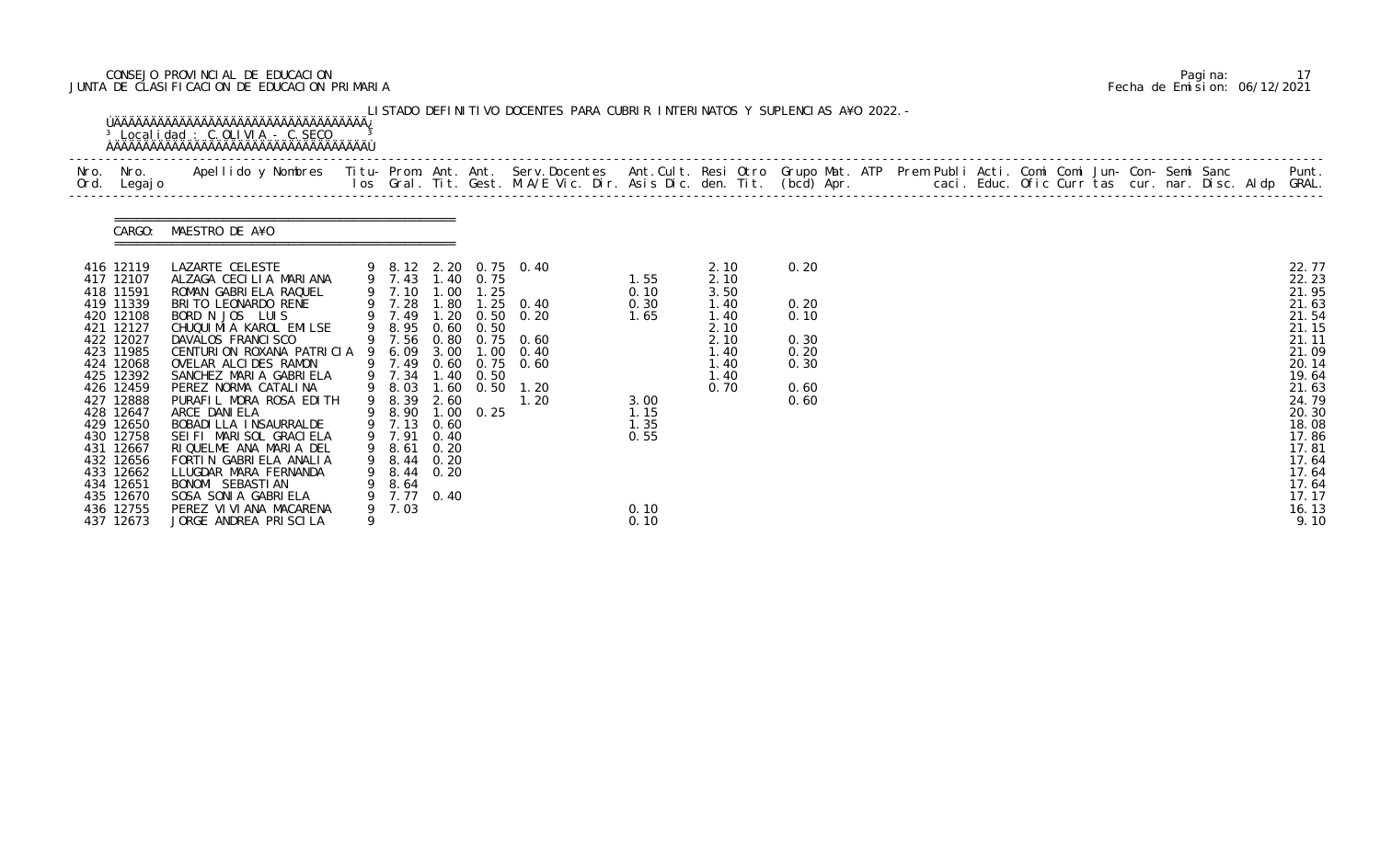# CONSEJO PROVINCIAL DE EDUCACION Pagina: 18 JUNTA DE CLASIFICACION DE EDUCACION PRIMARIA Fecha de Emision: 06/12/2021

| Nro.<br>Ord. | Nro.<br>Legaj o                                   | Apellido y Nombres - Titu- Prom. Ant. Ant. Serv.Docentes - Ant.Cult. Resi Otro Grupo Mat. ATP Prem Publi Acti. Comi Comi Jun- Con- Semi Sanc - - - Punt.<br>Ios Gral. Tit. Gest. M.A/E Vic. Dir. Asis Dic. den. Tit. (bcd) Apr. - |   |                                                      |                              |                              |                                               |                              |                |           |                                                                                         |               |              |  |                              |              |                                  |
|--------------|---------------------------------------------------|-----------------------------------------------------------------------------------------------------------------------------------------------------------------------------------------------------------------------------------|---|------------------------------------------------------|------------------------------|------------------------------|-----------------------------------------------|------------------------------|----------------|-----------|-----------------------------------------------------------------------------------------|---------------|--------------|--|------------------------------|--------------|----------------------------------|
|              | CARGO:                                            | MAESTRO INTERNADO                                                                                                                                                                                                                 |   |                                                      |                              |                              |                                               |                              |                |           |                                                                                         |               |              |  |                              |              |                                  |
|              | 1 7469<br>2 T 88                                  | FOI TZI CK SANDRA B.<br>LUNA CARLOS MARCELO                                                                                                                                                                                       |   | 6 8.51<br>6 6.25 3.00 2.75                           | 3.00                         | 1. 75                        | 3.00<br>3.00                                  | 3.00<br>2.95                 | 10.00<br>10.00 |           | 2.90 1.00<br>1.70 0.70 0.10                                                             |               | 0.20         |  | 1.00                         | 3.00         | $3.00$ 42.16<br>40.65            |
|              | 3 T 65<br>4 T 57<br>5 9633                        | QUI ROGA ANTONI O ERNESTO<br>NIETO LIDIA ROSA<br>BUSTAMANTE JESUS MARIO<br>6 TP10688 BUSTAMANTE ELVA ELISA                                                                                                                        |   | $6$ 7.64<br>$6$ 7.25 3.00<br>6 7.74 2.40<br>6, 6, 70 | 2.60<br>3.00                 | 1.75                         | 2.20<br>2.50<br>$1.00 \quad 2.30$             | 3.00<br>0.30<br>0.45         | 10.00<br>6.30  | 4.90 0.50 | 1.40<br>9.80 1.00 1.20<br>1.20                                                          |               |              |  | 1.00<br>1.00                 | 3.00<br>3.00 | 35.59<br>35.05<br>30.39<br>21.10 |
|              | CARGO:                                            | MAESTRO ESP. EDUC. ARTI STI CA: PLASTI CA                                                                                                                                                                                         |   |                                                      |                              |                              |                                               |                              |                |           |                                                                                         |               |              |  |                              |              |                                  |
|              | 1 T 69<br>2 T 43<br>3 T 74<br>4 T 57              | YBA¥EZ MONICA LORENA<br>MAMANI NATALIA<br>MONSALVO MARCELA A<br>RUIZ FRESIA ELIDA                                                                                                                                                 |   | 9 7.36 3.00<br>9 8.35 3.00 3.00<br>9 7.77            | 3.00                         | 3.00<br>3.00                 | 2.60<br>9 7.90 3.00 3.00 3.00<br>3.00<br>3.00 | 3.00<br>3.00<br>3.00<br>3.00 |                |           | 10.00 9.00 1.30 1.00<br>10.00 3.00 2.60<br>10.00 5.50 2.10<br>10.00 4.75 2.00 1.00 0.10 | $0.10$ $0.10$ | 0.05         |  | 1.00<br>1.00<br>1.00<br>1.00 | 3.00<br>3.00 | 53.26<br>48.50<br>48.20<br>47.62 |
|              | 5 T 43<br>6 T 69<br>7 T 82                        | CARRIZO ELDA DEOLINDA<br>ALVAREZ ANDREA SILVINA<br>BALVERDI PATRICIA BEATRIZ                                                                                                                                                      | 9 | 9 8.91<br>9 8.65<br>7.00                             | 1.40<br>3.00                 | 1.75<br>3.00                 | 0.40 0.75 2.60<br>3.00<br>3.00                | 3.00<br>3.00<br>1.85         |                |           | 10.00 6.75 1.30<br>10.00 3.00 2.50<br>10.00 6.25 2.30                                   | 0.10          | 0.20<br>0.05 |  | 1.00<br>1.00<br>1.00         | 3.00<br>3.00 | 46.81<br>46.50<br>46.45          |
|              |                                                   | REYES ANGELA BEATRIZ                                                                                                                                                                                                              |   | 7.22                                                 | 3.00                         | 3.00                         | 9 6.81 3.00 3.00 3.00<br>3.00                 | 3.00<br>1.30                 |                |           | 10.00 5.50 1.50<br>10.00 3.00 1.90                                                      |               |              |  | 1.00<br>1.00                 | 3.00         | 45.81<br>45.42<br>45.37          |
|              | 8 T 29<br>9 T 36<br>10 T 13<br>11 T 65<br>13 T 43 | SGARZINI NATALIA DANIELA<br>CARDOSO MARIA ADRIANA<br>SEGUNDO HECTOR JORGE<br>12 T 43/13 FRANCO VERONICA CRISTINA<br>TORRES MARIELA SUSANA                                                                                         | 9 | 7.87<br>9 7.14<br>9.51<br>7.25                       | 3.00<br>2.20<br>3.00<br>3.00 | 3.00<br>2.00<br>3.00<br>2.50 | 3.00<br>3.00<br>3.00<br>3.00                  | 3.00<br>3.00<br>3.00<br>3.00 |                |           | 10.00 3.00 2.50<br>10.00 5.50 2.40<br>10.00 2.00 1.60<br>10.00 3.00 2.90                |               |              |  | 1.00<br>1.00<br>1.00<br>1.00 |              | 45.24<br>45.11<br>44.65          |

|  | Pagi na: | 18                           |
|--|----------|------------------------------|
|  |          | Fecha de Emision: 06/12/2021 |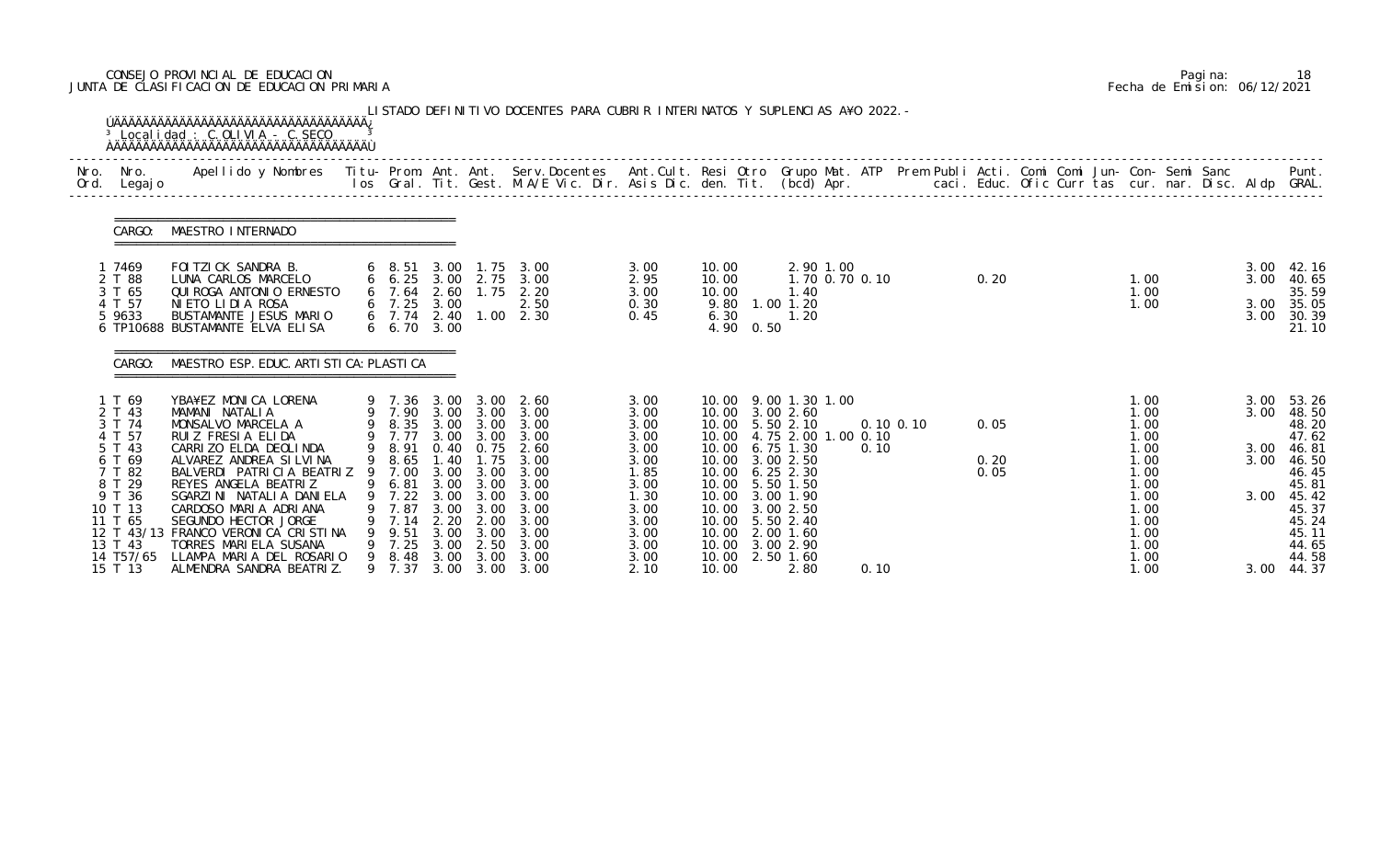# CONSEJO PROVINCIAL DE EDUCACION Pagina: 19 JUNTA DE CLASIFICACION DE EDUCACION PRIMARIA Fecha de Emision: 06/12/2021

|      |                     | <sup>3</sup> Localidad : C.OLIVIA - C.SECO                                                                                                                                                                                        |   |                  |              |                   | LISTADO DEFINITIVO DOCENTES PARA CUBRIR INTERINATOS Y SUPLENCIAS A¥O 2022. - |              |                |            |                          |                                  |      |              |  |              |  |      |                |
|------|---------------------|-----------------------------------------------------------------------------------------------------------------------------------------------------------------------------------------------------------------------------------|---|------------------|--------------|-------------------|------------------------------------------------------------------------------|--------------|----------------|------------|--------------------------|----------------------------------|------|--------------|--|--------------|--|------|----------------|
| Nro. | Nro.<br>Ord. Legajo | Apellido y Nombres - Titu- Prom. Ant. Ant. Serv.Docentes - Ant.Cult. Resi Otro Grupo Mat. ATP Prem Publi Acti. Comi Comi Jun- Con- Semi Sanc - - - - Punt.<br>Ios Gral. Tit. Gest. M.A/E Vic. Dir. Asis Dic. den. Tit. (bcd) Apr. |   |                  |              |                   |                                                                              |              |                |            |                          |                                  |      |              |  |              |  |      |                |
|      |                     | CARGO: MAESTRO ESP. EDUC. ARTI STI CA: PLASTI CA                                                                                                                                                                                  |   |                  |              |                   |                                                                              |              |                |            |                          |                                  |      |              |  |              |  |      |                |
|      | 16 T 88<br>17 T 69  | CEREZO SILVIA BEATRIZ.<br>TULA MARTA ALICIA                                                                                                                                                                                       |   |                  |              |                   | 9 8.05 3.00 3.00 3.00                                                        | 1.30<br>3.00 | 10.00<br>10.00 |            |                          | 2.00 0.70 0.10<br>2.70 1.00 0.10 |      | 0.15         |  | 1.00<br>1.00 |  | 3.00 | 44.30<br>43.45 |
|      | 18 T 14             | GIMENEZ MIRIAM NOEMI                                                                                                                                                                                                              |   |                  |              |                   | 9 7.65 3.00 3.00 3.00<br>9 8.33 3.00 3.00 3.00                               | 3.00         | 10.00          |            | 1.00 1.80                |                                  | 0.10 | 0.20         |  | 1.00         |  |      | 43.43          |
|      | 19 T 14<br>20 T 76  | GONZALEZ TERESA BEATRIZ<br>SI AREZ BEATRIZ LI LI ANA                                                                                                                                                                              |   | 9 7.34<br>9 7.91 |              |                   | 3.00 3.00 3.00<br>3.00 3.00 3.00                                             | 1.25<br>3.00 | 10.00<br>10.00 |            | 2.70                     | 2.20 1.00                        |      | 0.05         |  | 1.00<br>1.00 |  | 3.00 | 43.34<br>43.11 |
|      | 21 T 43             | RAMOS LAURA ROSALIA.                                                                                                                                                                                                              |   | 9 7.99           | 3.00         | 3.00              | 3.00                                                                         | 3.00         | 10.00          |            | 2.50                     |                                  |      | 0.05         |  | 1.00         |  |      | 42.54          |
|      | 22 T 28             | CARRIZO VASQUEZ ROSARIO                                                                                                                                                                                                           |   | 9 7.98           | 3.00         | 3.00              | 3.00                                                                         | 3.00         | 10.00          |            |                          | 2.20 0.10                        |      |              |  | 1.00         |  |      | 42.28          |
|      | 23 T 82<br>24 6773  | BARRIONUEVO LILIANA IRENE 9 7.19<br>LLAMPA I VANA DEL VALLE                                                                                                                                                                       | 9 | 8.81             | 3.00         | 3.00 3.00<br>3.00 | 3.00<br>1.70                                                                 | 3.00<br>3.00 | 10.00<br>10.00 |            | 2.50 0.80                | 1.80 1.00                        |      | 0.05<br>0.05 |  | 1.00         |  |      | 42.04<br>41.86 |
|      | 25 T 74             | NAVARRO CLAUDIA                                                                                                                                                                                                                   |   |                  |              |                   | 9 7.22 3.00 3.00 3.00                                                        | 3.00         | 10.00          |            | 2.10                     |                                  | 0.10 | 0.05         |  | 1.00         |  |      | 41.47          |
|      | 26 T 69             | TORRES CLARA GLADYS                                                                                                                                                                                                               |   | $9 \quad 7.42$   |              |                   | 3.00 3.00 3.00                                                               | 1.90         | 10.00          |            | 2.90                     |                                  |      |              |  | 1.00         |  |      | 41.22          |
|      | 27 T 88             | MORALES MIRTA ALEJANDRA                                                                                                                                                                                                           |   | 9 8.63           | 3.00         | 3.00              | 1.80                                                                         | 3.00         | 10.00          |            | 0.90                     |                                  | 0.10 | 0.25         |  | 1.00         |  |      | 40.68          |
|      | 28 5098<br>29 3211  | LEI VA MARCELA LI LI ANA<br>PAREDES ANA MARIA                                                                                                                                                                                     |   | 9 7.56<br>9 7.35 |              | 3.00 3.00         | 3.00 3.00 2.40<br>3.00                                                       | 3.00<br>3.00 | 10.00<br>10.00 |            | 1.70                     | 1.10 1.00                        |      | 0.15<br>0.10 |  |              |  |      | 40.21<br>40.15 |
|      | 30 T 82             | CORDOBA ALEJANDRA G                                                                                                                                                                                                               |   | 9 8.15           | 3.00         | 3.00              | 1.80                                                                         | 3.00         | 10.00          |            | 1.10                     |                                  |      |              |  | 1.00         |  |      | 40.05          |
|      | 31 396              | SILVA ROSA DEL CARMEN.                                                                                                                                                                                                            |   | 9 7.40           |              |                   | 3.00 3.00 2.30                                                               | 3.00         | 10.00          |            |                          | 1.10 1.00                        |      |              |  |              |  |      | 39.80          |
|      | 32 7443             | GALITZKI VANINA RUTH                                                                                                                                                                                                              |   | 9 9.55 3.00 3.00 |              |                   | 1.50                                                                         | 3.00         | 10.00          |            | 0.70                     |                                  |      |              |  |              |  |      | 39.75          |
|      | 33 6677<br>34 6865  | FUENZALI DA MI RTA MABEL<br>ARRIOLA LILIANA DEL VALLE 9 8.89 3.00 3.00 0.30                                                                                                                                                       |   | 9 9.35           |              | 3.00 3.00         | 1.20                                                                         | 3.00<br>3.00 |                | 10.00 1.00 | 10.00 2.25 0.10          |                                  |      | 0.15         |  |              |  |      | 39.70<br>39.54 |
|      | 35 0080             | QUI SPE ELIA MARGARI TA                                                                                                                                                                                                           | 9 | 7.43             | 3.00         | 3.00              | 3.00                                                                         | 2.50         | 10.00          |            | 1.60                     |                                  |      |              |  |              |  |      | 39.53          |
|      | 36 6864             | ARRIOLA SILVIA ANDREA                                                                                                                                                                                                             |   | 8.63             | 3.00         | 3.00              |                                                                              | 3.00         |                | 10.00 2.25 |                          |                                  |      |              |  |              |  |      | 38.88          |
|      | 37 5641             | BAZAN LORENA BEATRIZ                                                                                                                                                                                                              |   | 7.82             | 3.00         | 3.00              | 1.00                                                                         | 3.00         | 10.00          |            |                          | 1.00 1.00                        |      |              |  |              |  |      | 38.82          |
|      | 38 5528<br>39 8071  | VAZQUEZ SANDRA DEL VALLE<br>SALABERRY VALERIA ROXANA                                                                                                                                                                              |   | 8.62<br>7.96     | 3.00<br>2.80 | 3.00<br>3.00      | 1.30<br>1.00                                                                 | 3.00<br>1.40 | 10.00<br>10.00 |            | 0.60<br>. 50 0. 50 1. 00 |                                  |      |              |  |              |  |      | 38.52<br>38.16 |
|      | 40 6771             | PAREDES MARITZA BEATRIZ                                                                                                                                                                                                           |   | 9 8.43           | 3.00         | 3.00              | 0.60                                                                         | 3.00         | 10.00          |            |                          | $0.30$ $0.80$                    |      |              |  |              |  |      | 38.13          |
|      | 41 7130             | TOLEDO MARCELA VALERIA                                                                                                                                                                                                            |   | 9 8.61           |              | $3.00 \quad 3.00$ | 1. 20                                                                        | 1.80         | 10.00          |            |                          | $0.60$ $0.80$                    |      | 0.10         |  |              |  |      | 38.11          |

|  | Pagi na: |                              |
|--|----------|------------------------------|
|  |          | Fecha de Emision: 06/12/2021 |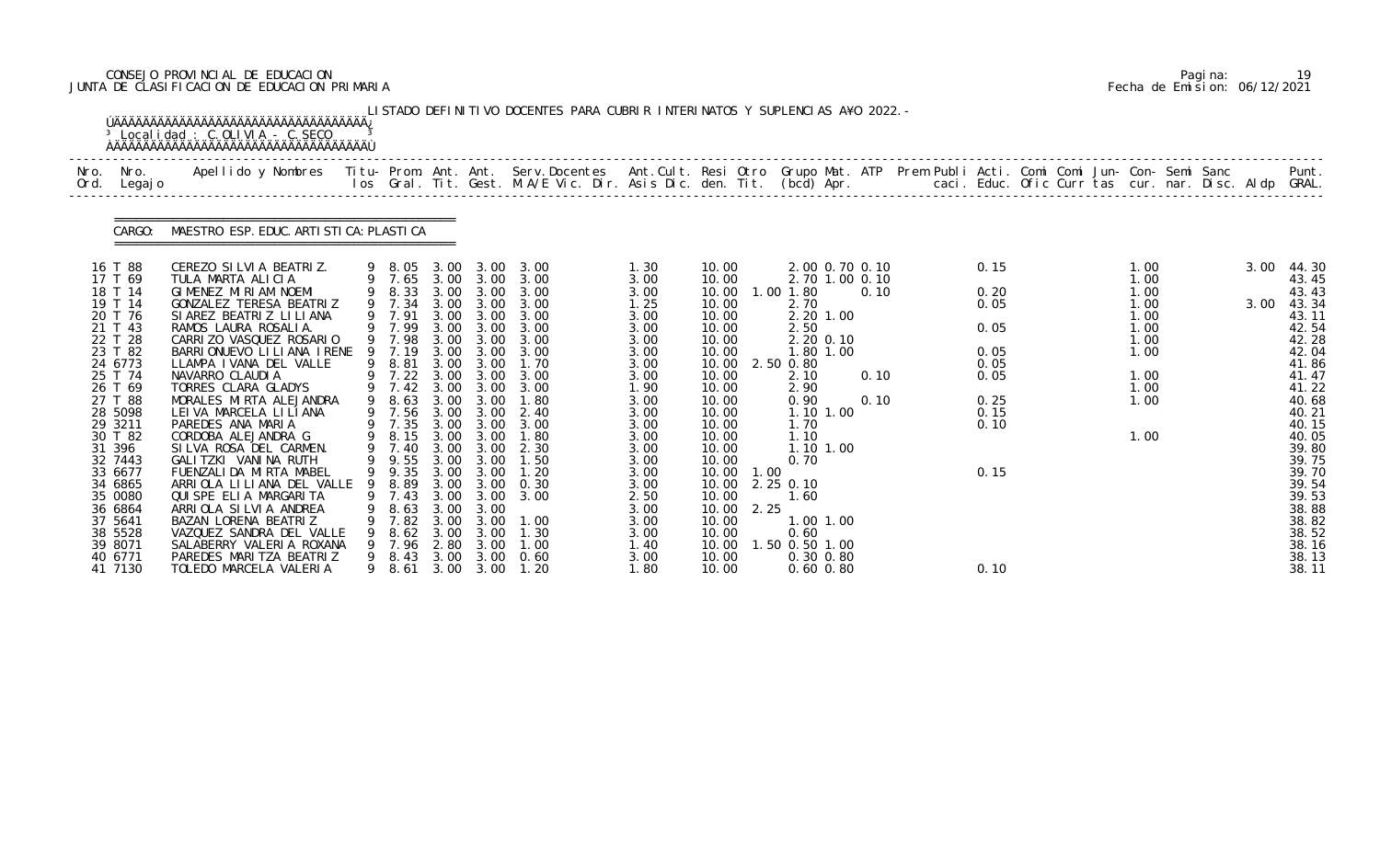# CONSEJO PROVINCIAL DE EDUCACION Pagina: 20 JUNTA DE CLASIFICACION DE EDUCACION PRIMARIA Fecha de Emision: 06/12/2021

| Nro.<br>Ord.                                                                                                                                                                                                                                                                           | Nro.<br>Legaj o | Apellido y Nombres - Titu- Prom. Ant. Ant. Serv.Docentes - Ant.Cult. Resi Otro Grupo Mat. ATP Prem Publi Acti. Comi Comi Jun- Con- Semi Sanc - - - Punt.<br>Ios Gral. Tit. Gest. M.A/E Vic. Dir. Asis Dic. den. Tit. (bcd) Apr. -                                                                                                                                                                                                                                                                                                                                                                                                                                                 |                  |                                                                                                                                                                                                                                 |                                                                                                                                                      |                                                                                                                                                                                         |                                                                                                                                                                                                                        |                                                                                                                                                                                                                 |                                                                                                                                                                                                                      |                      |                                                                                                                                                                                                              |      |              |                                                     |  |      |              |                                                                                                                                                                                                                               |
|----------------------------------------------------------------------------------------------------------------------------------------------------------------------------------------------------------------------------------------------------------------------------------------|-----------------|-----------------------------------------------------------------------------------------------------------------------------------------------------------------------------------------------------------------------------------------------------------------------------------------------------------------------------------------------------------------------------------------------------------------------------------------------------------------------------------------------------------------------------------------------------------------------------------------------------------------------------------------------------------------------------------|------------------|---------------------------------------------------------------------------------------------------------------------------------------------------------------------------------------------------------------------------------|------------------------------------------------------------------------------------------------------------------------------------------------------|-----------------------------------------------------------------------------------------------------------------------------------------------------------------------------------------|------------------------------------------------------------------------------------------------------------------------------------------------------------------------------------------------------------------------|-----------------------------------------------------------------------------------------------------------------------------------------------------------------------------------------------------------------|----------------------------------------------------------------------------------------------------------------------------------------------------------------------------------------------------------------------|----------------------|--------------------------------------------------------------------------------------------------------------------------------------------------------------------------------------------------------------|------|--------------|-----------------------------------------------------|--|------|--------------|-------------------------------------------------------------------------------------------------------------------------------------------------------------------------------------------------------------------------------|
|                                                                                                                                                                                                                                                                                        | CARGO:          | MAESTRO ESP. EDUC. ARTI STI CA: PLASTI CA                                                                                                                                                                                                                                                                                                                                                                                                                                                                                                                                                                                                                                         |                  |                                                                                                                                                                                                                                 |                                                                                                                                                      |                                                                                                                                                                                         |                                                                                                                                                                                                                        |                                                                                                                                                                                                                 |                                                                                                                                                                                                                      |                      |                                                                                                                                                                                                              |      |              |                                                     |  |      |              |                                                                                                                                                                                                                               |
| 42 8313<br>43 0195<br>44 5437<br>45 510<br>46 7773<br>47 10141<br>48 8060<br>49 0139<br>50 12202<br>51 6778<br>52 11178<br>53 10119<br>54 11714<br>55 11020<br>56 7142<br>57 8048<br>58 8888<br>59 511<br>60 9005<br>61 5087<br>62 11025<br>63 5029<br>64 10513<br>65 9409<br>66 11710 |                 | PRESIDENTE MARIA VIRGINIA 9 8.49<br>VILLAFA¥E NORMA MERCEDES<br>FERNANDEZ NI LDA DI ANA<br>CARABAJAL IVANA SOLEDAD.<br>PALLALEF MONICA ESTER<br>MORALES MARIA ISABEL<br>CRUZ ESPERANZA DE LOS<br>ASENIE SONIA<br>GONZALEZ FABIANA MABEL.<br>AVALOS VERA VERONICA<br>CARDENAS CLAUDI A VERONICA<br>BORDON MARIANA VICTORIA<br>VAZQUEZ DEOLINDA MACARENA<br>MAYORGA GABRIELA BEATRIZ<br>LAZAGA NORMA LI LI ANA<br>I SLE¥O CAROLINA BEATRIZ<br>AGUERRE ANALIA CELESTE<br>CRUZ MONICA SILVANA<br>MARTINEZ PAULA MARINA<br>SI AREZ VI VI ANA DEL CARMEN<br>CINDRIC NATALIA IVANA<br>ANDRADA ADRIANA YOLANDA<br>MORENO ALEJANDRA NOEMI<br>VEGA SANDRA MARCELA<br>FERNANDEZ BARRIA ELIAS | 9<br>9<br>9<br>9 | 9 6.94 3.00 3.00<br>9 9.62<br>9 7.77<br>9 7.89<br>8.33<br>9 7.00<br>8.84<br>7.38<br>8.71<br>9 7.26<br>8.69<br>8.93<br>9 9.38<br>8.13<br>9 9.45<br>9 7.89<br>$9 \t 8.22 \t 3.00$<br>7.45<br>9.25<br>6.48<br>8.95<br>8.26<br>8.22 | 3.00<br>3.00<br>1.60<br>2.60<br>3.00<br>3.00<br>3.00<br>3.00<br>.40<br>1.00<br>1.20<br>3.00<br>2.80<br>2.20<br>3.00<br>1.20<br>1. 40<br>1.80<br>1.00 | 3.00<br>3.00<br>2.80 3.00<br>2.00<br>3.00<br>3.00<br>3.00<br>3.00<br>3.00<br>2.00<br>$\overline{\phantom{0}}$ .<br>1.50<br>3.00<br>2.50<br>2.50<br>3.00<br>3.00<br>1.50<br>1.75<br>2.25 | 2.60 3.00 1.10<br>2.40<br>3.00<br>0.80<br>0.40<br>1.60<br>2.80<br>1.80<br>2.20<br>0.60<br>0.30<br>0.40<br>0.20<br>1.00<br>1.00<br>9 7.72 2.20 2.50 0.80<br>1.30<br>1.30<br>3.00 3.00 0.60<br>0.10<br>$1.25 \quad 0.90$ | 3.00 0.10 10.00<br>2.15<br>2.80<br>0.30<br>1.75<br>1.40<br>0.85<br>3.00<br>0.25<br>0.35<br>1.00<br>2.30<br>1.50<br>1.50<br>1.25<br>1.45<br>1.00<br>0.35<br>2.50<br>0.70<br>0.85<br>2.20<br>0.40<br>3.00<br>0.25 | 10.00<br>10.00<br>10.00<br>10.00<br>10.00<br>10.00<br>10.00<br>10.00<br>10.00<br>10.00<br>10.00<br>10.00<br>10.00<br>10.00<br>10.00<br>10.00<br>10.00<br>10.00<br>10.00<br>10.00<br>10.00<br>10.00<br>10.00<br>10.00 | 4.50<br>3.00<br>3.00 | 0.50<br>1.20<br>0.20<br>1.50<br>0.50 0.40 1.00<br>1.00 0.80 1.00<br>1.40<br>0.90<br>1.10<br>$1.00$ 0.30<br>$3.25$ 0.10<br>$0.20$ 1.00<br>0.10<br>0.50<br>0.50<br>0.40<br>0.60<br>$1.25$ 0.60<br>0.30<br>0.50 | 0.20 | 0.15<br>0.15 | 0.10<br>0.05<br>0.05<br>$0.15$ 0.05<br>0.10<br>0.05 |  | 1.00 | 3.00<br>3.00 | 37.99<br>37.79<br>37.77<br>37.57<br>37.29<br>37.23<br>36.85<br>36.84<br>36.83<br>36.81<br>36.56<br>36.39<br>36.33<br>36.23<br>35.98<br>35.55<br>35.29<br>35.17<br>35.12<br>35.05<br>34.95<br>34.63<br>34.50<br>34.41<br>34.12 |

|  | Pagi na: | 20                           |
|--|----------|------------------------------|
|  |          | Fecha de Emision: 06/12/2021 |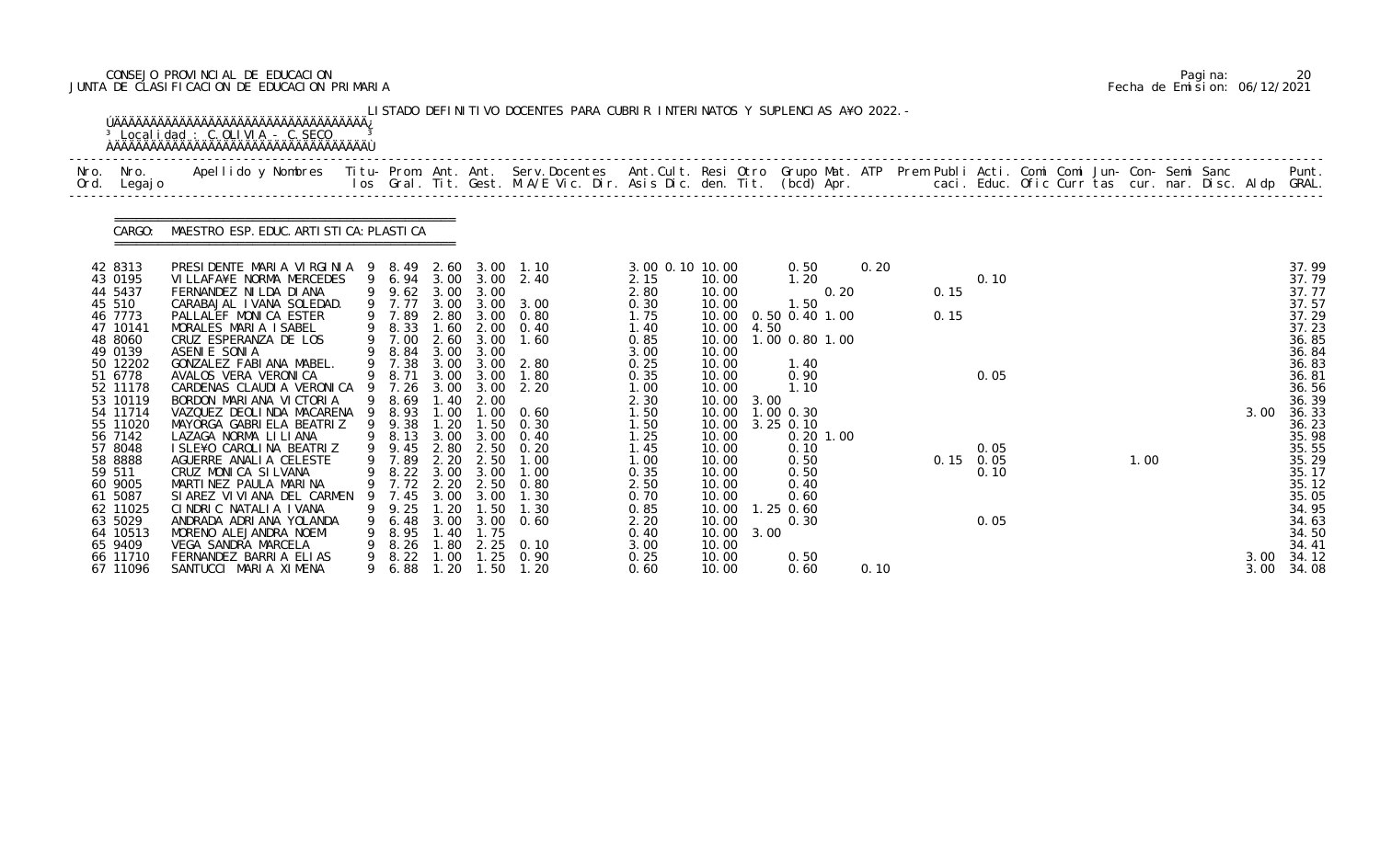# CONSEJO PROVINCIAL DE EDUCACION Pagina: 21 JUNTA DE CLASIFICACION DE EDUCACION PRIMARIA Fecha de Emision: 06/12/2021

| Nro. Nro.<br>Ord. Legajo                                                                                                                                                                                                                                                                                       | Apellido y Nombres  Titu- Prom. Ant. Ant.  Serv.Docentes  Ant.Cult. Resi Otro  Grupo Mat. ATP  Prem Publi Acti. Comi Comi Jun- Con- Semi Sanc              Punt.<br>Ios Gral. Tit. Gest. M.A/E Vic. Dir. Asis Dic. den. Tit. (bcd                                                                                                                                                                                                                                                                                                                                                                                                                                   |   |                                                                                                                                                                                                                                                             |                                                                                               |                                                                                                                              |                                                                                                                                                                                                                  |                                                                                                                                                              |                                                                                                                                                                                                                                                       |                                                                                                         |                      |  |  |  |  |                      |                                                                                                                                                                                                                                        |
|----------------------------------------------------------------------------------------------------------------------------------------------------------------------------------------------------------------------------------------------------------------------------------------------------------------|---------------------------------------------------------------------------------------------------------------------------------------------------------------------------------------------------------------------------------------------------------------------------------------------------------------------------------------------------------------------------------------------------------------------------------------------------------------------------------------------------------------------------------------------------------------------------------------------------------------------------------------------------------------------|---|-------------------------------------------------------------------------------------------------------------------------------------------------------------------------------------------------------------------------------------------------------------|-----------------------------------------------------------------------------------------------|------------------------------------------------------------------------------------------------------------------------------|------------------------------------------------------------------------------------------------------------------------------------------------------------------------------------------------------------------|--------------------------------------------------------------------------------------------------------------------------------------------------------------|-------------------------------------------------------------------------------------------------------------------------------------------------------------------------------------------------------------------------------------------------------|---------------------------------------------------------------------------------------------------------|----------------------|--|--|--|--|----------------------|----------------------------------------------------------------------------------------------------------------------------------------------------------------------------------------------------------------------------------------|
|                                                                                                                                                                                                                                                                                                                | CARGO: MAESTRO ESP. EDUC. ARTI STI CA: PLASTI CA                                                                                                                                                                                                                                                                                                                                                                                                                                                                                                                                                                                                                    |   |                                                                                                                                                                                                                                                             |                                                                                               |                                                                                                                              |                                                                                                                                                                                                                  |                                                                                                                                                              |                                                                                                                                                                                                                                                       |                                                                                                         |                      |  |  |  |  |                      |                                                                                                                                                                                                                                        |
| 68 8994<br>69 10116<br>70 8736<br>71 6870<br>72 11558<br>73 10836<br>74 8989<br>75 10529<br>76 10505<br>77 9004<br>78 10756<br>79 10118<br>80 12015<br>81 12480<br>82 12469<br>83 10752<br>84 11692<br>85 9854<br>86 12061<br>87 11145<br>88 12481<br>89 12486<br>90 12532<br>91 12844<br>92 12472<br>93 12692 | MERCADO ANA VALERIA<br>ARIAS PAMELA ANAHI<br>VALDEZ SELVA AZUCENA<br>DELGADO JAIME EFRAIN<br>VAZQUEZ SILVANA MARCELA<br>LARA PAOLA ANGELA<br>AVILA MARIA NIDIA<br>QUIROGA YESICA DEL VALLE<br>VI LLARROEL YESI CA I VONE<br>PERONA VALERIA INES<br>FELMER ANA CAROLINA<br>AGUI LA MIRTA ELISABETH<br>CARDENAS TAMARA DANILA<br>VILCHE, SOFÖA MACARENA<br>MENDOZA JIMENA SOLEDAD<br>CASTRO VALERIA DEL CARMEN<br>JWANCZYK YANINA DEL<br>BARROZO FLAVIA IVANNA<br>MAMANI EMMA ESTHER<br>LEAL ALCIRA ELISABET<br>CATRINAO ELIANA MARTA<br>MAMANI MARIBEL ALEJANDRA<br>CARRIZO KARINA LORENA<br>CELERI SABRINA ALEJANDRA<br>MORALES BENJAMIN ABEL<br>MENA CINTIA ROMINA | 9 | 9 7.41<br>9 7.68<br>9 8.35<br>9 7.90<br>9 7.67<br>9 9.43<br>9 8.25<br>9 7.65<br>9 8.03<br>9 8.50<br>9 7.97<br>9 7.82<br>9 8.02<br>9 8.46 1.00 1.00<br>9 9.18 3.00<br>9 8.54 0.80 0.75<br>8.69<br>7.97<br>8.51<br>8.22<br>7.47<br>9 7.90 0.20 0.25<br>9 8.24 | 2.40<br>1.40<br>1.40<br>1.60<br>1.20<br>1.40<br>0.20<br>1.40<br>1.20<br>0.20<br>0. 20<br>1.20 | 1.75<br>2.40 3.00<br>1.75<br>1.75<br>2.00<br>$0.60 \quad 0.75$<br>0.25<br>1.50<br>1.50<br>0.25<br>0. 25<br>$0.20 \quad 0.25$ | 9 8.38 2.60 2.75 0.50<br>9 8.28 1.60 2.00 1.60<br>1.40<br>1.00 1.25 1.00<br>1.75 0.80<br>9 7.73 2.40 2.50 0.50<br>2.80 3.00 0.20<br>$1.50$ $1.20$<br>0.10<br>0.60<br>$0.20$ $0.25$ $0.20$<br>0.30<br>$2.25$ 0.10 | 0.55<br>0.60<br>0.85<br>1.20<br>1.60<br>0.60<br>0.20<br>2.35<br>0.40<br>0.75<br>0.60<br>0.10<br>0.05<br>0.15<br>0.90<br>2.15<br>0.15<br>0.15<br>0.10<br>0.10 | 10.00<br>10.00<br>10.00<br>10.00<br>10.00<br>7.70<br>10.00<br>7.70<br>2.50<br>10.00<br>7.00<br>10.00<br>10.00<br>10.00<br>10.00<br>10.00<br>10.00<br>10.00<br>4.90<br>10.00<br>5.60 0.50<br>10.00<br>1.00<br>10.00<br>10.00<br>10.00<br>10.00<br>9.80 | 0.30<br>0.80<br>0.70<br>0.50<br>0.40<br>0.20<br>$0.10 \, 0.40$<br>0.60<br>$1.00$ $0.30$<br>0.10<br>0.10 | 0.10<br>0.10<br>0.10 |  |  |  |  | 3.00<br>3.00<br>3.00 | 34.08<br>33.98<br>33.51<br>33.28<br>32.80<br>32.55<br>32.53<br>32.37<br>32.18<br>31.50<br>31.15<br>31.13<br>30.95<br>30.72<br>30.67<br>29.97<br>29.61<br>29.33<br>29.09<br>28.64<br>28.57<br>28.11<br>27.77<br>27.67<br>27.45<br>27.04 |

|  | Pagi na: |                              |
|--|----------|------------------------------|
|  |          | Fecha de Emision: 06/12/2021 |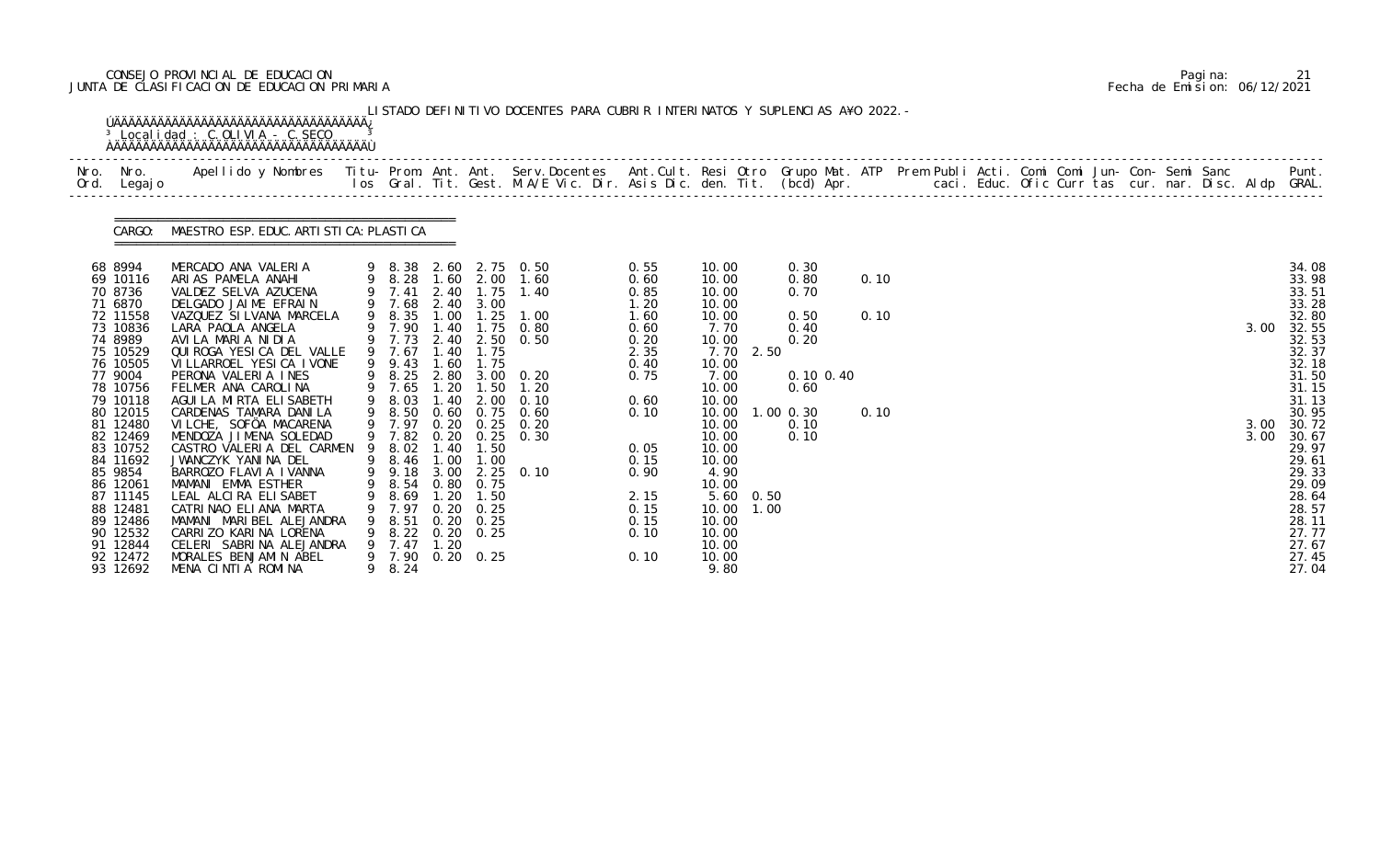# CONSEJO PROVINCIAL DE EDUCACION Pagina: 22 JUNTA DE CLASIFICACION DE EDUCACION PRIMARIA Fecha de Emision: 06/12/2021

|              |                                                                                                                              | <sup>3</sup> Localidad : C.OLIVIA - C.SECO                                                                                                                                                                                                                                                            |   |                                                                                                         |                                                      |                                                                           | LISTADO DEFINITIVO DOCENTES PARA CUBRIR INTERINATOS Y SUPLENCIAS A¥O 2022. -                                                   |                                                                                              |                                                                                        |                                                                                                                                                                                       |                |                      |  |                                                                                              |  |                      |                                                                                                               |
|--------------|------------------------------------------------------------------------------------------------------------------------------|-------------------------------------------------------------------------------------------------------------------------------------------------------------------------------------------------------------------------------------------------------------------------------------------------------|---|---------------------------------------------------------------------------------------------------------|------------------------------------------------------|---------------------------------------------------------------------------|--------------------------------------------------------------------------------------------------------------------------------|----------------------------------------------------------------------------------------------|----------------------------------------------------------------------------------------|---------------------------------------------------------------------------------------------------------------------------------------------------------------------------------------|----------------|----------------------|--|----------------------------------------------------------------------------------------------|--|----------------------|---------------------------------------------------------------------------------------------------------------|
| Nro.<br>Ord. | Nro.<br>Legaj o                                                                                                              | Apellido y Nombres - Titu- Prom. Ant. Ant. Serv.Docentes - Ant.Cult. Resi Otro Grupo Mat. ATP Prem Publi Acti. Comi Comi Jun- Con- Semi Sanc - - - Punt.<br>Ios Gral. Tit. Gest. M.A/E Vic. Dir. Asis Dic. den. Tit. (bcd) Apr. -                                                                     |   |                                                                                                         |                                                      |                                                                           |                                                                                                                                |                                                                                              |                                                                                        |                                                                                                                                                                                       |                |                      |  |                                                                                              |  |                      |                                                                                                               |
|              | CARGO:                                                                                                                       | MAESTRO ESP. EDUC. ARTI STI CA: PLASTI CA                                                                                                                                                                                                                                                             |   |                                                                                                         |                                                      |                                                                           |                                                                                                                                |                                                                                              |                                                                                        |                                                                                                                                                                                       |                |                      |  |                                                                                              |  |                      |                                                                                                               |
|              | 94 12660<br>95 10518<br>96 12479<br>97 12420<br>98 12700<br>99 12690                                                         | GUTI ERREZ GOMEZ PAMELA<br>HENRI QUEZ VI RGI NI A<br>PONCE GISELA INES<br>TEVEZ ROBERTO OSCAR<br>GONZALEZ MAICO ALONSO<br>NEUMAN SI GUENZA CAROLINA                                                                                                                                                   | 9 | 9 7.51<br>9 7.28<br>9 7.80 2.40 0.50<br>9 7.29<br>8.68                                                  |                                                      | $0.20 \quad 0.25$                                                         | 9 8.17 1.40 1.75 0.40                                                                                                          | 0.15<br>0.35                                                                                 | 10.00<br>4.20<br>7.00<br>1.40<br>4.20                                                  | 0.20                                                                                                                                                                                  |                |                      |  |                                                                                              |  |                      | 26.66<br>25.12<br>23.73<br>21.45<br>20.49<br>17.68                                                            |
|              | 100 10198<br>101 10573<br>102 11988                                                                                          | ROMANO EDUARDO ANDRES<br>AMUSATEGUI ELENA VANESA<br>GEREZ NOELLA SILVANA                                                                                                                                                                                                                              |   | 6 8.17 2.40 0.25<br>$3\quad 8.32$<br>$3\quad 8.16$                                                      |                                                      | $1.60$ $2.00$                                                             | 1.40 1.00 0.40                                                                                                                 | 1.65<br>0.30                                                                                 | 10.00<br>5.60                                                                          | 0.20                                                                                                                                                                                  |                |                      |  |                                                                                              |  |                      | 16.82<br>26.57<br>20.06                                                                                       |
|              | CARGO:                                                                                                                       | PES ED. ARTI STI CA: PLASTI CO VI SUAL                                                                                                                                                                                                                                                                |   |                                                                                                         |                                                      |                                                                           |                                                                                                                                |                                                                                              |                                                                                        |                                                                                                                                                                                       |                |                      |  |                                                                                              |  |                      |                                                                                                               |
|              | 1 T 69<br>2 T 43<br>3 T 74<br>4 T 57<br>5 T 69<br>6 T 82<br>7 T 29<br>8 T 36<br>9 T 13<br>10 T 65<br>11 T $43/13$<br>12 T 43 | YBA¥EZ MONICA LORENA<br>MAMANI NATALIA<br>MONSALVO MARCELA A<br>RUIZ FRESIA ELIDA<br>ALVAREZ ANDREA SILVINA<br>BALVERDI PATRICIA BEATRIZ 9<br>REYES ANGELA BEATRIZ<br>SGARZINI NATALIA DANIELA<br>CARDOSO MARIA ADRIANA<br>SEGUNDO HECTOR JORGE<br>FRANCO VERONI CA CRISTINA<br>TORRES MARIELA SUSANA |   | 9 7.36 3.00<br>9 8.35 3.00 3.00<br>9 7.77<br>7.00<br>6.81<br>9 7.22<br>7.87<br>7.14<br>9 9.51<br>9 7.25 | 3.00<br>3.00<br>3.00<br>3.00<br>2.20<br>3.00<br>3.00 | 3.00<br>3.00 3.00<br>3.00<br>3.00<br>3.00<br>3.00<br>2.00<br>3.00<br>2.50 | 2.60<br>9 7.90 3.00 3.00 3.00<br>3.00<br>3.00<br>9 8.65 1.40 1.75 3.00<br>3.00<br>3.00<br>3.00<br>3.00<br>3.00<br>3.00<br>3.00 | 3.00<br>3.00<br>3.00<br>3.00<br>3.00<br>1.85<br>3.00<br>1.30<br>3.00<br>3.00<br>3.00<br>3.00 | 10.00<br>10.00<br>10.00<br>10.00<br>10.00<br>10.00<br>10.00<br>10.00<br>10.00<br>10.00 | 9.00 1.30 1.00<br>3.00 2.60<br>10.00 5.50 2.10<br>4.75 2.00 1.00 0.10<br>10.00 3.00 2.50<br>$6.25$ 2.30<br>5.50 1.50<br>3.00 1.90<br>3.00 2.50<br>5.50 2.40<br>2.00 1.60<br>3.00 2.90 | $0.10 \, 0.10$ | 0.05<br>0.20<br>0.05 |  | 1.00<br>1.00<br>1.00<br>1.00<br>1.00<br>1.00<br>1.00<br>1.00<br>1.00<br>1.00<br>1.00<br>1.00 |  | 3.00<br>3.00<br>3.00 | 53.26<br>48.50<br>48.20<br>47.62<br>3.00 46.50<br>46.45<br>45.81<br>45.42<br>45.37<br>45.24<br>45.11<br>44.65 |

|  | Pagi na: |                              |
|--|----------|------------------------------|
|  |          | Fecha de Emision: 06/12/2021 |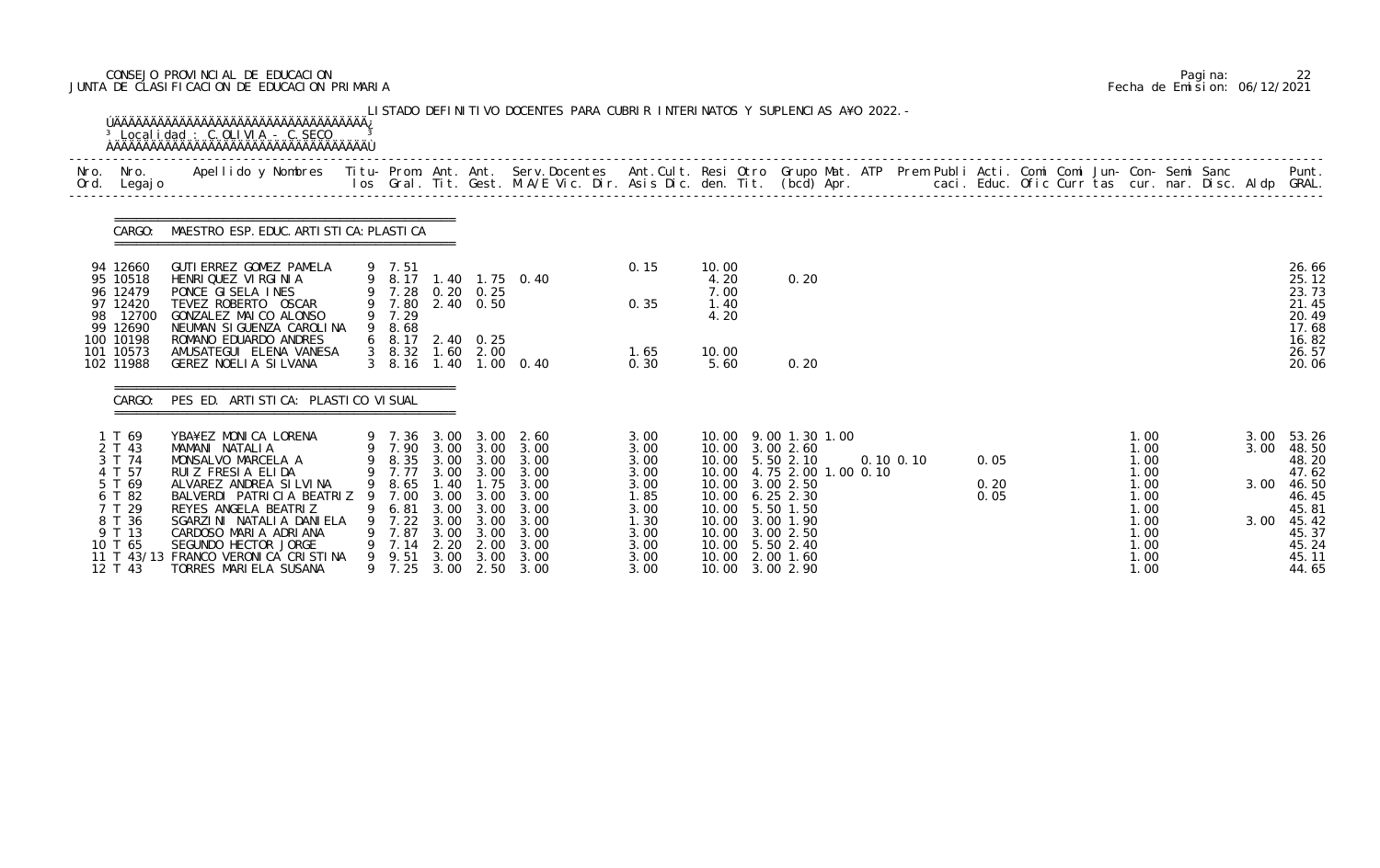# CONSEJO PROVINCIAL DE EDUCACION Pagina: 23 JUNTA DE CLASIFICACION DE EDUCACION PRIMARIA Fecha de Emision: 06/12/2021

| Nro.<br>Nro.<br>Ord.                                                                                                                                                                                                                                                             | Legaj o | Apellido y Nombres - Titu- Prom. Ant. Ant. Serv.Docentes - Ant.Cult. Resi Otro Grupo Mat. ATP Prem Publi Acti. Comi Comi Jun- Con- Semi Sanc - - - Punt.<br>Ios Gral. Tit. Gest. M.A/E Vic. Dir. Asis Dic. den. Tit. (bcd) Apr. -                                                                                                                                                                                                                                                                                                                                                                                                                                    |             |                                                                                                                                                                                                                                                                |                                                                                                                                              |                                                                                                                                                                             |                                                                                                                                                                                                             |                                                                                                                                                                                                      |                                                                                                                                                                                                             |              |                                                                                                                                                                       |                                                               |                                                                  |  |                                                                                      |  |                                                                                                              |  |                      |                                                                                                                                                                                                                               |
|----------------------------------------------------------------------------------------------------------------------------------------------------------------------------------------------------------------------------------------------------------------------------------|---------|----------------------------------------------------------------------------------------------------------------------------------------------------------------------------------------------------------------------------------------------------------------------------------------------------------------------------------------------------------------------------------------------------------------------------------------------------------------------------------------------------------------------------------------------------------------------------------------------------------------------------------------------------------------------|-------------|----------------------------------------------------------------------------------------------------------------------------------------------------------------------------------------------------------------------------------------------------------------|----------------------------------------------------------------------------------------------------------------------------------------------|-----------------------------------------------------------------------------------------------------------------------------------------------------------------------------|-------------------------------------------------------------------------------------------------------------------------------------------------------------------------------------------------------------|------------------------------------------------------------------------------------------------------------------------------------------------------------------------------------------------------|-------------------------------------------------------------------------------------------------------------------------------------------------------------------------------------------------------------|--------------|-----------------------------------------------------------------------------------------------------------------------------------------------------------------------|---------------------------------------------------------------|------------------------------------------------------------------|--|--------------------------------------------------------------------------------------|--|--------------------------------------------------------------------------------------------------------------|--|----------------------|-------------------------------------------------------------------------------------------------------------------------------------------------------------------------------------------------------------------------------|
| CARGO:                                                                                                                                                                                                                                                                           |         | PES ED. ARTI STI CA: PLASTI CO VI SUAL                                                                                                                                                                                                                                                                                                                                                                                                                                                                                                                                                                                                                               |             |                                                                                                                                                                                                                                                                |                                                                                                                                              |                                                                                                                                                                             |                                                                                                                                                                                                             |                                                                                                                                                                                                      |                                                                                                                                                                                                             |              |                                                                                                                                                                       |                                                               |                                                                  |  |                                                                                      |  |                                                                                                              |  |                      |                                                                                                                                                                                                                               |
| 13 T57/65<br>14 T 13<br>15 T 88<br>16 T 69<br>17 T 14<br>18 T 14<br>19 T 76<br>20 T 43<br>21 T 28<br>22 T 82<br>23 6773<br>24 T 74<br>25 T 69<br>26 T 88<br>27 5098<br>28 3211<br>29 T 82<br>30 396<br>31 7443<br>32 6677<br>33 6865<br>34 0080<br>35 6864<br>36 5528<br>37 8071 |         | LLAMPA MARIA DEL ROSARIO<br>ALMENDRA SANDRA BEATRIZ.<br>CEREZO SILVIA BEATRIZ.<br>TULA MARTA ALICIA<br>GIMENEZ MIRIAM NOEMI<br>GONZALEZ TERESA BEATRIZ<br>SI AREZ BEATRIZ LI LI ANA<br>RAMOS LAURA ROSALIA.<br>CARRIZO VASQUEZ ROSARIO<br>BARRI ONUEVO LI LI ANA I RENE<br>LLAMPA I VANA DEL VALLE<br>NAVARRO CLAUDIA<br>TORRES CLARA GLADYS<br>MORALES MIRTA ALEJANDRA<br>LEI VA MARCELA LI LI ANA<br>PAREDES ANA MARIA<br>CORDOBA ALEJANDRA G<br>SILVA ROSA DEL CARMEN.<br>GALITZKI VANINA RUTH<br>FUENZALI DA MI RTA MABEL<br>ARRIOLA LILIANA DEL VALLE<br>QUISPE ELIA MARGARITA<br>ARRIOLA SILVIA ANDREA<br>VAZQUEZ SANDRA DEL VALLE<br>SALABERRY VALERIA ROXANA | 9<br>9<br>9 | 9 8.48<br>9 7.37<br>9 8.05<br>7.65<br>9 8.33<br>9 7.34<br>9 7.91<br>9 7.99<br>9 7.98<br>7.19<br>8.81<br>7.22<br>9 7.42<br>8.63<br>7.56<br>7.35<br>9 8.15 3.00 3.00<br>9 7.40<br>9 9.55 3.00 3.00<br>9.35<br>8.89<br>9 7.43<br>8.63<br>8.62<br>9 7.96 2.80 3.00 | 3.00<br>3.00<br>3.00<br>3.00<br>3.00<br>3.00<br>3.00<br>3.00<br>3.00<br>3.00<br>3.00<br>3.00<br>3.00<br>3.00<br>3.00<br>3.00<br>3.00<br>3.00 | 3.00 3.00<br>3.00<br>3.00<br>3.00 3.00<br>3.00<br>3.00<br>3.00<br>3.00<br>3.00<br>3.00<br>3.00<br>3.00<br>3.00<br>3.00<br>3.00 3.00<br>3.00<br>3.00<br>3.00<br>3.00<br>3.00 | 3.00 3.00<br>3.00<br>3.00<br>3.00<br>3.00<br>3.00<br>3.00<br>3.00<br>3.00<br>3.00<br>1.70<br>3.00<br>3.00<br>1.80<br>2.40<br>3.00<br>1.80<br>2.30<br>1.50<br>1.20<br>0.30<br>3.00 3.00 3.00<br>1.30<br>1.00 | 3.00<br>2.10<br>1.30<br>3.00<br>3.00<br>1.25<br>3.00<br>3.00<br>3.00<br>3.00<br>3.00<br>3.00<br>1.90<br>3.00<br>3.00<br>3.00<br>3.00<br>3.00<br>3.00<br>3.00<br>3.00<br>2.50<br>3.00<br>3.00<br>1.40 | 10.00<br>10.00<br>10.00<br>10.00<br>10.00<br>10.00<br>10.00<br>10.00<br>10.00<br>10.00<br>10.00<br>10.00<br>10.00<br>10.00<br>10.00<br>10.00<br>10.00<br>10.00<br>10.00<br>10.00<br>10.00<br>10.00<br>10.00 | 1.00<br>2.25 | 10.00 2.50 1.60<br>2.80<br>1.00 1.80<br>2.70<br>2.50<br>2.50 0.80<br>2.10<br>2.90<br>0.90<br>1.70<br>1.10<br>0.70<br>10.00 2.25 0.10<br>1.60<br>0.60<br>.50 0.50 1.00 | 2.20 1.00<br>2.20 0.10<br>1.80 1.00<br>1.10 1.00<br>1.10 1.00 | 0.10<br>2.00 0.70 0.10<br>2.70 1.00 0.10<br>0.10<br>0.10<br>0.10 |  | 0.15<br>0.20<br>0.05<br>0.05<br>0.05<br>0.05<br>0.05<br>0.25<br>0.15<br>0.10<br>0.15 |  | 1.00<br>1.00<br>1.00<br>1.00<br>1.00<br>1.00<br>1.00<br>1.00<br>1.00<br>1.00<br>1.00<br>1.00<br>1.00<br>1.00 |  | 3.00<br>3.00<br>3.00 | 44.58<br>44.37<br>44.30<br>43.45<br>43.43<br>43.34<br>43.11<br>42.54<br>42.28<br>42.04<br>41.86<br>41.47<br>41.22<br>40.68<br>40.21<br>40.15<br>40.05<br>39.80<br>39.75<br>39.70<br>39.54<br>39.53<br>38.88<br>38.52<br>38.16 |

|  | Pagi na: | 23                           |
|--|----------|------------------------------|
|  |          | Fecha de Emision: 06/12/2021 |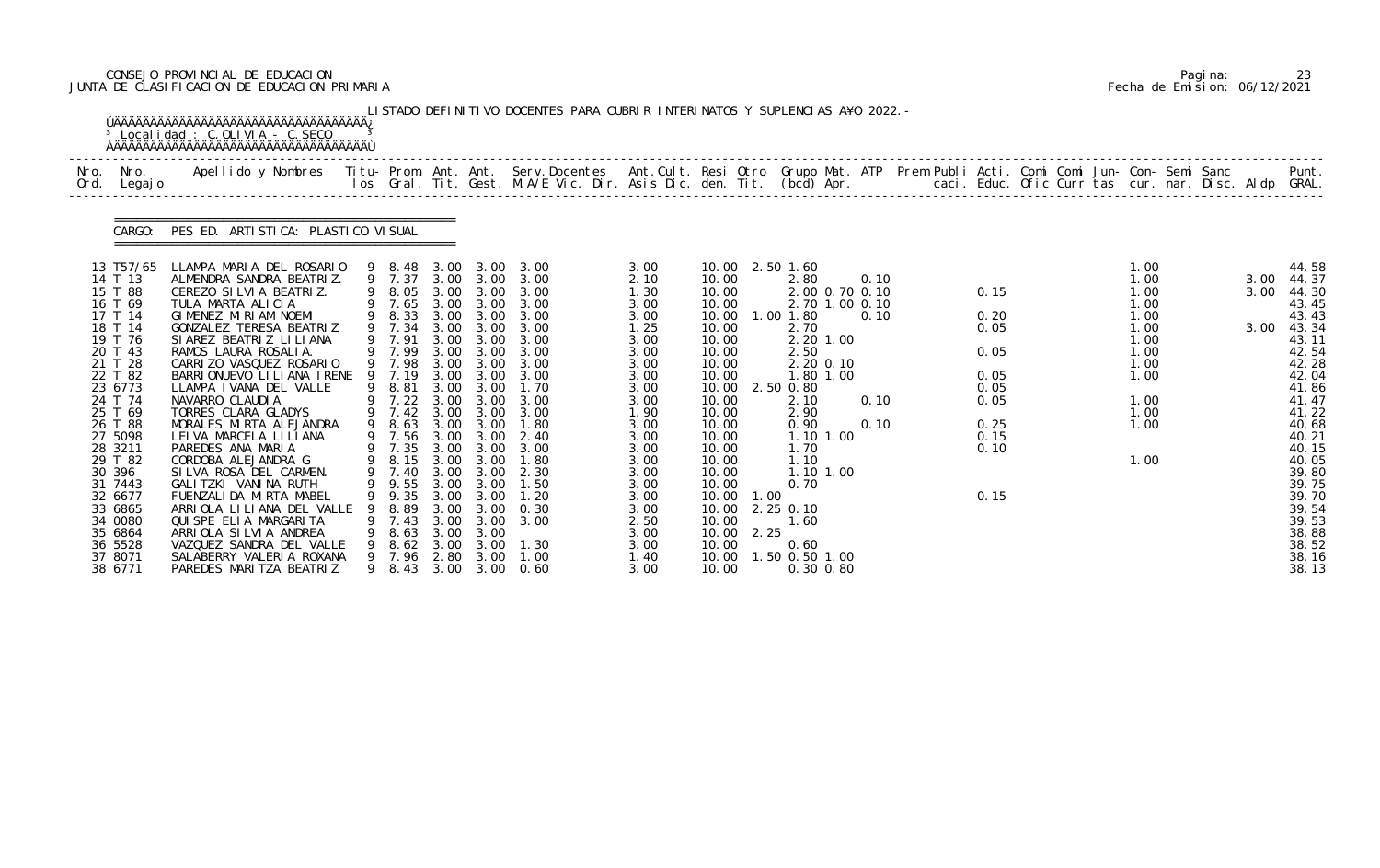# CONSEJO PROVINCIAL DE EDUCACION Pagina: 24 JUNTA DE CLASIFICACION DE EDUCACION PRIMARIA Fecha de Emision: 06/12/2021

| Nro. | Nro. In the Nro.<br>Ord. Legajo                                                                                                                                                                                                                                           | Apellido y Nombres  Titu- Prom. Ant. Ant.  Serv.Docentes  Ant.Cult. Resi Otro  Grupo Mat. ATP  Prem Publi Acti. Comi Comi Jun- Con- Semi Sanc                Punt.<br>Ios Gral. Tit. Gest. M.A/E Vic. Dir. Asis Dic. den. Tit. (b                                                                                                                                                                                                                                                                                                                                                                                                                                                     |         |                                                                                                                                                                                                                            |                                                                                              |                                                                                                                                    |                                                                                                                                                                                                                                     |                                                                                                                                                                                                         |                                                                                                                                                                                  |                    |                                                                                                                                                                                                                               |      |              |                                                             |  |      |      |                                                                                                                                                                                                                      |
|------|---------------------------------------------------------------------------------------------------------------------------------------------------------------------------------------------------------------------------------------------------------------------------|---------------------------------------------------------------------------------------------------------------------------------------------------------------------------------------------------------------------------------------------------------------------------------------------------------------------------------------------------------------------------------------------------------------------------------------------------------------------------------------------------------------------------------------------------------------------------------------------------------------------------------------------------------------------------------------|---------|----------------------------------------------------------------------------------------------------------------------------------------------------------------------------------------------------------------------------|----------------------------------------------------------------------------------------------|------------------------------------------------------------------------------------------------------------------------------------|-------------------------------------------------------------------------------------------------------------------------------------------------------------------------------------------------------------------------------------|---------------------------------------------------------------------------------------------------------------------------------------------------------------------------------------------------------|----------------------------------------------------------------------------------------------------------------------------------------------------------------------------------|--------------------|-------------------------------------------------------------------------------------------------------------------------------------------------------------------------------------------------------------------------------|------|--------------|-------------------------------------------------------------|--|------|------|----------------------------------------------------------------------------------------------------------------------------------------------------------------------------------------------------------------------|
|      | CARGO:                                                                                                                                                                                                                                                                    | PES ED. ARTI STI CA: PLASTI CO VI SUAL                                                                                                                                                                                                                                                                                                                                                                                                                                                                                                                                                                                                                                                |         |                                                                                                                                                                                                                            |                                                                                              |                                                                                                                                    |                                                                                                                                                                                                                                     |                                                                                                                                                                                                         |                                                                                                                                                                                  |                    |                                                                                                                                                                                                                               |      |              |                                                             |  |      |      |                                                                                                                                                                                                                      |
|      | 39 7130<br>40 8313<br>41 0195<br>42 5437<br>43 510<br>44 7773<br>45 8060<br>46 0139<br>47 12202<br>48 6778<br>49 11178<br>50 10119<br>51 11714<br>52 11020<br>53 7142<br>54 8048<br>55 8888<br>56 511<br>57 9005<br>58 5087<br>59 11025<br>60 5029<br>61 10513<br>62 9409 | TOLEDO MARCELA VALERIA<br>PRESIDENTE MARIA VIRGINIA 9 8.49<br>VILLAFA¥E NORMA MERCEDES<br>FERNANDEZ NI LDA DI ANA<br>CARABAJAL IVANA SOLEDAD.<br>PALLALEF MONICA ESTER<br>CRUZ ESPERANZA DE LOS<br>ASENIE SONIA<br>GONZALEZ FABIANA MABEL.<br>AVALOS VERA VERONICA<br>CARDENAS CLAUDIA VERONICA 9 7.26 3.00 3.00 2.20<br>BORDON MARIANA VICTORIA<br>VAZQUEZ DEOLINDA MACARENA 9 8.93<br>MAYORGA GABRIELA BEATRIZ<br>LAZAGA NORMA LI LI ANA<br>I SLE¥O CAROLINA BEATRIZ<br>AGUERRE ANALIA CELESTE<br>CRUZ MONICA SILVANA<br>MARTINEZ PAULA MARINA<br>SI AREZ VI VI ANA DEL CARMEN<br>CINDRIC NATALIA IVANA<br>ANDRADA ADRIANA YOLANDA<br>MORENO ALEJANDRA NOEMI<br>VEGA SANDRA MARCELA | -9<br>9 | 9 6.94<br>9 9.62 3.00<br>9 7.77<br>9 7.89<br>9 7.00 2.60<br>9 8.84 3.00 3.00<br>9 7.38<br>9 8.71 3.00 3.00<br>9 8.69<br>9 9.38<br>9 8.13<br>9 9.45<br>9 7.89<br>9 8.22 3.00 3.00<br>7.45<br>9.25<br>9 6.48<br>8.95<br>8.26 | 3.00<br>2.80<br>3.00<br>1.40<br>1.00<br>1.20<br>3.00<br>3.00<br>1.20<br>3.00<br>1.40<br>1.80 | 3.00<br>3.00<br>3.00<br>3.00<br>2.00<br>1.50<br>3.00<br>2.20 2.50<br>3.00<br>$\overline{\phantom{0}}$ . 50<br>3.00<br>1.75<br>2.25 | 9 8.61 3.00 3.00 1.20<br>2.60 3.00 1.10<br>2.40<br>3.00 3.00 3.00<br>3.00 0.80<br>1.60<br>2.80<br>1.80<br>$1.00 \t 0.60$<br>0.30<br>0.40<br>2.80 2.50 0.20<br>1.00<br>1.00<br>9 7.72 2.20 2.50 0.80<br>1.30<br>1.30<br>0.60<br>0.10 | 1.80<br>3.00 0.10 10.00<br>2.15<br>2.80<br>0.30<br>1.75<br>0.85<br>3.00<br>0.25<br>0.35<br>1.00<br>2.30<br>1.50<br>1.50<br>1.25<br>1.45<br>1.00<br>0.35<br>2.50<br>0.70<br>0.85<br>2.20<br>0.40<br>3.00 | 10.00<br>10.00<br>10.00<br>10.00<br>10.00<br>10.00<br>10.00<br>10.00<br>10.00<br>10.00<br>10.00<br>10.00<br>10.00<br>10.00<br>10.00<br>10.00<br>10.00<br>10.00<br>10.00<br>10.00 | 10.00 3.00<br>3.00 | $0.60$ $0.80$<br>0.50<br>1.20<br>0.20<br>1.50<br>0.50 0.40 1.00<br>1.00 0.80 1.00<br>1.40<br>0.90<br>1.10<br>10.00 1.00 0.30<br>10.00 3.25 0.10<br>$0.20$ 1.00<br>0.10<br>0.50<br>0.50<br>0.40<br>0.60<br>$1.25$ 0.60<br>0.30 | 0.20 | 0.15<br>0.15 | 0.10<br>0.10<br>0.05<br>0.05<br>$0.15$ 0.05<br>0.10<br>0.05 |  | 1.00 | 3.00 | 38.11<br>37.99<br>37.79<br>37.77<br>37.57<br>37.29<br>36.85<br>36.84<br>36.83<br>36.81<br>36.56<br>36.39<br>36.33<br>36.23<br>35.98<br>35.55<br>35.29<br>35.17<br>35.12<br>35.05<br>34.95<br>34.63<br>34.50<br>34.41 |

|  | Pagi na: | 24                           |
|--|----------|------------------------------|
|  |          | Fecha de Emision: 06/12/2021 |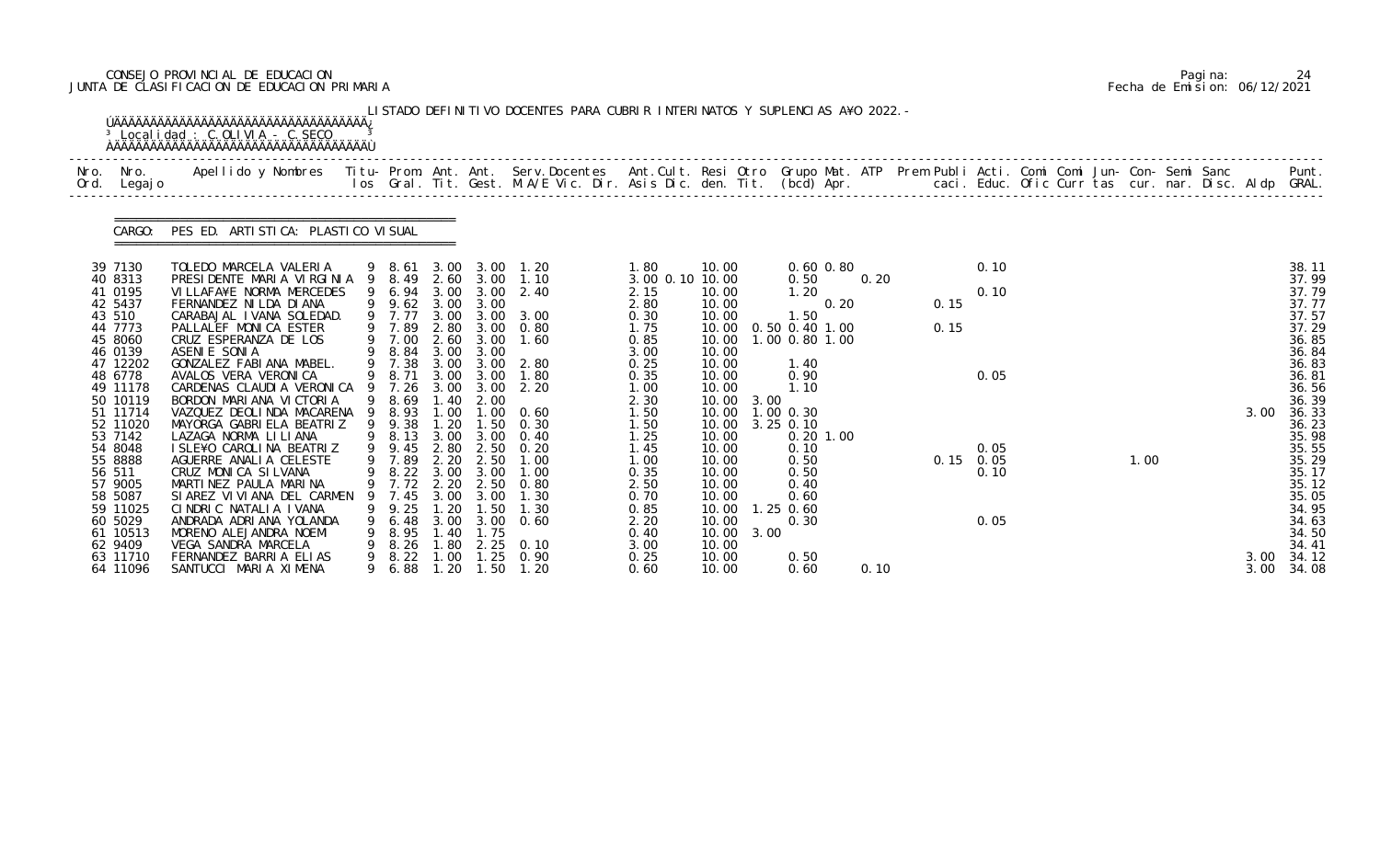# CONSEJO PROVINCIAL DE EDUCACION Pagina: 25 JUNTA DE CLASIFICACION DE EDUCACION PRIMARIA Fecha de Emision: 06/12/2021

| Nro. Nro.<br>Ord. Legajo                                                                                                                                                                                                                                                                                       | Apellido y Nombres - Titu- Prom. Ant. Ant. Serv.Docentes - Ant.Cult. Resi Otro Grupo Mat. ATP Prem Publi Acti. Comi Comi Jun- Con- Semi Sanc - - - Punt.<br>Ios Gral. Tit. Gest. M.A/E Vic. Dir. Asis Dic. den. Tit. (bcd) Apr. -                                                                                                                                                                                                                                                                                                                                                                                                                                   |        |                                                                                                                                                                                                                                                     |                                                                                       |                                                                                                                                      |                                                                                                                                                                                                                |                                                                                                                                                              |                                                                                                                                                                                                                                                    |                                                                                                        |                      |  |  |  |  |                      |                                                                                                                                                                                                                                        |
|----------------------------------------------------------------------------------------------------------------------------------------------------------------------------------------------------------------------------------------------------------------------------------------------------------------|---------------------------------------------------------------------------------------------------------------------------------------------------------------------------------------------------------------------------------------------------------------------------------------------------------------------------------------------------------------------------------------------------------------------------------------------------------------------------------------------------------------------------------------------------------------------------------------------------------------------------------------------------------------------|--------|-----------------------------------------------------------------------------------------------------------------------------------------------------------------------------------------------------------------------------------------------------|---------------------------------------------------------------------------------------|--------------------------------------------------------------------------------------------------------------------------------------|----------------------------------------------------------------------------------------------------------------------------------------------------------------------------------------------------------------|--------------------------------------------------------------------------------------------------------------------------------------------------------------|----------------------------------------------------------------------------------------------------------------------------------------------------------------------------------------------------------------------------------------------------|--------------------------------------------------------------------------------------------------------|----------------------|--|--|--|--|----------------------|----------------------------------------------------------------------------------------------------------------------------------------------------------------------------------------------------------------------------------------|
|                                                                                                                                                                                                                                                                                                                | CARGO: PES ED. ARTISTICA: PLASTICO VISUAL                                                                                                                                                                                                                                                                                                                                                                                                                                                                                                                                                                                                                           |        |                                                                                                                                                                                                                                                     |                                                                                       |                                                                                                                                      |                                                                                                                                                                                                                |                                                                                                                                                              |                                                                                                                                                                                                                                                    |                                                                                                        |                      |  |  |  |  |                      |                                                                                                                                                                                                                                        |
| 65 8994<br>66 10116<br>67 8736<br>68 6870<br>69 11558<br>70 10836<br>71 8989<br>72 10529<br>73 10505<br>74 9004<br>75 10756<br>76 10118<br>77 12015<br>78 12480<br>79 12469<br>80 10752<br>81 11692<br>82 9854<br>83 12061<br>84 11145<br>85 12481<br>86 12486<br>87 12532<br>88 12844<br>89 12472<br>90 12692 | MERCADO ANA VALERIA<br>ARIAS PAMELA ANAHI<br>VALDEZ SELVA AZUCENA<br>DELGADO JAIME EFRAIN<br>VAZQUEZ SILVANA MARCELA<br>LARA PAOLA ANGELA<br>AVILA MARIA NIDIA<br>QUIROGA YESICA DEL VALLE<br>VI LLARROEL YESI CA I VONE<br>PERONA VALERIA INES<br>FELMER ANA CAROLINA<br>AGUI LA MIRTA ELISABETH<br>CARDENAS TAMARA DANILA<br>VILCHE, SOFÖA MACARENA<br>MENDOZA JIMENA SOLEDAD<br>CASTRO VALERIA DEL CARMEN<br>JWANCZYK YANINA DEL<br>BARROZO FLAVIA IVANNA<br>MAMANI EMMA ESTHER<br>LEAL ALCIRA ELISABET<br>CATRINAO ELIANA MARTA<br>MAMANI MARIBEL ALEJANDRA<br>CARRIZO KARINA LORENA<br>CELERI SABRINA ALEJANDRA<br>MORALES BENJAMIN ABEL<br>MENA CINTIA ROMINA | 9<br>9 | 9 7.68<br>9 8.35<br>9 7.90<br>9 7.67<br>9 9.43<br>9 8.25<br>9 7.65<br>9 8.03<br>9 8.50<br>9 7.97<br>9 7.82<br>8.02<br>9 8.46<br>9 9.18 3.00<br>9 8.54 0.80 0.75<br>8.69<br>7.97<br>9 8.51<br>9 8.22 0.20 0.25<br>7.47<br>9 7.90 0.20 0.25<br>9 8.24 | 1.40<br>1.40<br>1.60<br>1.20<br>1.40<br>0.20<br>1.40<br>1.00<br>1.20<br>0. 20<br>1.20 | 2.40 3.00<br>1.75<br>1.75<br>1.75<br>1.50<br>2.00<br>$0.20 \quad 0.25$<br>0.25<br>1.50<br>1.00<br>1.50<br>0. 25<br>$0.20 \quad 0.25$ | 9 8.38 2.60 2.75 0.50<br>9 8.28 1.60 2.00 1.60<br>9 7.41 2.40 1.75 1.40<br>1.00 1.25 1.00<br>0.80<br>9 7.73 2.40 2.50 0.50<br>2.80 3.00 0.20<br>1.20<br>0.10<br>0.60 0.75 0.60<br>0. 20<br>0.30<br>$2.25$ 0.10 | 0.55<br>0.60<br>0.85<br>1.20<br>1.60<br>0.60<br>0.20<br>2.35<br>0.40<br>0.75<br>0.60<br>0.10<br>0.05<br>0.15<br>0.90<br>2.15<br>0.15<br>0.15<br>0.10<br>0.10 | 10.00<br>10.00<br>10.00<br>10.00<br>10.00<br>7.70<br>10.00<br>7.70<br>2.50<br>10.00<br>7.00<br>10.00<br>10.00<br>10.00<br>10.00<br>10.00<br>10.00<br>10.00<br>4.90<br>10.00<br>5.60 0.50<br>10.00 1.00<br>10.00<br>10.00<br>10.00<br>10.00<br>9.80 | 0.30<br>0.80<br>0.70<br>0.50<br>0.40<br>0.20<br>$0.10$ $0.40$<br>0.60<br>$1.00$ $0.30$<br>0.10<br>0.10 | 0.10<br>0.10<br>0.10 |  |  |  |  | 3.00<br>3.00<br>3.00 | 34.08<br>33.98<br>33.51<br>33.28<br>32.80<br>32.55<br>32.53<br>32.37<br>32.18<br>31.50<br>31.15<br>31.13<br>30.95<br>30.72<br>30.67<br>29.97<br>29.61<br>29.33<br>29.09<br>28.64<br>28.57<br>28.11<br>27.77<br>27.67<br>27.45<br>27.04 |

|  | Pagi na: | 25                           |
|--|----------|------------------------------|
|  |          | Fecha de Emision: 06/12/2021 |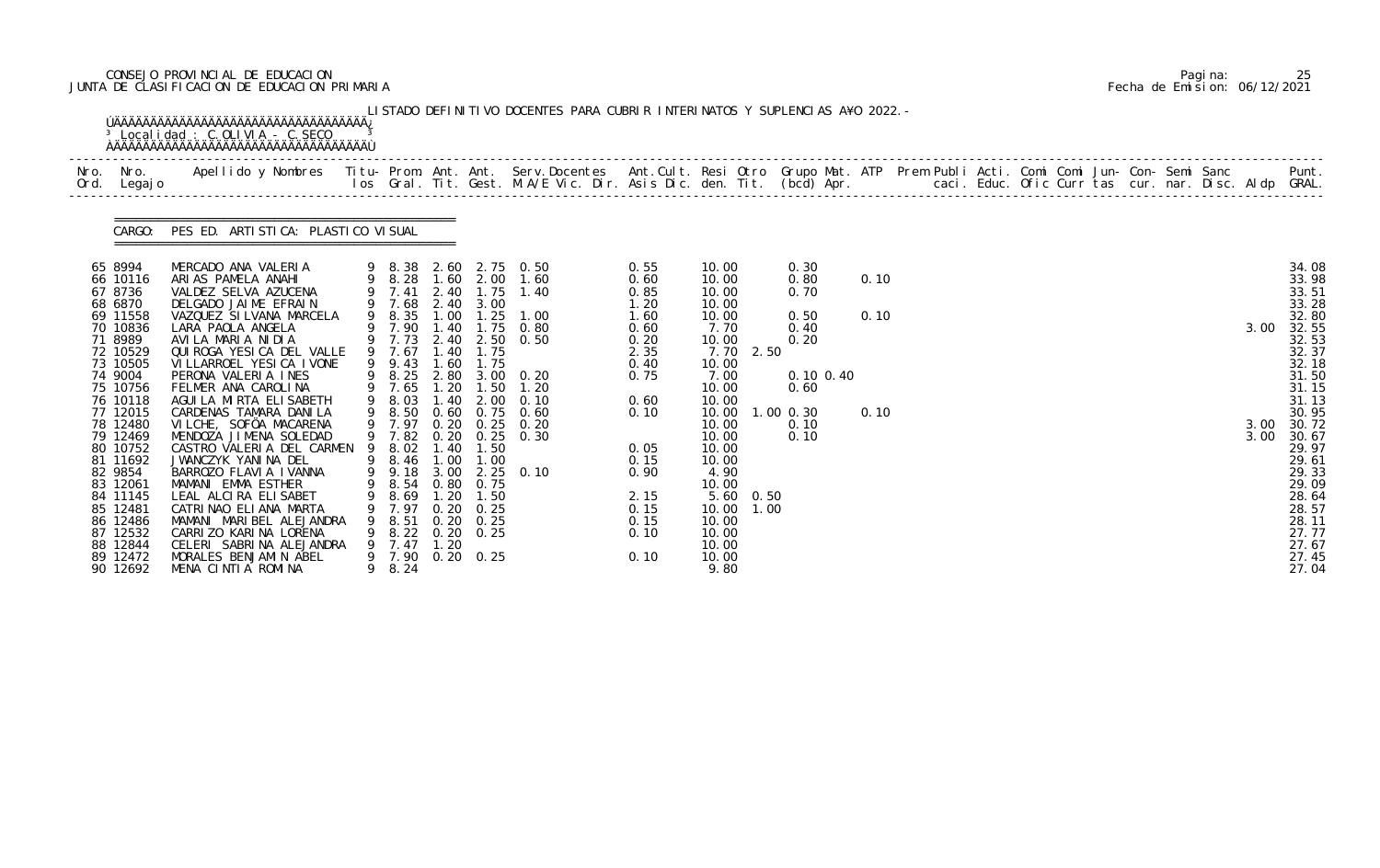# CONSEJO PROVINCIAL DE EDUCACION Pagina: 26 JUNTA DE CLASIFICACION DE EDUCACION PRIMARIA Fecha de Emision: 06/12/2021

|      |                                                                                                                         | ÚÄÄÄÄÄÄÄÄÄÄÄÄÄÄÄÄÄÄÄÄÄÄÄÄÄÄÄÄÄÄÄÄÄÄÄÄÄ<br>$3$ Localidad: C.OLIVIA - C.SECO                                                                                                                                                                                                                           |                                                                                      |                                                              |                                                                          | LISTADO DEFINITIVO DOCENTES PARA CUBRIR INTERINATOS Y SUPLENCIAS A¥O 2022. –                                                            |                                                                                              |                                                                                                                                       |                                                                                                     |                              |                                      |      |                                                                                      |  |                                              |                                                                                                               |
|------|-------------------------------------------------------------------------------------------------------------------------|------------------------------------------------------------------------------------------------------------------------------------------------------------------------------------------------------------------------------------------------------------------------------------------------------|--------------------------------------------------------------------------------------|--------------------------------------------------------------|--------------------------------------------------------------------------|-----------------------------------------------------------------------------------------------------------------------------------------|----------------------------------------------------------------------------------------------|---------------------------------------------------------------------------------------------------------------------------------------|-----------------------------------------------------------------------------------------------------|------------------------------|--------------------------------------|------|--------------------------------------------------------------------------------------|--|----------------------------------------------|---------------------------------------------------------------------------------------------------------------|
| Nro. | Nro.<br>Ord. Legajo                                                                                                     | Apellido y Nombres - Titu- Prom. Ant. Ant. Serv.Docentes - Ant.Cult. Resi Otro Grupo Mat. ATP Prem Publi Acti. Comi Comi Jun- Con- Semi Sanc - - Punt.<br>Ios Gral. Tit. Gest. M.A/E Vic. Dir. Asis Dic. den. Tit. (bcd) Apr. - -                                                                    |                                                                                      |                                                              |                                                                          |                                                                                                                                         |                                                                                              |                                                                                                                                       |                                                                                                     |                              |                                      |      |                                                                                      |  |                                              |                                                                                                               |
|      | CARGO:                                                                                                                  | PES ED. ARTISTICA: PLASTICO VISUAL                                                                                                                                                                                                                                                                   |                                                                                      |                                                              |                                                                          |                                                                                                                                         |                                                                                              |                                                                                                                                       |                                                                                                     |                              |                                      |      |                                                                                      |  |                                              |                                                                                                               |
|      | 91 12660<br>92 10518<br>93 12479<br>94 12420<br>95 12700<br>96 12690                                                    | GUTI ERREZ GOMEZ PAMELA<br>HENRI QUEZ VI RGI NI A<br>PONCE GISELA INES<br>TEVEZ ROBERTO OSCAR<br>GONZALEZ MAICO ALONSO<br>NEUMAN SI GUENZA CAROLINA                                                                                                                                                  | 9 7.51<br>9 7.29<br>9 8.68                                                           |                                                              | 9 7.28 0.20 0.25<br>9 7.80 2.40 0.50                                     | 9 8.17 1.40 1.75 0.40                                                                                                                   | 0.15<br>0.35                                                                                 | 10.00<br>4.20<br>7.00<br>1.40<br>4.20                                                                                                 | 0.20                                                                                                |                              |                                      |      |                                                                                      |  |                                              | 26.66<br>25.12<br>23.73<br>21.45<br>20.49<br>17.68                                                            |
|      | 97 10198<br>98 10573<br>99 11988                                                                                        | ROMANO EDUARDO ANDRES<br>AMUSATEGUI ELENA VANESA<br>GEREZ NOELIA SILVANA                                                                                                                                                                                                                             | $3\quad 8.16$                                                                        |                                                              | 6 8.17 2.40 0.25<br>3 8.32 1.60 2.00                                     | 1.40 1.00 0.40                                                                                                                          | 1.65<br>0.30                                                                                 | 10.00<br>5.60                                                                                                                         | 0.20                                                                                                |                              |                                      |      |                                                                                      |  |                                              | 16.82<br>26.57<br>20.06                                                                                       |
|      | CARGO:                                                                                                                  | MAESTRO ESP. EDUC. ARTI STI CA: MUSI CA                                                                                                                                                                                                                                                              |                                                                                      |                                                              |                                                                          |                                                                                                                                         |                                                                                              |                                                                                                                                       |                                                                                                     |                              |                                      |      |                                                                                      |  |                                              |                                                                                                               |
|      | 1 7440<br>2 T 36<br>3 T 76<br>4 T 13<br>5 T 43<br>6 T 29<br>7 0689<br>8 5516<br>9 T 29<br>10 T 28<br>11 T 82<br>12 T 74 | ALVAREZ UBALDO WALTER<br>CARRIZO ALEJANDRA DEL V<br>CORTEZ MIRIAM RAQUEL<br>FIGUEROA MONICA SHIRLEY<br>DI AZ ANDREA NOEMI<br>PEREA ELSA GRACI ELA<br>CARRIZO ACU A CELENA N<br>RAMOS LILIAN LORENA<br>PEREZ NORMA LUISA<br>GODOY JOSE ROLANDO<br>QUI NTEROS NOEMI ELI ZABETH<br>BARRI ONUEVO KARI NA | 9 8.67<br>9 9.00<br>9 7.69<br>7.31<br>8.22<br>8.69<br>7.70<br>8.28<br>7.83<br>9 8.78 | 3.00<br>3.00<br>1.60<br>3.00<br>2.60<br>2.60<br>2.40<br>2.40 | 9 8.11 3.00 2.75<br>3.00<br>3.00<br>3.00<br>3.00<br>3.00<br>3.00<br>3.00 | 3.00 3.00<br>3.00 3.00 3.00<br>9 6.94 3.00 3.00 3.00<br>2.60<br>3.00 3.00 3.00<br>3.00<br>3.00<br>3.00<br>2. 20<br>2.60<br>2.40<br>2.20 | 3.00<br>3.00<br>3.00<br>3.00<br>2.45<br>3.00<br>3.00<br>2.90<br>2.50<br>0.10<br>1.80<br>2.75 | 10.00 6.50 1.50<br>10.00 3.00 2.70<br>10.00 5.25 2.30<br>8.40<br>10.00<br>10.00<br>10.00<br>10.00<br>10.00<br>10.00<br>10.00<br>10.00 | $6.50$ 1.30<br>3.00<br>2.70 1.00<br>1.60<br>1.50 0.30<br>$1.00$ $1.10$<br>1.30 1.00<br>1.20<br>1.10 | 0.10<br>0.50<br>0.10<br>0.20 | 0.05<br>0.10<br>0.20<br>0.10<br>0.05 | 0.20 | 1.00<br>1.00<br>1.00<br>1.00<br>1.00<br>1.00<br>1.00<br>1.00<br>1.00<br>1.00<br>1.00 |  | 3.00<br>2.00<br>3.00<br>2.00<br>3.00<br>3.00 | 51.67<br>46.90<br>46.64<br>46.26<br>3.00 45.34<br>45.11<br>42.52<br>42.39<br>42.15<br>41.88<br>41.63<br>40.43 |

|  | Pagi na: | 26                           |
|--|----------|------------------------------|
|  |          | Fecha de Emision: 06/12/2021 |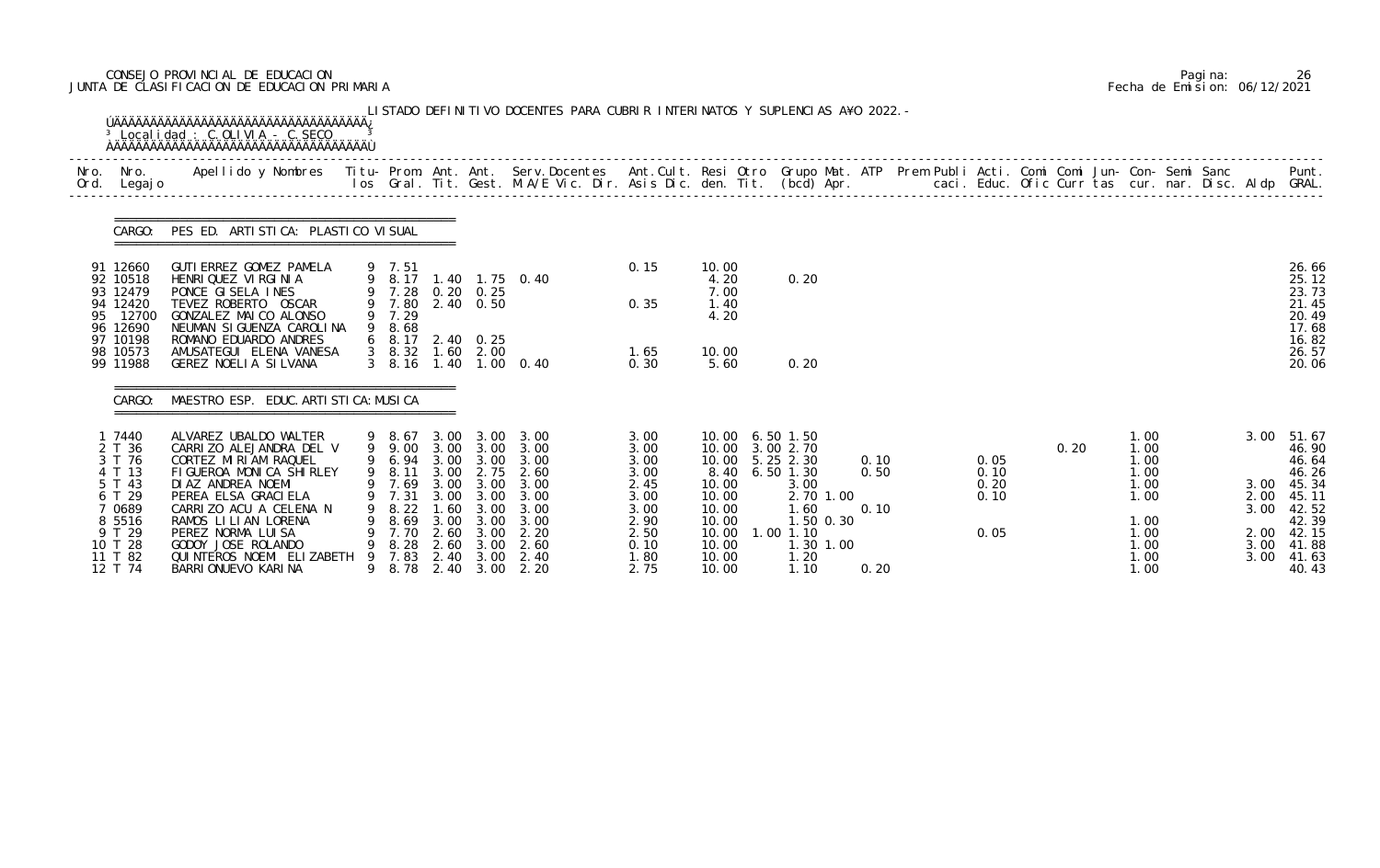# CONSEJO PROVINCIAL DE EDUCACION Pagina: 27 JUNTA DE CLASIFICACION DE EDUCACION PRIMARIA Fecha de Emision: 06/12/2021

|              |                                                                                                                                                                                                                                                                                           | <sup>3</sup> Localidad : C.OLIVIA - C.SECO                                                                                                                                                                                                                                                                                                                                                                                                                                                                                                                                                                                                                            |        |                                                                                                                                                                                                                                              |                                                                                                                                    |                                                                                                                                           | LISTADO DEFINITIVO DOCENTES PARA CUBRIR INTERINATOS Y SUPLENCIAS A¥O 2022. -                                                                                                                                                                    |                                                                                                                                                                                      |                                                                                                                                                                                                                                      |      |                                                                                                                                                                                  |              |      |      |  |                                                      |  |              |                                                                                                                                                                                                                                        |
|--------------|-------------------------------------------------------------------------------------------------------------------------------------------------------------------------------------------------------------------------------------------------------------------------------------------|-----------------------------------------------------------------------------------------------------------------------------------------------------------------------------------------------------------------------------------------------------------------------------------------------------------------------------------------------------------------------------------------------------------------------------------------------------------------------------------------------------------------------------------------------------------------------------------------------------------------------------------------------------------------------|--------|----------------------------------------------------------------------------------------------------------------------------------------------------------------------------------------------------------------------------------------------|------------------------------------------------------------------------------------------------------------------------------------|-------------------------------------------------------------------------------------------------------------------------------------------|-------------------------------------------------------------------------------------------------------------------------------------------------------------------------------------------------------------------------------------------------|--------------------------------------------------------------------------------------------------------------------------------------------------------------------------------------|--------------------------------------------------------------------------------------------------------------------------------------------------------------------------------------------------------------------------------------|------|----------------------------------------------------------------------------------------------------------------------------------------------------------------------------------|--------------|------|------|--|------------------------------------------------------|--|--------------|----------------------------------------------------------------------------------------------------------------------------------------------------------------------------------------------------------------------------------------|
| Nro.<br>Ord. | Nro.<br>Legaj o                                                                                                                                                                                                                                                                           | Apellido y Nombres  Titu- Prom. Ant. Ant. Serv.Docentes  Ant.Cult. Resi Otro Grupo Mat. ATP Prem Publi Acti. Comi Comi Jun- Con- Semi Sanc           Punt.<br>Ios Gral. Tit. Gest. M.A/E Vic. Dir. Asis Dic. den. Tit. (bcd) Apr.                                                                                                                                                                                                                                                                                                                                                                                                                                     |        |                                                                                                                                                                                                                                              |                                                                                                                                    |                                                                                                                                           |                                                                                                                                                                                                                                                 |                                                                                                                                                                                      |                                                                                                                                                                                                                                      |      |                                                                                                                                                                                  |              |      |      |  |                                                      |  |              |                                                                                                                                                                                                                                        |
|              | CARGO:                                                                                                                                                                                                                                                                                    | MAESTRO ESP. EDUC. ARTI STI CA: MUSI CA                                                                                                                                                                                                                                                                                                                                                                                                                                                                                                                                                                                                                               |        |                                                                                                                                                                                                                                              |                                                                                                                                    |                                                                                                                                           |                                                                                                                                                                                                                                                 |                                                                                                                                                                                      |                                                                                                                                                                                                                                      |      |                                                                                                                                                                                  |              |      |      |  |                                                      |  |              |                                                                                                                                                                                                                                        |
|              | 13 T 13<br>14 T 57<br>15 T 79<br>16 T 14<br>17 T 43<br>19 9670<br>20 6780<br>21 10741<br>22 7464<br>23 7579<br>24 7170<br>25 9673<br>26 11180<br>27 T 57<br>28 10158<br>29 10919<br>30 10715<br>31 9199<br>32 9890<br>33 10434<br>34 10435<br>35 9437<br>36 10212<br>37 10186<br>38 10398 | QUISPE SERGIO ANDRES<br>MALDONADO LASTRA LIGIA J<br>MU¥OZ MYRIAM MARCELA<br>DOMINGUEZ CRISTINA MABEL<br>CHAILE VIVIANA INES<br>18 T 88/29 MELI¥ANCO JUAN NICOLAS<br>SEMENZA FACUNDO<br>VILLAGRA MARIA ALEJANDRA<br>ALANIS SANDRA DANIELA<br>SEMENZA MARCOS DAVID<br>FLORES SILVIA VERONICA<br>OSES DORA INES<br>LLAIMA CARLOS DOMINGO<br>ESPINOSA VALERIA<br>CARRIZO MARIANA SOLEDAD<br>RAMIRES XIMENA PAOLA<br>AROS DAVID JOEL<br>TOLEDO YESICA PAMELA<br>GUERRERO JOSE I VAN<br>MI LLAN SERGIO MANUEL<br>ULLOA CARINA SOLANGE<br>ESPINOSA FRANCO<br>ARANCI BI A BETI ANA<br>CASTRO JAVI ER GUSTAVO<br>PRI SCHING MARCELO ANDRES<br>DAVALOS MARIELA ALEJANDRA 9 7.94 | 9<br>9 | 9 7.28<br>9 6.51<br>9 7.06<br>8.37<br>9 7.88<br>9 8.26<br>8.36<br>8.76<br>9 8.09<br>9 7.76 3.00 3.00<br>6.94<br>9 8.10<br>9 7.91<br>6.85<br>9 9.09<br>9 7.88<br>9 8.15 1.40<br>9 8.72 2.20<br>8.97<br>9.18<br>8.06<br>8.13<br>8.26<br>9 8.29 | 2.20<br>3.00<br>2.40<br>2.00<br>1.40<br>3.00<br>3.00<br>2.00<br>1.20<br>2.00<br>1.60<br>1.80<br>.60<br>1.40<br>.60<br>1.60<br>1.40 | 3.00<br>3.00<br>3.00<br>2.50<br>1.50<br>3.00<br>3.00<br>2.50<br>1.50<br>2.50<br>1.75<br>2.75<br>2.25<br>1.75<br>2.20 2.75<br>2.00<br>2.25 | 9 7.68 2.60 3.00 2.60<br>3.00 3.00 2.60<br>3.00<br>2.20<br>2.20 2.75 2.20<br>2.40<br>3.00 3.00 0.20<br>1.00<br>0.40<br>2.00<br>0.20<br>2.00<br>2.00 0.90<br>1.40 1.75 0.50<br>0.80<br>$1.75 \t 0.50$<br>1.20<br>0. 70<br>1.80<br>$1.75 \t 0.20$ | 3.00<br>2.75<br>3.00<br>3.00<br>0.75<br>0.65<br>3.00<br>1.30<br>3.00<br>3.00<br>3.00<br>0.15<br>0.65<br>0.20<br>0.75<br>1.75<br>0.60<br>0.70<br>0.35<br>0.65<br>0.35<br>0.30<br>0.25 | 10.00<br>10.00<br>10.00<br>10.00<br>10.00<br>10.00<br>9.80<br>10.00<br>10.00<br>10.00<br>10.00<br>10.00<br>10.00<br>10.00<br>10.00<br>10.00<br>10.00<br>10.00<br>10.00<br>10.00<br>10.00<br>10.00<br>10.00<br>10.00<br>7.70<br>10.00 | 4.50 | 1.30<br>1.30<br>1.90<br>1.10<br>1.10 0.90<br>1.20<br>0.10<br>0.40<br>0.20<br>1.00<br>4.00 0.10<br>1.00<br>0.40<br>0.20<br>0.40<br>0.20<br>0.40<br>0.50 0.30<br>1.00<br>0.10 0.70 | 0.20<br>0.10 | 0.15 | 0.10 |  | 1.00<br>1.00<br>1.00<br>1.00<br>1.00<br>1.00<br>1.00 |  | 3.00<br>3.00 | 40.18<br>40.13<br>39.81<br>39.36<br>38.27<br>36.88<br>36.71<br>36.66<br>36.36<br>36.09<br>35.76<br>35.54<br>34.75<br>34.56<br>34.55<br>33.74<br>33.73<br>33.40<br>33.27<br>32.72<br>32.58<br>32.46<br>32.43<br>32.36<br>31.94<br>31.34 |

|  | Pagi na: |                              |
|--|----------|------------------------------|
|  |          | Fecha de Emision: 06/12/2021 |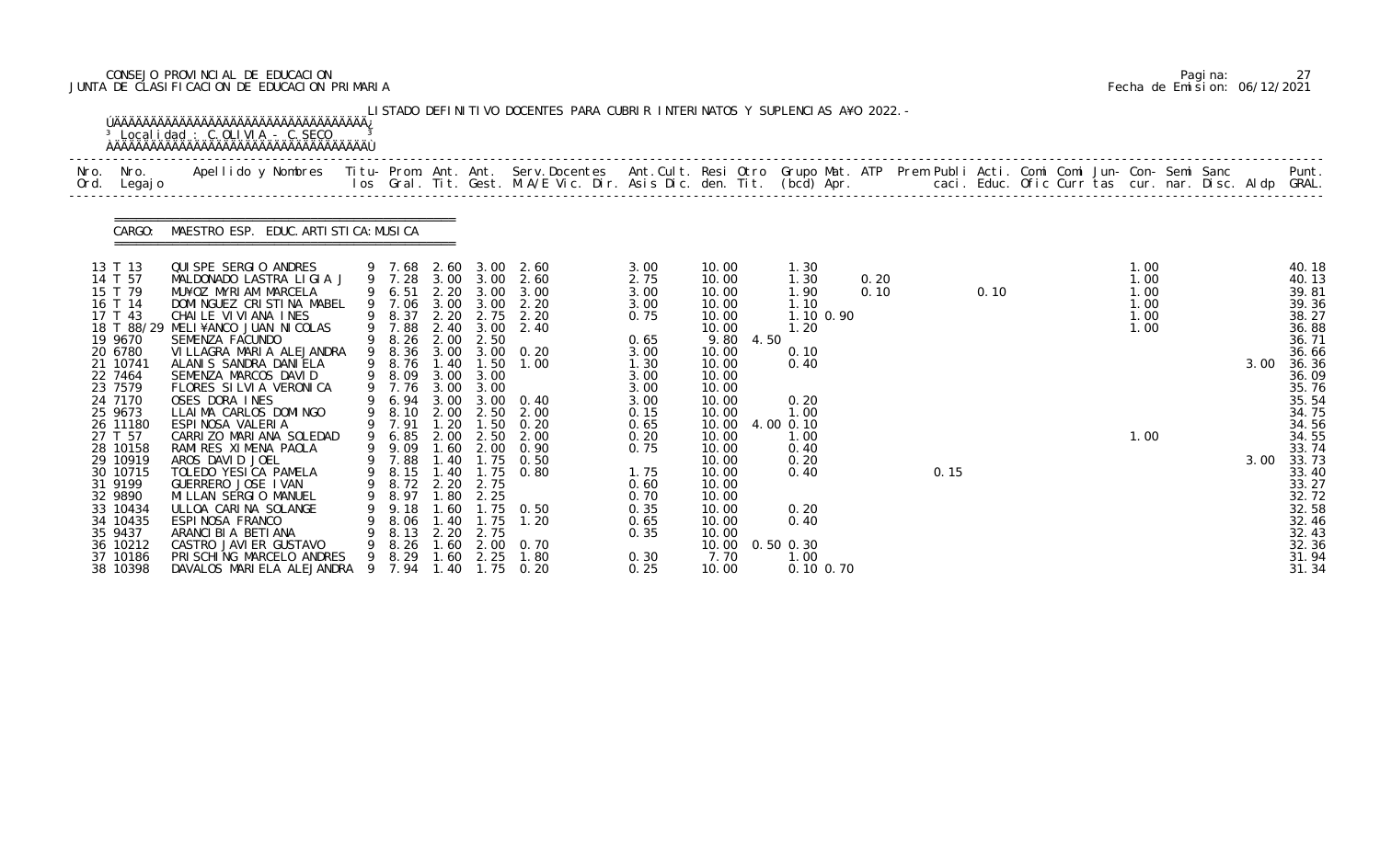# CONSEJO PROVINCIAL DE EDUCACION Pagina: 28 JUNTA DE CLASIFICACION DE EDUCACION PRIMARIA Fecha de Emision: 06/12/2021

| Nro. Nro.<br>Ord. Legajo                                                                                                                                                                                          | Apellido y Nombres  Titu- Prom. Ant. Ant. Serv.Docentes  Ant.Cult. Resi Otro Grupo Mat. ATP Prem Publi Acti. Comi Comi Jun- Con- Semi Sanc         Punt.<br>Ios Gral. Tit. Gest. M.A/E Vic. Dir. Asis Dic. den. Tit. (bcd) Apr.                                                                                                                                                                                                                                                                                  |                                                                                                                |                              |                                   |                                                                                                                                                                                                                                      |                                                                      |                                                                                                                              |                                                                                   |  |  |  |  |  |      |                                                                                                                                                                |
|-------------------------------------------------------------------------------------------------------------------------------------------------------------------------------------------------------------------|------------------------------------------------------------------------------------------------------------------------------------------------------------------------------------------------------------------------------------------------------------------------------------------------------------------------------------------------------------------------------------------------------------------------------------------------------------------------------------------------------------------|----------------------------------------------------------------------------------------------------------------|------------------------------|-----------------------------------|--------------------------------------------------------------------------------------------------------------------------------------------------------------------------------------------------------------------------------------|----------------------------------------------------------------------|------------------------------------------------------------------------------------------------------------------------------|-----------------------------------------------------------------------------------|--|--|--|--|--|------|----------------------------------------------------------------------------------------------------------------------------------------------------------------|
|                                                                                                                                                                                                                   | CARGO: MAESTRO ESP. EDUC. ARTI STI CA: MUSI CA                                                                                                                                                                                                                                                                                                                                                                                                                                                                   |                                                                                                                |                              |                                   |                                                                                                                                                                                                                                      |                                                                      |                                                                                                                              |                                                                                   |  |  |  |  |  |      |                                                                                                                                                                |
| 39 11165<br>40 11022<br>41 8993<br>42 11980<br>43 11947<br>44 11410<br>45 11727<br>46 11019<br>47 12857<br>48 12648<br>49 11324<br>50 12475<br>51 10190<br>52 12471<br>53 12657<br>54 12683<br>55 6687<br>56 6892 | ¥ANCUFIL NORMA NOEMI 9 7.31 1.20 1.50 1.20<br>RODRIGUEZ TERESA VICTORIA 9 7.35 1.20 1.50 0.90<br>ASTETE GLADYS ELIZABETH<br>PE¥A JULIANA VIRGINIA<br>OYARZUN ROCIO AYELEN<br>ALTAMI RANO LUIS LEANDRO<br>VALLEJOS MARIO ANTONIO<br>MU OZ CLAUDIA ALEJANDRA<br>VERGARA RAUL DARIO<br>ARCE VERONICA VANESA<br>SANDOVAL MARI SA RAQUEL<br>PANTOJA ABIGAIL ANAHI<br>MARCONETTI JORGE IV N<br>HENRIQUEZ VANESA LORENA<br>GONZALEZ MATIAS BENJAMIN<br>ARCHI LLA NATALI A<br>COCHA VICTOR ALEJANDRO<br>CID VICTOR PEDRO | 9 8.17<br>9 8.23<br>9 8.29<br>9 8.96 1.00<br>9 6.97<br>9 8.08<br>9 7.90<br>9 7.82<br>9 9.18<br>8. 71<br>9 7.00 | 1.20<br>1.20<br>0.40<br>0.20 | 0.75<br>1.50<br>$0.20 \quad 0.25$ | 2.40 2.25 0.20<br>9 8.28 0.80 0.75 0.60<br>0.80 1.00 0.70<br>$1.25 \quad 0.30$<br>1.20 1.25 0.10<br>9 8.66 0.20 0.25 0.20<br>9 8.50 1.60 1.75 0.10<br>$0.20 \quad 0.25 \quad 0.20$<br>6 8.05 3.00 3.00 2.20<br>6 8.32 3.00 3.00 1.20 | 0.05<br>0.15<br>0.65<br>0.20<br>0.25<br>0.20<br>0.15<br>3.00<br>0.35 | 9.80<br>10.00<br>7.70<br>7.70<br>10.00<br>10.00<br>10.00<br>10.00<br>10.00<br>10.00<br>7.70<br>7.70<br>4.20<br>5.60<br>10.00 | 0.60<br>0.40<br>0.10<br>0.30<br>0.30<br>0.10<br>0.10<br>10.00  1.50  1.10<br>0.60 |  |  |  |  |  | 3.00 | 30.66<br>30.50<br>30.47<br>30.43<br>30.23<br>30.04<br>29.71<br>28.92<br>27.48<br>27.35<br>27.07<br>26.31<br>25.15<br>24.53<br>17.91<br>16.15<br>37.85<br>32.47 |
| 57 4561<br>CARGO:                                                                                                                                                                                                 | SAYAGO CLAUDI A NOEMI<br>PES ED. ARTISTICA: MUSICA                                                                                                                                                                                                                                                                                                                                                                                                                                                               | $3 \sim$                                                                                                       |                              |                                   | 2.80 3.00 3.00                                                                                                                                                                                                                       | 0.25                                                                 | 10.00                                                                                                                        | 2.40                                                                              |  |  |  |  |  |      | 24.45                                                                                                                                                          |

|  | Pagi na: | 28                           |
|--|----------|------------------------------|
|  |          | Fecha de Emision: 06/12/2021 |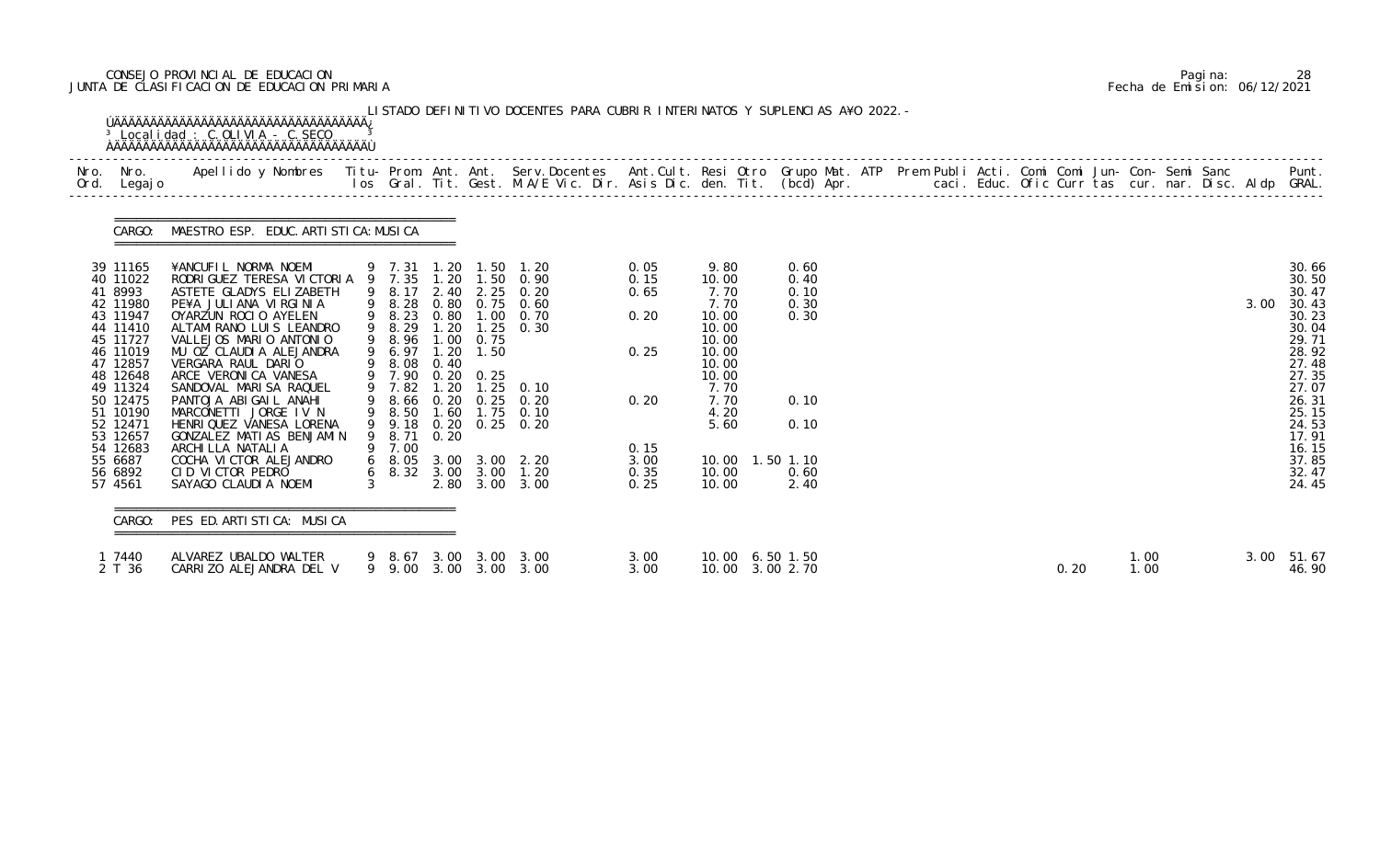# CONSEJO PROVINCIAL DE EDUCACION Pagina: 29 JUNTA DE CLASIFICACION DE EDUCACION PRIMARIA Fecha de Emision: 06/12/2021

| Nro.<br>Ord. | Nro.<br>Legaj o                                                                                                                                                                     | Apellido y Nombres  Titu- Prom. Ant. Ant. Serv.Docentes  Ant.Cult. Resi Otro Grupo Mat. ATP Prem Publi Acti. Comi Comi Jun- Con- Semi Sanc         Punt.<br>Ios Gral. Tit. Gest. M.A/E Vic. Dir. Asis Dic. den. Tit. (bcd) Apr.                                                                                                                                                                                                                                   |             |                                                                                                                                                                        |                                                                                     |                                                                                                                |                                                                                                                                                                                     |                                                                                                                                      |                                                                                                                                    |      |                                                                                                                                                                                                  |                                                      |  |                                              |  |                                                                                                                              |  |                                                      |                                                                                                                                                                 |
|--------------|-------------------------------------------------------------------------------------------------------------------------------------------------------------------------------------|-------------------------------------------------------------------------------------------------------------------------------------------------------------------------------------------------------------------------------------------------------------------------------------------------------------------------------------------------------------------------------------------------------------------------------------------------------------------|-------------|------------------------------------------------------------------------------------------------------------------------------------------------------------------------|-------------------------------------------------------------------------------------|----------------------------------------------------------------------------------------------------------------|-------------------------------------------------------------------------------------------------------------------------------------------------------------------------------------|--------------------------------------------------------------------------------------------------------------------------------------|------------------------------------------------------------------------------------------------------------------------------------|------|--------------------------------------------------------------------------------------------------------------------------------------------------------------------------------------------------|------------------------------------------------------|--|----------------------------------------------|--|------------------------------------------------------------------------------------------------------------------------------|--|------------------------------------------------------|-----------------------------------------------------------------------------------------------------------------------------------------------------------------|
|              | CARGO:                                                                                                                                                                              | PES ED. ARTISTICA: MUSICA                                                                                                                                                                                                                                                                                                                                                                                                                                         |             |                                                                                                                                                                        |                                                                                     |                                                                                                                |                                                                                                                                                                                     |                                                                                                                                      |                                                                                                                                    |      |                                                                                                                                                                                                  |                                                      |  |                                              |  |                                                                                                                              |  |                                                      |                                                                                                                                                                 |
|              | 3 T 43<br>4 T 76<br>5 T 13<br>6 T 43<br>7 T 29<br>8 0 6 8 9<br>9 5516<br>10 T 29<br>11 T 28<br>12 T 82<br>13 T 74<br>14 T 13<br>15 T 57<br>16 T 79<br>17 T 14<br>18 T 43<br>20 9670 | CARRIZO ELDA DEOLINDA<br>CORTEZ MIRIAM RAQUEL<br>FIGUEROA MONICA SHIRLEY<br>DI AZ ANDREA NOEMI<br>PEREA ELSA GRACI ELA<br>CARRIZO ACU A CELENA N<br>RAMOS LILIAN LORENA<br>PEREZ NORMA LUISA<br>GODOY JOSE ROLANDO<br>QUI NTEROS NOEMI ELI ZABETH<br>BARRI ONUEVO KARI NA<br>QUI SPE SERGIO ANDRES<br>MALDONADO LASTRA LIGIA J<br>MU¥OZ MYRIAM MARCELA<br>DOMINGUEZ CRISTINA MABEL<br>CHAILE VIVIANA INES<br>19 T 88/29 MELI¥ANCO JUAN NICOLAS<br>SEMENZA FACUNDO | 9<br>9<br>9 | 9 6.94<br>9 8.11<br>7.69<br>9 7.31<br>9 8.22<br>9 8.69<br>9 7.70 2.60 3.00<br>9 8.28<br>7.83<br>8.78<br>9 7.68<br>9 7.28<br>6.51<br>7.06<br>9 8.37<br>9 7.88<br>9 8.26 | 3.00<br>3.00<br>.60<br>3.00<br>2.60<br>2.40<br>2.60<br>3.00<br>3.00<br>2.20<br>2.00 | 3.00 3.00<br>2.75<br>3.00<br>3.00<br>3.00<br>3.00<br>3.00<br>3.00<br>3.00<br>2.20 3.00<br>3.00<br>2.75<br>2.50 | 9 8.91 0.40 0.75 2.60<br>3.00<br>2.60<br>3.00<br>3.00 3.00 3.00<br>3.00<br>3.00<br>2.20<br>2.60<br>2.40<br>2.40 3.00 2.20<br>2.60<br>2.60<br>3.00<br>2.20<br>2.20<br>2.40 3.00 2.40 | 3.00<br>3.00<br>3.00<br>2.45<br>3.00<br>3.00<br>2.90<br>2.50<br>0.10<br>1.80<br>2.75<br>3.00<br>2.75<br>3.00<br>3.00<br>0.75<br>0.65 | 10.00<br>10.00<br>10.00<br>10.00<br>10.00<br>10.00<br>10.00<br>10.00<br>10.00<br>10.00<br>10.00<br>10.00<br>10.00<br>10.00<br>9.80 | 4.50 | 10.00 6.75 1.30<br>10.00 5.25 2.30<br>8.40 6.50 1.30<br>3.00<br>2.70 1.00<br>.60<br>1.50 0.30<br>$1.00$ $1.10$<br>1.30 1.00<br>1.20<br>1.10<br>1.30<br>1.30<br>1.90<br>1.10<br>1.10 0.90<br>1.20 | 0.10<br>0.10<br>0.50<br>0.10<br>0.20<br>0.20<br>0.10 |  | 0.05<br>0.10<br>0.20<br>0.10<br>0.05<br>0.10 |  | 1.00<br>1.00<br>1.00<br>1.00<br>1.00<br>1.00<br>1.00<br>1.00<br>1.00<br>1.00<br>1.00<br>1.00<br>1.00<br>1.00<br>1.00<br>1.00 |  | 3.00<br>3.00<br>2.00<br>3.00<br>2.00<br>3.00<br>3.00 | 46. 81<br>46.64<br>46.26<br>45.34<br>45.11<br>42.52<br>42.39<br>42.15<br>41.88<br>41.63<br>40.43<br>40.18<br>40.13<br>39.81<br>39.36<br>38.27<br>36.88<br>36.71 |
|              | 21 6780<br>22 10741<br>23 7464<br>24 7579<br>25 7170<br>26 9673<br>27 11180<br>28 T 57                                                                                              | VILLAGRA MARIA ALEJANDRA<br>ALANIS SANDRA DANIELA<br>SEMENZA MARCOS DAVID<br>FLORES SILVIA VERONICA<br>OSES DORA INES<br>LLAIMA CARLOS DOMINGO<br>ESPINOSA VALERIA<br>CARRIZO MARIANA SOLEDAD                                                                                                                                                                                                                                                                     | 9           | 8.76<br>8.09<br>7.76<br>6.94<br>8.10<br>7. 91<br>9 6.85                                                                                                                | 1.40<br>3.00<br>3.00<br>2.00<br>1.20                                                | 1.50<br>3.00<br>3.00<br>2.50<br>1.50                                                                           | 9 8.36 3.00 3.00 0.20<br>1.00<br>3.00 3.00 0.40<br>2.00<br>0.20<br>2.00 2.50 2.00                                                                                                   | 3.00<br>1. 30<br>3.00<br>3.00<br>3.00<br>0.15<br>0.65<br>0.20                                                                        | 10.00<br>10.00<br>10.00<br>10.00<br>10.00<br>10.00<br>10.00<br>10.00                                                               |      | 0.10<br>0.40<br>0.20<br>1.00<br>4.00 0.10<br>1.00                                                                                                                                                |                                                      |  |                                              |  | 1.00                                                                                                                         |  | 3.00                                                 | 36.66<br>36.36<br>36.09<br>35.76<br>35.54<br>34.75<br>34.56<br>34.55                                                                                            |

|  | Pagi na: |                              |
|--|----------|------------------------------|
|  |          | Fecha de Emision: 06/12/2021 |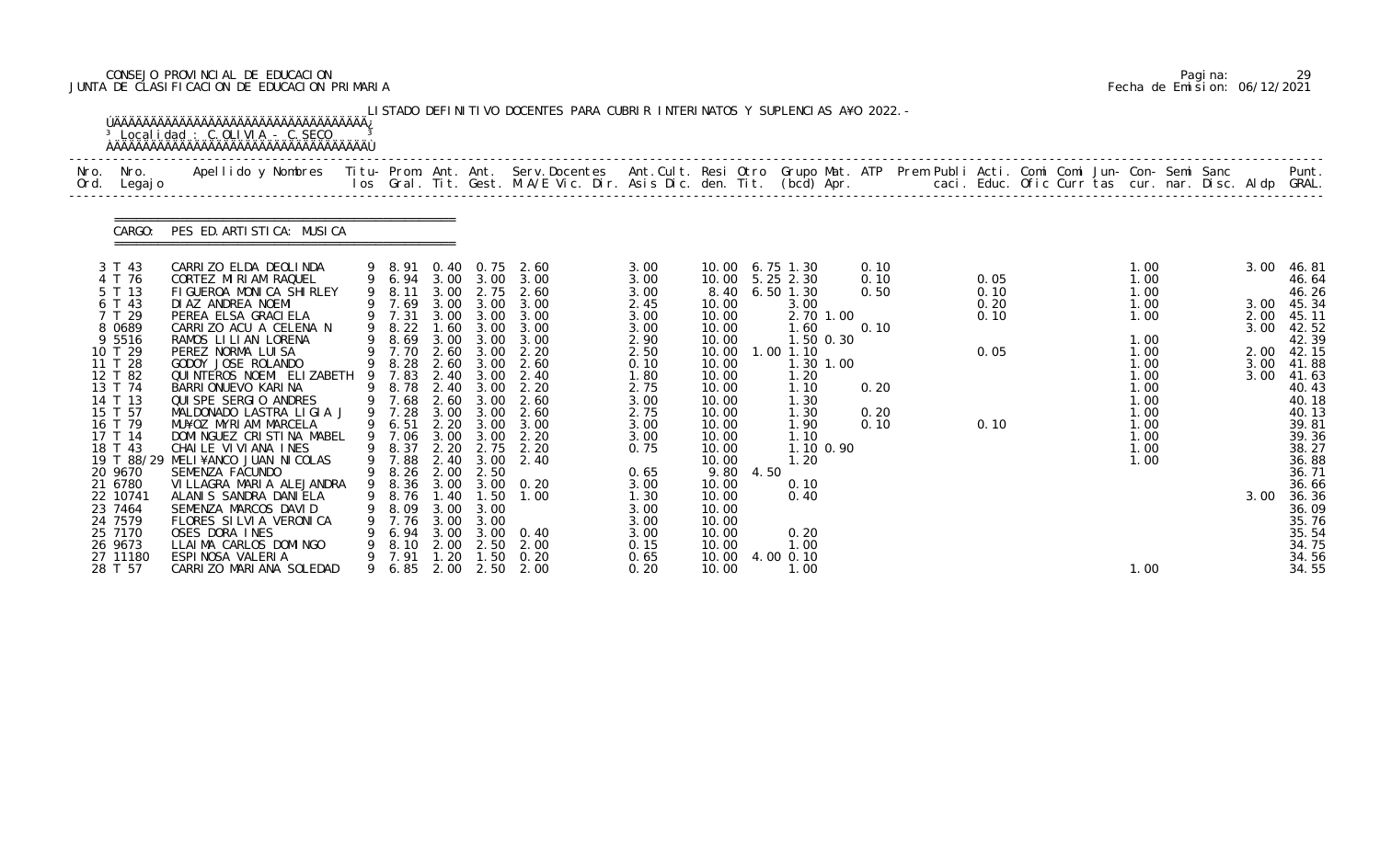# CONSEJO PROVINCIAL DE EDUCACION Pagina: 30 JUNTA DE CLASIFICACION DE EDUCACION PRIMARIA Fecha de Emision: 06/12/2021

| Nro.<br>Ord. | Nro.<br>Legaj o                              | Apellido y Nombres  Titu- Prom. Ant. Ant. Serv.Docentes  Ant.Cult. Resi Otro Grupo Mat. ATP Prem Publi Acti. Comi Comi Jun- Con- Semi Sanc           Punt.<br>Ios Gral. Tit. Gest. M.A/E Vic. Dir. Asis Dic. den. Tit. (bcd) Apr. |   |                            |                               |                                                    |                                             |                      |                         |                                    |  |      |  |  |  |      |                                  |
|--------------|----------------------------------------------|-----------------------------------------------------------------------------------------------------------------------------------------------------------------------------------------------------------------------------------|---|----------------------------|-------------------------------|----------------------------------------------------|---------------------------------------------|----------------------|-------------------------|------------------------------------|--|------|--|--|--|------|----------------------------------|
|              | CARGO:                                       | PES ED. ARTISTICA: MUSICA                                                                                                                                                                                                         |   |                            |                               |                                                    |                                             |                      |                         |                                    |  |      |  |  |  |      |                                  |
|              | 29 10158<br>30 10919                         | RAMIRES XIMENA PAOLA<br>AROS DAVID JOEL                                                                                                                                                                                           |   | 9 7.88                     |                               |                                                    | 9 9.09 1.60 2.00 0.90<br>1.40 1.75 0.50     | 0.75                 | 10.00<br>10.00          | 0.40<br>0.20                       |  |      |  |  |  | 3.00 | 33.74<br>33.73                   |
|              | 31 10715<br>32 9199<br>33 9890               | TOLEDO YESICA PAMELA<br>GUERRERO JOSE IVAN<br>MILLAN SERGIO MANUEL                                                                                                                                                                |   | 9 8.15 1.40<br>9 8.97      |                               | 9 8.72 2.20 2.75<br>1.80 2.25                      | 1.75 0.80                                   | 1.75<br>0.60<br>0.70 | 10.00<br>10.00<br>10.00 | 0.40                               |  | 0.15 |  |  |  |      | 33.40<br>33.27<br>32.72          |
|              | 34 10434<br>35 10435<br>36 9437              | ULLOA CARINA SOLANGE<br>ESPINOSA FRANCO<br>ARANCI BI A BETI ANA                                                                                                                                                                   | 9 | 9 9.18<br>9 8.06<br>8.13   | 1.60<br>1.40                  | 1.75<br>2.20 2.75                                  | $1.75$ 0.50<br>1.20                         | 0.35<br>0.65<br>0.35 | 10.00<br>10.00<br>10.00 | 0.20<br>0.40                       |  |      |  |  |  |      | 32.58<br>32.46<br>32.43          |
|              | 37 10212<br>38 10186<br>39 10398             | CASTRO JAVI ER GUSTAVO<br>PRISCHING MARCELO ANDRES<br>DAVALOS MARIELA ALEJANDRA 9 7.94                                                                                                                                            |   | 9 8.26<br>9 8.29           | 1.60<br>1.60                  | 2.25                                               | $2.00 \quad 0.70$<br>1.80<br>1.40 1.75 0.20 | 0.30<br>0.25         | 10.00<br>7.70<br>10.00  | $0.50$ $0.30$<br>1.00<br>0.10 0.70 |  |      |  |  |  |      | 32.36<br>31.94<br>31.34          |
|              | 40 11165<br>41 11022<br>42 8993              | ¥ANCUFIL NORMA NOEMI<br>RODRIGUEZ TERESA VICTORIA 9 7.35<br>ASTETE GLADYS ELIZABETH                                                                                                                                               |   | 9 7.31<br>9 8.17           | 20<br>1.20                    | .50<br>1.50<br>2.40 2.25                           | 1.20<br>0.90<br>0.20                        | 0.05<br>0.15<br>0.65 | 9.80<br>10.00<br>7.70   | 0.60<br>0.40<br>0.10               |  |      |  |  |  |      | 30.66<br>30.50<br>30.47          |
|              | 43 11980<br>44 11947<br>45 11410             | PE¥A JULIANA VIRGINIA<br>OYARZUN ROCIO AYELEN<br>ALTAMI RANO LUIS LEANDRO                                                                                                                                                         |   | 9 8.28<br>9 8.23<br>9 8.29 | 0.80<br>0.80                  | 1.00                                               | $0.75$ 0.60<br>0. 70<br>1.20 1.25 0.30      | 0.20                 | 7.70<br>10.00<br>10.00  | 0.30<br>0.30                       |  |      |  |  |  | 3.00 | 30.43<br>30.23<br>30.04          |
|              | 46 11727<br>47 11019<br>48 12857             | VALLEJOS MARIO ANTONIO<br>MU OZ CLAUDIA ALEJANDRA<br>VERGARA RAUL DARIO                                                                                                                                                           |   | 9 8.96<br>9 6.97<br>8.08   | 1.00<br>1.20<br>0.40          | 0.75<br>1.50                                       |                                             | 0.25                 | 10.00<br>10.00<br>10.00 |                                    |  |      |  |  |  |      | 29.71<br>28.92<br>27.48          |
|              | 49 12648<br>50 11324                         | ARCE VERONICA VANESA<br>SANDOVAL MARI SA RAQUEL                                                                                                                                                                                   |   | 7.90<br>7.82               | $\overline{\phantom{0}}$ . 20 | $0.20 \quad 0.25$<br>$\overline{\phantom{0}}$ . 25 | 0. 10                                       |                      | 10.00<br>7.70           |                                    |  |      |  |  |  |      | 27.35<br>27.07                   |
|              | 51 12475<br>52 10190<br>53 12471<br>54 12657 | PANTOJA ABIGAIL ANAHI<br>MARCONETTI JORGE IV N<br>HENRIQUEZ VANESA LORENA<br>GONZALEZ MATIAS BENJAMIN                                                                                                                             | 9 | 8.66<br>8. 50<br>9 8.71    | 1.60<br>0. 20                 | $0.20 \quad 0.25$<br>1.75                          | 0.20<br>0.10<br>9 9.18 0.20 0.25 0.20       | 0.20                 | 7.70<br>4.20<br>5.60    | 0.10<br>0.10                       |  |      |  |  |  |      | 26.31<br>25.15<br>24.53<br>17.91 |

|  | Pagi na: |                              |
|--|----------|------------------------------|
|  |          | Fecha de Emision: 06/12/2021 |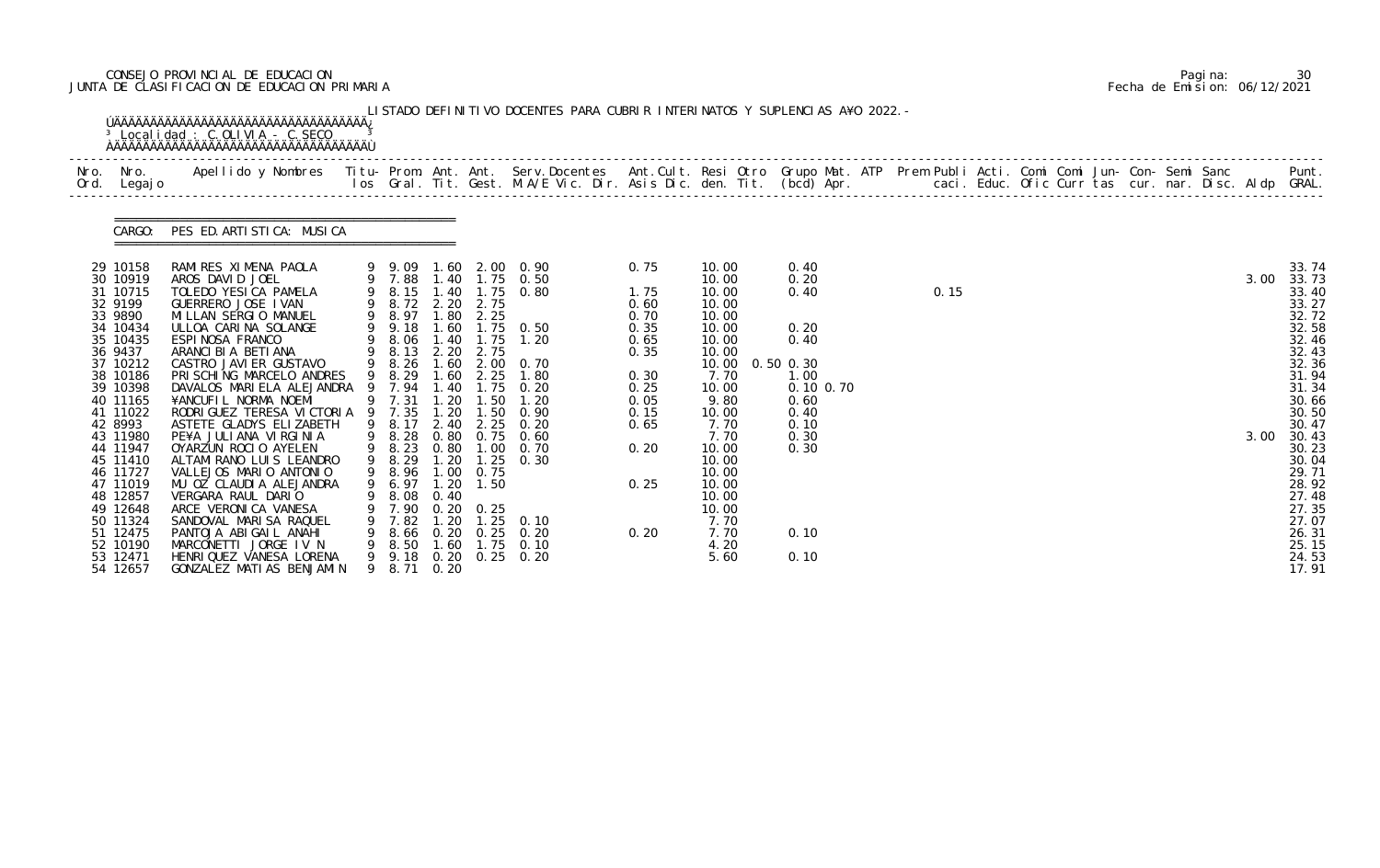# CONSEJO PROVINCIAL DE EDUCACION Pagina: 31 JUNTA DE CLASIFICACION DE EDUCACION PRIMARIA Fecha de Emision: 06/12/2021

| Nro.<br>Ord. | Nro.<br>Legaj o                           | Apellido y Nombres - Titu- Prom. Ant. Ant. Serv.Docentes - Ant.Cult. Resi Otro Grupo Mat. ATP Prem Publi Acti. Comi Comi Jun- Con- Semi Sanc - - - Punt.<br>Ios Gral. Tit. Gest. M.A/E Vic. Dir. Asis Dic. den. Tit. (bcd) Apr. - |               |                                 |      |                                                                  |                              |                                                                   |              |      |  |      |      |      |  |                                           |
|--------------|-------------------------------------------|-----------------------------------------------------------------------------------------------------------------------------------------------------------------------------------------------------------------------------------|---------------|---------------------------------|------|------------------------------------------------------------------|------------------------------|-------------------------------------------------------------------|--------------|------|--|------|------|------|--|-------------------------------------------|
|              | CARGO:                                    | PES ED. ARTISTICA: MUSICA                                                                                                                                                                                                         |               |                                 |      |                                                                  |                              |                                                                   |              |      |  |      |      |      |  |                                           |
|              | 55 12683<br>56 6687<br>57 6892<br>58 4561 | ARCHI LLA NATALI A<br>COCHA VICTOR ALEJANDRO<br>CID VICTOR PEDRO<br>SAYAGO CLAUDIA NOEMI                                                                                                                                          | $\mathcal{S}$ | 9 7.00                          |      | 6 8.05 3.00 3.00 2.20<br>6 8.32 3.00 3.00 1.20<br>2.80 3.00 3.00 | 0.15<br>3.00<br>0.35<br>0.25 | 10.00  1.50  1.10<br>10.00<br>10.00                               | 0.60<br>2.40 |      |  |      |      |      |  | 16.15<br>37.85<br>32.47<br>24.45          |
|              | CARGO:                                    | MAESTRO ESP. EDUC. ARTI STI CA: TEATRO                                                                                                                                                                                            |               |                                 |      |                                                                  |                              |                                                                   |              |      |  |      |      |      |  |                                           |
|              | 8077                                      | ANCE ROMINA ALEJANDRA                                                                                                                                                                                                             |               | 9 8.00 2.60 2.75                |      |                                                                  | 0.55                         | 10.00                                                             |              |      |  |      |      |      |  | 32.90                                     |
|              | CARGO:                                    | MAESTRO ESP. EDUC. ARTI STI CA: DANZAS                                                                                                                                                                                            |               |                                 |      |                                                                  |                              |                                                                   |              |      |  |      |      |      |  |                                           |
|              | 1 T 65<br>2 7158<br>3 6810<br>4 6055      | CARRIZO GABRIELA SILVANA<br>CHAILE CARMEN DEOLINDA<br>TORTELLI SANDRA VI VI ANA<br>ROA ANDREA MARIA<br>5 12703 SANCHEZ NAHIR ELIZABETH 9 9.26 0.40 0.25                                                                           |               | 9 6.94 3.00<br>9 7.44 3.00 2.50 | 1.50 | 9 8.06 2.80 2.25 3.00<br>9 7.96 3.00 3.00 0.30<br>3.00           | 3.00<br>0.85<br>1.60<br>0.35 | 10.00 6.00 2.30<br>10.00 7.00 0.10<br>10.00<br>10.00 1.75<br>3.50 | 1.90 1.00    | 0.30 |  | 0.05 | 0.20 | 1.00 |  | 47.76<br>41.41<br>37.94<br>34.04<br>22.41 |
|              | CARGO:                                    | MAESTRO ESP. DE EDUCACION FISICA                                                                                                                                                                                                  |               |                                 |      |                                                                  |                              |                                                                   |              |      |  |      |      |      |  |                                           |
|              | 1 T 28                                    | CIMINO MARCELO GABRIEL                                                                                                                                                                                                            |               |                                 |      | 9 7.60 3.00 3.00 3.00                                            | 3.00                         | 10.00 7.75 2.20                                                   |              | 0.10 |  | 0.30 |      | 1.00 |  | 3.00 52.95                                |

|  | Pagi na: |                              |
|--|----------|------------------------------|
|  |          | Fecha de Emision: 06/12/2021 |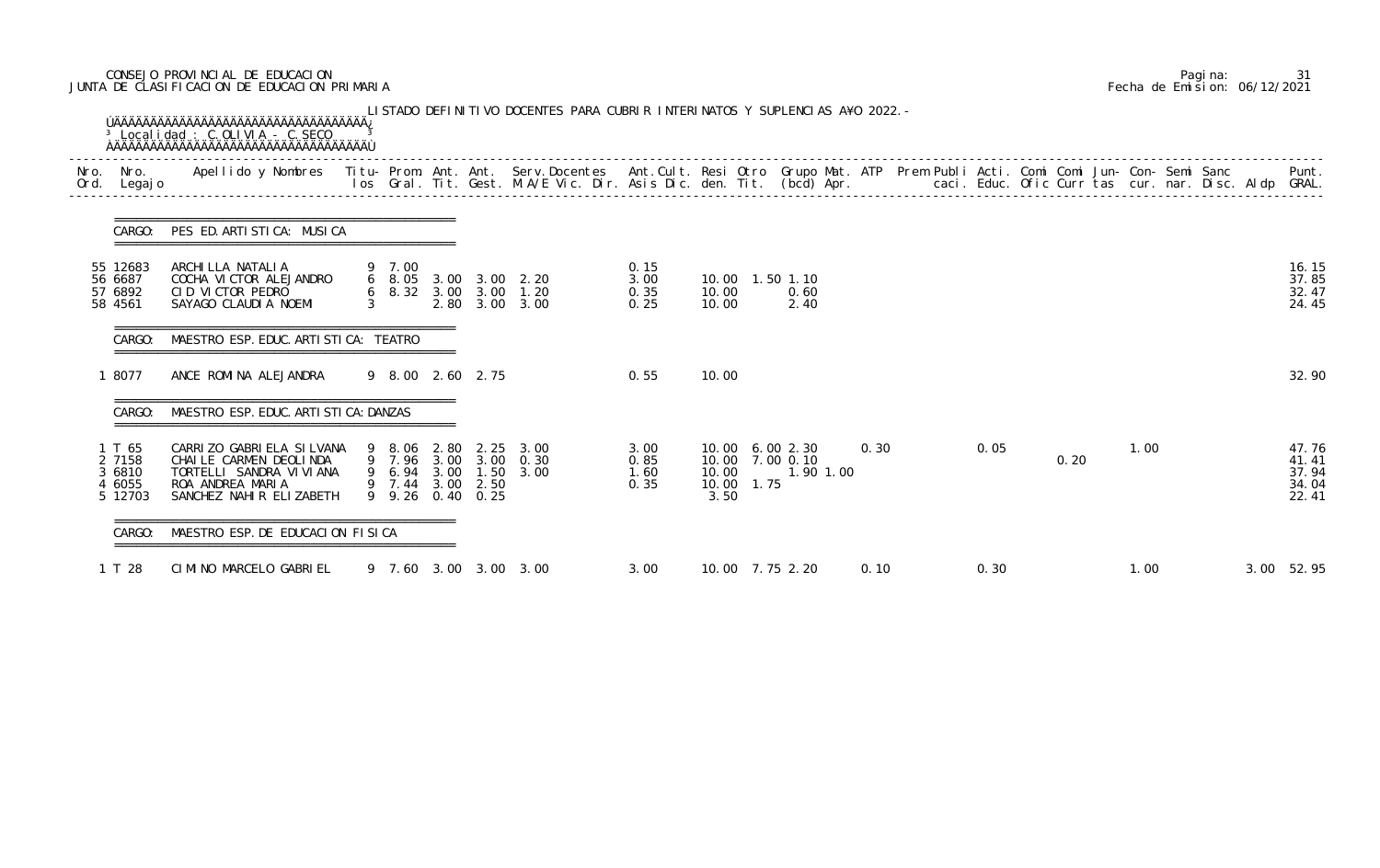# CONSEJO PROVINCIAL DE EDUCACION Pagina: 32 JUNTA DE CLASIFICACION DE EDUCACION PRIMARIA Fecha de Emision: 06/12/2021

|              |                                                                                                                                                                                                                                                   | <sup>3</sup> Localidad : C.OLIVIA - C.SECO                                                                                                                                                                                                                                                                                                                                                                                                                                                                                                                                                                                                              |                       |                                                                                                                                                                                                                   |                                                                                                                                                      |                                                                                                                                                                                                                         | LISTADO DEFINITIVO DOCENTES PARA CUBRIR INTERINATOS Y SUPLENCIAS A¥O 2022. –                                                                                                                                        |                                                                                                                                                                                                                    |                                                                                                                                                                                                 |                                                                                                                                                                                                                                                                     |      |                                                                                                                                                                                |      |      |                                                                                                                                                                               |  |                                                                                                                                                      |                                                                                                                                                                                                                                   |
|--------------|---------------------------------------------------------------------------------------------------------------------------------------------------------------------------------------------------------------------------------------------------|---------------------------------------------------------------------------------------------------------------------------------------------------------------------------------------------------------------------------------------------------------------------------------------------------------------------------------------------------------------------------------------------------------------------------------------------------------------------------------------------------------------------------------------------------------------------------------------------------------------------------------------------------------|-----------------------|-------------------------------------------------------------------------------------------------------------------------------------------------------------------------------------------------------------------|------------------------------------------------------------------------------------------------------------------------------------------------------|-------------------------------------------------------------------------------------------------------------------------------------------------------------------------------------------------------------------------|---------------------------------------------------------------------------------------------------------------------------------------------------------------------------------------------------------------------|--------------------------------------------------------------------------------------------------------------------------------------------------------------------------------------------------------------------|-------------------------------------------------------------------------------------------------------------------------------------------------------------------------------------------------|---------------------------------------------------------------------------------------------------------------------------------------------------------------------------------------------------------------------------------------------------------------------|------|--------------------------------------------------------------------------------------------------------------------------------------------------------------------------------|------|------|-------------------------------------------------------------------------------------------------------------------------------------------------------------------------------|--|------------------------------------------------------------------------------------------------------------------------------------------------------|-----------------------------------------------------------------------------------------------------------------------------------------------------------------------------------------------------------------------------------|
| Nro.<br>Ord. | Nro.<br>Legaj o                                                                                                                                                                                                                                   | .Apellido y Nombres  Titu- Prom. Ant. Ant.  Serv.Docentes  Ant.Cult. Resi Otro  Grupo Mat. ATP  Prem Publi Acti. Comi Comi Jun- Con- Semi Sanc              Punt<br>Ios Gral. Tit. Gest. M.A/E Vic. Dir. Asis Dic. den. Tit. (bcd                                                                                                                                                                                                                                                                                                                                                                                                                       |                       |                                                                                                                                                                                                                   |                                                                                                                                                      |                                                                                                                                                                                                                         |                                                                                                                                                                                                                     |                                                                                                                                                                                                                    |                                                                                                                                                                                                 |                                                                                                                                                                                                                                                                     |      |                                                                                                                                                                                |      |      |                                                                                                                                                                               |  |                                                                                                                                                      |                                                                                                                                                                                                                                   |
|              | CARGO:                                                                                                                                                                                                                                            | MAESTRO ESP. DE EDUCACION FISICA                                                                                                                                                                                                                                                                                                                                                                                                                                                                                                                                                                                                                        |                       |                                                                                                                                                                                                                   |                                                                                                                                                      |                                                                                                                                                                                                                         |                                                                                                                                                                                                                     |                                                                                                                                                                                                                    |                                                                                                                                                                                                 |                                                                                                                                                                                                                                                                     |      |                                                                                                                                                                                |      |      |                                                                                                                                                                               |  |                                                                                                                                                      |                                                                                                                                                                                                                                   |
|              | 2 T 43<br>4 5 9 2<br>5 T 29<br>6 T 65<br>7 T 29<br>8 T 14<br>9 T 29<br>10 T 43<br>11 T 69<br>12 T 36<br>13 T 43<br>14 T 76<br>15 T 7<br>16 T 36<br>17 T 69<br>19 T 69<br>20 T 69<br>21 T 79<br>22 T 13<br>23 677<br>24 9216<br>25 7557<br>26 T 65 | ZELAYA DANIEL EDUARDO<br>3 T 76/36 NI ETO EVA HAYDEE<br>ROBLEDO MARIO ROBERTO<br>CAUCAMAN ANDREA MARINA<br>ZARI NICOLAS GABRIEL<br>GOMEZ EDUARDO NESTOR<br>DEL VALLE CAROLINA<br>DEL VALLE MARIANA<br>ALVARADO LAURA VERONICA<br>RECHE DANIELA BEATRIZ<br>MATIAS SAUCEDO DIEGO M<br>GANGA JUAN RAMON<br>CELONE ARIEL ERNESTO<br>LUCERO JUAN EDUARDO<br>ARGA ARAZ RODOLFO ROGER<br>BARRIONUEVO ERICA I SABEL<br>18 T 88/82 GUAYTIMA MARIA LAURA<br>CORIA MARIA ANGELICA<br>RISTORTO MONDINO MARIANO<br>SUAREZ CRISTINA DEL<br>CARDOSO LUIS CALIXTO<br>PENALBA CLAUDIA AMANDA<br>SI ERVO DAI ANA MARI EL<br>DI AZ RAFAEL MARCELO<br>GIMENEZ LAURA BEATRIZ | 9<br>9<br>9<br>9<br>9 | 9 7.94 3.00 3.00<br>9 7.25 3.00 3.00<br>7.61<br>8.16<br>6.53<br>7.34<br>7.26<br>8.14<br>7.67<br>8.60<br>6.92<br>6.33<br>8.22<br>9 5.83<br>8.44<br>8. 06<br>9 7.76<br>7.53<br>7.49<br>7.36<br>8.49<br>7.82<br>7.56 | 3.00<br>3.00<br>3.00<br>3.00<br>3.00<br>3.00<br>2.80<br>3.00<br>3.00<br>3.00<br>3.00<br>3.00<br>3.00<br>3.00<br>3.00<br>3.00<br>2.40<br>3.00<br>2.80 | 3.00<br>3.00<br>3.00 3.00<br>3.00<br>3.00<br>3.00<br>3.00<br>3.00<br>$3.00\quad 3.00$<br>3.00<br>3.00<br>3.00<br>3.00<br>3.00<br>2.80 3.00<br>3.00<br>$3.00 \quad 3.00$<br>3.00<br>3.00<br>3.00<br>2.75<br>3.00<br>3.00 | 3.00<br>3.00 1.20 1.60 3.00<br>3.00<br>3.00<br>3.00<br>3.00<br>3.00<br>3.00<br>3.00<br>2.80<br>3.00<br>3.00<br>3.00<br>2.80<br>2.40<br>3.00<br>2.40<br>3.00<br>3.00<br>2.80<br>3.00<br>3.00<br>2.20<br>2.60<br>2.40 | 3.00<br>3.00<br>3.00<br>3.00 0.25 10.00<br>3.00<br>3.00 0.10 10.00<br>3.00<br>3.00<br>3.00<br>3.00<br>3.00<br>2.40<br>3.00<br>2.80<br>3.00<br>1.80<br>3.00<br>3.00<br>3.00<br>2.85<br>3.00<br>2.95<br>3.00<br>1.40 | 10.00<br>10.00<br>10.00<br>10.00<br>10.00<br>10.00<br>10.00<br>10.00<br>10.00<br>10.00<br>10.00<br>9.80<br>10.00<br>10.00<br>10.00<br>10.00<br>8.40<br>10.00<br>10.00<br>10.00<br>9.10<br>10.00 | 9.10 4.50 1.60<br>1.25 2.80 1.00<br>0.502.00<br>2.30<br>4.25 2.20<br>1.002.30<br>4.00 1.80<br>1.80 0.30<br>2.00<br>1.40<br>2.50<br>2.30<br>1.60<br>3.00<br>1.20<br>$1.25$ $2.20$<br>2.00 1.20<br>1.50<br>2.30<br>2.20<br>1. 50<br>1.80 1.00<br>1.10<br>1.30<br>1.20 | 0.10 | 0.70<br>0.45<br>$0.20 \quad 0.35$<br>$0.30 \quad 0.45$<br>0.05<br>0.35<br>0.05<br>0.10<br>0.75<br>0.10<br>0.40<br>0.35<br>0.25<br>1.10<br>0.10<br>0.65<br>0.10<br>0.15<br>0.55 | 0.15 | 2.10 | 1.00<br>1.00<br>1.00<br>1.00<br>1.00<br>1.00<br>1.00<br>1.00<br>1.00<br>1.00<br>1.00<br>1.00<br>1.00<br>1.00<br>1.00<br>1.00<br>1.00<br>1.00<br>1. 00<br>1.00<br>1.00<br>1.00 |  | 3.00<br>3.00<br>3.00<br>3.00<br>3.00<br>3.00<br>3.00<br>3.00<br>3.00<br>3.00<br>3.00<br>3.00<br>3.00<br>3.00<br>3.00<br>2.00<br>3.00<br>3.00<br>3.00 | -48.14<br>47.80<br>46.81<br>46. 01<br>45.98<br>45.69<br>45.51<br>45.24<br>44.67<br>44.65<br>44.52<br>44.38<br>44.32<br>44.03<br>43.99<br>43.76<br>43.43<br>43.28<br>43.16<br>43.13<br>42.84<br>42.81<br>41.99<br>41. 97<br>41. 91 |

|  | Pagi na: |                              |
|--|----------|------------------------------|
|  |          | Fecha de Emision: 06/12/2021 |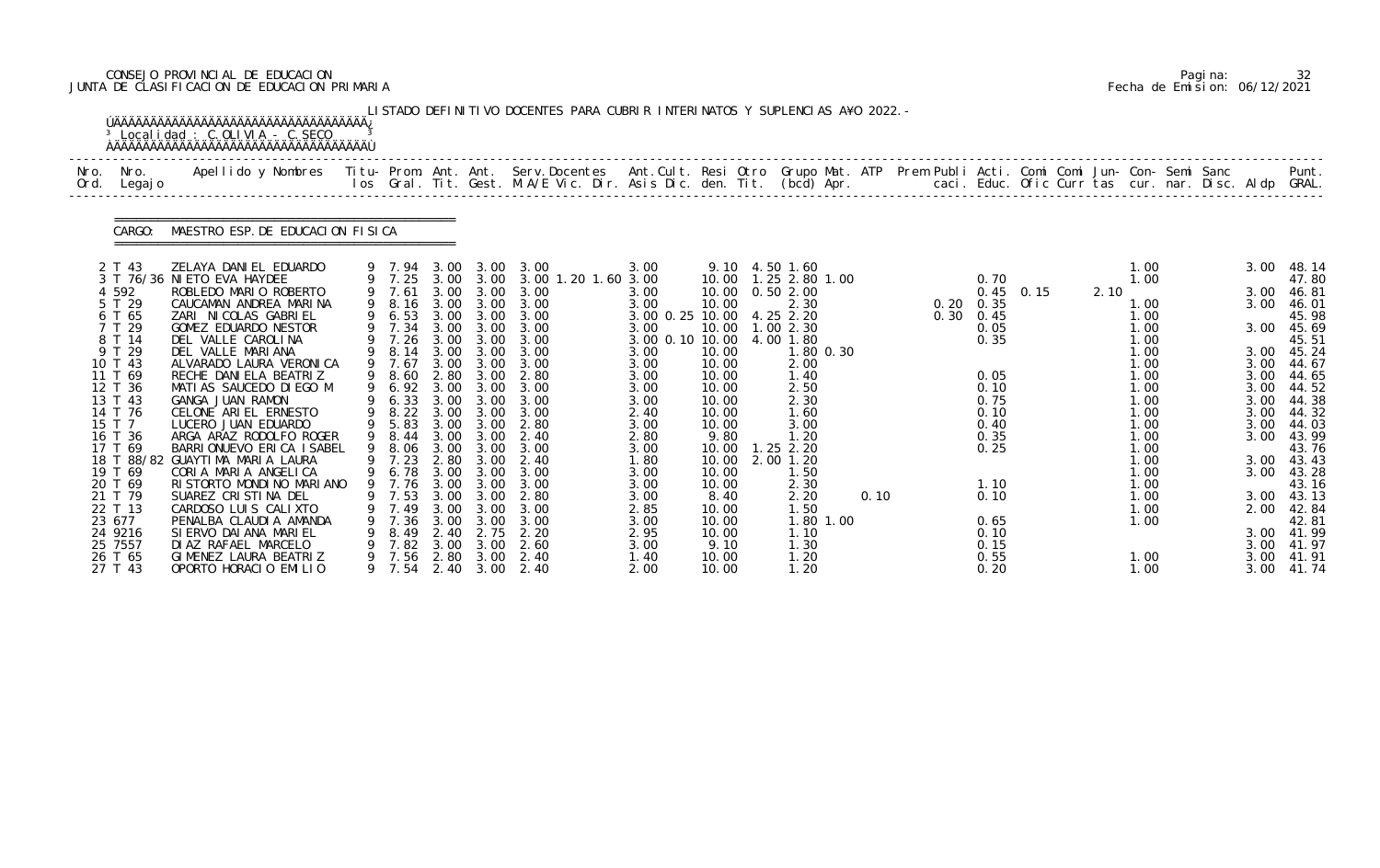# CONSEJO PROVINCIAL DE EDUCACION Pagina: 33 JUNTA DE CLASIFICACION DE EDUCACION PRIMARIA Fecha de Emision: 06/12/2021

| Nro. | Nro.               | Apellido y Nombres Titu- Prom. Ant. Ant. Serv.Docentes Ant.Cult. Resi Otro Grupo Mat. ATP Prem Publi Acti. Comi Comi Jun- Con- Semi Sanc |     |                  |              |              |                                                                                                                                 |              |                |                   |  |              |  |      |              | Punt.          |
|------|--------------------|------------------------------------------------------------------------------------------------------------------------------------------|-----|------------------|--------------|--------------|---------------------------------------------------------------------------------------------------------------------------------|--------------|----------------|-------------------|--|--------------|--|------|--------------|----------------|
| Ord. | Legaj o            |                                                                                                                                          |     |                  |              |              | los Gral. Tit. Gest. M.A/E Vic. Dir. Asis Dic. den. Tit. (bcd) Apr.        caci. Educ. Ofic Curr tas cur. nar. Disc. Aldp GRAL. |              |                |                   |  |              |  |      |              |                |
|      | CARGO:             | MAESTRO ESP. DE EDUCACION FISICA                                                                                                         |     |                  |              |              |                                                                                                                                 |              |                |                   |  |              |  |      |              |                |
|      | 28 T 65            | SUI RESZCZ LURDES MABEL                                                                                                                  |     | 9 6.48           | 3.00         | 3.00         | 3.00                                                                                                                            | 3.00         | 10.00          | 2.60              |  | 0.50         |  | 1.00 |              | 41.58          |
|      | 29 T 82            | GIMENEZ MIGUEL ANGEL                                                                                                                     |     | 9 7.56 3.00 3.00 |              |              | 3.00                                                                                                                            | 3.00         | 10.00          | 1.50              |  | 0.50         |  | 1.00 |              | 41.56          |
|      | 30 5649<br>31 T 69 | TARIFA HEBE ROSANA<br>DI CI CCO FERNANDO GABRI EL                                                                                        |     | 9 7.24<br>9 7.53 | 3.00<br>2.60 | 3.00<br>3.00 | 2.20<br>2.60                                                                                                                    | 3.00<br>1.15 | 10.00<br>10.00 | 1.10<br>1.30      |  | 0.35         |  | 1.00 | 3.00<br>3.00 | 41.54<br>41.53 |
|      | 32 T 74            | SERANGGIOLI SANDRA LORENA                                                                                                                | - 9 | 6.88             | 3.00         | 3.00         | 2.40                                                                                                                            | 3.00         | 10.00          | 1.20              |  |              |  | 1.00 | 2.00         | 41.48          |
|      | 33 T 82            | FUENTES MARIA ALEJANDRA                                                                                                                  |     | 9 7.12           | 3.00         | 3.00         | 3.00                                                                                                                            | 3.00         | 10.00          | 2.20              |  | 0.15         |  | 1.00 |              | 41.47          |
|      | 34 T 14            | ZI TTERMANN CLAUDI A MABEL                                                                                                               |     | 9 6.52           | 3.00         | 3.00         | 3.00                                                                                                                            | 1.10         | 10.00          | 1.60              |  |              |  | 1.00 |              | 3.00 41.22     |
|      | 35 T 76            | ALVAREZ ANDRES EDUARDO                                                                                                                   | 9   | 6.82             | 3.00         | 3.00         | 3.00                                                                                                                            | 2.75         | 10.00          | 2.00              |  | 0.35         |  | 1.00 |              | 40.92          |
|      | 36 T 76/82         | PAEZ MARTIN JOSE                                                                                                                         |     | 7.61             | 3.00         | 2.50         | 3.00                                                                                                                            | 3.00         | 7.00           | 1.70              |  | 0.10         |  | 1.00 | 3.00         | 40.91          |
|      | 37 T 82            | BREVI MAURO OMAR ARIEL                                                                                                                   |     | 9 6.19           | .80          | 2.25         | 1.80                                                                                                                            | 3.00         | 10.00          | 1.75 0.90         |  |              |  | 1.00 | 3.00         | 40.69          |
|      | 38 0187<br>39 5380 | VI LLAGRA CRISTINA MABEL<br>BASI GLIO LI LI ANA DEVORA                                                                                   |     | 9 7.55<br>8.98   | 3.00<br>3.00 | 3.00<br>3.00 | 3.00<br>2.20                                                                                                                    | 3.00<br>3.00 | 10.00<br>10.00 | 1.60<br>1.10      |  | 0.50<br>0.15 |  |      |              | 40.65<br>40.43 |
|      | 40 T 57            | D'AMICO EVELYN DEBORA                                                                                                                    |     | 9 6.29           | 3.00         | 3.00         | 3.00                                                                                                                            | 3.00         | 10.00          | 1.70              |  |              |  | 1.00 |              | 39.99          |
|      | 41 9611            | NI ETO DEBORA JULI ETA                                                                                                                   |     | 9 7.71           | 2.00         | 2.50         | 2.00                                                                                                                            | 2.40         | 10.00          | 1.00              |  | 0.25         |  |      | 3.00         | 39.86          |
|      | 42 8531            | ZURITA EDUARDA VIVIANA                                                                                                                   |     | 8.20             | 2.80         | 3.00         | 1.90                                                                                                                            | 2.35         | 8.40           | 0.90              |  |              |  |      | 3.00         | 39.55          |
|      | 43 T 28/14         | QUI NTI LI ANO CLAUDI A                                                                                                                  |     | 7.64             |              | 3.00 3.00    | 1.60                                                                                                                            | 3.00         | 10.00          | 0.80              |  | 0.20         |  | 1.00 |              | 39.24          |
|      | 44 8383            | ALDERETE JOSE LUIS                                                                                                                       |     | 6.36             |              | 2.80 3.00    | 1.00                                                                                                                            | 3.00         | 9.10           | 4.00 0.50         |  | 0.30         |  |      |              | 39.06          |
|      |                    | 45 T 29/69 BALBOA FERNANDO ANDRES                                                                                                        |     | 9 8.16 2.00      |              | 2.25         | 1.40                                                                                                                            | 1.55         | 10.00          | 0.70              |  |              |  | 1.00 |              | 3.00 39.06     |
|      | 46 10180           | BORQUEZ DANIEL OMAR                                                                                                                      |     | 9 8.67           | 1.60         | 2.25         | 1.60                                                                                                                            | 1.75         | 10.00          | 0.80              |  | 0.10         |  |      | 3.00         | 38.77          |
|      | 47 T 88            | PAREDES ADRIANA LAURA                                                                                                                    |     | 7.83             | 1. 60        | 2.00         | 1. 70                                                                                                                           | 1.75         | 10.00          | 0.80              |  |              |  | 1.00 | 3.00         | 38.68          |
|      | 48 8985            | COMELLI MELISA NOELIA                                                                                                                    |     | 6.94             | 2.40<br>3.00 | 3.00<br>3.00 | 2.00<br>0.20                                                                                                                    | 3.00         | 10.00<br>10.00 | 1.00 1.00         |  | 0.10         |  |      |              | 38.44<br>37.87 |
|      | 49 4885<br>50 7556 | PEREZ ADRIANA GRACI ELA<br>ALBARRAN JORGE ORLANDO                                                                                        |     | 6.57<br>7.45     | 2.80         | 3.00         | 1.20                                                                                                                            | 3.00<br>3.00 | 10.00          | 3.00 0.10<br>0.60 |  | 0.55         |  |      |              | 37.60          |
|      | 51 T 29            | SOSA FATIMA CONSTANZA                                                                                                                    |     | 7.14             | 3.00         | 3.00         | 1. 40                                                                                                                           | 2.35         | 10.00          | 0.70              |  |              |  | 1.00 |              | 37.59          |
|      | 52 T 28            | CRUZ JUAN ALEJANDRO                                                                                                                      | 9   | 8.03             | 2.40         | 3.00         | 1.80                                                                                                                            | 1.35         | 10.00          | 0.90              |  | 0.05         |  | 1.00 |              | 37.53          |
|      | 53 6770            | BENITEZ SILVANA NOEMI                                                                                                                    |     | 9 7.87           | 3.00         |              | 3.00 0.90                                                                                                                       | 3.00         | 10.00          | 0.40              |  | 0.05         |  |      |              | 37.22          |

|  | Pagi na: | 33                           |
|--|----------|------------------------------|
|  |          | Fecha de Emision: 06/12/2021 |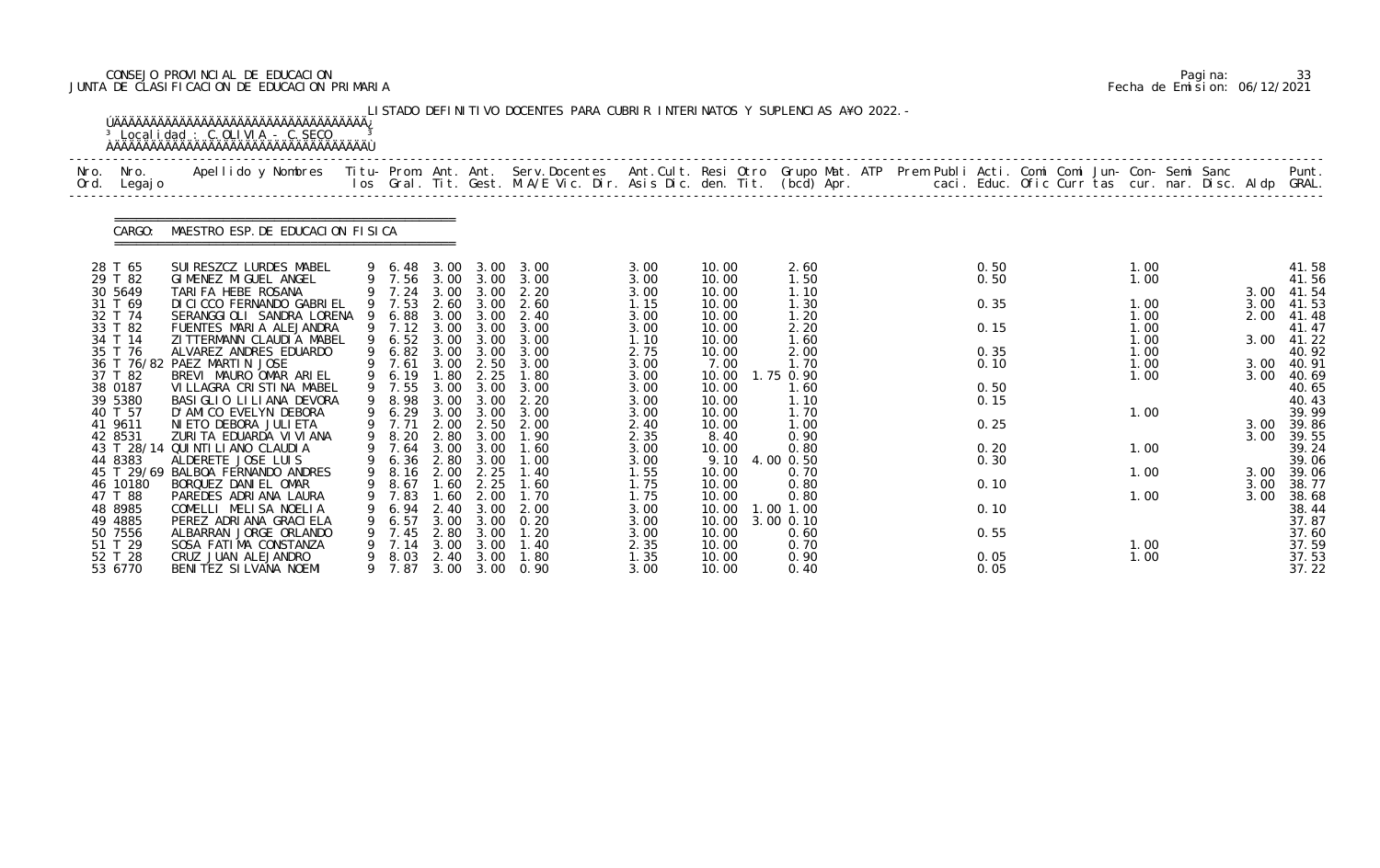# CONSEJO PROVINCIAL DE EDUCACION Pagina: 34 JUNTA DE CLASIFICACION DE EDUCACION PRIMARIA Fecha de Emision: 06/12/2021

| Nro.<br>Nro.<br>Ord. Legajo                                                                                                                                                                                                                                                            | Apellido y Nombres - Titu- Prom. Ant. Ant. Serv.Docentes - Ant.Cult. Resi Otro Grupo Mat. ATP Prem Publi Acti. Comi Comi Jun- Con- Semi Sanc - - - Punt.<br>Ios Gral. Tit. Gest. M.A/E Vic. Dir. Asis Dic. den. Tit. (bcd) Apr. -                                                                                                                                                                                                                                                                                                                                                                                             |        |                                                                                                                                                                                                                          |                                                                                                                                                             |                                                                                                                                              |                                                                                                                                                                                                                                           |                                                                                                                                                                                              |                                                                                                                                                                                                                                                |                                                                                                                                                                          |                                                                                                      |  |              |                                                              |                                                                                                                                                                                                                               |
|----------------------------------------------------------------------------------------------------------------------------------------------------------------------------------------------------------------------------------------------------------------------------------------|-------------------------------------------------------------------------------------------------------------------------------------------------------------------------------------------------------------------------------------------------------------------------------------------------------------------------------------------------------------------------------------------------------------------------------------------------------------------------------------------------------------------------------------------------------------------------------------------------------------------------------|--------|--------------------------------------------------------------------------------------------------------------------------------------------------------------------------------------------------------------------------|-------------------------------------------------------------------------------------------------------------------------------------------------------------|----------------------------------------------------------------------------------------------------------------------------------------------|-------------------------------------------------------------------------------------------------------------------------------------------------------------------------------------------------------------------------------------------|----------------------------------------------------------------------------------------------------------------------------------------------------------------------------------------------|------------------------------------------------------------------------------------------------------------------------------------------------------------------------------------------------------------------------------------------------|--------------------------------------------------------------------------------------------------------------------------------------------------------------------------|------------------------------------------------------------------------------------------------------|--|--------------|--------------------------------------------------------------|-------------------------------------------------------------------------------------------------------------------------------------------------------------------------------------------------------------------------------|
|                                                                                                                                                                                                                                                                                        | CARGO: MAESTRO ESP. DE EDUCACION FISICA                                                                                                                                                                                                                                                                                                                                                                                                                                                                                                                                                                                       |        |                                                                                                                                                                                                                          |                                                                                                                                                             |                                                                                                                                              |                                                                                                                                                                                                                                           |                                                                                                                                                                                              |                                                                                                                                                                                                                                                |                                                                                                                                                                          |                                                                                                      |  |              |                                                              |                                                                                                                                                                                                                               |
| 54 T 13<br>55 7873<br>56 4571<br>57 7125<br>58 7203<br>59 7921<br>60 10703<br>61 8995<br>62 8711<br>63 11817<br>64 10211<br>65 7633<br>66 613<br>67 9351<br>68 9978<br>69 11021<br>70 9576<br>71 9942<br>72 9622<br>73 6942<br>74 8108<br>75 10681<br>76 11329<br>77 11009<br>78 10061 | HERRERA FRANCO GABRIEL<br>RASGI DO WALTER GABRI EL<br>VERA FABIAN HECTOR<br>SANCHEZ MARIELA SILVANA<br>ALZOGARAY ROSA VERONICA<br>CORDOBA I VANNA VANESA<br>MAZA GERARDO MATIAS<br>FI ORENTI NI VERONI CA<br>I GLESI AS GABRI ELA<br>GARCIA SILVINA NOEL<br>CRUZ MELISA VANESA<br>SOLOHAGA LUNA ARIEL<br>GONZALEZ FRANCO EDUARDO<br>CI FUENTES TAMARA BEATRIZ<br>ARIAS CRISTIAN LUIS<br>SALAZAR ROMINA FABIANA<br>CERIMEDO CAROLINA<br>APARICIO ALEJANDRA<br>BALOD ROMINA AILEN<br>OSES NORMA LUCRECIA<br>COLQUE CANALE DAMIAN<br>MARI DANIEL ALEJANDRO<br>CARO PABLO DAVID<br>RAMOS RAUL ALFREDO<br>CHI ODI MARI ANELA BELEN | 9<br>9 | 9 6.87<br>9 7.97<br>9 7.94<br>9 7.39<br>9 8.69<br>9 7.61<br>9 7.88<br>9 7.61<br>9 7.30<br>9 6.52<br>9 6.70<br>9 7.50<br>9 7.24<br>9 6.90<br>9 7.30<br>9 8.45<br>9 6.52<br>6.52<br>7.56<br>8.52<br>7.66<br>6. 54<br>7. 59 | 3.00<br>3.00<br>3.00<br>1.40<br>3.00<br>3.00<br>0.80<br>1.60<br>3.00<br>3.00<br>2.20<br>2.60<br>1.20<br>1.80<br>3.00<br>2.80<br>2.20<br>1.20<br>1.20<br>.80 | 3.00<br>3.00<br>1.75<br>2.75<br>2.25<br>1.00<br>2.00<br>3.00<br>3.00<br>2.75<br>2.25<br>2.25<br>3.00<br>3.00<br>1.75<br>1.25<br>1.50<br>2.25 | 2.40 2.75 2.40<br>9 6.64 3.00 3.00 2.80<br>3.00 0.20<br>3.00 3.00 1.00<br>1.40<br>1.20<br>1.30<br>0.80<br>1.60<br>0.80<br>1.60<br>1.80<br>$1.25$ 0.60<br>2.00 2.50 0.10<br>1.50<br>9 8.16 2.00 2.50 1.50<br>1. 20<br>0.90<br>1.20<br>1.40 | 1.30<br>1.35<br>3.00<br>2.85<br>3.00<br>3.00<br>1.80<br>1.55<br>2.85<br>1.25<br>2.00<br>3.00<br>1.00<br>1.35<br>0.90<br>2.00<br>0.20<br>1.05<br>3.00<br>1.75<br>0.90<br>0.70<br>1.00<br>1.80 | 10.00<br>9.80<br>10.00<br>10.00<br>1.00<br>9.80<br>7.70<br>10.00<br>10.00<br>10.00<br>10.00<br>8.00<br>10.00<br>8.40<br>10.00<br>10.00<br>6.30<br>10.00<br>10.00<br>1.00<br>10.00<br>10.00<br>10.00<br>10.00<br>7.00<br>10.00<br>10.00<br>6.30 | 1.20<br>1.40<br>0.10<br>0.50<br>0.70<br>0.60<br>0.60<br>0.40<br>0.80<br>2.50 0.40<br>0.80<br>1.00 0.90<br>1.50 0.30<br>0.70<br>0.70<br>3.00 0.60<br>0.40<br>0.60<br>0.70 | 0.20<br>0.60<br>0.05<br>0.05<br>0.10<br>0.20<br>0.20<br>0.15<br>0.05<br>0.10<br>0.10<br>0.10<br>0.35 |  | 1.00<br>1.00 | 3.00<br>3.00<br>3.00<br>3.00<br>3.00<br>3.00<br>3.00<br>3.00 | 37.12<br>36.99<br>36.87<br>36.84<br>36.74<br>36.59<br>36.36<br>36.28<br>36.11<br>36.10<br>35.92<br>35.85<br>35.60<br>35.59<br>35.20<br>35.05<br>35.05<br>34.97<br>34.91<br>34.62<br>34.46<br>34.17<br>34.11<br>34.04<br>33.84 |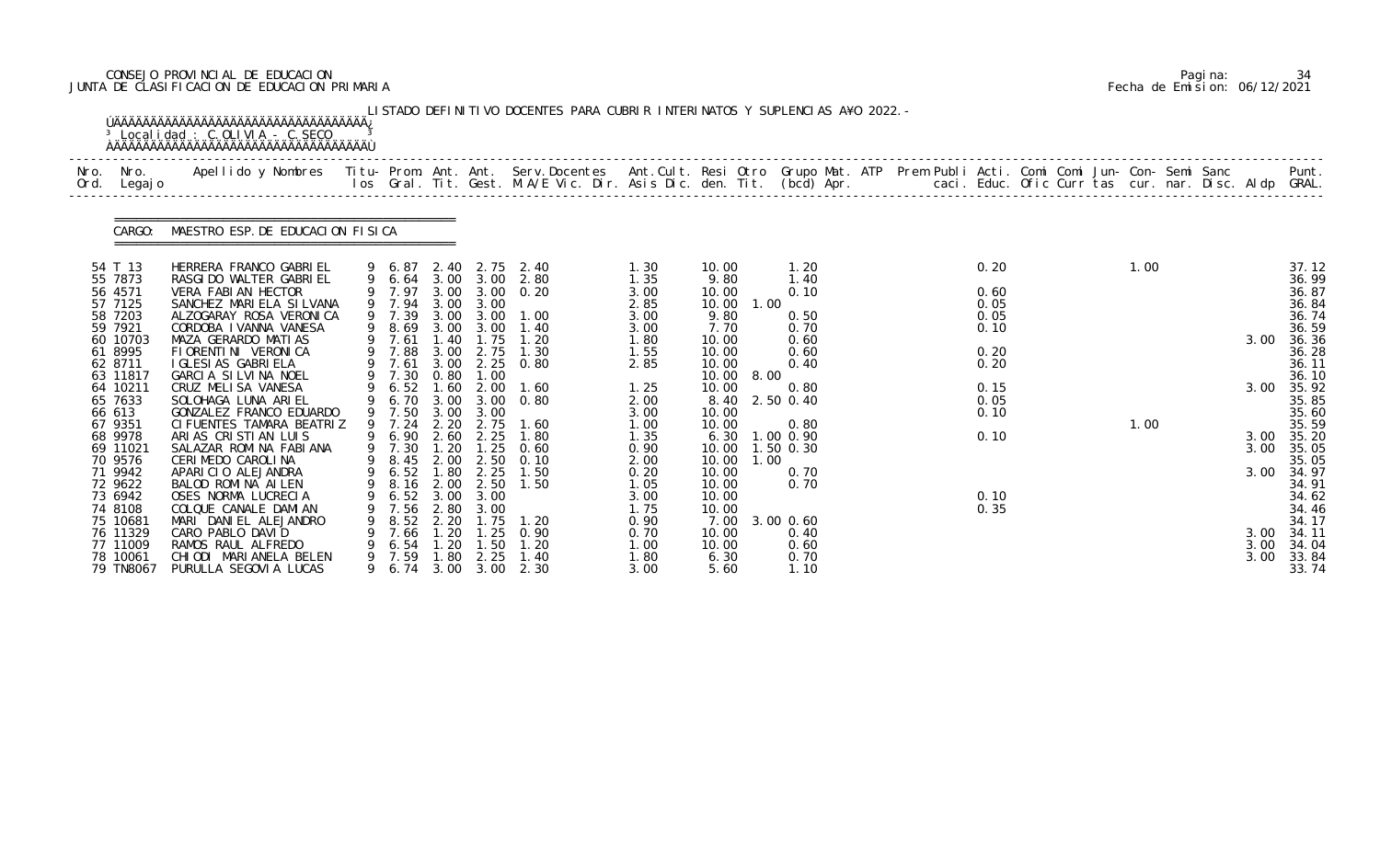# CONSEJO PROVINCIAL DE EDUCACION Pagina: 35 JUNTA DE CLASIFICACION DE EDUCACION PRIMARIA Fecha de Emision: 06/12/2021

| Nro. Nro.<br>Ord. Legajo                                                                                                                                                                                                                                                                                             | Apellido y Nombres  Titu- Prom. Ant. Ant.  Serv.Docentes  Ant.Cult. Resi Otro  Grupo Mat. ATP  Prem Publi Acti. Comi Comi Jun- Con- Semi Sanc              Punt.<br>Ios Gral. Tit. Gest. M.A/E Vic. Dir. Asis Dic. den. Tit. (bcd                                                                                                                                                                                                                                                                                                                                                                                                                              |   |                                                                                                                                                                                   |                                                                                                                                |                                                                                                                                                                        |                                                                                                                                                                                                                                                                               |                                                                                                                                                                                                               |                                                                                                                                                                                                                                 |              |                                                                                                                                                             |  |                              |  |  |  |                                      |                                                                                                                                                                                                                                             |
|----------------------------------------------------------------------------------------------------------------------------------------------------------------------------------------------------------------------------------------------------------------------------------------------------------------------|----------------------------------------------------------------------------------------------------------------------------------------------------------------------------------------------------------------------------------------------------------------------------------------------------------------------------------------------------------------------------------------------------------------------------------------------------------------------------------------------------------------------------------------------------------------------------------------------------------------------------------------------------------------|---|-----------------------------------------------------------------------------------------------------------------------------------------------------------------------------------|--------------------------------------------------------------------------------------------------------------------------------|------------------------------------------------------------------------------------------------------------------------------------------------------------------------|-------------------------------------------------------------------------------------------------------------------------------------------------------------------------------------------------------------------------------------------------------------------------------|---------------------------------------------------------------------------------------------------------------------------------------------------------------------------------------------------------------|---------------------------------------------------------------------------------------------------------------------------------------------------------------------------------------------------------------------------------|--------------|-------------------------------------------------------------------------------------------------------------------------------------------------------------|--|------------------------------|--|--|--|--------------------------------------|---------------------------------------------------------------------------------------------------------------------------------------------------------------------------------------------------------------------------------------------|
|                                                                                                                                                                                                                                                                                                                      | CARGO: MAESTRO ESP. DE EDUCACION FISICA                                                                                                                                                                                                                                                                                                                                                                                                                                                                                                                                                                                                                        |   |                                                                                                                                                                                   |                                                                                                                                |                                                                                                                                                                        |                                                                                                                                                                                                                                                                               |                                                                                                                                                                                                               |                                                                                                                                                                                                                                 |              |                                                                                                                                                             |  |                              |  |  |  |                                      |                                                                                                                                                                                                                                             |
| 80 9617<br>81 9047<br>82 10175<br>83 10179<br>84 10181<br>85 11638<br>86 10998<br>87 11932<br>88 6624<br>89 12585<br>90 8974<br>91 9245<br>92 10507<br>93 12095<br>94 11309<br>95 8548<br>96 10702<br>97 11982<br>98 10716<br>99 10203<br>100 11024<br>101 10503<br>102 11201<br>103 10680<br>104 12268<br>105 12101 | GOMEZ IVANNA ELIZABETH<br>TRONCOSO MARTIN ABEL<br>GIMENEZ FLAVIA NOELI<br>FERNANDEZ BARRIA ANA<br>ALANIZ FABIANA ANDREA<br>OLAVARRIA ANDREA CELESTE<br>BARRI ONUEVO MARI ANA<br>TOLABA MARIA ANGELICA<br>BAZAN ANDREA LORENA<br>SALDA¥O PABLO JOSE<br>CASTILLO JAVIER RICARDO<br>PORRAS AGUI RRE MILTON<br>VI LLARROEL TAMARA<br>HERNANDEZ CEREZO MELANI<br>LOPEZ ARIEL ALEJANDRO<br>DAENS HECTOR JAVIER<br>LAMAS DI EGO RAFAEL<br>MACCHIA JUAN FRANCISCO<br>PORRO ROMINA VERONICA<br>DI AZ JUAN MAXI MI LI ANO<br>CORVALAN ANA LAURA<br>MAI DANA CACERES JUAN<br>GAMBOA REBECA ELIZABETH<br>SOSA VICTORIA LOURDES<br>FLORES ROCIO ANABEL<br>VALEIRAS CAROLINA | 9 | 9 7.13<br>9 7.95<br>9 8.48<br>9 8.00<br>9 7.25<br>9 7.49<br>9 5.77<br>9 7.60<br>9 7.87<br>9 7.57<br>9 7.49<br>9 8.57 2.20<br>7.00<br>6.81<br>7.31<br>8.33<br>8.78<br>7.91<br>7.83 | 1.00<br>1.20<br>3.00<br>3.00<br>2.40<br>1.20<br>1.20<br>0.80<br>1.60<br>.00 <sub>1</sub><br>40<br>1.20<br>2.20<br>0.40<br>0.60 | 9 7.77 2.00 2.50<br>9 6.69 2.20 2.75<br>9 8.48 1.60 2.00<br>1.50<br>3.00<br>0.25<br>2.75<br>1.50<br>1.50<br>1.00<br>2.00<br>25<br>. 75<br>1.50<br>1.75<br>0.50<br>1.00 | 9 7.76 1.60 2.25 0.60<br>1.80 2.00 0.30<br>$1.25$ 0.70<br>0. 70<br>0.80 0.75 0.60<br>9 7.00 2.00 2.50 0.30<br>1.40<br>1.20<br>0.60 0.75 0.40<br>0.30<br>9 6.80 2.20 2.50 0.40<br>9 7.49 1.80 1.75 1.20<br>1.75 1.40<br>1. 00<br>1. 10<br>0.70<br>0.20<br>0.60<br>0.40<br>0.60 | 2.40<br>3.00<br>2.55<br>2.10<br>0.30<br>0.25<br>2.20<br>0.85<br>0.70<br>0.10<br>1.85<br>3.00<br>1.40<br>0.55<br>2.45<br>0.85<br>2.90<br>3.00<br>3.00<br>0.35<br>1. 75<br>0.30<br>0.25<br>3.00<br>0.70<br>0.55 | 10.00<br>10.00<br>10.00<br>10.00<br>10.00<br>10.00<br>10.00<br>10.00<br>10.00<br>10.00<br>10.00<br>7.70<br>10.00<br>10.00<br>10.00<br>10.00<br>4.20<br>3.50<br>4.90<br>10.00<br>10.00<br>10.00<br>10.00<br>4.90<br>8.40<br>9.10 | 3.00<br>7.00 | 0.30<br>0.30<br>0.30<br>0.30<br>0.10<br>0.70<br>0.70<br>0.20<br>0.10<br>0.20<br>0.60<br>0.70<br>0.50<br>0.50<br>0.30<br>0.10<br>0.30<br>0.20<br>$1.00$ 0.30 |  | 0.10<br>0.10<br>0.05<br>0.15 |  |  |  | 3.00<br>3.00<br>3.00<br>3.00<br>3.00 | 33.67<br>33.64<br>33.63<br>33.61<br>33.53<br>33.45<br>33.38<br>33.30<br>32.95<br>32.94<br>32.85<br>32.77<br>32.60<br>32.37<br>32.12<br>32.10<br>3.00 31.94<br>31.79<br>31.52<br>31.45<br>31.41<br>30.76<br>30.58<br>30.53<br>30.51<br>29.98 |

|  | Pagi na: | 35                           |
|--|----------|------------------------------|
|  |          | Fecha de Emision: 06/12/2021 |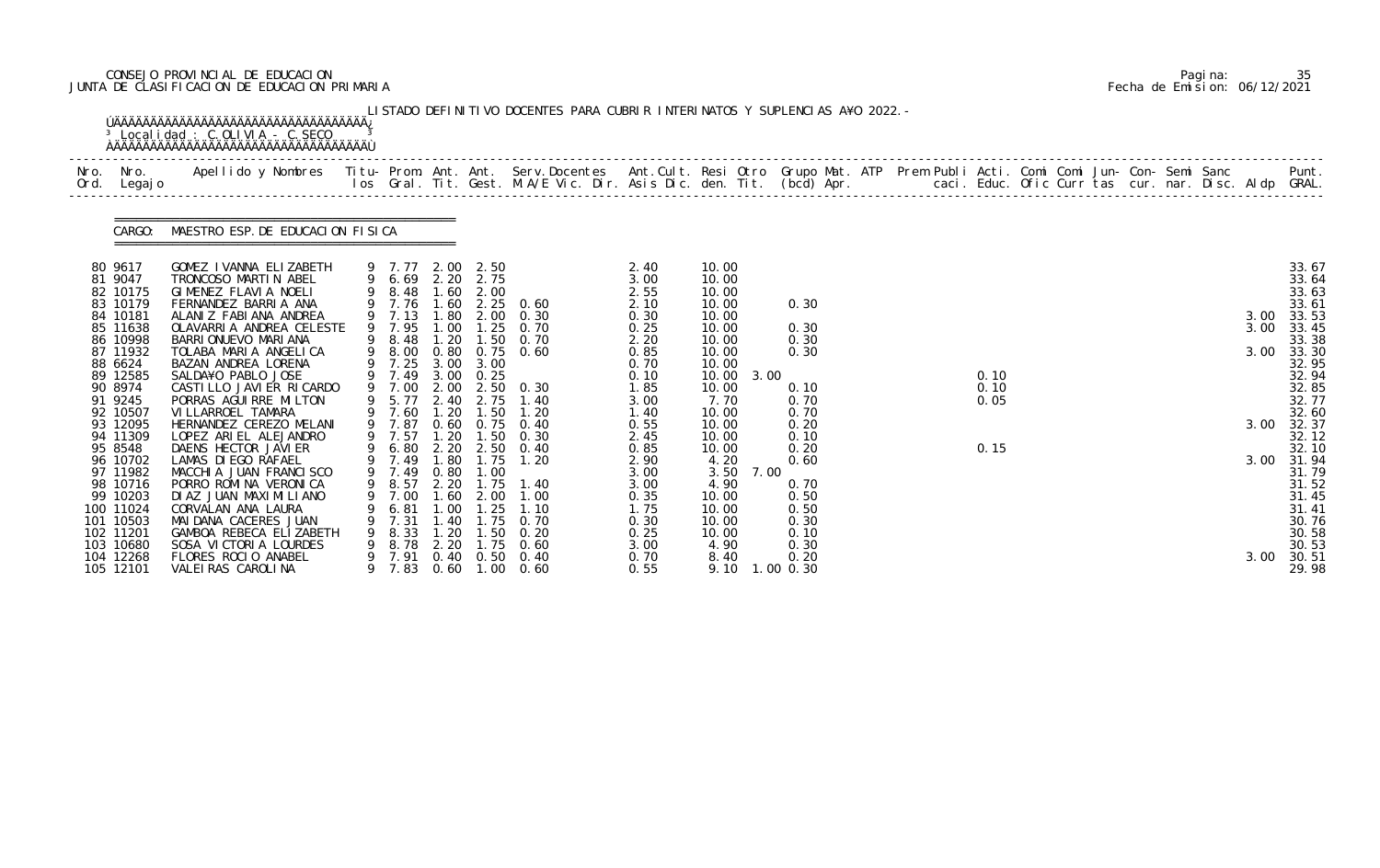# CONSEJO PROVINCIAL DE EDUCACION Pagina: 36 JUNTA DE CLASIFICACION DE EDUCACION PRIMARIA Fecha de Emision: 06/12/2021

|                                                                                                                                                                                                                                                                                                                                                | <b>OAAAAAAAAAAAAAAAAAAAAAAAAAAAAAAAAAA</b>                                                                                                                                                                                                                                                                                                                                                                                                                                                                                                                                                                                                                                                   |                                                                                                                                                                                                                                                                                     |                              |                                                                                                                       | LISTADO DEFINITIVO DOCENTES PARA CUBRIR INTERINATOS Y SUPLENCIAS A¥O 2022. -                                    |                                                                                                                                                      |                                                                                                                                                                                                                                               |                              |  |  |  |  |  |                                                                                                                                                                                                                                        |
|------------------------------------------------------------------------------------------------------------------------------------------------------------------------------------------------------------------------------------------------------------------------------------------------------------------------------------------------|----------------------------------------------------------------------------------------------------------------------------------------------------------------------------------------------------------------------------------------------------------------------------------------------------------------------------------------------------------------------------------------------------------------------------------------------------------------------------------------------------------------------------------------------------------------------------------------------------------------------------------------------------------------------------------------------|-------------------------------------------------------------------------------------------------------------------------------------------------------------------------------------------------------------------------------------------------------------------------------------|------------------------------|-----------------------------------------------------------------------------------------------------------------------|-----------------------------------------------------------------------------------------------------------------|------------------------------------------------------------------------------------------------------------------------------------------------------|-----------------------------------------------------------------------------------------------------------------------------------------------------------------------------------------------------------------------------------------------|------------------------------|--|--|--|--|--|----------------------------------------------------------------------------------------------------------------------------------------------------------------------------------------------------------------------------------------|
| Ord. Legajo                                                                                                                                                                                                                                                                                                                                    |                                                                                                                                                                                                                                                                                                                                                                                                                                                                                                                                                                                                                                                                                              |                                                                                                                                                                                                                                                                                     |                              |                                                                                                                       |                                                                                                                 |                                                                                                                                                      |                                                                                                                                                                                                                                               |                              |  |  |  |  |  |                                                                                                                                                                                                                                        |
|                                                                                                                                                                                                                                                                                                                                                | CARGO: MAESTRO ESP. DE EDUCACION FISICA                                                                                                                                                                                                                                                                                                                                                                                                                                                                                                                                                                                                                                                      |                                                                                                                                                                                                                                                                                     |                              |                                                                                                                       |                                                                                                                 |                                                                                                                                                      |                                                                                                                                                                                                                                               |                              |  |  |  |  |  |                                                                                                                                                                                                                                        |
| 106 11847<br>107 11028<br>108 11317<br>109 10644<br>110 11841<br>111 10396<br>112 11321<br>113 12254<br>114 11984<br>115 11184<br>116 12104<br>117 11593<br>118 11904<br>119 11940<br>120 12056<br>121 11945<br>122 12054<br>123 12192<br>124 10677<br>125 12316<br>126 10849<br>127 12097<br>128 11739<br>129 12715<br>130 12654<br>131 12530 | SORIA GISELLA DAIANA 9 8.02 0.80 1.00<br>MAGLIO KARLA NAHIR 9 8.06 1.20 1.00<br>DI AZ GASTON NI COLAS<br>FRANCO CESAR NAHUEL<br>HERNANDEZ KAREN MI CAELA<br>GARCIA CELESTE MARGARITA<br>CAR PABLO FABIO<br>MENDEZ CARLA BEATRIZ<br>VEGA MAURICIO LEANDRO<br>RODRI GUEZ JOSE ANTONIO<br>GODOY CAROLINA<br>OLIMA ARACELI ANAHI<br>SANTOS CAMILA AGUSTINA<br>ARGUELLO KAREN LI LI ANA<br>HERNANDEZ CAMILA BEL N<br>TOLEDO KAREN DAIANA<br>GOMEZ GABRIELA BEATRIZ<br>CHANAMPA JIMENA MAGALI<br>FUENTES NESTOR ANDRES<br>MACHUCA NURIA<br>MI ROLO MARCOS ESTEBAN<br>YAPURA FACUNDO GONZALO<br>VI LCHES LUCIA<br>RODRI GUEZ NADI A MI CAELA<br>CARRIZO CECILIA VERONICA<br><b>BALOD ALE MANUEL</b> | 9 8.10 0.80 1.00<br>9 7.48 1.40 1.50<br>9 7.49 1.60<br>9 7.96 1.00 1.00<br>9 7.03 1.20<br>9 7.37 0.60 0.75<br>9 7.81<br>9 7.45<br>9 7.84 0.60 0.75<br>9 7.44 0.80 1.00<br>9 8.21 0.60 0.75<br>9 8.27<br>9 7.56 0.40 0.50<br>8.42<br>8.03<br>7.83<br>7.31<br>8.47<br>9 7.63<br>8. 01 | 0.80<br>0.40<br>2.80<br>0.20 | 1.00<br>1.25<br>1.00<br>$0.80 \quad 0.75$<br>0.25<br>1.75<br>$0.80 \quad 0.25$<br>$1.20 \t 0.25$<br>$0.20 \quad 0.25$ | 9 6.99 1.00 1.25 0.10<br>9 6.81 1.20 1.50 0.20<br>9 7.98 0.40 0.50 0.20<br>9 7.77 0.80 1.00 0.20<br>$0.75$ 0.10 | 1.10<br>0.65<br>1.40<br>0.90<br>0.80<br>0.25<br>0.25<br>1.00<br>0.15<br>0.55<br>0.25<br>0.25<br>0.80<br>0.60<br>0.45<br>0.65<br>0.20<br>0.70<br>0.05 | 10.00<br>10.00<br>10.00<br>10.00<br>10.00<br>10.00<br>10.00<br>10.00<br>10.00<br>10.00<br>10.00<br>1.00<br>10.00<br>10.00<br>10.00<br>10.00<br>10.00<br>10.00<br>10.00<br>10.00<br>10.00<br>6.30<br>10.00<br>10.00<br>10.00<br>10.00<br>10.00 | 0.10<br>0.10<br>0.10<br>0.10 |  |  |  |  |  | 29.92<br>29.91<br>29.74<br>29.71<br>29.70<br>29.63<br>29.34<br>29.18<br>29.11<br>29.03<br>28.97<br>28.87<br>28.86<br>28.80<br>28.79<br>28.69<br>28.56<br>28.22<br>28.11<br>28.07<br>27.88<br>27.88<br>27.76<br>27.67<br>27.53<br>27.51 |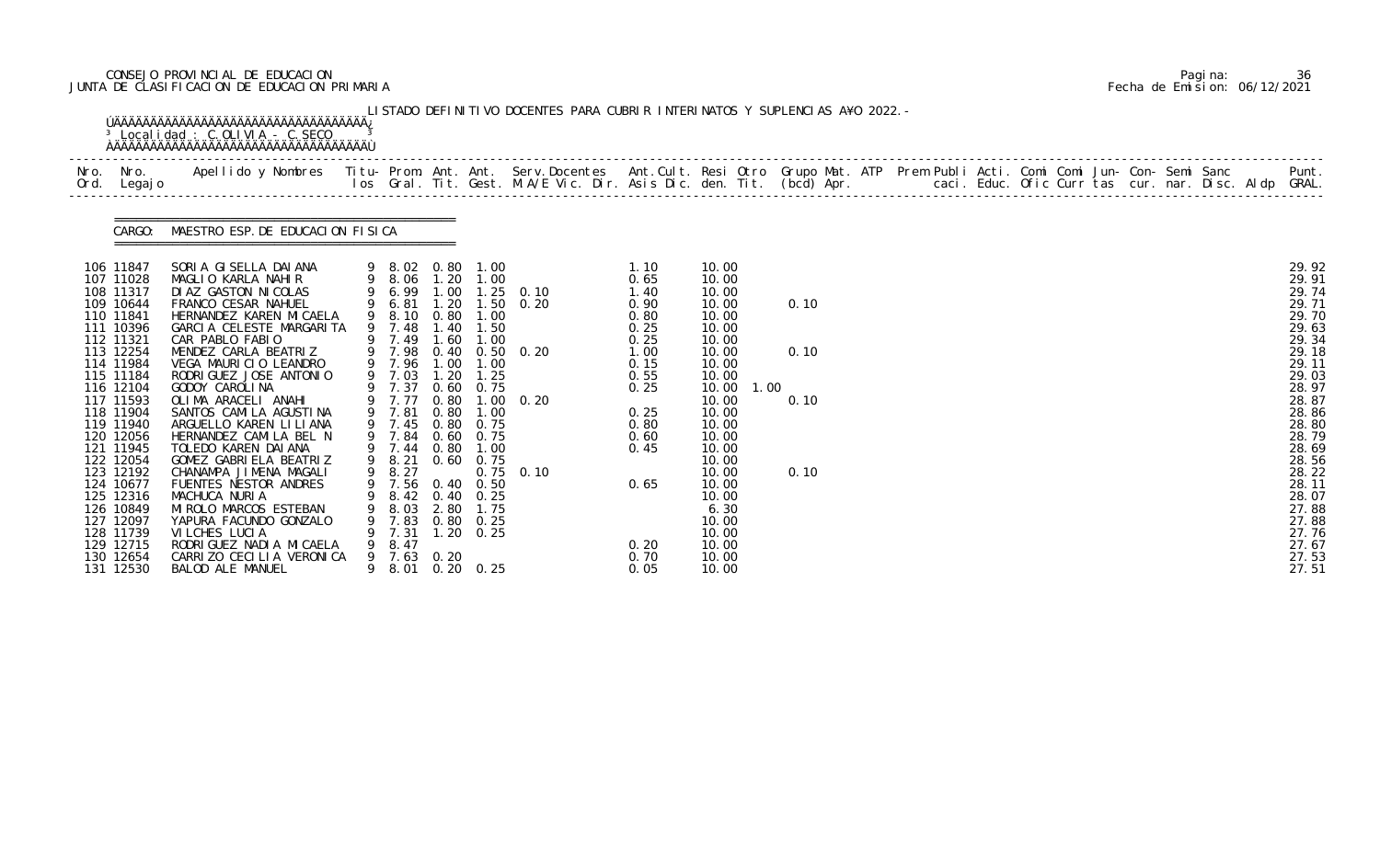# CONSEJO PROVINCIAL DE EDUCACION Pagina: 37 JUNTA DE CLASIFICACION DE EDUCACION PRIMARIA Fecha de Emision: 06/12/2021

|                                                                                                                                                                                                                                                                                                                                                | <sup>3</sup> Localidad : C.OLIVIA - C.SECO                                                                                                                                                                                                                                                                                                                                                                                                                                                                                                                                                                                                                                                                |                             |                                                                                                                                                                                                                                         |                                                |                                                                                                    | LISTADO DEFINITIVO DOCENTES PARA CUBRIR INTERINATOS Y SUPLENCIAS A¥O 2022. -                                                                                  |                                                                                                                                      |                                                                                                                                                                                                                       |                                                                      |  |  |  |  |  |                                                                                                                                                                                                                                        |
|------------------------------------------------------------------------------------------------------------------------------------------------------------------------------------------------------------------------------------------------------------------------------------------------------------------------------------------------|-----------------------------------------------------------------------------------------------------------------------------------------------------------------------------------------------------------------------------------------------------------------------------------------------------------------------------------------------------------------------------------------------------------------------------------------------------------------------------------------------------------------------------------------------------------------------------------------------------------------------------------------------------------------------------------------------------------|-----------------------------|-----------------------------------------------------------------------------------------------------------------------------------------------------------------------------------------------------------------------------------------|------------------------------------------------|----------------------------------------------------------------------------------------------------|---------------------------------------------------------------------------------------------------------------------------------------------------------------|--------------------------------------------------------------------------------------------------------------------------------------|-----------------------------------------------------------------------------------------------------------------------------------------------------------------------------------------------------------------------|----------------------------------------------------------------------|--|--|--|--|--|----------------------------------------------------------------------------------------------------------------------------------------------------------------------------------------------------------------------------------------|
| Nro. Nro.<br>Ord. Legajo                                                                                                                                                                                                                                                                                                                       | Apellido y Nombres  Titu- Prom. Ant. Ant. Serv.Docentes  Ant.Cult. Resi Otro Grupo Mat. ATP Prem Publi Acti. Comi Comi Jun- Con- Semi Sanc         Punt.<br>Ios Gral. Tit. Gest. M.A/E Vic. Dir. Asis Dic. den. Tit. (bcd) Apr.                                                                                                                                                                                                                                                                                                                                                                                                                                                                           |                             |                                                                                                                                                                                                                                         |                                                |                                                                                                    |                                                                                                                                                               |                                                                                                                                      |                                                                                                                                                                                                                       |                                                                      |  |  |  |  |  |                                                                                                                                                                                                                                        |
|                                                                                                                                                                                                                                                                                                                                                | CARGO: MAESTRO ESP. DE EDUCACION FISICA                                                                                                                                                                                                                                                                                                                                                                                                                                                                                                                                                                                                                                                                   |                             |                                                                                                                                                                                                                                         |                                                |                                                                                                    |                                                                                                                                                               |                                                                                                                                      |                                                                                                                                                                                                                       |                                                                      |  |  |  |  |  |                                                                                                                                                                                                                                        |
| 132 12513<br>133 12652<br>134 12485<br>135 12145<br>136 11360<br>137 12318<br>138 12645<br>139 10091<br>140 11048<br>141 12737<br>142 10360<br>143 12526<br>144 11588<br>145 11597<br>146 12826<br>147 11526<br>148 12727<br>149 12881<br>150 11706<br>151 11642<br>152 12876<br>153 12798<br>154 11583<br>155 12759<br>156 12849<br>157 12212 | FERREIRA CARLA ROMINA<br>BRANDAN GUI LLERMO RAUL<br>DAVILA DEBORA MARINA<br>BAI GORRI A RODRI GUEZ<br>BUSTAMANTE ANTONELLA<br>SEGOVI A JUAN GABRI EL<br>ALVAREZ LUIS GERARDO<br>GEREZ RITA NATALI<br>GOZALVEZ DI EGO SEBASTI AN<br>ALVARADO ELSA BEATRIZ<br>SALAZAR CLAUDIA VIRGINIA<br>PEREA ARIAS GEOVANA<br>SOLIS NURIA GRISELDA<br>DOMI NGUEZ NI MI A ELIZABETH<br>GANAM JULIO KARIM<br>FLEITA LEANDRO MATIAS<br>JARA TAMARA ALEJANDRA<br>RUIZ LEDESMA MATIAS<br>SANCHEZ NEGRETTE CAROLINA 9 6.73 1.00 1.00<br>ABALLAY TATI ANA DEL VALLE<br>PAI LLAN I VAN GABRI EL<br>BRANDAN VICTORIA BELEN<br>OLI VA LEANDRO FEDERI CO<br>MERCADO PATRICIO GABRIEL<br>SALVATI ERREZ R. RENAN<br>NIETO SOFIA LILEN | 9<br>9<br>9<br>9<br>9.<br>9 | 9 7.61 0.20<br>9 7.34<br>9 7.04 0.40 0.50<br>9 7.89<br>9 6.98<br>9 7.43<br>9 6.35<br>9 8.38<br>9 7.06<br>9 7.30<br>9 6.30<br>9 8.03<br>8.04<br>9 8.25<br>9 7.91<br>9 8.57<br>9 8.21<br>7.20<br>7.39<br>7.67<br>7.53<br>$6.60\quad 0.40$ | 1.00<br>0.40<br>0. 20<br>0. 20<br>0.40<br>0.20 | $0.20 \quad 0.25$<br>0.50<br>0.25<br>$1.80$ $2.25$<br>$1.60$ $1.50$<br>0.20 0.25<br>8.05 0.80 0.75 | 9 7.69 0.20 0.25 0.10<br>$1.00$ $1.00$<br>1.80 2.00 0.40<br>1.20 1.25 0.70<br>$1.00$ $1.25$ $0.20$<br>1.00 1.25 0.20<br>1.00 1.25 0.20<br>6.40 0.80 0.75 0.40 | 0.10<br>0.20<br>0.15<br>3.00<br>0.80<br>0.25<br>0.15<br>0.60<br>1.05<br>0.95<br>0.55<br>1.15<br>0.75<br>0.15<br>1.15<br>0.10<br>0.45 | 10.00<br>10.00<br>10.00<br>10.00<br>3.50<br>10.00<br>10.00<br>6.30<br>5.60<br>10.00<br>4.90<br>10.00<br>2.80<br>1.40<br>5.60<br>1.40<br>3.50<br>4.20<br>2.10<br>1. 40<br>4.20<br>2.80<br>1.40<br>2.80<br>1.40<br>0.70 | 0.50<br>0.10<br>$0.50$ $0.20$<br>$1.25$ 0.10<br>0.10<br>0.10<br>0.10 |  |  |  |  |  | 27.34<br>27.01<br>26.94<br>26.94<br>26.89<br>26.88<br>26.88<br>26.50<br>26.33<br>26.21<br>26.10<br>25.75<br>23.68<br>23.29<br>22.85<br>21.81<br>21.62<br>21.61<br>20.98<br>20.90<br>20.59<br>20.02<br>20.00<br>19.63<br>17.40<br>19.75 |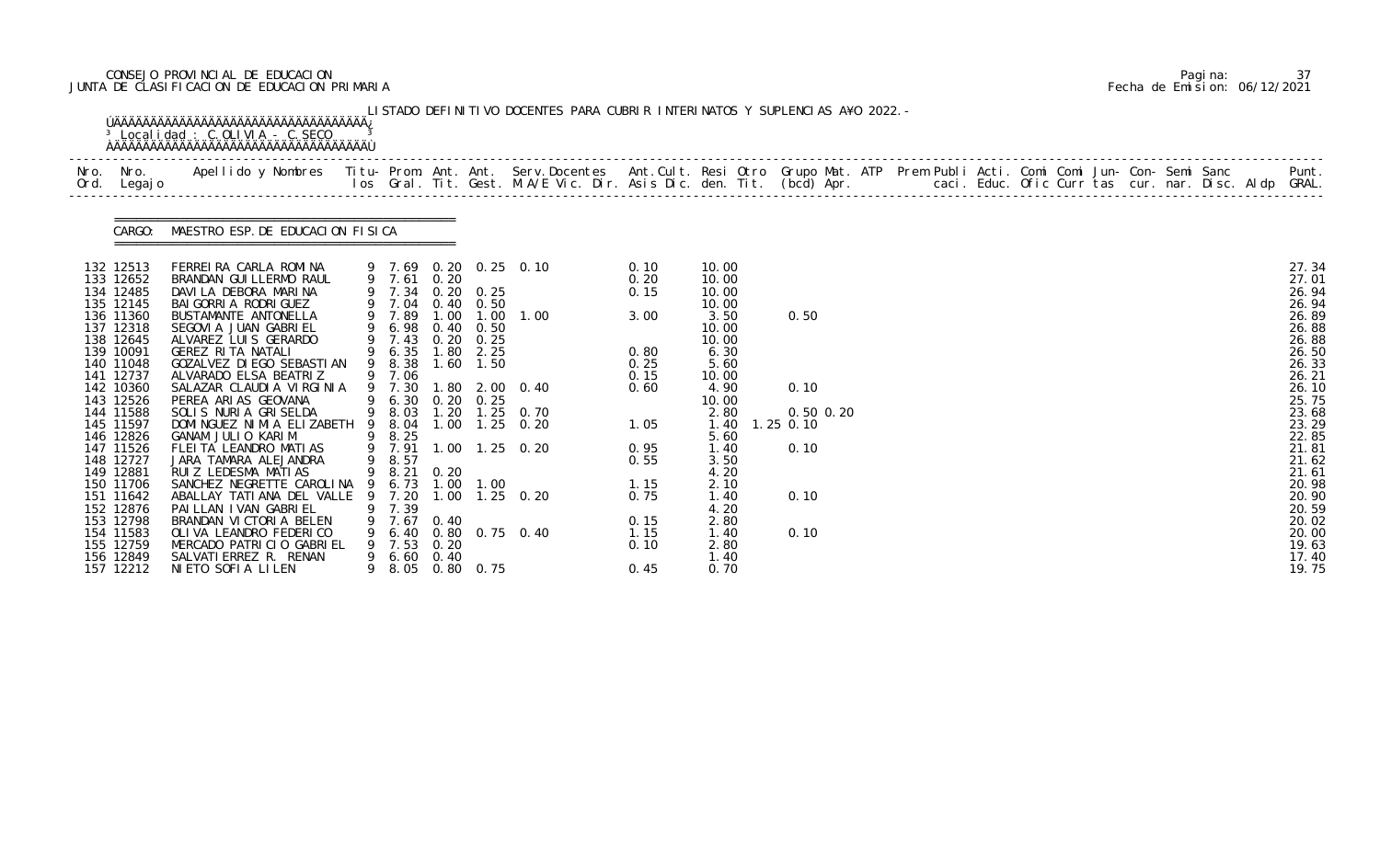# CONSEJO PROVINCIAL DE EDUCACION Pagina: 38 JUNTA DE CLASIFICACION DE EDUCACION PRIMARIA Fecha de Emision: 06/12/2021

| Nro.<br>Ord. | Nro.<br>Legaj o                                                                                                                             | Apellido y Nombres - Titu- Prom. Ant. Ant. Serv.Docentes - Ant.Cult. Resi Otro Grupo Mat. ATP Prem Publi Acti. Comi Comi Jun- Con- Semi Sanc - - - Punt.<br>Ios Gral. Tit. Gest. M.A/E Vic. Dir. Asis Dic. den. Tit. (bcd) Apr. -                                                     |   |                                                     |                      |                                                                                                                        |                       |                                                      |                                            |                   |      |  |      |  |  |  |              |                                                                                                 |
|--------------|---------------------------------------------------------------------------------------------------------------------------------------------|---------------------------------------------------------------------------------------------------------------------------------------------------------------------------------------------------------------------------------------------------------------------------------------|---|-----------------------------------------------------|----------------------|------------------------------------------------------------------------------------------------------------------------|-----------------------|------------------------------------------------------|--------------------------------------------|-------------------|------|--|------|--|--|--|--------------|-------------------------------------------------------------------------------------------------|
|              | CARGO:                                                                                                                                      | MAESTRO ESP. DE EDUCACION FISICA                                                                                                                                                                                                                                                      |   |                                                     |                      |                                                                                                                        |                       |                                                      |                                            |                   |      |  |      |  |  |  |              |                                                                                                 |
|              | 158 11151<br>159 12522<br>160 12658<br>161 12374<br>162 12456<br>163 12109<br>164 12754<br>165 12862<br>166 12361<br>167 12646<br>168 12554 | RUSSI KEVIN NAHUEL<br>CUEVAS AGRA¥ARAZ IGNACIO<br>GOMEZ JULIO RAFAEL<br>MORENO NELSON GUI LLERMO<br>SOSA JULIO GUILLERMO<br>BRI AMMONTE VANESA<br>BALDONADO SEBASTIAN RUBEN 9 7.10<br>MALDONADO OSVALDO<br>PACHECO ROQUE HERNAN<br>ALZUGARAY MATIAS DANIEL<br>LUJAN LEONARDO EXEQUIEL |   | 9 6.98 0.20<br>9 6.57<br>9 7.53<br>9 7.05<br>9 6.49 | 0.40<br>0.60<br>1.40 | 9 7.14 0.60 0.25<br>9 8.76 0.40 0.25<br>9 7.83 1.00 0.50<br>$0.40 \quad 0.50$<br>9 7.78 0.20 0.25<br>$0.20 \quad 0.25$ | 9 8.53 0.40 0.50 0.20 | 0.05<br>1.15<br>1.90<br>0.35<br>0.15<br>1.35<br>0.60 | 0.70<br>0.70<br>0.70<br>0.70               | 0.10<br>1.50      | 0.30 |  |      |  |  |  |              | 19.48<br>19.14<br>18.78<br>16.67<br>20.26<br>18.48<br>18.05<br>17.93<br>17.55<br>17.23<br>15.94 |
|              | CARGO:                                                                                                                                      | PES EDUCACION FISICA VARONES                                                                                                                                                                                                                                                          |   |                                                     |                      |                                                                                                                        |                       |                                                      |                                            |                   |      |  |      |  |  |  |              |                                                                                                 |
|              | 10677                                                                                                                                       | FUENTES NESTOR ANDRES                                                                                                                                                                                                                                                                 |   |                                                     |                      | 9 7.56 0.40 0.50                                                                                                       |                       | 0.65                                                 | 10.00                                      |                   |      |  |      |  |  |  |              | 28.11                                                                                           |
|              | CARGO:                                                                                                                                      | MAESTRO ESPECIAL DE INGLES                                                                                                                                                                                                                                                            |   |                                                     |                      |                                                                                                                        |                       |                                                      |                                            |                   |      |  |      |  |  |  |              |                                                                                                 |
|              | 1 10766<br>2 9344<br>3 6410<br>4 10626                                                                                                      | CARDENAS LUIS ALEXANDER<br>MARTIN MARIANGELES<br>CRUZ I VANA DEL ROSARIO<br>VI LLANUEVA KAREN NOEMI                                                                                                                                                                                   | 9 | 9 7.68<br>9 8.69<br>8.71                            |                      | 9 8.53 1.40 1.75 1.40<br>2.20 2.75 0.80<br>3.00 3.00<br>1.40 1.75 1.50                                                 |                       | 1.65<br>2.60<br>3.00<br>1.10                         | 10.00 3.75 0.70<br>10.00<br>10.00<br>10.00 | 1.25 0.40<br>0.70 |      |  | 0.60 |  |  |  | 3.00<br>2.00 | 41.18<br>37.28<br>36.69<br>36.16                                                                |

|  | Pagi na: | 38                           |
|--|----------|------------------------------|
|  |          | Fecha de Emision: 06/12/2021 |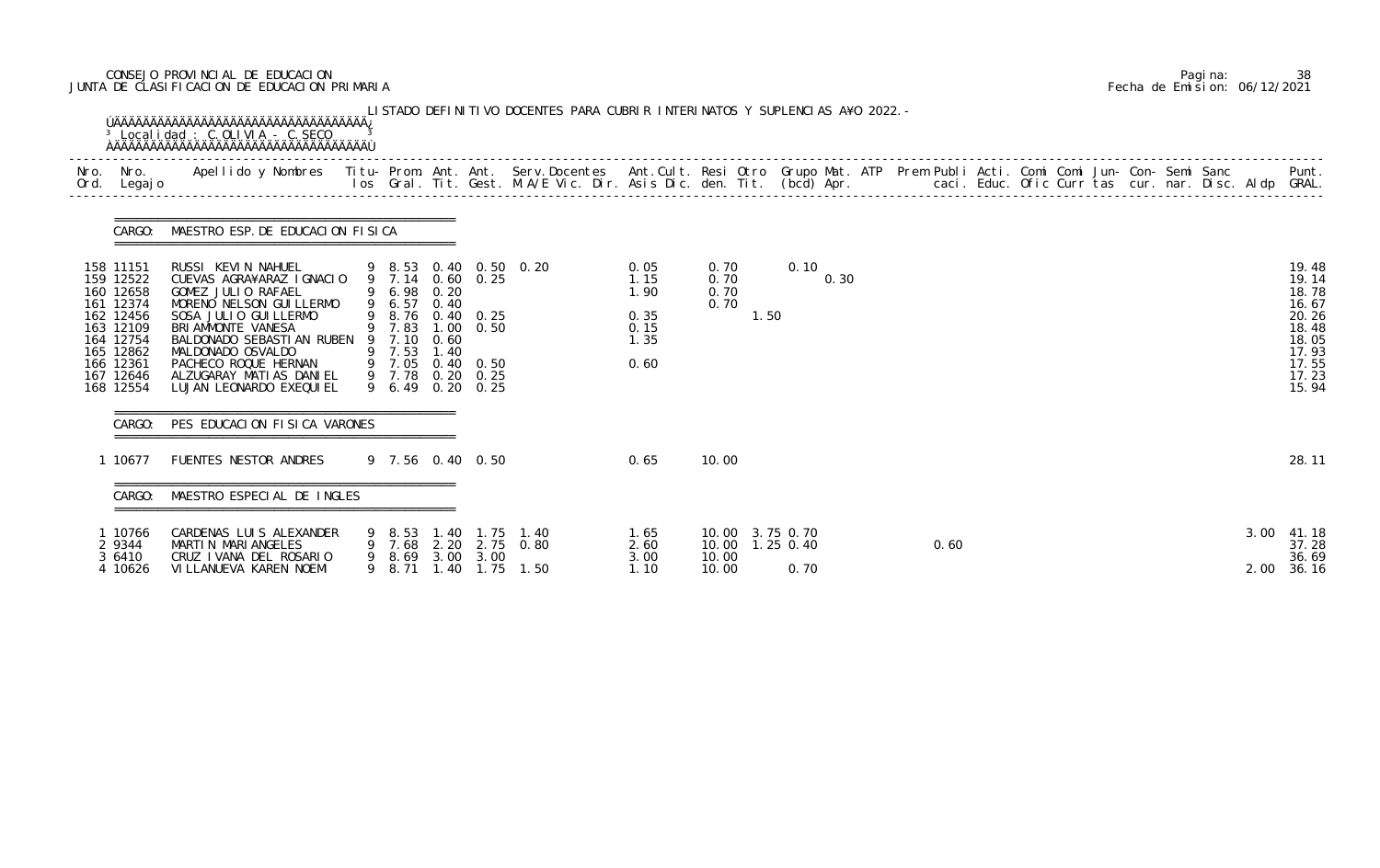# CONSEJO PROVINCIAL DE EDUCACION Pagina: 39 JUNTA DE CLASIFICACION DE EDUCACION PRIMARIA Fecha de Emision: 06/12/2021

| Nro.<br>Ord. | Nro.<br>Legaj o            | Apellido y Nombres  Titu- Prom. Ant. Ant. Serv.Docentes  Ant.Cult. Resi Otro Grupo Mat. ATP Prem Publi Acti. Comi Comi Jun- Con- Semi Sanc         Punt.<br>Ios Gral. Tit. Gest. M.A/E Vic. Dir. Asis Dic. den. Tit. (bcd) Apr. |                       |              |                           |                                                 |                      |                         |                           |  |  |  |  |      |                         |
|--------------|----------------------------|---------------------------------------------------------------------------------------------------------------------------------------------------------------------------------------------------------------------------------|-----------------------|--------------|---------------------------|-------------------------------------------------|----------------------|-------------------------|---------------------------|--|--|--|--|------|-------------------------|
|              | CARGO:                     | MAESTRO ESPECIAL DE INGLES                                                                                                                                                                                                      |                       |              |                           |                                                 |                      |                         |                           |  |  |  |  |      |                         |
|              | 5 10926                    | VACCHELLI FABIANA NOEMI<br>HURBAN PAOLA GABRI ELA                                                                                                                                                                               |                       |              |                           | 9 8.24 1.20 1.50 1.50                           | 0.90                 | 10.00                   | 0.70                      |  |  |  |  | 3.00 | 36.04                   |
|              | 6 9371<br>12096<br>8 10520 | NAVARRETE ROBERTO MI GUEL<br>SALDA¥O GABRI ELA ANDREA                                                                                                                                                                           | 9 7.81<br>9 7.71      |              | 1.40 1.75                 | 9 8.19 2.20 2.75 0.40<br>0.60 0.75 0.70<br>1.60 | 3.00<br>3.00<br>3.00 | 10.00<br>10.00<br>10.00 | 0.20<br>0.30 0.20<br>0.80 |  |  |  |  | 3.00 | 35.74<br>35.36<br>35.26 |
|              | 9 10014                    | PEREZ AMADOR LAURA                                                                                                                                                                                                              | 9 7.08                |              |                           | 2.60 2.25 3.00                                  |                      | 6.30                    | 1.70                      |  |  |  |  | 3.00 | 34.93                   |
|              | 10 11371<br>11 9628        | SARACHO ELBA ANALIA<br>MOCETTI RUTH NATALI                                                                                                                                                                                      | 9 8.33<br>9 9.13      | 1.20         | 1.25                      | 1.80<br>2.00 2.50 0.60                          | 0.50<br>0.65         | 8.40<br>10.00           | 0.90<br>0.30              |  |  |  |  | 3.00 | 34.38<br>34.18          |
|              | 12 10337                   | SEGOVIA VILMA LORENA                                                                                                                                                                                                            | 9 6.83                | 1.40         |                           | 1.75 1.40                                       | 1.50                 | 8.40                    | 0.70                      |  |  |  |  | 3.00 | 33.98                   |
|              | 13 11793<br>14 11179       | VERA MARIA LUCIA<br>JARA MELISSA SILVINA                                                                                                                                                                                        | 9 7.58<br>9 8.91      | 0.80<br>1.20 | 1.00<br>1.50              | 1.60<br>1.70                                    | 0.40                 | 10.00<br>10.00          | 0.80<br>0.80              |  |  |  |  | 3.00 | 33.78<br>33.51          |
|              | 15 11122                   | RIBA MARIA EUGENIA                                                                                                                                                                                                              | 9 7.61                | 1.20         |                           | $1.25$ 1.10                                     |                      | 10.00                   | 0.30                      |  |  |  |  | 3.00 | 33.46                   |
|              | 16 11225<br>17 11900       | CARRIZO MARIEL LETICIA<br>DOMI NGUEZ MI CAELA                                                                                                                                                                                   | 9 8.25<br>9 8.82 0.80 | 1.00         | 1.25                      | $1.00 \quad 0.50$                               | 0.95<br>1.00         | 10.00<br>2.50<br>10.00  | 1.50 0.20                 |  |  |  |  |      | 32.95<br>32.82          |
|              | 18 11011                   | LESCANO NELIDA BEATRIZ                                                                                                                                                                                                          | 9 7.78                | 1.20         | 1.50                      | 1.30                                            | 1.40                 | 10.00                   | 0.60                      |  |  |  |  |      | 32.78                   |
|              | 19 9600<br>20 12478        | CORREA CARINA VALERIA<br>VILLALBA ALICIA ADELINA                                                                                                                                                                                | 9 7.88<br>9 9.13      | 1.80         | 2.25                      | 1.80<br>$0.20$ $0.25$ $0.20$                    | 0.70 0.05            | 7.70<br>10.00           | 0.90<br>0.10              |  |  |  |  | 3.00 | 32.08<br>31.88          |
|              | 21 11075                   | QUINTEROS DALMA VANINA                                                                                                                                                                                                          | 9 8.78                |              |                           | 1.20 1.50 0.70                                  | 0.30                 | 10.00                   | 0.30                      |  |  |  |  |      | 31.78                   |
|              | 22 11137                   | VERA YOLANDA GRISELDA<br>HERNANDEZ YESICA MARION                                                                                                                                                                                | 9 6.97                | 1.20         | 1.50                      | 1.30                                            | 1.15                 | 10.00                   | 0.60                      |  |  |  |  |      | 31.72                   |
|              | 23 12476<br>24 12077       | VERKERK KAREN                                                                                                                                                                                                                   | 9 8.00<br>8.79        | 0.80         | 0.75                      | $0.25$ $0.20$<br>0. 70                          | 0.10                 | 10.00<br>7.00           | 0.10<br>0.30              |  |  |  |  | 3.00 | 3.00 30.55<br>30.44     |
|              | 25 12320                   | GONZALEZ VERONI CA                                                                                                                                                                                                              | 8.65                  | 0. 20        | 0. 50                     | 0.55                                            | 0.45                 | 10.00                   | 0.20                      |  |  |  |  |      | 29.55                   |
|              | 26 10306<br>27 12470       | REYNOSO YONATAN DANI EL<br>OJEDA PABLO JOSE                                                                                                                                                                                     | 8.58<br>9. 59         | 2.40         | 1.25<br>$0.20 \quad 0.25$ | 1.60                                            |                      | 5.60<br>10.00           | 0.80                      |  |  |  |  |      | 29.23<br>29.04          |
|              | 28 11993                   | GOMEZ VIRGINIA MARIANELA                                                                                                                                                                                                        | 8. 38                 | 0.80         | 0.75                      |                                                 |                      | 10.00                   |                           |  |  |  |  |      | 28.93                   |
|              | 29 11715<br>30 11340       | SOLOAGA MACARENA JULIANA<br>QUINTEROS SUSANA VALERIA                                                                                                                                                                            | 9 7.53<br>9 8.23      | 0.80         | 1.00                      | 0.80 1.00 0.80                                  | 0.45                 | 10.00<br>6.30           | 0.40                      |  |  |  |  |      | 28.33<br>26.98          |

|  | Pagi na: | 39                           |
|--|----------|------------------------------|
|  |          | Fecha de Emision: 06/12/2021 |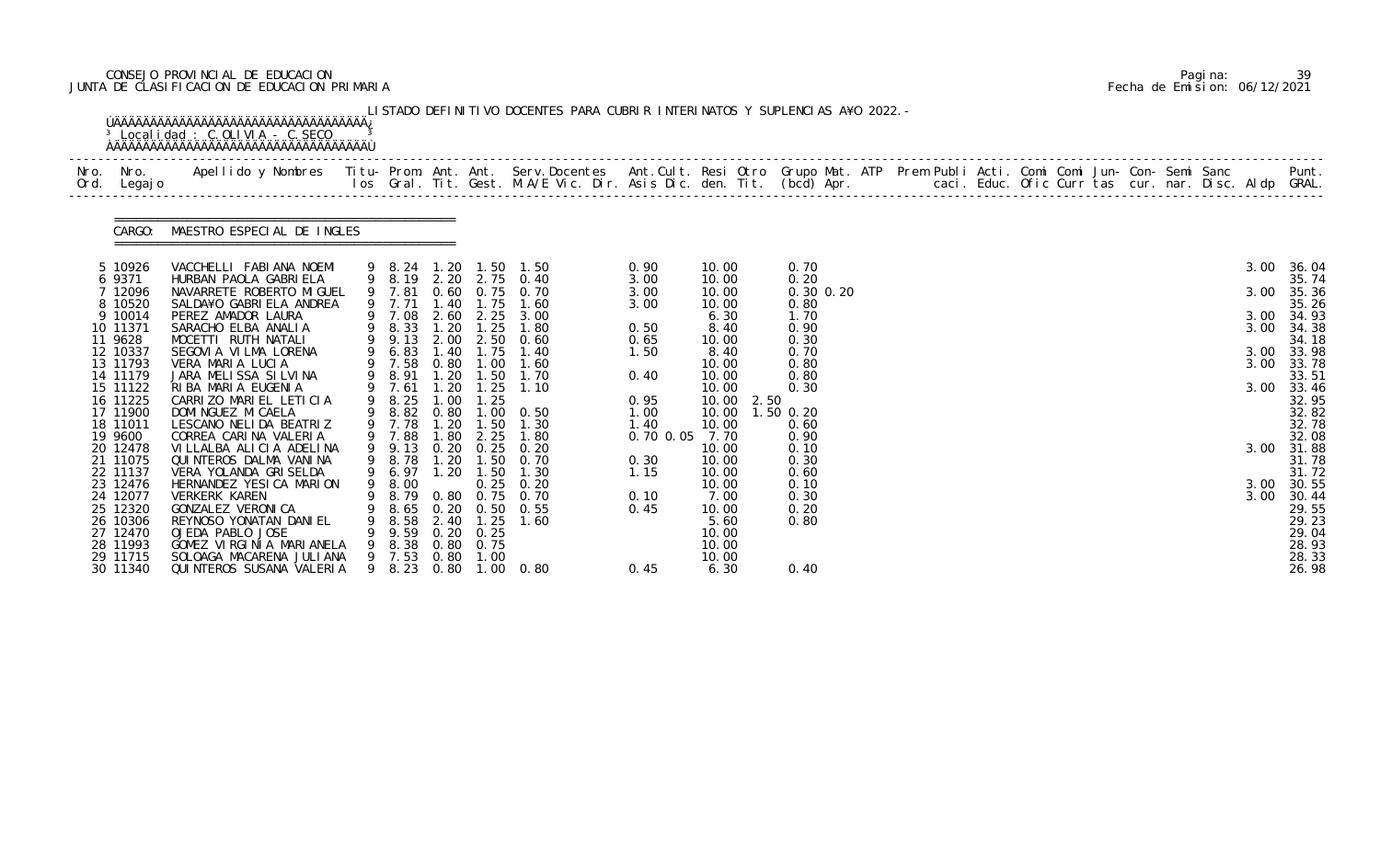# CONSEJO PROVINCIAL DE EDUCACION Pagina: 40 JUNTA DE CLASIFICACION DE EDUCACION PRIMARIA Fecha de Emision: 06/12/2021

| Nro.<br>Ord. | Nro.<br>Legaj o      | Apellido y Nombres Titu- Prom. Ant. Ant. Serv.Docentes Ant.Cult. Resi Otro Grupo Mat. ATP Prem Publi Acti. Comi Comi Jun- Con- Semi Sanc Punt.<br>Ios Gral. Tit. Gest. M.A/E Vic. Dir. Asis Dic. den. Tit. (bcd) Apr. |   |                               |              |                     |                                         |              |                                      |                       |      |  |  |      |              |                |
|--------------|----------------------|-----------------------------------------------------------------------------------------------------------------------------------------------------------------------------------------------------------------------|---|-------------------------------|--------------|---------------------|-----------------------------------------|--------------|--------------------------------------|-----------------------|------|--|--|------|--------------|----------------|
|              | CARGO:               | MAESTRO ESPECIAL DE INGLES                                                                                                                                                                                            |   |                               |              |                     |                                         |              |                                      |                       |      |  |  |      |              |                |
|              | 31 12313<br>32 12065 | RAMIREZ ANDREA JULIETA<br>MARTINEZ EVELINA ISABEL                                                                                                                                                                     |   | 9 7.08                        |              |                     | 9 7.12 0.40 0.50 0.60<br>0.80 0.75 0.60 | 0.80         | 7.00<br>2.10                         | 0.30<br>0.30          |      |  |  |      | 3.00         | 24.92<br>24.43 |
|              | 33 11492             | AVI LA ALEJANDRA                                                                                                                                                                                                      |   | 8.17                          | 1.20         | $\overline{1}$ . 25 | 0.20                                    | 0.95         | 2.10                                 | 0.10                  |      |  |  |      |              | 22.97          |
|              | 34 12275<br>35 11992 | RIOS MARIELA VERONICA<br>ALVAREZ ARANGUREN ROMINA                                                                                                                                                                     |   | 9 6.68<br>9 8.13              |              | $1.40$ $1.00$       | 0.60 0.50 0.40                          | 0.10         | 1.40<br>2.10                         | 0.20                  |      |  |  |      | 3.00         | 21.78<br>21.73 |
|              | 36 12501             | BURALLI MIRON MELISA                                                                                                                                                                                                  |   | 9 8.58                        |              |                     | $0.25$ 2.30                             |              | 0.70                                 | 1.10                  |      |  |  |      |              | 21.93          |
|              | 37 12828<br>38 12072 | GONCALVEZ CORREA KRISTEL<br>SCHLOTTAEUR DULCE                                                                                                                                                                         |   | 9 8.18 2.20<br>9 8.70         |              |                     | 0.40 0.75 0.40                          | 0.35         | 0.70                                 | 0.20                  |      |  |  |      | 3.00         | 20.08<br>22.80 |
|              | 39 12850             | YAPURA MABEL SOLEDAD                                                                                                                                                                                                  |   | 9 7.00                        |              |                     |                                         | 1.05         |                                      |                       |      |  |  |      |              | 17.05          |
|              | 40 12852             | VIZGARRA MAURO EZEQUIEL<br>41 T 36/43 BORDON LILIANA TERESA                                                                                                                                                           |   | 9 6.81 0.40<br>$3 \quad 7.21$ |              |                     | 2.40 2.50 2.80                          |              | 10.00                                | 1.30                  |      |  |  | 1.00 |              | 16.21<br>30.21 |
|              | 42 11991             | SUAREZ CAROLA JAQUELINE                                                                                                                                                                                               |   | 3, 7, 38                      | 1.20         |                     | $1.00 \quad 0.60$                       | 0.10         | 10.00                                | 0.30 0.20             |      |  |  |      | 3.00         | 26.78          |
|              | CARGO:               | PES LENGUA EXTRANJERA: INGLES                                                                                                                                                                                         |   |                               |              |                     |                                         |              |                                      |                       |      |  |  |      |              |                |
|              | 1 10766<br>2 9344    | CARDENAS LUIS ALEXANDER<br>MARTIN MARIANGELES                                                                                                                                                                         |   | 9 8.53 1.40 1.75              |              |                     | 1.40<br>9 7.68 2.20 2.75 0.80           | 1.65<br>2.60 | 10.00 3.75 0.70<br>10.00  1.25  0.40 |                       | 0.60 |  |  |      | 3.00         | 41.18<br>37.28 |
|              | 3 6410               | CRUZ I VANA DEL ROSARIO                                                                                                                                                                                               | 9 | 8.69                          | 3.00         | 3.00                |                                         | 3.00         | 10.00                                |                       |      |  |  |      |              | 36.69          |
|              | 4 10626<br>5 10926   | VI LLANUEVA KAREN NOEMI<br>VACCHELLI FABIANA NOEMI                                                                                                                                                                    |   | 8. 71<br>9 8.24               | 1.40<br>1.20 | 1.75<br>1.50        | 1.50<br>1.50                            | 1.10<br>0.90 | 10.00<br>10.00                       | 0.70<br>0.70          |      |  |  |      | 2.00<br>3.00 | 36.16<br>36.04 |
|              | 6 9371               | HURBAN PAOLA GABRI ELA                                                                                                                                                                                                |   | 9 8.19                        | 2.20         | 2.75                | 0.40                                    | 3.00         | 10.00                                | 0.20                  |      |  |  |      |              | 35.74          |
|              | 7 12096<br>8 10520   | NAVARRETE ROBERTO MI GUEL<br>SALDA¥O GABRIELA ANDREA                                                                                                                                                                  | 9 | 7.81<br>9 7.71                | 0.60<br>1.40 | 0.75<br>1.75        | 0.70<br>1.60                            | 3.00<br>3.00 | 10.00<br>10.00                       | $0.30$ $0.20$<br>0.80 |      |  |  |      | 3.00         | 35.36<br>35.26 |
|              | 9 10014              | PEREZ AMADOR LAURA                                                                                                                                                                                                    |   | 9 7.08                        | 2.60         | 2.25                | 3.00                                    |              | 6.30                                 | 1.70                  |      |  |  |      | 3.00         | 34.93          |

|  | Pagi na: | 40                           |
|--|----------|------------------------------|
|  |          | Fecha de Emision: 06/12/2021 |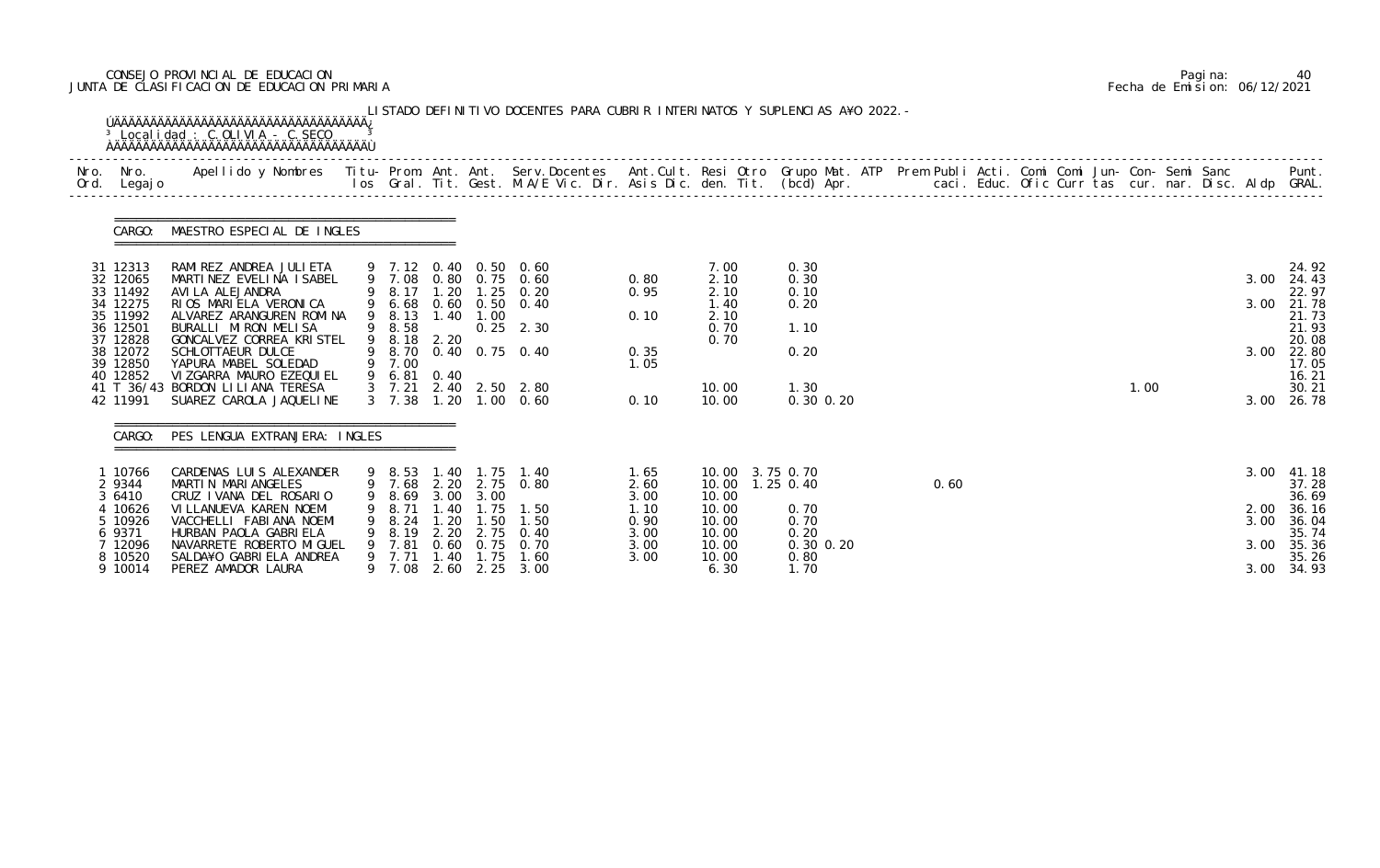# CONSEJO PROVINCIAL DE EDUCACION Pagina: 41 JUNTA DE CLASIFICACION DE EDUCACION PRIMARIA Fecha de Emision: 06/12/2021

| Apellido y Nombres - Titu- Prom. Ant. Ant. Serv.Docentes - Ant.Cult. Resi Otro Grupo Mat. ATP Prem Publi Acti. Comi Comi Jun- Con- Semi Sanc - - - - Punt.<br>Ios Gral. Tit. Gest. M.A/E Vic. Dir. Asis Dic. den. Tit. (bcd) Apr.<br>Nro. Nro.<br>Ord. Legajo<br>CARGO: PES LENGUA EXTRANJERA: INGLES<br>10 11371<br>SARACHO ELBA ANALIA<br>9 8.33 1.20 1.25 1.80<br>0.50<br>8.40<br>0.90<br>9 9.13 2.00 2.50 0.60<br>MOCETTI RUTH NATALI<br>11 9628<br>0.65<br>0.30<br>10.00<br>6.83<br>1.40<br>12 10337<br>1.75<br>0.70<br>SEGOVIA VILMA LORENA<br>1.40<br>1.50<br>8.40<br>9 7.58<br>13 11793<br>0.80<br>VERA MARIA LUCIA<br>1.00<br>10.00<br>1.60<br>0.80<br>9 8.91<br>1.20<br>14 11179<br>JARA MELISSA SILVINA<br>1.50<br>1.70<br>0.40<br>10.00<br>0.80<br>9 7.61<br>1.20<br>15 11122<br>RIBA MARIA EUGENIA<br>1.25<br>0.30<br>1.10<br>10.00 |      |                |
|--------------------------------------------------------------------------------------------------------------------------------------------------------------------------------------------------------------------------------------------------------------------------------------------------------------------------------------------------------------------------------------------------------------------------------------------------------------------------------------------------------------------------------------------------------------------------------------------------------------------------------------------------------------------------------------------------------------------------------------------------------------------------------------------------------------------------------------------------|------|----------------|
|                                                                                                                                                                                                                                                                                                                                                                                                                                                                                                                                                                                                                                                                                                                                                                                                                                                  |      |                |
|                                                                                                                                                                                                                                                                                                                                                                                                                                                                                                                                                                                                                                                                                                                                                                                                                                                  |      |                |
|                                                                                                                                                                                                                                                                                                                                                                                                                                                                                                                                                                                                                                                                                                                                                                                                                                                  | 3.00 | 34.38          |
|                                                                                                                                                                                                                                                                                                                                                                                                                                                                                                                                                                                                                                                                                                                                                                                                                                                  | 3.00 | 34.18<br>33.98 |
|                                                                                                                                                                                                                                                                                                                                                                                                                                                                                                                                                                                                                                                                                                                                                                                                                                                  | 3.00 | 33.78          |
|                                                                                                                                                                                                                                                                                                                                                                                                                                                                                                                                                                                                                                                                                                                                                                                                                                                  |      | 33.51          |
|                                                                                                                                                                                                                                                                                                                                                                                                                                                                                                                                                                                                                                                                                                                                                                                                                                                  | 3.00 | 33.46          |
| 16 11225<br>CARRIZO MARIEL LETICIA<br>9 8.25<br>1.00<br>1.25<br>0.95<br>10.00 2.50                                                                                                                                                                                                                                                                                                                                                                                                                                                                                                                                                                                                                                                                                                                                                               |      | 32.95          |
| 9 8.82 0.80<br>17 11900<br>DOMI NGUEZ MI CAELA<br>$1.00 \quad 0.50$<br>10.00<br>1.50 0.20<br>1.00                                                                                                                                                                                                                                                                                                                                                                                                                                                                                                                                                                                                                                                                                                                                                |      | 32.82          |
| 9 7.78<br>1.20<br>LESCANO NELIDA BEATRIZ<br>1.50<br>18 11011<br>1.30<br>1.40<br>10.00<br>0.60<br>9 7.88<br>19 9600<br>CORREA CARINA VALERIA<br>1.80<br>2.25<br>1.80<br>0.70 0.05<br>7.70<br>0.90                                                                                                                                                                                                                                                                                                                                                                                                                                                                                                                                                                                                                                                 |      | 32.78<br>32.08 |
| $0.20$ $0.25$ $0.20$<br>9 9.13<br>20 12478<br>VILLALBA ALICIA ADELINA<br>0.10<br>10.00                                                                                                                                                                                                                                                                                                                                                                                                                                                                                                                                                                                                                                                                                                                                                           | 3.00 | 31.88          |
| 1.20<br>QUINTEROS DALMA VANINA<br>9 8.78<br>21 11075<br>1.50<br>0.30<br>0.70<br>0.30<br>10.00                                                                                                                                                                                                                                                                                                                                                                                                                                                                                                                                                                                                                                                                                                                                                    |      | 31.78          |
| 9 6.97<br>22 11137<br>VERA YOLANDA GRISELDA<br>1.20<br>1.50<br>1.15<br>10.00<br>0.60<br>1.30                                                                                                                                                                                                                                                                                                                                                                                                                                                                                                                                                                                                                                                                                                                                                     |      | 31.72          |
| 9 8.00<br>$0.25$ 0.20<br>23 12476<br>HERNANDEZ YESICA MARION<br>0.10<br>10.00                                                                                                                                                                                                                                                                                                                                                                                                                                                                                                                                                                                                                                                                                                                                                                    | 3.00 | 30.55          |
| 24 12077<br>0.80 0.75 0.70<br><b>VERKERK KAREN</b><br>9 8.79<br>0.10<br>7.00<br>0.30                                                                                                                                                                                                                                                                                                                                                                                                                                                                                                                                                                                                                                                                                                                                                             | 3.00 | 30.44          |
| 25 12320<br>9 8.65 0.20 0.50 0.55<br>GONZALEZ VERONI CA<br>10.00<br>0.20<br>0.45<br>2.40 1.25 1.60                                                                                                                                                                                                                                                                                                                                                                                                                                                                                                                                                                                                                                                                                                                                               |      | 29.55          |
| 9 8.58<br>26 10306<br>REYNOSO YONATAN DANI EL<br>5.60<br>0.80<br>9 9.59<br>OJEDA PABLO JOSE<br>$0.20 \quad 0.25$<br>27 12470<br>10.00                                                                                                                                                                                                                                                                                                                                                                                                                                                                                                                                                                                                                                                                                                            |      | 29.23<br>29.04 |
| GOMEZ VIRGINIA MARIANELA<br>9 8.38 0.80 0.75<br>28 11993<br>10.00                                                                                                                                                                                                                                                                                                                                                                                                                                                                                                                                                                                                                                                                                                                                                                                |      | 28.93          |
| 29 11715<br>SOLOAGA MACARENA JULIANA<br>7.53<br>0.80<br>1.00<br>10.00                                                                                                                                                                                                                                                                                                                                                                                                                                                                                                                                                                                                                                                                                                                                                                            |      | 28.33          |
| 30 11340<br>QUINTEROS SUSANA VALERIA<br>0.80<br>0.45<br>6.30<br>0.40<br>8.23<br>. 00<br>0.80                                                                                                                                                                                                                                                                                                                                                                                                                                                                                                                                                                                                                                                                                                                                                     |      | 26.98          |
| 31 12313<br>RAMI REZ ANDREA JULI ETA<br>0.50<br>7.00<br>0.30<br>9 7.12<br>0.40<br>0.60                                                                                                                                                                                                                                                                                                                                                                                                                                                                                                                                                                                                                                                                                                                                                           |      | 24.92          |
| 32 12065<br>MARTINEZ EVELINA ISABEL<br>7.08<br>0.80<br>0. 75<br>2.10<br>0.30<br>0.80<br>0.60                                                                                                                                                                                                                                                                                                                                                                                                                                                                                                                                                                                                                                                                                                                                                     | 3.00 | 24.43          |
| 2.10<br>33 11492<br>8.17<br>1.20<br>1.25<br>0.10<br>AVI LA ALEJANDRA<br>0.20<br>0.95<br>RIOS MARIELA VERONICA<br>0.40                                                                                                                                                                                                                                                                                                                                                                                                                                                                                                                                                                                                                                                                                                                            |      | 22.97<br>21.78 |
| 34 12275<br>9 6.68<br>$0.60 \quad 0.50$<br>0.20<br>1.40<br>35 11992<br>9 8.13<br>0.10<br>2.10<br>ALVAREZ ARANGUREN ROMINA<br>1.40 1.00                                                                                                                                                                                                                                                                                                                                                                                                                                                                                                                                                                                                                                                                                                           | 3.00 | 21.73          |

|  | Pagi na: | 41                           |
|--|----------|------------------------------|
|  |          | Fecha de Emision: 06/12/2021 |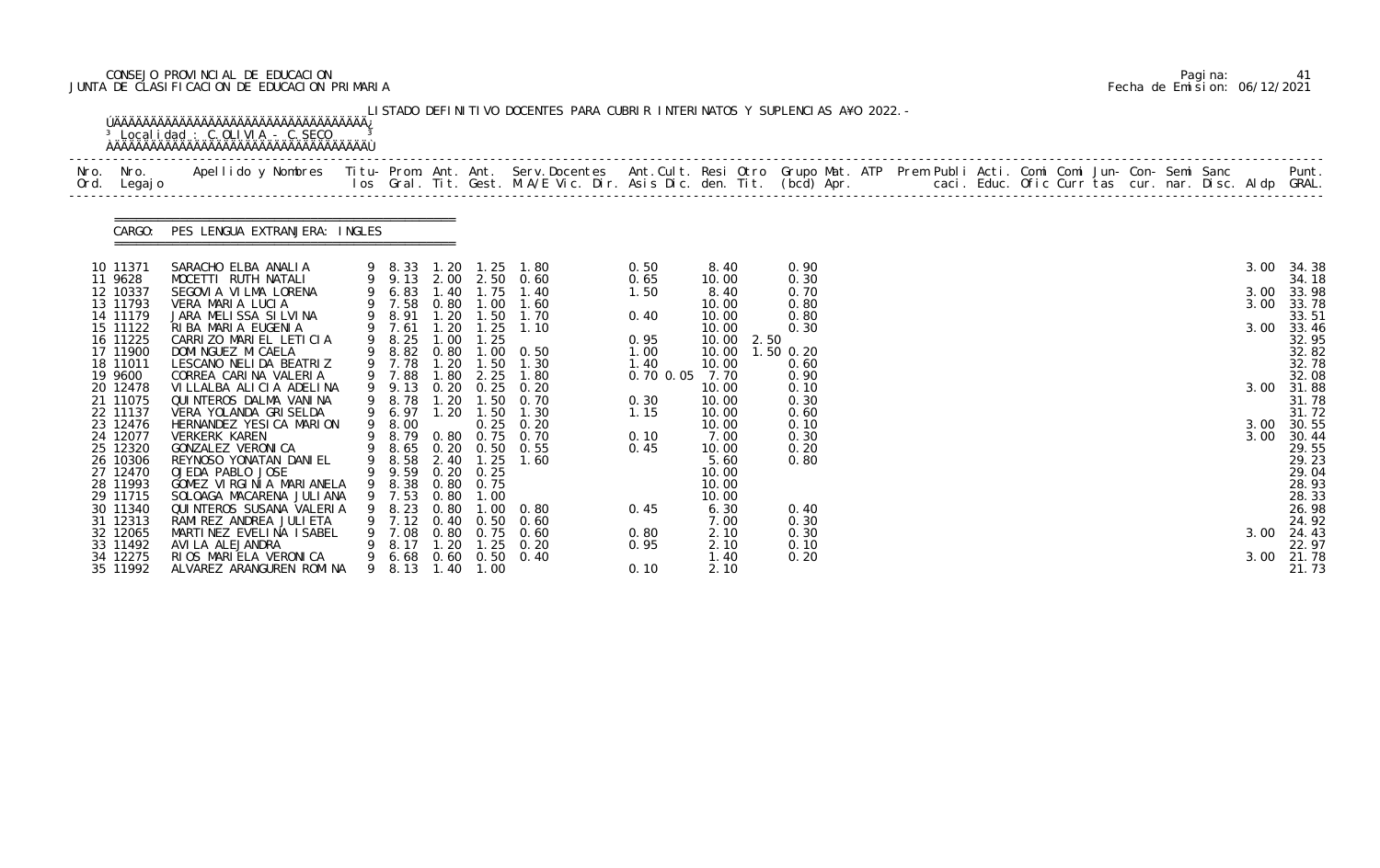# CONSEJO PROVINCIAL DE EDUCACION Pagina: 42 JUNTA DE CLASIFICACION DE EDUCACION PRIMARIA Fecha de Emision: 06/12/2021

| Nro.<br>Ord. | Nro.<br>Legaj o                      | Apellido y Nombres Titu- Prom. Ant. Ant. Serv.Docentes Ant.Cult. Resi Otro Grupo Mat. ATP Prem Publi Acti. Comi Comi Jun- Con- Semi Sanc Punt.<br>Ios Gral. Tit. Gest. M.A/E Vic. Dir. Asis Dic. den. Tit. (bcd) Apr. |                       |                  |                                                                         |                              |                |            |                                                 |      |  |      |      |      |  |      |                                  |
|--------------|--------------------------------------|-----------------------------------------------------------------------------------------------------------------------------------------------------------------------------------------------------------------------|-----------------------|------------------|-------------------------------------------------------------------------|------------------------------|----------------|------------|-------------------------------------------------|------|--|------|------|------|--|------|----------------------------------|
|              | CARGO:                               | PES LENGUA EXTRANJERA: INGLES                                                                                                                                                                                         |                       |                  |                                                                         |                              |                |            |                                                 |      |  |      |      |      |  |      |                                  |
|              | 36 12501<br>37 12828<br>38 12072     | BURALLI MIRON MELISA<br>GONCALVEZ CORREA KRISTEL<br><b>SCHLOTTAEUR DULCE</b>                                                                                                                                          | 9 8.58<br>9 8.18 2.20 |                  | $0.25$ 2.30<br>9 8.70 0.40 0.75 0.40                                    | 0.35                         | 0.70<br>0.70   |            | 1.10<br>0.20                                    |      |  |      |      |      |  | 3.00 | 21.93<br>20.08<br>22.80          |
|              | 39 12850<br>40 12852                 | YAPURA MABEL SOLEDAD<br>VIZGARRA MAURO EZEQUIEL                                                                                                                                                                       | 9 7.00<br>9 6.81 0.40 |                  |                                                                         | 1.05                         |                |            |                                                 |      |  |      |      |      |  |      | 17.05<br>16.21                   |
|              | 42 11991                             | 41 T 36/43 BORDON LILIANA TERESA<br>SUAREZ CAROLA JAQUELINE                                                                                                                                                           | $3 \quad 7.38$        |                  | 3 7.21 2.40 2.50 2.80<br>$1, 20$ $1, 00$ $0, 60$                        | 0.10                         | 10.00<br>10.00 |            | 1.30<br>0.30 0.20                               |      |  |      |      | 1.00 |  |      | 30.21<br>3.00 26.78              |
|              | CARGO:                               | PES ED. ARTISTICA: DANZAS                                                                                                                                                                                             |                       |                  |                                                                         |                              |                |            |                                                 |      |  |      |      |      |  |      |                                  |
|              | 1 T 65<br>2 7158<br>3 6810<br>4 6055 | CARRIZO GABRIELA SILVANA<br>CHAILE CARMEN DEOLINDA<br>TORTELLI SANDRA VI VI ANA<br>ROA ANDREA MARIA                                                                                                                   |                       | 9 7.44 3.00 2.50 | 9 8.06 2.80 2.25 3.00<br>9 7.96 3.00 3.00 0.30<br>9 6.94 3.00 1.50 3.00 | 3.00<br>0.85<br>1.60<br>0.35 | 10.00          | 10.00 1.75 | 10.00 6.00 2.30<br>10.00 7.00 0.10<br>1.90 1.00 | 0.30 |  | 0.05 | 0.20 | 1.00 |  |      | 47.76<br>41.41<br>37.94<br>34.04 |
|              | CARGO:                               | PES ED. ARTI STI CA: TEATRO                                                                                                                                                                                           |                       |                  |                                                                         |                              |                |            |                                                 |      |  |      |      |      |  |      |                                  |
|              | 1 8077                               | ANCE ROMINA ALEJANDRA                                                                                                                                                                                                 | 9 8.00 2.60 2.75      |                  |                                                                         | 0.55                         | 10.00          |            |                                                 |      |  |      |      |      |  |      | 32.90                            |

|  | Pagi na: |                              |
|--|----------|------------------------------|
|  |          | Fecha de Emision: 06/12/2021 |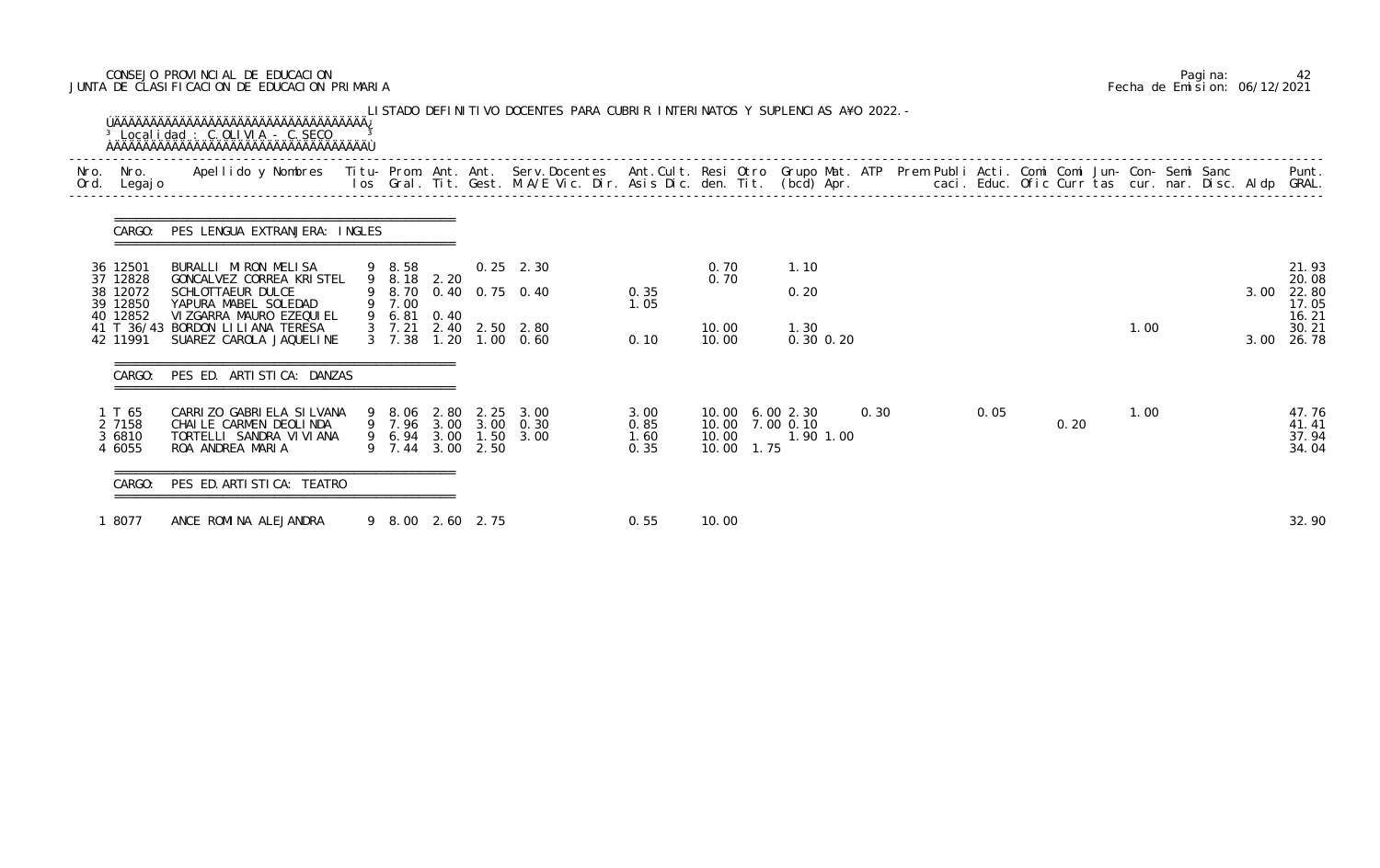# CONSEJO PROVINCIAL DE EDUCACION Pagina: 43 JUNTA DE CLASIFICACION DE EDUCACION PRIMARIA Fecha de Emision: 06/12/2021

| Nro.<br>Ord. | Nro.<br>Legaj o      | Apellido y Nombres - Titu- Prom. Ant. Ant. Serv.Docentes - Ant.Cult. Resi Otro Grupo Mat. ATP Prem Publi Acti. Comi Comi Jun- Con- Semi Sanc - - - - Punt.<br>Ios Gral. Tit. Gest. M.A/E Vic. Dir. Asis Dic. den. Tit. (bcd) Apr. |                |                                |              |                  |                                         |                         |                |                        |      |      |              |  |      |                |
|--------------|----------------------|-----------------------------------------------------------------------------------------------------------------------------------------------------------------------------------------------------------------------------------|----------------|--------------------------------|--------------|------------------|-----------------------------------------|-------------------------|----------------|------------------------|------|------|--------------|--|------|----------------|
|              | CARGO:               | ASIST. MEDIOS A/C GAB. DE INFORMATICA                                                                                                                                                                                             |                |                                |              |                  |                                         |                         |                |                        |      |      |              |  |      |                |
|              | 1 T 36<br>2 12848    | TULA LAURA DANI ELA<br>MORENO CESAR ALEXI                                                                                                                                                                                         |                | 9 8.59 2.20<br>9 7.05          |              |                  | 2.20                                    | 1.30<br>2.65            | 10.00          | 10.00 3.00 1.00 1.00   |      |      | 1.00         |  |      | 39.29<br>28.70 |
|              | 3 12644              | ALEMAN JACQUELINE JAEL                                                                                                                                                                                                            |                |                                |              | 9 7.08 0.20 0.25 |                                         | 3.00                    | 2.80           |                        |      |      |              |  |      | 22.33          |
|              | 4 9487<br>5 9787     | SALICA ALBA SILVANA<br>JIMENEZ JORGE MATIAS                                                                                                                                                                                       |                | 6 6.73<br>$6$ 7.61             | 3.00         | 2.40 2.75        | 2.75 2.00<br>2.40                       | 3.00 0.30 10.00<br>1.50 | 7.70           | 3.25 1.00 0.20<br>1.20 | 0.15 |      |              |  | 3.00 | 38.38<br>34.56 |
|              | 6 8527               | QUI SPE FUENTES JUAN                                                                                                                                                                                                              |                | 6 6.09                         | 2.80         | 3.00             | 2.50                                    | 1.35                    | 10.00          | 1.20                   |      |      |              |  |      | 32.94          |
|              | 7 8339<br>8 10311    | ARANCI BI A JOSE DANI EL<br>ARGA¥ARAZ PATRICIA                                                                                                                                                                                    |                | 6 6.58<br>6 7.01               | 1.60<br>3.00 | 2.25<br>2.00     | 1.80<br>1.60                            | 3.00                    | 7.70<br>9.10   | 3.00 0.90<br>0.80      |      |      |              |  | 2.00 | 32.83<br>31.51 |
|              | 9 10100              | JUAREZ EDGARDO ARIEL                                                                                                                                                                                                              |                | 6 8.00                         |              | 2.00 2.25        | 1.80                                    | 0.95                    | 5.60           | 0.90                   |      |      |              |  |      | 27.50          |
|              | 10 9818              | SERAFIN CLAUDIA PATRICIA                                                                                                                                                                                                          |                | 6 7.00                         |              |                  | 3.00 1.75 0.40                          | 0.20                    | 7.00           | 0.20                   |      |      |              |  |      | 25.55          |
|              | 11 11981<br>12 12879 | SANTANA NESTOR ARTURO<br>PEREZ DI ANA LORENA                                                                                                                                                                                      |                | $6\quad 5.86$<br>$6\quad 8.92$ |              | 1.40 1.00        |                                         | 0.80<br>1.60            | 10.00<br>2.80  |                        |      |      |              |  |      | 25.06<br>19.32 |
|              | 13 12756             | FERREIRA DENIS IVAN                                                                                                                                                                                                               |                |                                |              |                  |                                         |                         |                |                        |      |      |              |  |      | 6.00           |
|              | 14 10316             | CABRERA ARIEL GUSTAVO                                                                                                                                                                                                             | 3 <sup>1</sup> |                                |              |                  | 5.68 2.40 1.50 1.50                     |                         | 5.60           | 0.70                   |      |      |              |  |      | 20.38          |
|              | 15 11403<br>16 12322 | CORDOBA MERCEDES DE LOS<br>MARTEL MARCELA SOFIA                                                                                                                                                                                   |                | $3 \quad 7.36$                 |              |                  | 3 7.74 2.00 1.25 0.50<br>1.00 0.50 0.30 |                         | 3.50<br>0.70   | 0.30<br>0.10           |      |      |              |  | 3.00 | 18.29<br>15.96 |
|              |                      |                                                                                                                                                                                                                                   |                |                                |              |                  |                                         |                         |                |                        |      |      |              |  |      |                |
|              | CARGO:               | PES EDUCACION TECNOLOGICA                                                                                                                                                                                                         |                |                                |              |                  |                                         |                         |                |                        |      |      |              |  |      |                |
|              | 1 T 36               | GONZALEZ ZULMA DEL CARMEN                                                                                                                                                                                                         |                |                                |              | 9 7.13 2.80 2.00 | - 2.60                                  | 3.00                    | 9.10           | 1.30                   |      |      | 1.00         |  |      | 2.00 39.93     |
|              | 2 T 79<br>3 T 43     | MAZA VANESA GRISELDA<br>GANGA STELLA MARIS                                                                                                                                                                                        |                | 9 7.70<br>8.90                 | 2.20<br>2.80 | 2.00<br>2.00     | 1.80<br>1.60                            | 0.55<br>0.85            | 10.00<br>10.00 | 0.90<br>1.00 0.80      |      |      | 1.00<br>1.00 |  | 3.00 | 38.15<br>37.95 |
|              | 4 10474              | GUAYTIMA DIEGO SEBASTIAN                                                                                                                                                                                                          |                | 9 6.54                         | 2.80         | 2.00             | 2.80                                    | 1.20                    | 10.00          | 1.50 1.40              |      | 0.05 |              |  |      | 37.29          |
|              | 5 T 65               | AMAYA NOELIA ELIZABETH                                                                                                                                                                                                            |                | 9 6.48                         | 2.40         | 1.75             | 2.40                                    | 2.55                    | 8.40           | 1.20                   | 0.40 | 0.10 | 1.00         |  |      | 35.68          |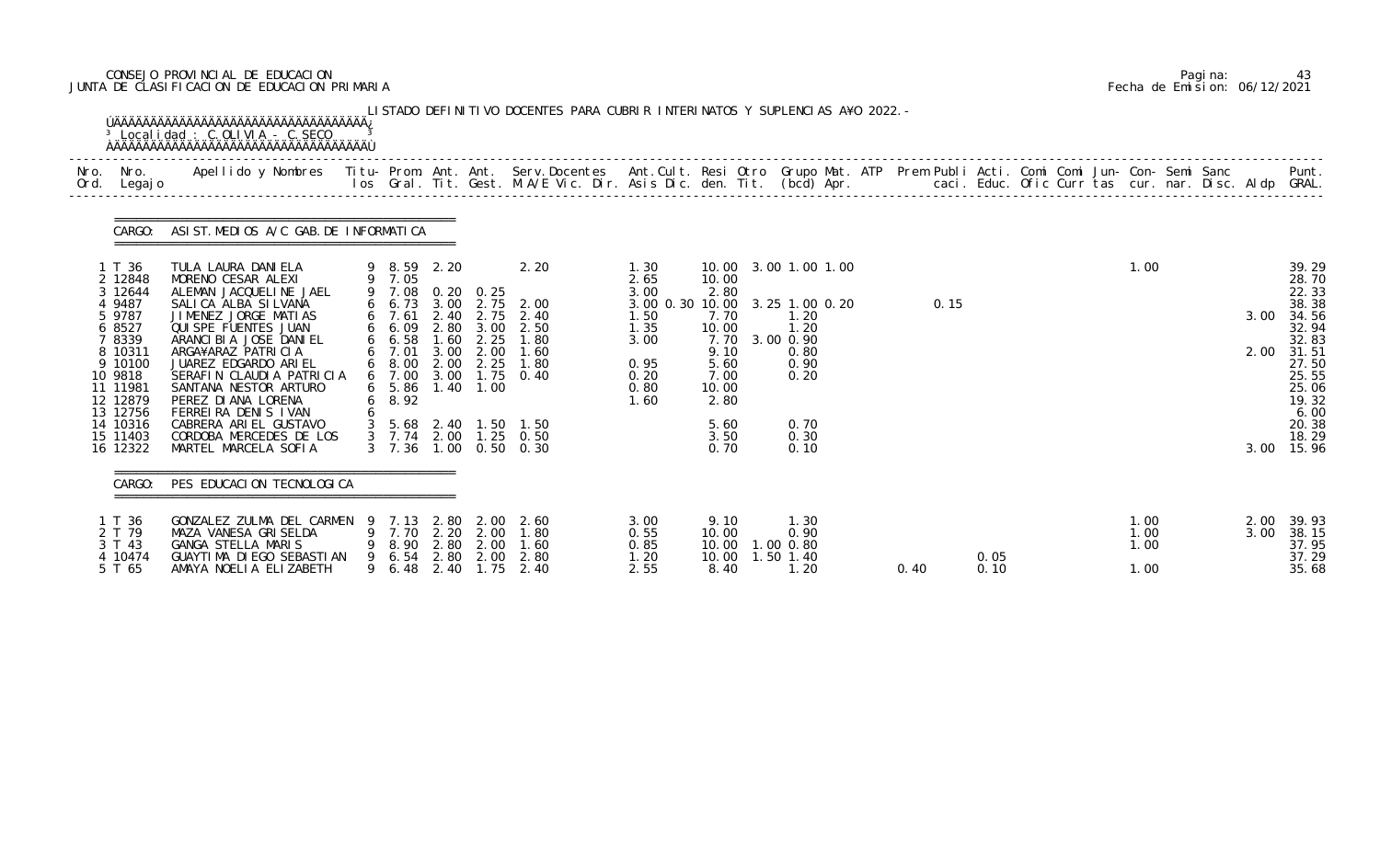# CONSEJO PROVINCIAL DE EDUCACION Pagina: 44 JUNTA DE CLASIFICACION DE EDUCACION PRIMARIA Fecha de Emision: 06/12/2021

| Nro.<br>Ord. | Nro.<br>Legaj o                                                                                                            | Apellido y Nombres - Titu- Prom. Ant. Ant. Serv.Docentes - Ant.Cult. Resi Otro Grupo Mat. ATP Prem Publi Acti. Comi Comi Jun- Con- Semi Sanc - - - Punt.<br>Ios Gral. Tit. Gest. M.A/E Vic. Dir. Asis Dic. den. Tit. (bcd) Apr. -                                                |   |                                                                    |                                      |                                                                               |                                                                                                                                                        |                                                          |                                                                                                 |                                                                                 |           |  |  |              |  |              |                                                                                                 |
|--------------|----------------------------------------------------------------------------------------------------------------------------|----------------------------------------------------------------------------------------------------------------------------------------------------------------------------------------------------------------------------------------------------------------------------------|---|--------------------------------------------------------------------|--------------------------------------|-------------------------------------------------------------------------------|--------------------------------------------------------------------------------------------------------------------------------------------------------|----------------------------------------------------------|-------------------------------------------------------------------------------------------------|---------------------------------------------------------------------------------|-----------|--|--|--------------|--|--------------|-------------------------------------------------------------------------------------------------|
|              | CARGO:                                                                                                                     | PES EDUCACION TECNOLOGICA                                                                                                                                                                                                                                                        |   |                                                                    |                                      |                                                                               |                                                                                                                                                        |                                                          |                                                                                                 |                                                                                 |           |  |  |              |  |              |                                                                                                 |
|              | 6 T 29<br>7 12585<br>8 10944<br>9 10916<br>10 12134<br>11 10472<br>12 9169<br>13 11104<br>14 12819<br>15 11766<br>16 11026 | ALONSO LAURA VIRGINIA<br>SALDA¥O PABLO JOSE<br>CHAILE VIVIANA DEL VALLE<br>CARRASCO RENE JOAQUIN<br>ROMANOS BRENDA ANDREA<br>VEGA MARIA FELICIA<br>GUAYTIMA CARLOS DANIEL<br>ALEGRE CESAR JAVI ER<br>HERRERA VANESA ELIZABETH<br>VI DAURRE KAREN JULI ETA<br>MAZA ALBERTO LEONEL |   | 9 8.29<br>9 7.34 2.80<br>9 7.61<br>9 8.66<br>9 7.36<br>9 8.12 1.00 | 2.20<br>1.60<br>2.20                 | 9 8.20 3.00 0.25<br>0.75<br>1.75                                              | 9 7.99 2.00 2.25 1.40<br>9 7.72 2.00 1.75 0.40<br>9 8.17 2.40 1.50 1.40<br>1.20<br>2.20 0.75 1.00<br>$1.50$ 1.30<br>1.25 0.90<br>9 7.06 1.20 1.50 0.90 | 0.95<br>0.10<br>1.50<br>1.05<br>2.00<br>0.10<br>1.10     | 10.00<br>10.00 3.00<br>10.00<br>4.20<br>10.00<br>8.40<br>10.00<br>4.20<br>10.00<br>2.80<br>3.50 | 0.70<br>0.20<br>1.00 0.70<br>0.60<br>0.50<br>$1.25$ 0.60<br>0.40<br>$1.50$ 0.40 |           |  |  | 1.00         |  | 3.00<br>3.00 | 35.29<br>33.55<br>32.57<br>31.37<br>31.29<br>31.09<br>31.06<br>30.11<br>28.56<br>26.57<br>26.16 |
|              | CARGO:                                                                                                                     | PES FORMACION ETICA Y CIUDADANA                                                                                                                                                                                                                                                  |   |                                                                    |                                      |                                                                               |                                                                                                                                                        |                                                          |                                                                                                 |                                                                                 |           |  |  |              |  |              |                                                                                                 |
|              | 8326<br>2 T 29<br>3 10693                                                                                                  | PEREZ GABRIELA MONICA<br>SANDUAY JUAN ORLANDO<br>ARAYA LUISA MERCEDES                                                                                                                                                                                                            |   |                                                                    |                                      | 9 8.66 3.00 1.75                                                              | 9 9.33 3.00 2.25 2.20<br>1.60<br>9 7.07 3.00 3.00 3.00                                                                                                 | 3.00<br>2.95<br>3.00                                     | 9.10 4.00 1.10<br>9.10<br>10.00                                                                 | 0.80<br>1.30                                                                    |           |  |  | 1.00<br>1.00 |  | 3.00         | 43.98<br>40.86<br>39.37                                                                         |
|              | 10935<br>5 T 74<br>6 10839<br>7 6511<br>8 10738<br>9 12189<br>10 6055                                                      | CONTRERAS STELLA MARIS<br>GOMES LILIANA MABEL<br>MELITELE ROMINA DANIELA<br>ROJA NATALIA<br>VELAZQUEZ MARIA MARTA<br>PERALTA NELIDA DE LOS<br>ROA ANDREA MARIA                                                                                                                   | 9 | 9.27<br>6.61<br>7.83<br>6.53<br>7.32<br>9 7.29                     | 1.60<br>3.00<br>1.40<br>3.00<br>3.00 | 1.50<br>1.75<br>1.75<br>1.75<br>1.50<br>9 8.93 0.60 0.75<br>$0.80 \quad 0.25$ | 0.90<br>2.80<br>1.60<br>2.40<br>0.20                                                                                                                   | 1. 80<br>0.15<br>1.75 0.05 10.00<br>3.00<br>1.05<br>0.35 | 10.00<br>9.80<br>10.00<br>10.00<br>10.00<br>10.00 1.75                                          | 0.40<br>1.40<br>1.25 0.80<br>1.20<br>0.10                                       | 0.15 0.10 |  |  | 1.00<br>1.00 |  | 3.00         | 37.72<br>35.51<br>35.43<br>34.88<br>34.12<br>30.33<br>29.44                                     |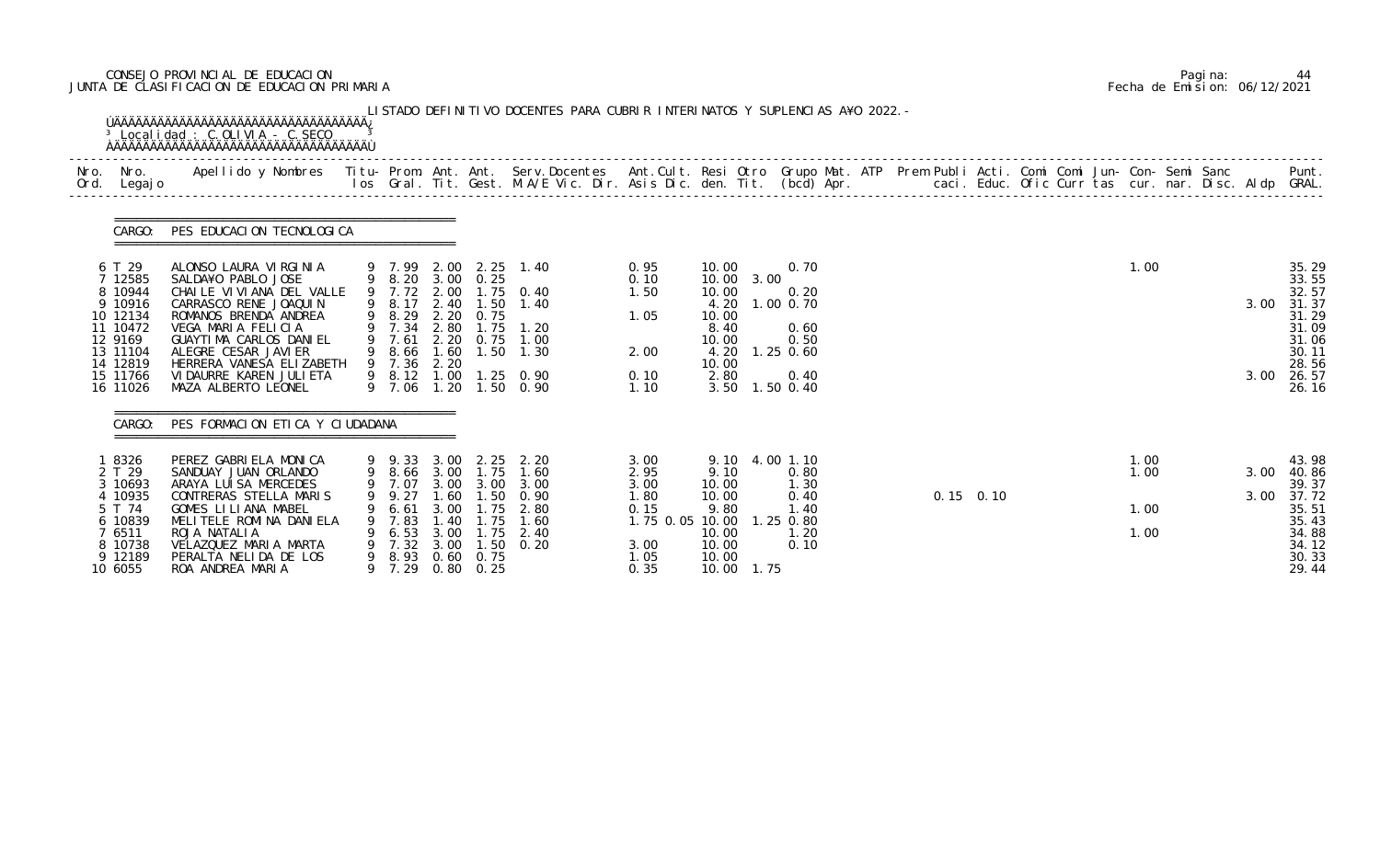# CONSEJO PROVINCIAL DE EDUCACION Pagina: 45 JUNTA DE CLASIFICACION DE EDUCACION PRIMARIA Fecha de Emision: 06/12/2021

|              |                                                                                              | <sup>3</sup> Localidad : C.OLIVIA - C.SECO                                                                                                                                                                                        |                                      |                              | LISTADO DEFINITIVO DOCENTES PARA CUBRIR INTERINATOS Y SUPLENCIAS A¥O 2022. –                            |                              |                                                                             |                              |  |  |  |              |                                                                     |
|--------------|----------------------------------------------------------------------------------------------|-----------------------------------------------------------------------------------------------------------------------------------------------------------------------------------------------------------------------------------|--------------------------------------|------------------------------|---------------------------------------------------------------------------------------------------------|------------------------------|-----------------------------------------------------------------------------|------------------------------|--|--|--|--------------|---------------------------------------------------------------------|
| Nro.<br>Ord. | Nro.<br>Legaj o                                                                              | Apellido y Nombres - Titu- Prom. Ant. Ant. Serv.Docentes - Ant.Cult. Resi Otro Grupo Mat. ATP Prem Publi Acti. Comi Comi Jun- Con- Semi Sanc - - - - Punt.<br>Ios Gral. Tit. Gest. M.A/E Vic. Dir. Asis Dic. den. Tit. (bcd) Apr. |                                      |                              |                                                                                                         |                              |                                                                             |                              |  |  |  |              | Punt.                                                               |
|              |                                                                                              | CARGO: PES FORMACION ETICA Y CIUDADANA                                                                                                                                                                                            |                                      |                              |                                                                                                         |                              |                                                                             |                              |  |  |  |              |                                                                     |
|              | 11 10562<br>12 11719<br>13 11326<br>14 12288<br>15 12423<br>16 12668                         | CASTRO ROBER EDGAR<br>PELOC CLAUDIA VERONICA<br>NAVARRO JUAN PABLO<br>SOLANO ANA CECILIA<br>AGUIRRE MARIO ALBERTO<br>SAYAGO BLANCA AGUSTINA                                                                                       | 9 7.08 3.00 1.25<br>9 8.57<br>9 9.24 |                              | 9 7.14 1.40 1.75 1.30<br>9 7.98 3.00 1.50 0.60<br>9 7.72 0.40 0.50 0.20<br>$1.00 \quad 0.25 \quad 0.20$ | 0.15<br>3.00<br>3.00<br>0.05 | 4.90<br>3.50<br>2.80<br>1.40<br>0.70                                        | 0.60<br>0.30<br>0.10<br>0.10 |  |  |  | 3.00         | 29.24<br>26.83<br>25.18<br>19.32<br>22.82<br>18.29                  |
|              | 17 10855<br>18 11781<br>19 11778<br>20 11771<br>21 12860<br>22 12659<br>23 12858<br>24 12874 | PURULLA ALDO BERNABE<br>GOMEZ NATALIA MARIEL<br>GOMEZ JULIO ADRIAN<br>CARO BRENDA BELEN<br>OLIVERA BARBARA GIMENA<br>GUTI ERREZ MATEO JONATAN<br>VERKERK ESTEFANIA<br>PESCARA MARIA CELESTE                                       |                                      | 1.80<br>0.20<br>0.80<br>0.60 | 2.80 1.00 2.00<br>1.20 1.00 0.80<br>$1.00$ $1.40$<br>$1.00 \quad 0.90$                                  | 0.05<br>1.10                 | 7.00 0.50 1.00<br>10.00<br>10.00<br>10.00<br>10.00<br>10.00<br>4.20<br>4.90 | 0.40<br>0.70<br>$0.40$ 1.00  |  |  |  | 3.00<br>3.00 | 23.30<br>22.45<br>20.90<br>19.30<br>17.30<br>16.80<br>10.20<br>8.50 |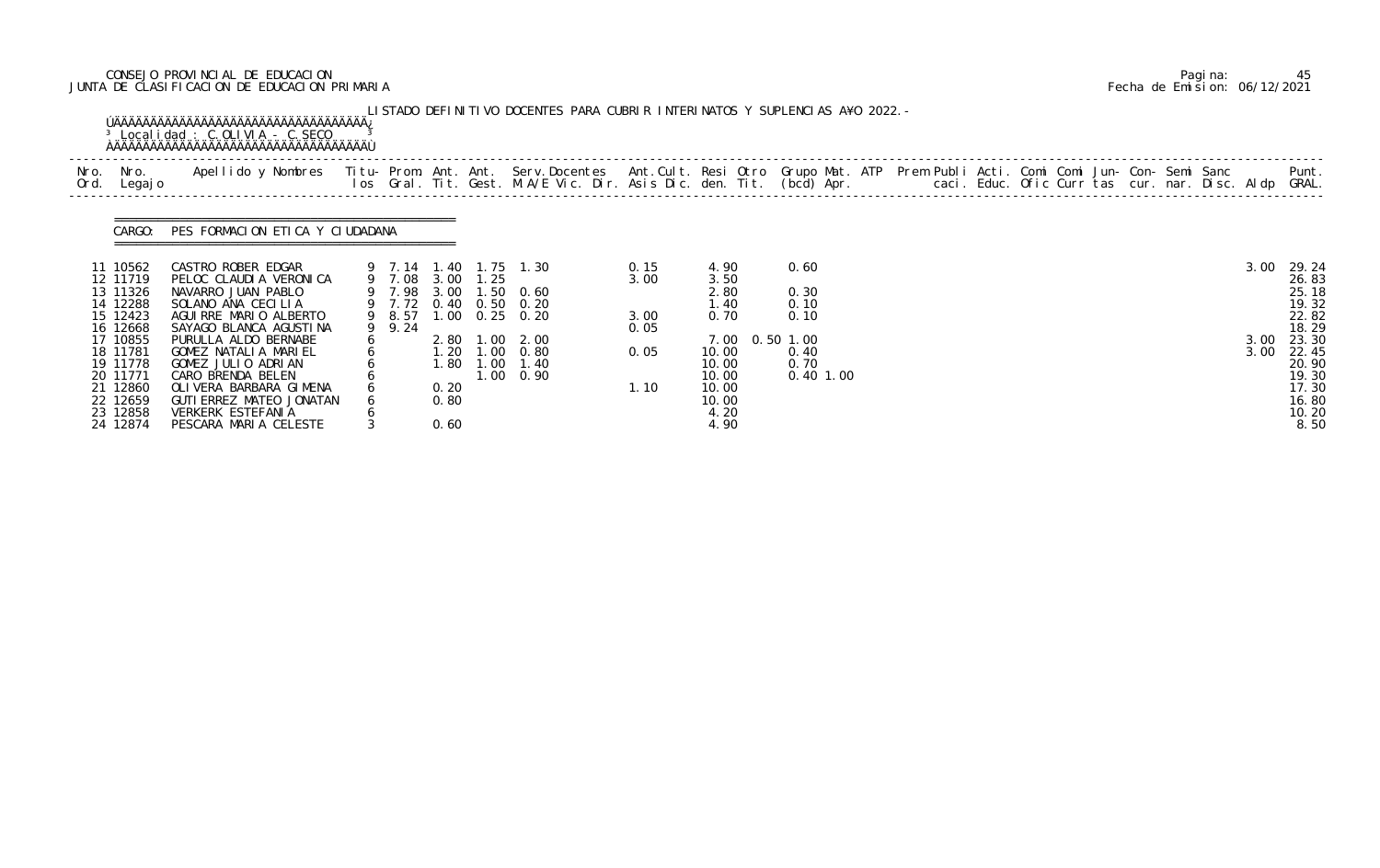# CONSEJO PROVINCIAL DE EDUCACION Pagina: 46 JUNTA DE CLASIFICACION DE EDUCACION PRIMARIA Fecha de Emision: 06/12/2021

|      |                                                                                                                                                                                                                    | <sup>3</sup> Localidad : C.OLIVIA - C.SECO                                                                                                                                                                                                                                                                                                                                                                                                                                                                                 |        |                                                                                                                                                                                                      |                                                                                                                              |                                                                                                                                                                            | LISTADO DEFINITIVO DOCENTES PARA CUBRIR INTERINATOS Y SUPLENCIAS A¥O 2022. -                                                                                 |                                                                                                                                                                                                       |                |                                                                                                                                                                                                                                                                                                                                                                                                 |                                                      |              |                                                                                                                   |  |                                                                                                                                              |               |                                                              |                                                                                                                                                                                                           |
|------|--------------------------------------------------------------------------------------------------------------------------------------------------------------------------------------------------------------------|----------------------------------------------------------------------------------------------------------------------------------------------------------------------------------------------------------------------------------------------------------------------------------------------------------------------------------------------------------------------------------------------------------------------------------------------------------------------------------------------------------------------------|--------|------------------------------------------------------------------------------------------------------------------------------------------------------------------------------------------------------|------------------------------------------------------------------------------------------------------------------------------|----------------------------------------------------------------------------------------------------------------------------------------------------------------------------|--------------------------------------------------------------------------------------------------------------------------------------------------------------|-------------------------------------------------------------------------------------------------------------------------------------------------------------------------------------------------------|----------------|-------------------------------------------------------------------------------------------------------------------------------------------------------------------------------------------------------------------------------------------------------------------------------------------------------------------------------------------------------------------------------------------------|------------------------------------------------------|--------------|-------------------------------------------------------------------------------------------------------------------|--|----------------------------------------------------------------------------------------------------------------------------------------------|---------------|--------------------------------------------------------------|-----------------------------------------------------------------------------------------------------------------------------------------------------------------------------------------------------------|
| Nro. | Nro.<br>Ord. Legajo                                                                                                                                                                                                | Apellido y Nombres - Titu- Prom. Ant. Ant. Serv.Docentes - Ant.Cult. Resi Otro Grupo Mat. ATP Prem Publi Acti. Comi Comi Jun- Con- Semi Sanc - - - Punt.<br>Ios Gral. Tit. Gest. M.A/E Vic. Dir. Asis Dic. den. Tit. (bcd) Apr. -                                                                                                                                                                                                                                                                                          |        |                                                                                                                                                                                                      |                                                                                                                              |                                                                                                                                                                            |                                                                                                                                                              |                                                                                                                                                                                                       |                |                                                                                                                                                                                                                                                                                                                                                                                                 |                                                      |              |                                                                                                                   |  |                                                                                                                                              |               |                                                              |                                                                                                                                                                                                           |
|      | Modal i dad: ADULTOS                                                                                                                                                                                               |                                                                                                                                                                                                                                                                                                                                                                                                                                                                                                                            |        |                                                                                                                                                                                                      |                                                                                                                              |                                                                                                                                                                            |                                                                                                                                                              |                                                                                                                                                                                                       |                |                                                                                                                                                                                                                                                                                                                                                                                                 |                                                      |              |                                                                                                                   |  |                                                                                                                                              |               |                                                              |                                                                                                                                                                                                           |
|      | CARGO:                                                                                                                                                                                                             | MAESTRO DE SECCION ADULTOS                                                                                                                                                                                                                                                                                                                                                                                                                                                                                                 |        |                                                                                                                                                                                                      |                                                                                                                              |                                                                                                                                                                            |                                                                                                                                                              |                                                                                                                                                                                                       |                |                                                                                                                                                                                                                                                                                                                                                                                                 |                                                      |              |                                                                                                                   |  |                                                                                                                                              |               |                                                              |                                                                                                                                                                                                           |
|      | 1 T 28<br>2 T 88<br>3 T 65<br>4 0804<br>5 T 28<br>6 T 76<br>7 T 14<br>8 T 57<br>9 T 74<br>10 T 14<br>11 T 79<br>12 T 76<br>13 TAD2<br>14 T 43<br>15 T 28<br>16 TAD 2<br>17 TAD 16<br>18 T 36<br>19 T 74<br>20 T 29 | BORQUEZ PATRICIA ORIETA<br>MARTEL OLGA BEATRIZ<br>MANSILLA MARIA DE LOS A<br>PEREYRA ALICIA ESTHER<br>QUI ROGA LI DI A CRISTINA<br>QUI PI LDOR MARCELA DEL<br>ZAVAGNO MARINA ELIZABETH<br>GEREZ SILVIA SUSANA<br>BULACIO CARINA NANCY<br>PURULLA MIGUEL ANGEL<br>LOPEZ HI LDA VERONI CA<br>CANTELA ALDERETE VICTOR<br>GALINDO MABEL DEL C<br>CARRIZO ELDA DEOLINDA<br>DURE MARIA TERESA<br>CUEVAS VERONICA GABRIELA<br>GONZALEZ LUIS ANTONIO<br>HERRERA SANDRA PATRICIA<br>GALLARDO NI LDA CARI NA<br>BELAZZIO ALEJANDRA V | 9<br>9 | 9 8.19<br>9 9.19<br>9 8.51<br>9 7.64<br>8.39<br>9 7.80<br>9 7.97<br>8.93<br>9 7.94<br>9 8.92<br>9 9.50<br>9 7.93<br>9 7.84<br>8.55<br>9 8.86<br>9 7.91<br>9 6.88<br>9 8.77 3.00 3.00<br>8.29<br>7.92 | 3.00<br>3.00<br>3.00<br>3.00<br>3.00<br>3.00<br>3.00<br>3.00<br>3.00<br>3.00<br>3.00<br>3.00<br>3.00<br>3.00<br>3.00<br>3.00 | 3.00<br>3.00<br>3.00<br>3.00 3.00<br>3.00<br>2.25<br>3.00<br>3.00<br>3.00<br>3.00<br>3.00<br>2.25<br>3.00<br>1.75<br>$3.00\quad 3.00$<br>3.00 3.00<br>3.00<br>3.00<br>2.50 | 3.00<br>2.20<br>3.00<br>2.40<br>3.00<br>3.00<br>3.00<br>3.00<br>3.00<br>2.60<br>3.00<br>2.20<br>2.80<br>1.60<br>3.00<br>3.00<br>2.00<br>2.80<br>3.00<br>2.00 | 3.00<br>3.00<br>3.00<br>3.00 0.10 10.00 9.10 1.20 1.00<br>3.00<br>3.00<br>3.00<br>3.00<br>3.00<br>3.00<br>3.00<br>2.70<br>3.00 3.00<br>3.00<br>1.95<br>1.60 3.00<br>3.00 3.00<br>3.00<br>3.00<br>3.00 | 10.00<br>10.00 | 10.00 9.25 1.80 1.00<br>10.00 10.50 1.10<br>10.00 8.00 1.90<br>6.00 1.70 0.20<br>9.10 7.00 2.10 1.00<br>10.00   5.50   2.00   0.50<br>10.00 3.00 1.70 1.00<br>10.00 4.00 2.40<br>10.00 7.00 1.30<br>10.00 2.50 1.90<br>10.00 5.75 1.10 1.00<br>10.00  1.25  2.00<br>6.75 0.80<br>10.00 7.00 1.50<br>10.00 4.25 2.40<br>10.00 4.25 2.10<br>10.00 3.00 1.40<br>10.00 4.25 3.00<br>10.00 5.25 1.00 | 0.40<br>0.10<br>0.10<br>0.10<br>0.10<br>0.20<br>0.10 | 3.00<br>0.80 | 0.05<br>$1.00 \quad 0.45$<br>0.10<br>0.05<br>0.40<br>0.05<br>0.10<br>0.05<br>0.05<br>0.15<br>0.10<br>0.15<br>0.05 |  | 1.00<br>1.00<br>1.00<br>1.00<br>1.00<br>1.00<br>1.00<br>1.00<br>1.00<br>1.00<br>1.00<br>1.00<br>1.00<br>1.00<br>1.00<br>1.00<br>1.00<br>1.00 | $1.00$ $0.20$ | 3.00<br>3.00<br>2.00<br>3.00<br>3.00<br>3.00<br>3.00<br>3.00 | 55.24<br>55.04<br>52.46<br>52.44<br>3.00 51.39<br>3.00 51.25<br>49.97<br>49.68<br>49.44<br>49.32<br>3.00 49.05<br>49.03<br>48.94<br>48.55<br>48.36<br>48.31<br>48.13<br>3.00 47.97<br>47.89<br>3.00 47.82 |
|      | 21 T 82<br>22 T 14<br>23 T 14<br>24 T 79<br>25 T 72                                                                                                                                                                | PATI ¥O ADRIANA GRISELDA<br>ANCA DANIELA BEATRIZ<br>BARRI ENTOS KARI NA I SABEL<br>LOPEZ JAVI ER<br>SILVA MARIA ANGELICA                                                                                                                                                                                                                                                                                                                                                                                                   |        | 6.90<br>8.34<br>7.21<br>8. 01<br>9 9.07                                                                                                                                                              | 3.00<br>3.00<br>3.00<br>3.00                                                                                                 | 3.00<br>3.00<br>3.00<br>3.00                                                                                                                                               | 3.00<br>3.00<br>3.00<br>3.00<br>3.00 3.00 3.00                                                                                                               | 3.00<br>3.00<br>3.00<br>3.00<br>3.00                                                                                                                                                                  |                | 10.00 3.00 1.70 0.80<br>10.00 3.00 1.90<br>10.00 3.00 1.70<br>10.00 2.50 1.80<br>10.00 2.75 3.30                                                                                                                                                                                                                                                                                                | 0.10<br>0.20                                         |              | 0.05<br>0.25<br>0.05<br>0.15                                                                                      |  | 1.00<br>1.00<br>1.00<br>1.00<br>1.00                                                                                                         |               | 3.00                                                         | 3.00 47.40<br>2.00 47.39<br>3.00 47.36<br>47.36<br>47.27                                                                                                                                                  |

|  | Pagi na: | 46                           |
|--|----------|------------------------------|
|  |          | Fecha de Emision: 06/12/2021 |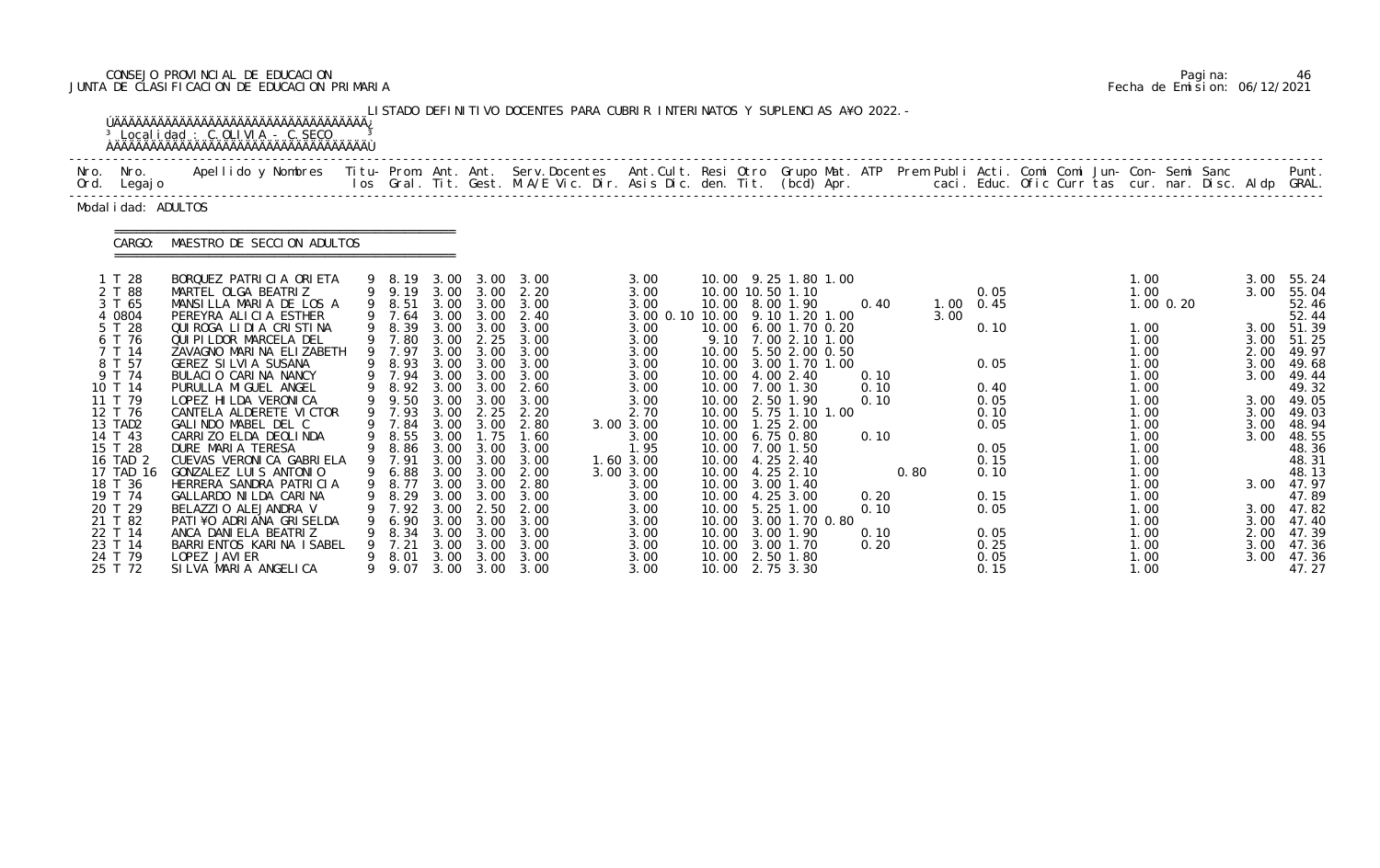# CONSEJO PROVINCIAL DE EDUCACION Pagina: 47 JUNTA DE CLASIFICACION DE EDUCACION PRIMARIA Fecha de Emision: 06/12/2021

|              |                                                                                                                                                                                                                                                                         | <sup>3</sup> Localidad : C.OLIVIA - C.SECO                                                                                                                                                                                                                                                                                                                                                                                                                                                                                                                                                                                |                  |                                                                                                                                                                                                                  |                                                                                                                                                      |                                                                                                                                                                                                                                           | LISTADO DEFINITIVO DOCENTES PARA CUBRIR INTERINATOS Y SUPLENCIAS A¥O 2022. -                                                                                                                                     |                                                                                                                                                                                      |                                                                               |                                                                                                                                                                                                                                                                                                                                                                                                                                                                        |                |                                                      |              |                                                                              |  |                                                                                                                                                                                              |                                                                                                                      |                                                                                                                                                                                                                                    |
|--------------|-------------------------------------------------------------------------------------------------------------------------------------------------------------------------------------------------------------------------------------------------------------------------|---------------------------------------------------------------------------------------------------------------------------------------------------------------------------------------------------------------------------------------------------------------------------------------------------------------------------------------------------------------------------------------------------------------------------------------------------------------------------------------------------------------------------------------------------------------------------------------------------------------------------|------------------|------------------------------------------------------------------------------------------------------------------------------------------------------------------------------------------------------------------|------------------------------------------------------------------------------------------------------------------------------------------------------|-------------------------------------------------------------------------------------------------------------------------------------------------------------------------------------------------------------------------------------------|------------------------------------------------------------------------------------------------------------------------------------------------------------------------------------------------------------------|--------------------------------------------------------------------------------------------------------------------------------------------------------------------------------------|-------------------------------------------------------------------------------|------------------------------------------------------------------------------------------------------------------------------------------------------------------------------------------------------------------------------------------------------------------------------------------------------------------------------------------------------------------------------------------------------------------------------------------------------------------------|----------------|------------------------------------------------------|--------------|------------------------------------------------------------------------------|--|----------------------------------------------------------------------------------------------------------------------------------------------------------------------------------------------|----------------------------------------------------------------------------------------------------------------------|------------------------------------------------------------------------------------------------------------------------------------------------------------------------------------------------------------------------------------|
| Nro.<br>Ord. | Nro.<br>Legaj o                                                                                                                                                                                                                                                         | Apellido y Nombres - Titu- Prom. Ant. Ant. Serv.Docentes - Ant.Cult. Resi Otro Grupo Mat. ATP Prem Publi Acti. Comi Comi Jun- Con- Semi Sanc - - - Punt.<br>Ios Gral. Tit. Gest. M.A/E Vic. Dir. Asis Dic. den. Tit. (bcd) Apr. -                                                                                                                                                                                                                                                                                                                                                                                         |                  |                                                                                                                                                                                                                  |                                                                                                                                                      |                                                                                                                                                                                                                                           |                                                                                                                                                                                                                  |                                                                                                                                                                                      |                                                                               |                                                                                                                                                                                                                                                                                                                                                                                                                                                                        |                |                                                      |              |                                                                              |  |                                                                                                                                                                                              |                                                                                                                      |                                                                                                                                                                                                                                    |
|              | CARGO:                                                                                                                                                                                                                                                                  | MAESTRO DE SECCION ADULTOS                                                                                                                                                                                                                                                                                                                                                                                                                                                                                                                                                                                                |                  |                                                                                                                                                                                                                  |                                                                                                                                                      |                                                                                                                                                                                                                                           |                                                                                                                                                                                                                  |                                                                                                                                                                                      |                                                                               |                                                                                                                                                                                                                                                                                                                                                                                                                                                                        |                |                                                      |              |                                                                              |  |                                                                                                                                                                                              |                                                                                                                      |                                                                                                                                                                                                                                    |
|              | 26 6881<br>27 T 79<br>28 T 74<br>29 T 69<br>30 TAD 2<br>31 T 65<br>32 T 76<br>33 T 76<br>34 T 29<br>35 T 43<br>36 T 69<br>37 T 76<br>38 T 13<br>39 T 69<br>40 T 29<br>41 T 74<br>42 T 14<br>43 T 76<br>44 T 88<br>45 T 79<br>46 T 28<br>47 TAD 16<br>48 6286<br>49 T 74 | MOLINA IRENE MICAELA<br>GI AGNORIO GABRI ELA<br>NORIA FABIOLA ANDREA<br>ALVAREZ ANDREA SILVINA<br>YAPURA MARIA DE LOS A<br>CARRIZO GABRIELA SILVANA<br>SOSA DEI DAMI A SOFIA<br>ROA JOVITA ALEJANDRA<br>GARCIA GLADYS RAQUEL<br>MAMANI NATALIA<br>YBA¥EZ MONICA LORENA<br>MAZO OSVALDO AGUSTIN<br>CARRIZO ANALIA DEL VALLE<br>FIGUEREDO MARIELA ROSANA<br>RUIZ SABRINA EUGENIA<br>ARAYA SANDRA SUSANA<br>LUNA SILVIA LILIANA<br>MAI DANA RODRI GUEZ CLAUDIO 9<br>SALAS FRANCI SCA SOLANA<br>OLIMA MARCELO NICOLAS<br>BENITEZ SOFIA BEATRIZ<br>ALCAYAGA JORGE GERMAN<br>AYUELEF ESTELA MARIS<br>RASGI DO DANI EL ALEJANDRO | 9<br>9<br>9<br>9 | 9 9.71<br>9 8.73<br>9 8.14<br>6.90<br>9 8.59<br>6.77<br>9 7.15<br>9 7.16<br>8.27<br>6.39<br>6.77<br>9 7.80<br>9 8.18<br>9 6.32<br>6.09<br>7.52<br>6.87<br>8.71<br>9 7.00<br>6.69<br>8.40<br>8.60<br>8.05<br>7.82 | 3.00<br>3.00<br>3.00<br>3.00<br>3.00<br>3.00<br>3.00<br>3.00<br>2.60<br>3.00<br>3.00<br>3.00<br>3.00<br>3.00<br>3.00<br>3.00<br>2.40<br>3.00<br>2.20 | 2.50<br>3.00 3.00<br>3.00<br>3.00<br>3.00 3.00<br>3.00<br>3.00<br>2.75<br>2.50<br>3.00<br>1.50<br>3.00<br>3.00<br>3.00<br>2.50<br>3.00<br>3.00 3.00<br>3.00<br>3.00 3.00<br>3.00<br>$\overline{.75}$<br>$3.00 \quad 3.00$<br>3.00<br>. 75 | 1.60<br>2.40<br>3.00<br>3.00<br>2.60 0.30<br>3.00<br>3.00<br>2.80<br>2.40<br>3.00<br>1.60<br>3.00<br>2.70<br>3.00<br>2.00<br>3.00<br>3.00<br>3.00<br>2.60<br>3.00<br>1.40<br>3.00 0.60 1.20 3.00<br>1.20<br>1.40 | 3.00<br>3.00<br>3.00<br>3.00<br>3.00<br>3.00<br>3.00<br>3.00<br>3.00<br>3.00<br>3.00<br>3.00<br>2.35<br>3.00<br>3.00<br>3.00<br>3.00<br>3.00<br>3.00<br>3.00<br>3.00<br>3.00<br>3.00 | 10.00<br>10.00<br>10.00<br>10.00<br>10.00<br>10.00<br>10.00<br>10.00<br>10.00 | 10.00 6.00 0.80 0.60<br>10.00 2.50 1.20 0.40<br>10.00  1.50  2.00<br>3.00 2.00<br>6.001.80<br>10.00 4.25 3.00<br>$6.50$ 1.40<br>$3.00$ $1.20$<br>10.00 3.00 2.10<br>10.00 6.00 0.80 1.00<br>1.25 1.90<br>1.50 1.30 1.00 0.10<br>10.00 3.00 1.70 0.10<br>10.00 4.50 1.00 1.00<br>10.00  1.25  2.10<br>10.00  1.25  2.40<br>10.00 3.00 2.10<br>10.00 3.00 1.30 1.00 0.10<br>$1.25$ $3.00$<br>10.00 8.00 0.70 0.20<br>10.00  1.25  2.10<br>10.00 6.75 0.60<br>$0.70$ 1.00 | 1.40 0.80 0.40 | 0.20<br>0.30<br>0.20<br>0.20<br>0.20<br>0.20<br>0.10 | $0.60\,5.25$ | 0.05<br>0.35<br>0.20<br>0.05<br>0.05<br>0.20<br>0.30<br>0.10<br>0.10<br>0.15 |  | 1.00<br>1.00<br>1.00<br>1.00<br>2.00<br>1.00<br>1.00<br>1.00<br>1.00<br>1.00<br>1.00<br>1.00<br>1.00<br>1.00<br>1.00<br>1.00<br>1.00<br>1.00<br>1.00<br>1.00<br>1.00<br>1.00<br>1.00<br>1.00 | 3.00<br>3.00<br>3.00<br>3.00<br>3.00<br>3.00<br>3.00<br>3.00<br>3.00<br>3.00<br>3.00<br>3.00<br>3.00<br>3.00<br>2.00 | 47.26<br>47.23<br>47.19<br>47.10<br>47.09<br>46.92<br>46.65<br>46.61<br>46.57<br>46.49<br>46.27<br>46.15<br>46.13<br>46.12<br>46.09<br>46.07<br>46.02<br>46.01<br>2.00 46.00<br>45.94<br>45.85<br>45.85<br>45.75<br>45.72<br>45.67 |
|              | 50 T 82<br>51 T 65                                                                                                                                                                                                                                                      | BALVERDI PATRICIA BEATRIZ<br>QUI NTERO ELENA VI CTORI A                                                                                                                                                                                                                                                                                                                                                                                                                                                                                                                                                                   |                  | 7.87<br>9 7.45                                                                                                                                                                                                   | 3.00<br>3.00                                                                                                                                         | $\overline{\phantom{0}}$ . 75<br>1.75                                                                                                                                                                                                     | 3.00<br>1.80                                                                                                                                                                                                     | 1.85<br>2.50                                                                                                                                                                         |                                                                               | 10.00 6.25 1.90<br>10.00 4.00 0.90 1.00 0.10                                                                                                                                                                                                                                                                                                                                                                                                                           |                |                                                      |              | 0.05                                                                         |  | 1.00<br>1.00                                                                                                                                                                                 | 3.00                                                                                                                 | 45.50                                                                                                                                                                                                                              |

|  | Pagi na: | 47                           |
|--|----------|------------------------------|
|  |          | Fecha de Emision: 06/12/2021 |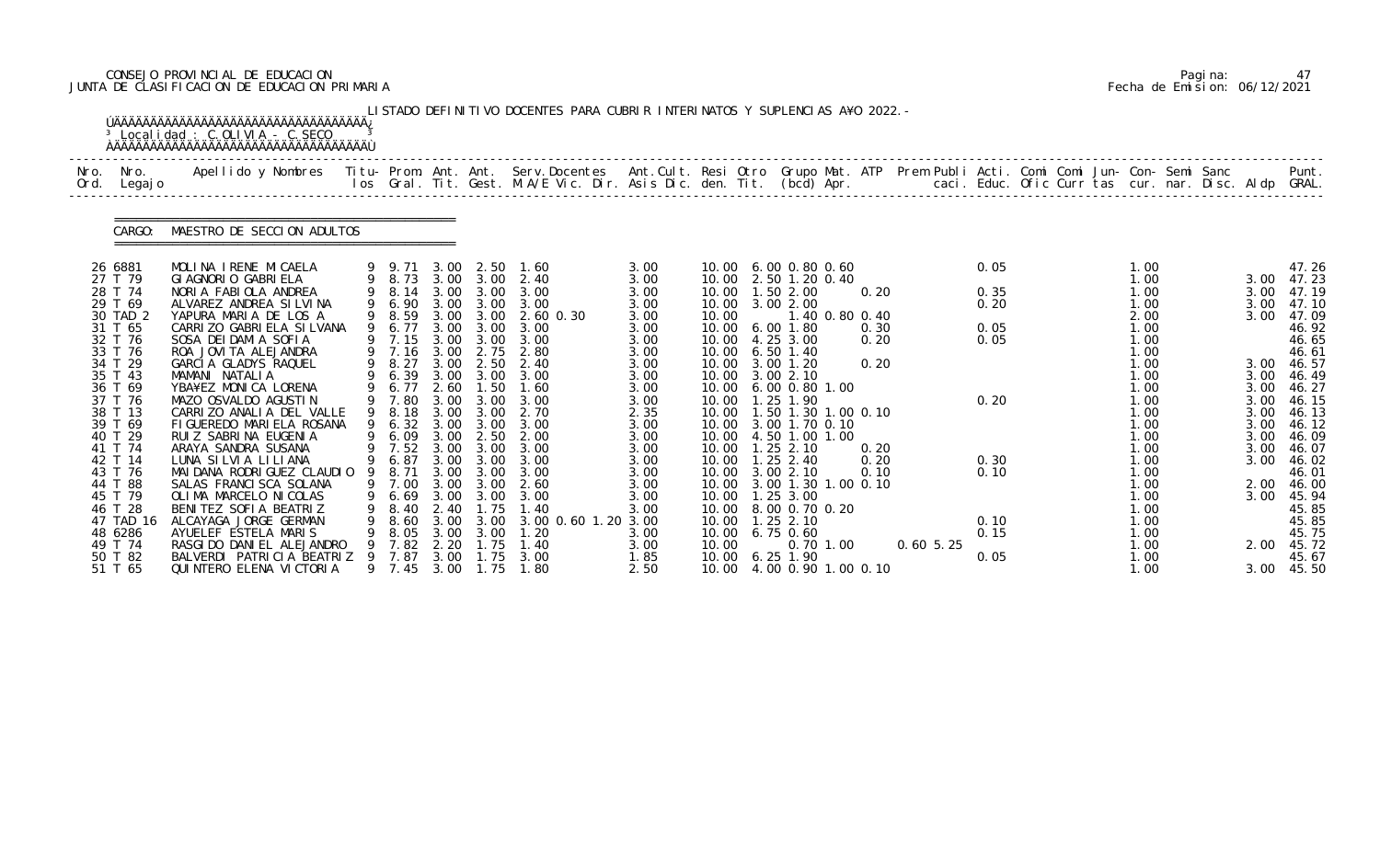# CONSEJO PROVINCIAL DE EDUCACION Pagina: 48 JUNTA DE CLASIFICACION DE EDUCACION PRIMARIA Fecha de Emision: 06/12/2021

|              |                    | <sup>3</sup> Localidad : C.OLIVIA - C.SECO                                                                                                                                                                                        |   |                  |              |               | LISTADO DEFINITIVO DOCENTES PARA CUBRIR INTERINATOS Y SUPLENCIAS A¥O 2022. - |                 |                |                                        |           |      |  |              |      |             |              |  |              |                |
|--------------|--------------------|-----------------------------------------------------------------------------------------------------------------------------------------------------------------------------------------------------------------------------------|---|------------------|--------------|---------------|------------------------------------------------------------------------------|-----------------|----------------|----------------------------------------|-----------|------|--|--------------|------|-------------|--------------|--|--------------|----------------|
| Nro.<br>Ord. | Nro.<br>Legaj o    | Apellido y Nombres  Titu- Prom. Ant. Ant.  Serv.Docentes  Ant.Cult. Resi Otro  Grupo Mat. ATP  Prem Publi Acti. Comi Comi Jun- Con- Semi Sanc              Punt.<br>Ios Gral. Tit. Gest. M.A/E Vic. Dir. Asis Dic. den. Tit. (bcd |   |                  |              |               |                                                                              |                 |                |                                        |           |      |  |              |      |             |              |  |              |                |
|              | CARGO:             | MAESTRO DE SECCION ADULTOS                                                                                                                                                                                                        |   |                  |              |               |                                                                              |                 |                |                                        |           |      |  |              |      |             |              |  |              |                |
|              | 52 T 88<br>53 T 69 | CASAS ROSANA EVANGELINA<br>JACOB LUCAS GEREMIAS                                                                                                                                                                                   |   | 9 6.88<br>9 7.41 | 2.80<br>3.00 | 1. 75<br>2.75 | 1.80<br>1.80 0.60                                                            | 3.00<br>2.35    | 10.00          | 10.00 5.00 0.90 0.20<br>2.25 1.10 1.00 |           |      |  | 0.10<br>0.15 |      |             | 1.00<br>1.00 |  | 3.00<br>3.00 | 45.43<br>45.41 |
|              | 54 T 76            | MI RANDA OSVALDO ELPI DI O                                                                                                                                                                                                        |   | 9 7.69           | 3.00         | 3.00          | 3.00                                                                         | 3.00            | 10.00          | 2.70                                   |           |      |  |              |      |             | 1.00         |  | 3.00         | 45.39          |
|              | 55 TAD 2           | ALCAYAGA JULIO ARIEL                                                                                                                                                                                                              |   | 9 8.28           | 3.00         | 2.50          | 2.00                                                                         | 3.00            | 10.00          | 1.25 1.00                              |           |      |  | 0.35         |      |             | 2.00         |  | 3.00         | 45.38          |
|              | 56 T 82            | MI RANDA SI LVANA ALEJANDRA                                                                                                                                                                                                       |   | 9 8.33           | 3.00         | 2.25          | 2.20                                                                         | 3.00            |                | 10.00 5.00 1.10 0.30                   |           |      |  |              |      | $0.10$ 1.00 |              |  |              | 45.28          |
|              | 57 T 69<br>58 T 65 | VERA CAROLINA ALEJANDRA<br>SEGUNDO HECTOR JORGE                                                                                                                                                                                   |   | 9 8.58<br>9 5.87 | 2.60<br>3.00 | 2.00<br>3.00  | 1.80<br>3.00                                                                 | 3.00<br>3.00    | 10.00<br>10.00 | 2.50 0.90 0.90<br>5.50 1.90            |           |      |  |              |      |             | 1.00<br>1.00 |  | 3.00         | 45.28<br>45.27 |
|              | 59 T 76            | ROSA MARCELA VI VI ANA                                                                                                                                                                                                            |   | 9 8.64           | 3.00         | 3.00          | 3.00                                                                         | 3.00            | 10.00          | 1.60                                   |           |      |  |              |      |             | 1.00         |  | 3.00         | 45.24          |
|              | 60 T 13            | TERRAGNO ANA LORENA                                                                                                                                                                                                               |   | 6.95             | 3.00         | 3.00          | 3.00                                                                         | 3.00            | 10.00          | 3.50 2.50                              |           |      |  | 0.15         |      |             | 1.00         |  |              | 45.10          |
|              | 61 T 57            | GARCIA IVANA MARICEL                                                                                                                                                                                                              |   | 9 7.78           | 3.00         | 2.00          | 2.00                                                                         | 3.00            | 10.00          | 3.00 1.10                              |           |      |  |              | 0.20 |             | 1.00         |  | 3.00         | 45.08          |
|              | 62 T 29            | GORDILLO CELIA CRISTINA                                                                                                                                                                                                           |   | 9 8.15           | 3.00         | 3.00          | 3.00                                                                         | 2.95            |                | 10.00 3.00 1.80                        |           | 0.10 |  | 0.05         |      |             | 1.00         |  |              | 45.05          |
|              | 63 T 13<br>64 T 69 | VI LLALBA SI LVI NA VALERIA<br>CAMPILLAY VALERIA A                                                                                                                                                                                |   | 9 8.54<br>9 8.51 | 2.40<br>3.00 | 1.50<br>2.00  | 1.40<br>3.00                                                                 | 3.00<br>3.00    | 8.40<br>10.00  | 6.00 0.70                              | 1.50 1.00 | 0.10 |  |              |      |             | 1.00<br>1.00 |  | 3.00<br>3.00 | 45.04<br>45.01 |
|              | 65 T 43            | I LLANES ADRI ANA ELI SABETH                                                                                                                                                                                                      |   | 9 7.97           | 3.00         | 2.50          | 1.80                                                                         | 3.00            | 10.00          | 2.50 0.90                              |           | 0.30 |  |              |      |             | 1.00         |  | 3.00         | 44.97          |
|              | 66 T 29            | PAEZ CARINA DEL VALLE                                                                                                                                                                                                             |   | 9 7.33           | 3.00         | 2.00          | 2.00                                                                         | 3.00            | 9.80           | 3.75 1.00                              |           |      |  |              |      |             | 1.00         |  | 3.00         | 44.88          |
|              | 67 T 14            | FERLATTI BERNARDO LUIS                                                                                                                                                                                                            |   | 9 7.89           | 3.00         | 3.00          | 3.00                                                                         | 3.00            | 10.00          | 1.25 2.90 0.50                         |           |      |  | 0.30         |      |             | 1.00         |  |              | 44.84          |
|              | 68 12809           | VARGAS RITA LUISINA                                                                                                                                                                                                               |   | 9 7.33           | 3.00         | 3.00          | 2.40                                                                         | 3.00            | 10.00          | 2.75 1.20<br>9.10 5.50 0.80 1.00       |           | 0.10 |  | 0.05         |      |             | 1.00         |  | 2.00         | 44.83          |
|              | 69 T43<br>70 T 13  | CORDOBA MARIA JOSE<br>ZAMORA LAURA SI LVANA                                                                                                                                                                                       |   | 9 9.39 3.00      |              | 1.50          | 1.60<br>9 7.52 3.00 3.00 3.00                                                | 2.85<br>3.00    |                | 10.00 3.00 2.10                        |           | 0.10 |  |              |      |             | 1.00<br>1.00 |  |              | 44.74<br>44.72 |
|              | 71 T 57            | ROMERO MARIANA NOEMI                                                                                                                                                                                                              | 9 | 7.62             | 3.00         | 3.00          | 3.00                                                                         | 3.00            | 10.00          | 2.10                                   |           |      |  |              |      |             | 1.00         |  |              | 3.00 44.72     |
|              | 72 7469            | FOI TZI CK SANDRA B.                                                                                                                                                                                                              |   | 8.51             | 3.00         | 2.75          | 2.00                                                                         | 3.00            | 10.00          |                                        | 2.40 1.00 |      |  |              |      |             |              |  | 3.00         | 44.66          |
|              | 73 T 57            | BARRIONUEVO ADRIANA PAOLA                                                                                                                                                                                                         |   | 7.49             | 3.00         | 2.75          | 2.40                                                                         | 3.00 0.10 10.00 |                | 4.50 1.20                              |           |      |  | 0.15         |      |             | 1.00         |  |              | 44.59          |
|              | 74 T 43            | SOTELO SUSANA ELIZABETH                                                                                                                                                                                                           |   | 6.21             | 3.00         | 3.00          | 3.00                                                                         | 3.00            | 10.00          | 2.50 3.00 0.80                         |           |      |  |              |      |             | 1.00         |  |              | 44.51          |
|              | 75 T 76<br>76 T 28 | ARCE MERCEDES RITA<br>AGUI LERA SI LVI NA BEATRIZ                                                                                                                                                                                 |   | 7.30<br>9 8.19   | 3.00<br>3.00 | 3.00<br>2.00  | 3.00<br>1.80                                                                 | 3.00<br>0.05    | 10.00<br>10.00 | 2.10<br>5.50 0.90                      |           |      |  | 0.10         |      |             | 1.00<br>1.00 |  | 3.00<br>3.00 | 44.50<br>44.44 |
|              | 77 T 14            | RIVERO RAFAEL ANDRES                                                                                                                                                                                                              |   | 9 7.27           | 3.00         |               | 3.00 3.00                                                                    | 2.25            | 10.00          | 2.90                                   |           |      |  |              |      |             | 1.00         |  | 3.00         | 44.42          |

|  | Pagi na: | 48                           |
|--|----------|------------------------------|
|  |          | Fecha de Emision: 06/12/2021 |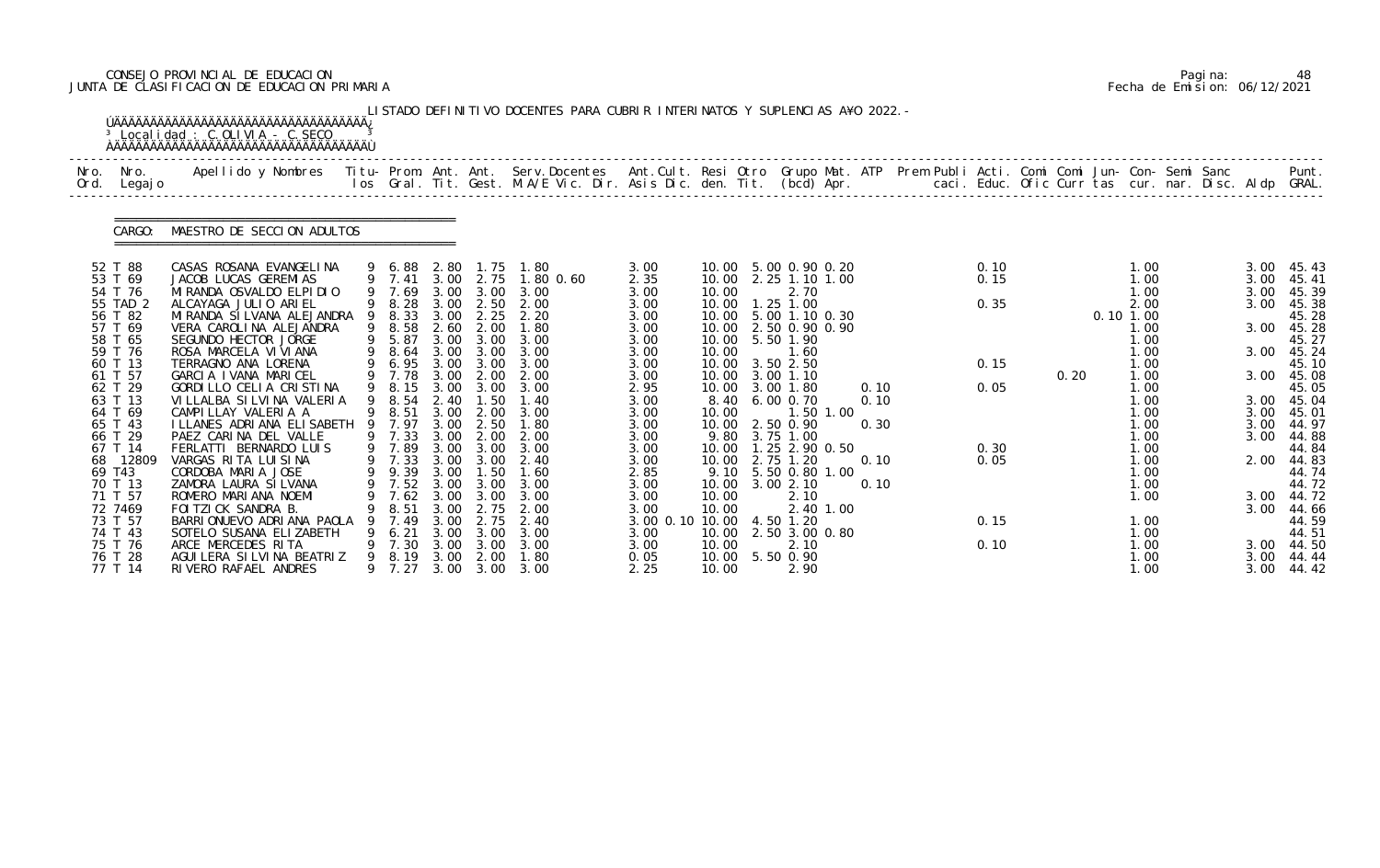# CONSEJO PROVINCIAL DE EDUCACION Pagina: 49 JUNTA DE CLASIFICACION DE EDUCACION PRIMARIA Fecha de Emision: 06/12/2021

|              |                                                                                                                                                                                                               | <sup>3</sup> Localidad : C.OLIVIA - C.SECO                                                                                                                                                                                                                                                                                                                                                                                                                                       |   |                                                                                                                                                                             |                                                                                                      |                                                                                                                                          | LISTADO DEFINITIVO DOCENTES PARA CUBRIR INTERINATOS Y SUPLENCIAS A¥O 2022. -                                                                                                                |                                                                                                                                                      |                                                                                                                   |                                                                                                                                                                                                                                                                                                                                 |                                      |  |                                                                           |      |                                                                                                                                              |  |                                                                              |                                                                                                                                                                                   |
|--------------|---------------------------------------------------------------------------------------------------------------------------------------------------------------------------------------------------------------|----------------------------------------------------------------------------------------------------------------------------------------------------------------------------------------------------------------------------------------------------------------------------------------------------------------------------------------------------------------------------------------------------------------------------------------------------------------------------------|---|-----------------------------------------------------------------------------------------------------------------------------------------------------------------------------|------------------------------------------------------------------------------------------------------|------------------------------------------------------------------------------------------------------------------------------------------|---------------------------------------------------------------------------------------------------------------------------------------------------------------------------------------------|------------------------------------------------------------------------------------------------------------------------------------------------------|-------------------------------------------------------------------------------------------------------------------|---------------------------------------------------------------------------------------------------------------------------------------------------------------------------------------------------------------------------------------------------------------------------------------------------------------------------------|--------------------------------------|--|---------------------------------------------------------------------------|------|----------------------------------------------------------------------------------------------------------------------------------------------|--|------------------------------------------------------------------------------|-----------------------------------------------------------------------------------------------------------------------------------------------------------------------------------|
| Nro.<br>Ord. | Nro.<br>Legaj o                                                                                                                                                                                               | Apellido y Nombres  Titu- Prom. Ant. Ant.  Serv.Docentes  Ant.Cult. Resi Otro  Grupo Mat. ATP  Prem Publi Acti. Comi Comi Jun- Con- Semi Sanc              Punt.<br>Ios Gral. Tit. Gest. M.A/E Vic. Dir. Asis Dic. den. Tit. (bcd                                                                                                                                                                                                                                                |   |                                                                                                                                                                             |                                                                                                      |                                                                                                                                          |                                                                                                                                                                                             |                                                                                                                                                      |                                                                                                                   |                                                                                                                                                                                                                                                                                                                                 |                                      |  |                                                                           |      |                                                                                                                                              |  |                                                                              |                                                                                                                                                                                   |
|              | CARGO:                                                                                                                                                                                                        | MAESTRO DE SECCION ADULTOS                                                                                                                                                                                                                                                                                                                                                                                                                                                       |   |                                                                                                                                                                             |                                                                                                      |                                                                                                                                          |                                                                                                                                                                                             |                                                                                                                                                      |                                                                                                                   |                                                                                                                                                                                                                                                                                                                                 |                                      |  |                                                                           |      |                                                                                                                                              |  |                                                                              |                                                                                                                                                                                   |
|              | 78 T 79<br>79 T 82<br>80 T 74<br>81 T 36<br>82 T 23<br>83 T 29<br>84 T 74<br>85 T 43<br>86 T 69<br>87 6106<br>88 T 76<br>89 T 13<br>90 T 69<br>91 T 43<br>92 T 29<br>93 T 36<br>94 T 88<br>95 T 36<br>96 T 29 | DI AZ CAROLINA RAQUEL<br>SEPULVEDA PAOLA BEATRIZ<br>CEBALLOS LIDIA DEL<br>CARRIZO ALEJANDRA DEL V<br>MARCOLLA MARIA LAURA<br>CASTRO ROXANA ANDREA<br>GHIO PAOLA VANINA<br>BORDON SANDRA NOEMI<br>I BARRA MARIA ZULMA<br>BARRETO NI LDA MABEL<br>AVI LA FRANCI SCO ALEJANDRO<br>BRIZUELA JORGE LEONARDO<br>LEVI PI CHUN MARCELA<br>SOSA CECILIA DE LOURDES<br>SALAS AURORA<br>GRIFFA PATRICIA ALEJANDRA<br>LUNA CARLOS MARCELO<br>VILLAGRA ANA DEL VALLE<br>FERNANDEZ VERON SONIA |   | 9 6.87<br>9 6.97<br>9 6.72 3.00<br>9 7.24<br>9 7.32<br>9 6.98<br>9 7.03<br>9 8.21<br>9 6.34<br>9 7.67<br>9 8.15<br>9 6.87<br>9 7.37<br>9 6.42<br>9 6.25 3.00<br>9 8.28 3.00 | 3.00<br>3.00<br>3.00<br>3.00<br>3.00<br>3.00<br>3.00<br>3.00<br>3.00<br>2.40<br>3.00<br>3.00<br>3.00 | 9 8.86 2.80 2.00<br>3.00<br>3.00<br>1.75<br>3.00<br>2.25<br>2.25<br>3.00<br>3.00<br>3.00<br>1.75<br>3.00<br>2.25<br>3.00<br>2.75<br>3.00 | 3.00 2.60<br>1.60<br>3.00<br>3.00<br>9 8.86 3.00 3.00 3.00<br>1.60<br>3.00<br>2.00<br>2.00<br>2.60<br>3.00<br>2.40<br>1.40<br>3.00<br>2.00<br>3.00<br>2.40<br>3.00<br>9 8.20 3.00 2.25 2.20 | 3.00<br>3.00<br>3.00<br>3.00<br>3.00<br>3.00<br>3.00<br>2.85<br>3.00<br>2.45<br>3.00<br>3.00<br>3.00<br>3.00<br>3.00<br>3.00<br>2.95<br>3.00<br>3.00 | 10.00<br>10.00<br>10.00<br>10.00<br>10.00<br>10.00<br>10.00<br>10.00<br>10.00<br>10.00<br>10.00<br>10.00<br>10.00 | 10.00  1.00  1.30  0.40  0.10<br>2.50 0.80 0.70<br>2.20<br>10.00 3.00 2.20<br>10.00  1.25  2.00<br>3.50 0.80<br>1.50 2.50 0.10 0.10<br>10.00 2.75 1.00<br>5.50 1.00<br>$1.25$ 1.30<br>2.20<br>3.00 1.60 0.10<br>2.75 0.70 0.60<br>1.70<br>1.00 1.00 1.00<br>2.10<br>1.00 1.20 0.70 0.10<br>10.00  1.50  1.60<br>10.00 3.50 1.10 | 0.20<br>0.10<br>0.20<br>0.10<br>0.20 |  | 0.05<br>$0.15 \quad 0.30$<br>0.10<br>0.05<br>0.10<br>0.10<br>0.20<br>0.10 | 0.20 | 1.00<br>1.00<br>1.00<br>1.00<br>1.00<br>1.00<br>1.00<br>1.00<br>1.00<br>1.00<br>1.00<br>1.00<br>1.00<br>1.00<br>1.00<br>1.00<br>1.00<br>1.00 |  | 2.00<br>3.00<br>3.00<br>3.00<br>3.00<br>3.00<br>3.00<br>3.00<br>3.00<br>3.00 | 3.00 44.32<br>44.26<br>44.17<br>44.12<br>44.11<br>44.09<br>43.97<br>43.93<br>43.88<br>43.86<br>43.84<br>43.77<br>3.00 43.75<br>43.67<br>43.62<br>43.62<br>43.55<br>43.48<br>43.45 |
|              | 97 T 65<br>98 T 29<br>99 TAD 2<br>100 T 76<br>101 T 76<br>102 T 36<br>103 T 82                                                                                                                                | REARTE DORIS ANDREA<br>LAZARTE MARIA TERESA<br>ARENA GUSTAVO ROLANDO<br>SALAS MERCEDES DEL<br>BARRIONUEVO MARIEL ERICA<br>FERNANDEZ CLAUDIA MABEL<br>ABALLAY RAMON DELFIN                                                                                                                                                                                                                                                                                                        | 9 | 8.00<br>7.06<br>5.75<br>6.90<br>7.15<br>9 7.86<br>9 6.93                                                                                                                    | 3.00<br>3.00<br>3.00<br>3.00<br>3.00<br>3.00<br>3.00                                                 | 2.50<br>3.00<br>3.00<br>2.50<br>2.50<br>2.75                                                                                             | 2.60<br>3.00<br>3.00 1.50<br>2.20<br>2.20<br>2.40<br>3.00 3.00                                                                                                                              | 3.00<br>2.45<br>3.00<br>3.00<br>3.00<br>3.00<br>2.45                                                                                                 | 10.00<br>10.00<br>10.00<br>10.00<br>10.00<br>10.00<br>10.00                                                       | 1.30<br>3.00 1.80<br>3.00<br>1.50 1.10<br>4.00 1.10 0.30<br>1.20<br>2.20                                                                                                                                                                                                                                                        | 0.10                                 |  | 0.05<br>0.10<br>0.10<br>0.55                                              |      | 1.00<br>1.00<br>2.00<br>1.00<br>1.00<br>1.00<br>1.00                                                                                         |  | 3.00<br>3.00<br>3.00                                                         | 43.45<br>43.41<br>43.35<br>43.30<br>43.25<br>43.21<br>2.00 43.13                                                                                                                  |

|  | Pagi na: | 49                           |
|--|----------|------------------------------|
|  |          | Fecha de Emision: 06/12/2021 |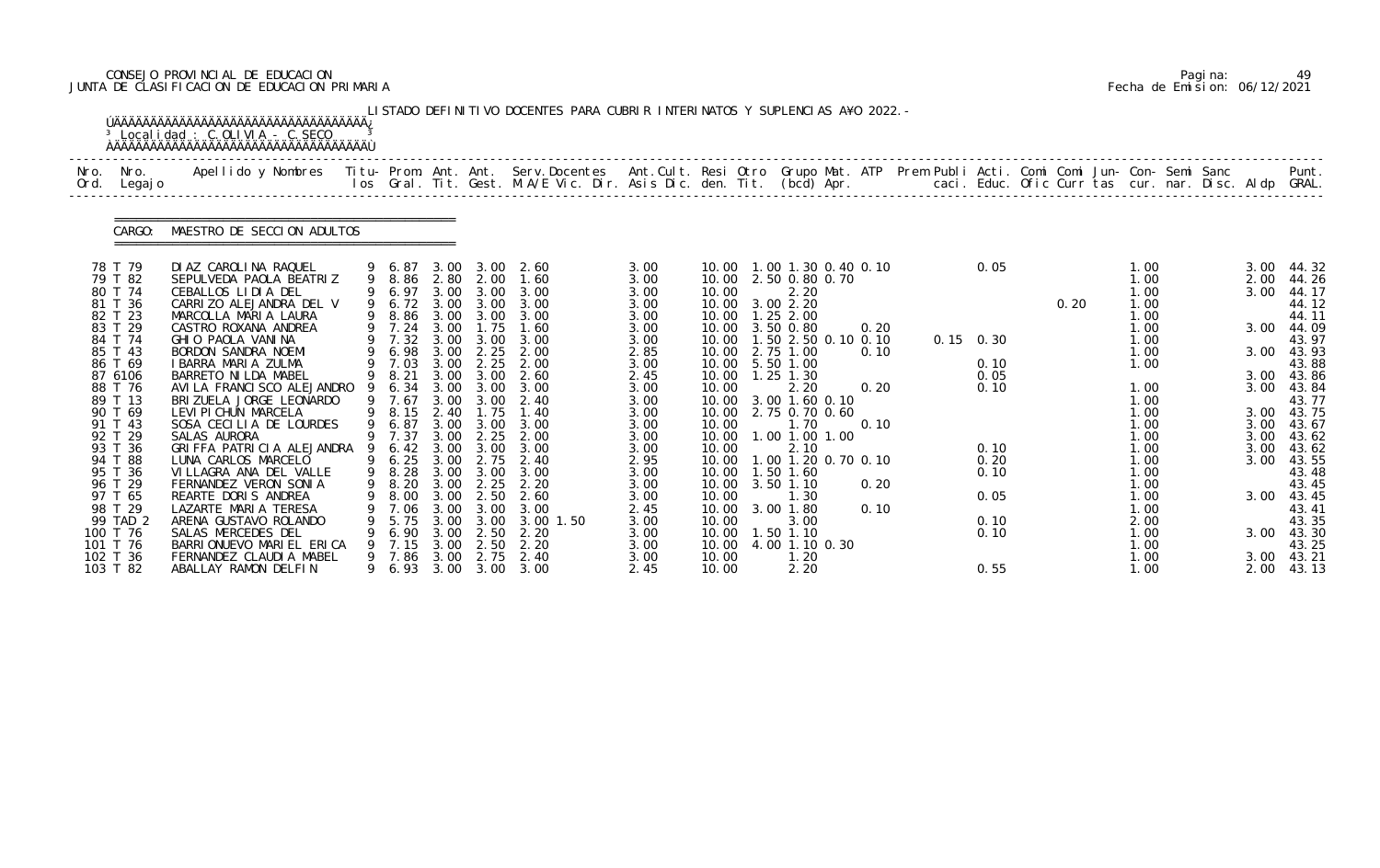# CONSEJO PROVINCIAL DE EDUCACION Pagina: 50 JUNTA DE CLASIFICACION DE EDUCACION PRIMARIA Fecha de Emision: 06/12/2021

|              |                      | <sup>3</sup> Localidad : C.OLIVIA - C.SECO                                                                                                                                                                                        |     |                |              |                   | LISTADO DEFINITIVO DOCENTES PARA CUBRIR INTERINATOS Y SUPLENCIAS A¥O 2022. - |              |                |                        |                |              |               |             |              |             |              |  |              |                |
|--------------|----------------------|-----------------------------------------------------------------------------------------------------------------------------------------------------------------------------------------------------------------------------------|-----|----------------|--------------|-------------------|------------------------------------------------------------------------------|--------------|----------------|------------------------|----------------|--------------|---------------|-------------|--------------|-------------|--------------|--|--------------|----------------|
| Nro.<br>Ord. | Nro.<br>Legaj o      | Apellido y Nombres  Titu- Prom. Ant. Ant.  Serv.Docentes  Ant.Cult. Resi Otro  Grupo Mat. ATP  Prem Publi Acti. Comi Comi Jun- Con- Semi Sanc              Punt.<br>Ios Gral. Tit. Gest. M.A/E Vic. Dir. Asis Dic. den. Tit. (bcd |     |                |              |                   |                                                                              |              |                |                        |                |              |               |             |              |             |              |  |              |                |
|              | CARGO:               | MAESTRO DE SECCION ADULTOS                                                                                                                                                                                                        |     |                |              |                   |                                                                              |              |                |                        |                |              |               |             |              |             |              |  |              |                |
|              | 104 0384             | MEDINA FABIAN GUSTAVO                                                                                                                                                                                                             |     | 9 6.35         | 3.00         | 3.00              | 3.00                                                                         | 3.00         | 10.00          | 1.50                   |                |              |               |             |              |             | 1.00         |  | 3.00         | 42.85          |
|              | 105 T 29<br>106 T 43 | SUASO CARLOS DOMINGO<br>MIOTTI SILVIA MABEL                                                                                                                                                                                       |     | 9 6.68<br>8.56 | 3.00         | 3.00 3.00<br>2.25 | 3.00<br>1.80                                                                 | 3.00<br>3.00 | 10.00<br>10.00 | $1.25$ 2.40<br>0.90    |                | 0.10<br>0.10 |               |             | 0.30<br>0.10 |             | 1.00<br>1.00 |  | 3.00         | 42.73<br>42.71 |
|              | 107 T 88             | HEREDIA SANDRA NATALIA                                                                                                                                                                                                            |     | 9 7.19         | 3.00         | 2.50              | 2.00                                                                         | 3.00         | 10.00          |                        | 1.00 1.00      |              |               |             |              |             | 1.00         |  | 3.00         | 42.69          |
|              | 108 T 29             | MERA CINTIA LORENA                                                                                                                                                                                                                |     | 9 7.39         | 3.00         | 1.50              | 2.20                                                                         | 3.00         | 10.00          | 4.00 1.10              |                | 0.20         |               |             | 0.10         |             | 1.00         |  |              | 42.49          |
|              | 109 T 74             | PALACIO NELIDA ESPERANZA                                                                                                                                                                                                          |     | 9 7.09         | 3.00         | 3.00              | 3.00                                                                         | 3.00         | 10.00          | 2.001                  |                | $1.00$ 0.40  |               |             |              |             | 1.00         |  |              | 42.49          |
|              | 110 8326             | PEREZ GABRIELA MONICA                                                                                                                                                                                                             |     | 9 9.07         | 3.00         | 2.50              | 1.20                                                                         | 3.00         | 9.10           | 4.00 0.60              |                |              |               |             |              |             | 1.00         |  |              | 42.47          |
|              | 111 T 69<br>112 T 74 | FELMER TOLEDO JOVITA I<br>LOPEZ ANA CRISTINA                                                                                                                                                                                      | 9   | 6.82<br>7.45   | 3.00<br>3.00 | 1.75<br>2.50      | 1.80<br>2.00                                                                 | 2.20<br>3.00 | 10.00<br>10.00 | 3.00 0.90<br>1.00      |                | 0.40         |               |             | 0.10         |             | 1.00<br>1.00 |  | 3.00<br>3.00 | 42.47<br>42.45 |
|              | 113 T 79             | MOYA CARINA SILVINA                                                                                                                                                                                                               |     | 6.87           | 3.00         | 3.00              | 3.00                                                                         | 3.00         | 10.00          | $1.25$ $2.30$          |                |              |               |             |              |             | 1.00         |  |              | 42.42          |
|              | 114 T 29             | ANDRADE ANDREA MABEL                                                                                                                                                                                                              |     | 9 5.84         | 3.00         | 3.00              | 3.00                                                                         | 3.00         | 10.00          | 2.50 1.70              |                |              |               | $0.15$ 0.20 |              |             | 1.00         |  |              | 42.39          |
|              | 115 T 65             | PEREZ MIRTA BEATRIZ                                                                                                                                                                                                               |     | 7.69           | 3.00         | 3.00              | 3.00                                                                         | 3.00         | 10.00          |                        | 2.30 0.10      |              |               |             | 0.30         |             | 1.00         |  |              | 42.39          |
|              | 116 T 82             | OLI VI ERI CLAUDI A MARCELA                                                                                                                                                                                                       |     | 9 7.01         | 2.00         | 0.75              | 1.00                                                                         | 3.00         | 10.00          | 5.00 0.50              |                |              |               |             |              |             | 1.00         |  | 3.00         | 42.26          |
|              | 117 T 13<br>118 T 28 | QUI ROGA GUI DO ARMANDO<br>SORIA MARCELA ALEJANDRA                                                                                                                                                                                | 9   | 9 7.09<br>8.99 | 3.00<br>3.00 | 3.00<br>3.00      | 3.00<br>3.00                                                                 | 3.00<br>2.05 | 10.00<br>10.00 | 1.00 1.90<br>2.10      |                | 0.10         |               |             | 0.10         |             | 1.00<br>1.00 |  |              | 42.19<br>42.14 |
|              | 119 T 23             | ARNEDO ANGELA BEATRIZ                                                                                                                                                                                                             |     | 8.06           | 3.00         | 3.00              | 2.80                                                                         | 2.60         | 10.00          | $1.25$ 1.40            |                |              |               |             |              |             | 1.00         |  |              | 42.11          |
|              | 120 5419             | GUEVARA MARCELA DEL VALLE                                                                                                                                                                                                         | -9  | 8.83           | 3.00         | 3.00              | 3.00                                                                         | 2.25         | 10.00          | 3.00                   |                |              |               |             |              |             |              |  |              | 42.08          |
|              | 121 T 74             | ESPINOZA PATRICIA MARIELA                                                                                                                                                                                                         | - 9 | 7.53           | 3.00         | 3.00              | 3.00                                                                         | 3.00         | 10.00          | 1.70                   |                | 0.40         |               |             | 0.15         |             | 1.00         |  |              | 41.78          |
|              | 122 T 57             | NIETO NORMA LEONOR HAYDEE 9                                                                                                                                                                                                       |     |                | 6.83 3.00    | 3.00              | 3.00                                                                         | 1.95         | 8.40           | 2.40                   |                |              |               |             | 0.10         |             | 1.00         |  | 3.00         | 41.68          |
|              | 123 T 36<br>124 T 79 | VI LLAGRA ADRI ANA CECILIA<br>GOMEZ BLANCA ESTELA                                                                                                                                                                                 | 9   | 7.25<br>7. 28  | 3.00<br>3.00 | 3.00<br>2.50      | 3.00<br>2.20                                                                 | 3.00<br>3.00 | 10.00<br>9.80  | 2.20<br>1.25 1.10 0.50 |                | 0.10         | $0.50$ $0.30$ | 0.05        |              | $0.10$ 1.00 | 1.00         |  |              | 41.60<br>41.53 |
|              | 125 T 14             | MEDINA LURDES CONCEPCION                                                                                                                                                                                                          |     | 7.83           | 3.00         | 3.00              | 3.00                                                                         | 3.00         | 10.00          | 1.70                   |                |              |               |             |              |             | 1. 00        |  |              | 41.53          |
|              | 126 T 28             | OVIEDO AMALIA MABEL                                                                                                                                                                                                               |     | 8. 54          | 2.80         | 1.75              | 1.80                                                                         | 1.70         | 10.00          | 4.00 0.90              |                |              |               |             |              |             | 1.00         |  |              | 41.49          |
|              | 127 T 28             | VI LLANUEVA RAMON ALBERTO                                                                                                                                                                                                         |     | 7.20           | 3.00         | 3.00              | 3.00                                                                         | 3.00         | 10.00          |                        | 2.00 0.10 0.10 |              |               |             |              |             | 1.00         |  |              | 41.40          |
|              | 128 T 36             | ZURITA SONIA RAQUEL                                                                                                                                                                                                               |     | 9 7.18         | 3.00         | 3.00              | 3.00                                                                         | 3.00         | 10.00          | 2.10                   |                |              |               |             |              |             | 1.00         |  |              | 41.28          |
|              | 129 T 28             | GALITZKI SILVINA ANDREA                                                                                                                                                                                                           |     | 9 7.65         | 3.00         |                   | 2.75 3.00                                                                    | 3.00         | 10.00          | 1.60                   |                | 0.20         |               |             |              |             | 1.00         |  |              | 41.20          |

|  | Pagi na: | 50                           |
|--|----------|------------------------------|
|  |          | Fecha de Emision: 06/12/2021 |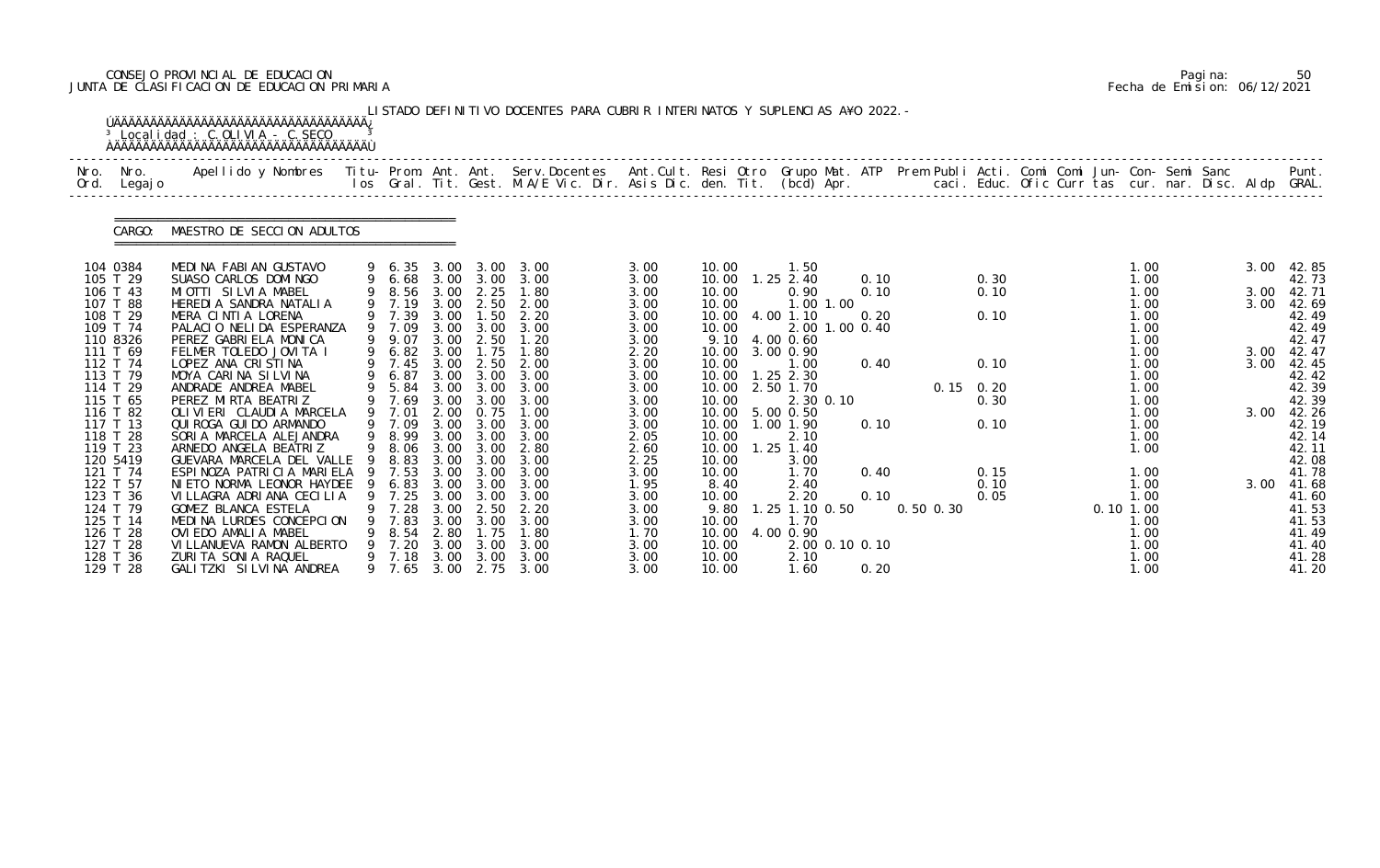# CONSEJO PROVINCIAL DE EDUCACION Pagina: 51 JUNTA DE CLASIFICACION DE EDUCACION PRIMARIA Fecha de Emision: 06/12/2021

|              |                                                                      | <sup>3</sup> Localidad : C.OLIVIA - C.SECO                                                                                                                                                                                        |         |                                                        |                                              |                                                   | LISTADO DEFINITIVO DOCENTES PARA CUBRIR INTERINATOS Y SUPLENCIAS A¥O 2022. - |                                              |                                                   |            |                                                               |              |                      |  |                                              |                              |                                                    |
|--------------|----------------------------------------------------------------------|-----------------------------------------------------------------------------------------------------------------------------------------------------------------------------------------------------------------------------------|---------|--------------------------------------------------------|----------------------------------------------|---------------------------------------------------|------------------------------------------------------------------------------|----------------------------------------------|---------------------------------------------------|------------|---------------------------------------------------------------|--------------|----------------------|--|----------------------------------------------|------------------------------|----------------------------------------------------|
| Nro.<br>Ord. | Nro.<br>Legaj o                                                      | Apellido y Nombres  Titu- Prom. Ant. Ant.  Serv.Docentes  Ant.Cult. Resi Otro  Grupo Mat. ATP  Prem Publi Acti. Comi Comi Jun- Con- Semi Sanc              Punt.<br>Ios Gral. Tit. Gest. M.A/E Vic. Dir. Asis Dic. den. Tit. (bcd |         |                                                        |                                              |                                                   |                                                                              |                                              |                                                   |            |                                                               |              |                      |  |                                              |                              |                                                    |
|              | CARGO:                                                               | MAESTRO DE SECCION ADULTOS                                                                                                                                                                                                        |         |                                                        |                                              |                                                   |                                                                              |                                              |                                                   |            |                                                               |              |                      |  |                                              |                              |                                                    |
|              | 130 T 79<br>131 T 28<br>132 T 36<br>133 T 43<br>134 T 29             | MAI DANA ARCE ROSAMEL<br>NIETO MARIA ROSANA<br>ALVAREZ SELEDONIO<br>MOLINA SILVIA ROXANA<br>ALVAREZ CLAUDIA RAQUEL                                                                                                                |         | 9 7.58<br>$9\quad 6.22$<br>9 8.41<br>$9$ 7.41          | 3.00<br>3.00<br>2.40<br>3.00                 | 9 6.35 3.00 3.00<br>3.00<br>1.75<br>1.00          | 3.00 3.00<br>3.00<br>3.00<br>1.40<br>2.40                                    | 3.00<br>3.00<br>3.00<br>3.00 0.10<br>3.00    | 10.00<br>10.00<br>10.00<br>7.70<br>10.00          |            | 1.60<br>2.70<br>1.80 1.00<br>2.25 0.70<br>1.20                |              | 0.05<br>0.30         |  | 1.00<br>1.00<br>1.00<br>1.00<br>1.00         | 3.00<br>3.00                 | 41.18<br>41.10<br>41.02<br>41.01<br>41.01          |
|              | 135 T 76<br>136 T 36<br>137 T 14<br>138 T 65<br>139 265<br>140 11045 | SANDEZ MARIA MARCELA<br>ORQUERA MALVINA SOLEDAD<br>YUCHECHEN NANCI ELIZABETH<br>ARNEDO OLGA FANNY<br>RAMI REZ I SABEL SATURNI NA<br>BUSTAMANTE CARINA YUDI                                                                        |         | 6.41<br>9 7.65<br>7.87<br>6.72<br>9 8.27<br>9 8.68     | 3.00<br>2.20<br>3.00<br>3.00<br>3.00<br>3.00 | 3.00<br>1.00<br>3.00<br>3.00<br>3.00              | 3.00<br>1.20<br>3.00<br>3.00<br>2.80<br>0.10                                 | 3.00<br>3.00<br>1.70<br>3.00<br>1.95<br>3.00 | 10.00<br>10.00<br>10.00<br>10.00<br>10.00         | 3.50 10.25 | 2.50<br>1.25 0.60 1.00<br>2.20<br>1.90<br>1.40                | 0.10         | 0.05<br>0.05<br>0.05 |  | 1.00<br>1.00<br>1.00<br>1.00<br>1.00         | 3.00<br>3.00                 | 40.96<br>40.90<br>40.77<br>40.67<br>40.57<br>40.53 |
|              | 141 T 29<br>142 7522<br>143 T 43<br>144 T 57<br>145 T 57<br>146 T 57 | CORDOBA FERMIN CEFERINO<br>CANTELA ALDERETE JOSE<br>SOSA LUCIANA ANTONELLA<br>JEREZ MARIA DE LOS<br>QUEVEDO CARINA ISABEL<br>ROBLEDO MI GUEL ANGEL                                                                                |         | 9 6.27<br>9 7.20<br>9 8.55<br>8.33<br>9 8.51<br>9 6.40 | 3.00<br>3.00<br>1.80<br>3.00<br>3.00         | 3.00<br>2.50<br>1.00<br>2.25<br>3.00 3.00         | 3.00<br>2.00<br>1.20<br>1.80<br>2.50 2.00<br>3.00                            | 3.00<br>3.00<br>1.80<br>1.00<br>3.00<br>3.00 | 10.00<br>10.00<br>10.00<br>9.10<br>10.00<br>10.00 |            | 2.20<br>2.75 1.00<br>2.50 0.60<br>$0.90$ 1.00<br>1.00<br>1.80 | 0.20         | 0.05                 |  | 1.00<br>1.00<br>1.00<br>1.00<br>1.00         | 3.00<br>3.00                 | 40.52<br>40.45<br>40.45<br>40.38<br>40.21<br>40.20 |
|              | 147 T 88<br>148 T 74<br>149 T 57<br>150 T 36<br>151 T 13<br>152 T 13 | GAUNA KARINA LAURA<br>MORALES SILVIA VERONICA<br>ZELAYA ANGELA BEATRIZ<br>MANRIQUE MAXIMILIANO<br>WILCHES DANIELA INES<br>MERCADO CRISTINA A                                                                                      | 9       | 9 7.70<br>9 7.61<br>7.31<br>7. 16<br>6.69<br>8.86      | 3.00<br>3.00<br>3.00<br>3.00<br>3.00         | 2.75<br>3.00 2.75<br>1.50<br>2.25<br>2.75<br>2.25 | 2.40<br>2.40<br>1.60<br>2.20<br>2.20<br>2.20                                 | 1.10<br>3.00<br>2.00<br>2.20<br>2.05<br>2.45 | 10.00<br>10.00<br>9.10<br>10.00<br>10.00<br>10.00 |            | 1.20<br>1.20<br>1.50 0.80<br>1.10<br>1.10<br>1.10             | 0.10<br>0.10 |                      |  | 1.00<br>1.00<br>1.00<br>1.00<br>1.00<br>1.00 | 2.00<br>3.00<br>2.00<br>2.00 | 40.15<br>39.96<br>39.91<br>39.91<br>39.89<br>39.86 |
|              | 153 T 29<br>154 T 82<br>155 T 69                                     | CORDOBA MARIA ELIZABET<br>VI LLAFA¥EZ SANDRA LORENA<br>BARRI ENTOS ALVARADO LOI DA                                                                                                                                                | 9<br>-9 | 7.92<br>7.80<br>7.62                                   | 3.00<br>3.00<br>3.00                         | 2.75<br>2.75                                      | 2.00<br>2.20<br>2.75 2.20                                                    | 3.00<br>2.85<br>3.00                         | 10.00<br>10.00<br>10.00                           |            | 1.00<br>1.10<br>1.10                                          |              | 0.05                 |  | 1.00<br>1.00<br>1.00                         |                              | 39.72<br>39.70<br>39.67                            |

|  | Pagi na: | 51                           |
|--|----------|------------------------------|
|  |          | Fecha de Emision: 06/12/2021 |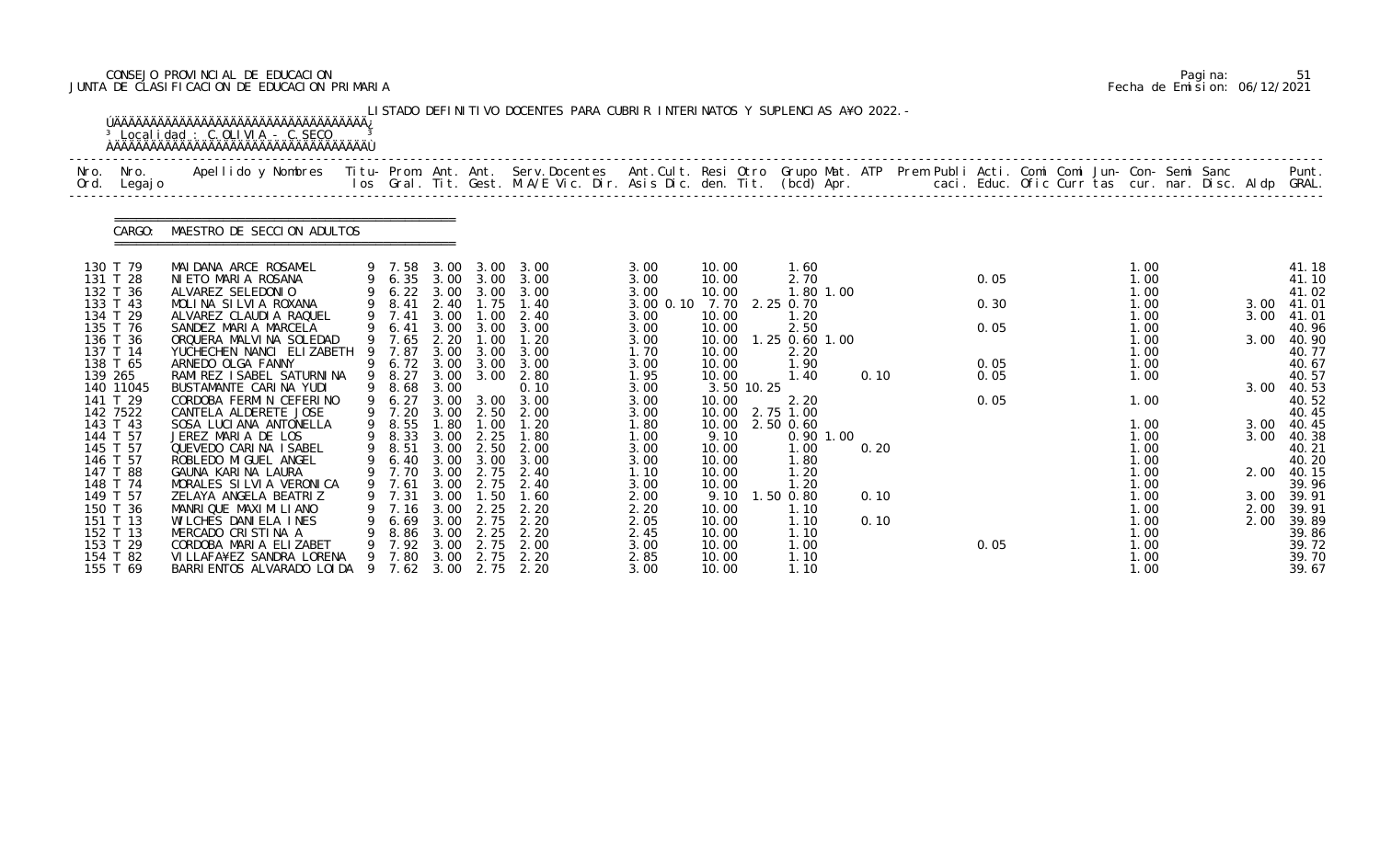# CONSEJO PROVINCIAL DE EDUCACION Pagina: 52 JUNTA DE CLASIFICACION DE EDUCACION PRIMARIA Fecha de Emision: 06/12/2021

| Nro.<br>Ord. | Nro.<br>Legaj o      | Apellido y Nombres - Titu- Prom. Ant. Ant. Serv.Docentes - Ant.Cult. Resi Otro Grupo Mat. ATP Prem Publi Acti. Comi Comi Jun- Con- Semi Sanc - - - - Punt.<br>Ios Gral. Tit. Gest. M.A/E Vic. Dir. Asis Dic. den. Tit. (bcd) Apr. |   |                       |              |                   |              |              |                |      |                              |                |      |      |  |              |      |                |
|--------------|----------------------|-----------------------------------------------------------------------------------------------------------------------------------------------------------------------------------------------------------------------------------|---|-----------------------|--------------|-------------------|--------------|--------------|----------------|------|------------------------------|----------------|------|------|--|--------------|------|----------------|
|              | CARGO:               | MAESTRO DE SECCION ADULTOS                                                                                                                                                                                                        |   |                       |              |                   |              |              |                |      |                              |                |      |      |  |              |      |                |
|              | 156 T 69<br>157 T 36 | ESCOBAR MAYELA MELISA<br>DAVALOS ANABELLA DEL                                                                                                                                                                                     |   | 9 7.06 2.40<br>9 7.04 |              | 1.25<br>3.00 2.75 | 1.40<br>2.00 | 3.00<br>3.00 | 10.00          |      | 9.10 0.50 0.70 1.00 0.10     | 1.00 0.60 0.10 |      | 0.10 |  | 1.00<br>1.00 | 3.00 | 39.61<br>39.49 |
|              | 158 T 13             | OTAROLA MANUEL ABEL                                                                                                                                                                                                               |   | 9 6.34                | 3.00         | 1.75              | 1.80         | 1.70         | 10.00          |      |                              | $0.90$ 1.00    |      |      |  | 1.00         | 3.00 | 39.49          |
|              | 159 T 57             | VASQUEZ VI VI ANA ANDREA                                                                                                                                                                                                          |   | 9 8.06                | 3.00         | 3.00              | 2.60         | 0.80         | 10.00          |      |                              | 1.30 0.60      |      |      |  | 1.00         |      | 39.36          |
|              | 160 T 13<br>161 T 29 | NI EVES NATALI A ANDREA<br>CANTERO HECTOR LEON                                                                                                                                                                                    |   | 9 7.59<br>9 5.59      | 3.00<br>3.00 | 2.25<br>3.00      | 1.80<br>3.00 | 0.80<br>3.00 | 10.00<br>10.00 |      | 0.90<br>1.50                 |                | 0.10 | 0.10 |  | 1.00<br>1.00 | 3.00 | 39.34<br>39.29 |
|              | 162 7354             | ARRI AGADA SI LVI A GRACI ELA                                                                                                                                                                                                     |   | 8.08                  | 3.00         | 2.75              | 2.20         | 2.15         | 10.00          |      | 1.10                         |                |      |      |  | 1.00         |      | 39.28          |
|              | 163 T 36             | VILTES RAUL AMANCIO                                                                                                                                                                                                               |   | 9 5.30                | 3.00         | 3.00              | 3.00         | 3.00         | 10.00          |      | 1.80                         |                |      | 0.10 |  | 1.00         |      | 39.20          |
|              | 164 8550             | GUMI EL MONICO SANDRO                                                                                                                                                                                                             |   | 9 7.32                | 3.00         | 2.00              | 1.70         | 1.85         | 10.00          |      | 1.25 0.80                    |                |      | 0.25 |  |              | 2.00 | 39.17          |
|              | 165 T 29<br>166 7503 | DELGADO RODOLFO HERNAN<br>STI VANELLO FLAVI A                                                                                                                                                                                     |   | 9 7.29<br>9 8.19      | 3.00<br>3.00 | 2.50<br>2.00      | 2.20         | 2.80<br>2.80 | 10.00<br>10.00 | 4.00 | 1.10                         |                |      | 0.15 |  | 1.00         |      | 39.04<br>38.99 |
|              | 167 T 88             | MONTIEL CINTIA CAROLINA                                                                                                                                                                                                           |   | 9 7.23                | 2.00         | . 25              | 1.20         | 0.70         |                |      | 10.00 3.00 0.60              |                |      |      |  | 1.00         | 3.00 | 38.98          |
|              | 168 7948             | CARBONARO KARINA MARIA                                                                                                                                                                                                            |   | 9 7.16                | 3.00         | 1.75              | 1.80         | 1.95         | 9.80           |      | 3.00 0.90 0.30 0.20          |                |      | 0.10 |  |              |      | 38.96          |
|              | 169 T 69             | MORENO MARIA LAURA                                                                                                                                                                                                                |   | 9 8.35                | 2.40         | 1.75              | 1.40         | 2.90         | 8.40           |      | 0.70                         |                |      |      |  | 1.00         | 3.00 | 38.90          |
|              | 170 T 14             | FERNANDEZ LILIANA ESTER                                                                                                                                                                                                           |   | 9 8.17                | 3.00         | 3.00              | 2.80         | 0.40         | 10.00          |      | 1.40                         |                |      |      |  | 1.00         |      | 38.77          |
|              | 171 T 88<br>172 T 14 | COMAN MIRTA ROSANA<br>GORDILLO DORILA CARMEN                                                                                                                                                                                      |   | 9 6.36 3.00<br>9 6.85 | 3.00         | 2.50<br>2.00      | 2.20<br>2.60 | 3.00<br>3.00 | 10.00<br>7.00  |      | $1.50$ 0.10<br>$1.00$ $1.30$ |                | 0.10 |      |  | 1.00<br>1.00 | 2.00 | 38.76<br>38.75 |
|              | 173 T 69             | CARI LIDIA GRACIELA                                                                                                                                                                                                               |   | 9 6.84 3.00           |              | 2.25              | 3.00         | 2.05         | 7.70           |      | 1.80                         |                |      |      |  | 1.00         | 2.00 | 38.64          |
|              | 174 T 28             | REYES MARINA BEATRIZ                                                                                                                                                                                                              |   | 9 7.49                | 3.00         | 1.75              | 2.20         | 3.00         | 10.00          |      | 1.10                         |                |      |      |  | 1.00         |      | 38.54          |
|              | 175 T 74             | VI LLAGRA ALBA GI SELA                                                                                                                                                                                                            | 9 | 8.43                  | 2.40         | 1.75              | 1.40         | 2.35         | 10.00          |      | 1.50 0.70                    |                |      |      |  | 1.00         |      | 38.53          |
|              | 176 T 79             | CENTENO CARINA ANDREA                                                                                                                                                                                                             |   | 6.93                  | 3.00         | . 25              | 1.40         | 3.00         | 9.10           |      | 0.70                         |                |      | 0.10 |  | 1.00         | 3.00 | 38.48          |
|              | 177 T 36<br>178 T 57 | MAMANI MARTA BEATRIZ<br>NIETO LIDIA ROSA                                                                                                                                                                                          |   | 7.56<br>7.25          | 3.00<br>3.00 | . 75<br>1.75      | 2.00<br>1.50 | 3.00<br>0.30 | 10.00<br>9.80  |      | 1.00<br>1.00 0.70            |                |      |      |  | 1.00<br>1.00 | 3.00 | 38.31<br>38.30 |
|              | 179 T 14             | HERRERA VERONICA NATALIA                                                                                                                                                                                                          |   | 7.70                  | 3.00         | 2.25              | 2.00         | 2.25         | 10.00          |      | 1.00                         |                |      |      |  | 1.00         |      | 38.20          |
|              | 180 T 23             | MEIRA VERONICA ESTELA                                                                                                                                                                                                             |   | 9 7.93                | 3.00         | 2.50              | 1.80         | 0.80         | 10.00          |      | 1.25 0.90                    |                |      |      |  | 1.00         |      | 38.18          |
|              | 181 T 36             | TULA LAURA DANI ELA                                                                                                                                                                                                               |   | 9 7.70                | 1.20         | 1.00              | 2.20         | 1.30         |                |      | 10.00 3.00 0.70 1.00         |                |      |      |  | 1.00         |      | 38.10          |

|  | Pagi na: | 52                           |
|--|----------|------------------------------|
|  |          | Fecha de Emision: 06/12/2021 |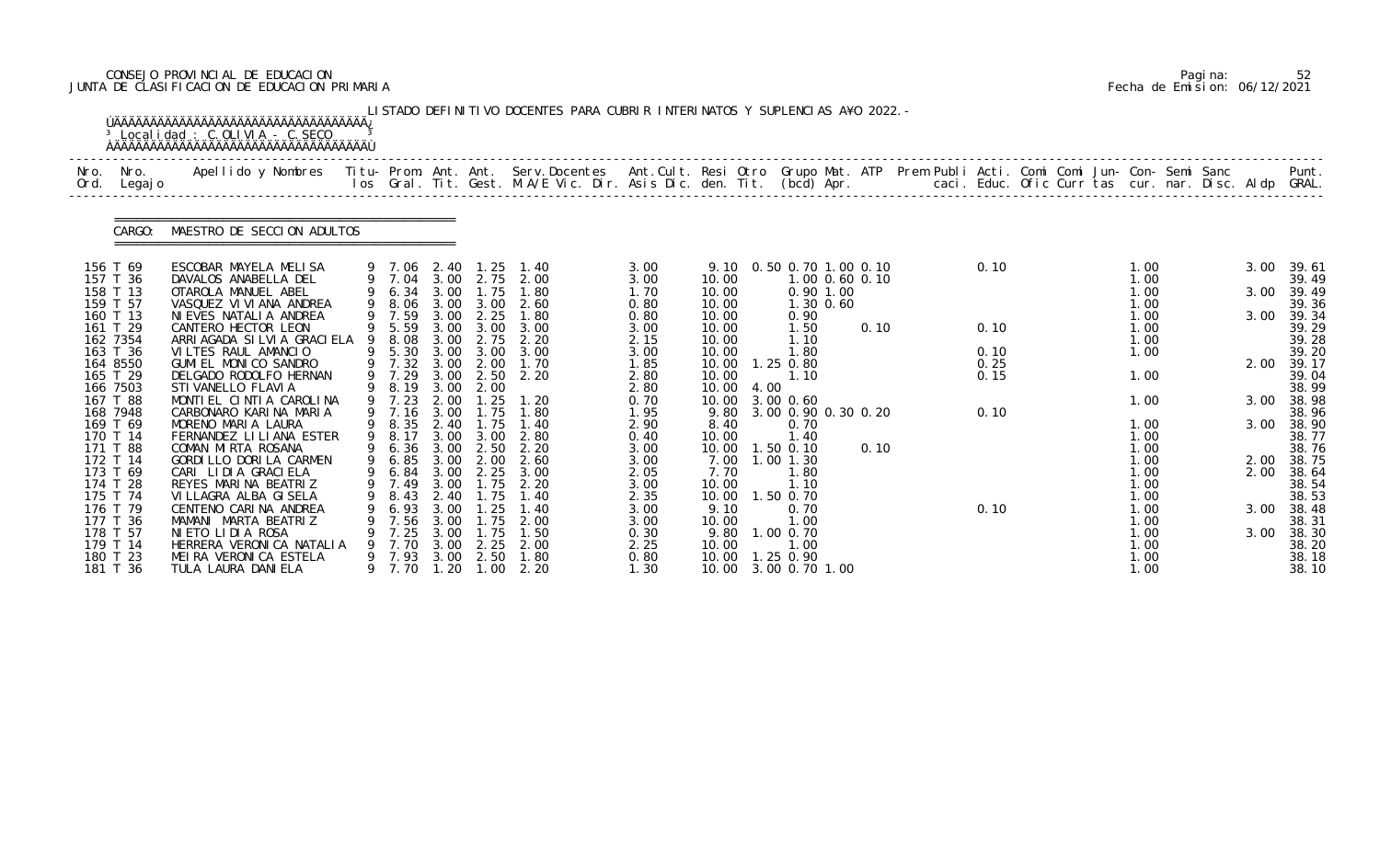# CONSEJO PROVINCIAL DE EDUCACION Pagina: 53 JUNTA DE CLASIFICACION DE EDUCACION PRIMARIA Fecha de Emision: 06/12/2021

|              |                                                                                                                                                                                                                                               | <sup>3</sup> Localidad : C.OLIVIA - C.SECO                                                                                                                                                                                                                                                                                                                                                                                                                                                                                                |    |                                                                                                                                                                                                                 |                                                                                                                                      |                                                                                                                                                       | LISTADO DEFINITIVO DOCENTES PARA CUBRIR INTERINATOS Y SUPLENCIAS A¥O 2022. -                                                                                     |                                                                                                                                                                         |                                                                                                                                                      |                                                                                                                                                                                                            |              |                      |  |                                                                                                                      |                                                              |                                                                                                                                                                                  |
|--------------|-----------------------------------------------------------------------------------------------------------------------------------------------------------------------------------------------------------------------------------------------|-------------------------------------------------------------------------------------------------------------------------------------------------------------------------------------------------------------------------------------------------------------------------------------------------------------------------------------------------------------------------------------------------------------------------------------------------------------------------------------------------------------------------------------------|----|-----------------------------------------------------------------------------------------------------------------------------------------------------------------------------------------------------------------|--------------------------------------------------------------------------------------------------------------------------------------|-------------------------------------------------------------------------------------------------------------------------------------------------------|------------------------------------------------------------------------------------------------------------------------------------------------------------------|-------------------------------------------------------------------------------------------------------------------------------------------------------------------------|------------------------------------------------------------------------------------------------------------------------------------------------------|------------------------------------------------------------------------------------------------------------------------------------------------------------------------------------------------------------|--------------|----------------------|--|----------------------------------------------------------------------------------------------------------------------|--------------------------------------------------------------|----------------------------------------------------------------------------------------------------------------------------------------------------------------------------------|
| Nro.<br>Ord. | Nro.<br>Legaj o                                                                                                                                                                                                                               | Apellido y Nombres - Titu- Prom. Ant. Ant. Serv.Docentes - Ant.Cult. Resi Otro Grupo Mat. ATP Prem Publi Acti. Comi Comi Jun- Con- Semi Sanc - - - Punt.<br>Ios Gral. Tit. Gest. M.A/E Vic. Dir. Asis Dic. den. Tit. (bcd) Apr. -                                                                                                                                                                                                                                                                                                         |    |                                                                                                                                                                                                                 |                                                                                                                                      |                                                                                                                                                       |                                                                                                                                                                  |                                                                                                                                                                         |                                                                                                                                                      |                                                                                                                                                                                                            |              |                      |  |                                                                                                                      |                                                              |                                                                                                                                                                                  |
|              | CARGO:                                                                                                                                                                                                                                        | MAESTRO DE SECCION ADULTOS                                                                                                                                                                                                                                                                                                                                                                                                                                                                                                                |    |                                                                                                                                                                                                                 |                                                                                                                                      |                                                                                                                                                       |                                                                                                                                                                  |                                                                                                                                                                         |                                                                                                                                                      |                                                                                                                                                                                                            |              |                      |  |                                                                                                                      |                                                              |                                                                                                                                                                                  |
|              | 182 T 14<br>183 T 69<br>184 T 43<br>185 T 82<br>186 T 88<br>187 T 43<br>188 9017<br>189 T 65<br>190 9568<br>191 T 69<br>192 9036<br>193 T 88<br>194 10072<br>195 T 13<br>196 T 57<br>197 T 20<br>198 T 82<br>199 T 82<br>200 T 36<br>201 T 28 | MERCADO LORENA FABIANA<br>ORTEGA SANDRA DELFINA<br>SANDOVAL ANGELA ELISABET<br>SIMEONE SANDRA MARIA<br>HERRERA NORMA MAGDALENA<br>LEDESMA ELISA MAGALI<br>SANCHEZ ANA GRACI ELA<br>QUI ROGA ANTONIO ERNESTO<br>NU¥EZ GLADYS RAMONA<br>BERENGUEL FLORENCIA<br>CARPIO JESICA VIRGINIA<br>GOMEZ ZURI TA MI RYAM<br>I GLESIAS CARINA BEATRIZ<br>PAZ CARLOS ESTEBAN<br>NI EVA MABEL HORTENCIA<br>QUI PI LDOR VERONI CA LORENA<br>I LLANES MARIA ALEJANDRA<br>CARRIZO NATALIA VALERIA<br>MORENO CECILIA DEL VALLE<br>QUI PI LDOR GABRI EL DARIO | 9  | 9 7.42 2.60 0.25<br>9 6.41<br>9 7.71<br>9 7.52<br>9 6.79<br>9 7.73<br>9 5.93<br>9 7.64<br>7.19<br>9 8.04<br>9 7.72<br>9 8.05<br>$9 \t 9.42$<br>9 6.90<br>9 7.13<br>9 8.12<br>9 7.57<br>9 8.11<br>9 7.52<br>7.32 | 3.00<br>3.00<br>3.00<br>3.00<br>3.00<br>2.60<br>3.00<br>1.80<br>3.00<br>3.00<br>3.00<br>3.00<br>3.00<br>3.00<br>2.40<br>1.80<br>. 80 | 3.00 3.00<br>1.75<br>2.25<br>$\overline{\phantom{0}}$ . 25<br>2.75<br>2.00<br>1.25<br>2.40 0.75<br>2.25<br>0.75<br>0.75<br>2.00<br>0.75<br>1.75<br>00 | 1.60<br>3.00<br>1.60<br>$0.50$ 0.60<br>1.70<br>1.80<br>3.00<br>1.20<br>1.00<br>0.75 0.90<br>0.70<br>3.00<br>0.80<br>2.00<br>1.80<br>1.80<br>1.80<br>2.00<br>0.90 | 1.35<br>0.45<br>2.65<br>1.40<br>3.00<br>3.00<br>3.00<br>3.00<br>2.15<br>2.20<br>3.00<br>0.85<br>3.00<br>2.25<br>2.05<br>0.40<br>2.00<br>3.00<br>0.80 0.40 10.00<br>1.50 | 9.10<br>9.10<br>10.00<br>10.00<br>9.80<br>8.40<br>10.00<br>7.70<br>10.00<br>5.60<br>7.70<br>6.30<br>10.00<br>10.00<br>9.80<br>9.80<br>10.00<br>10.00 | 10.00 4.00 0.80<br>3.00<br>1.25 0.80<br>1.50 0.30<br>0.90<br>0.90<br>2.30<br>0.90<br>2.50 0.50<br>0.40<br>4.50 0.30<br>2.00<br>1.25 0.40<br>1.00 1.00<br>0.90<br>3.00<br>0.90<br>1.20<br>1.00<br>1.50 0.40 | 0.10<br>0.10 | 0.15<br>0.10<br>0.10 |  | 1.00<br>1.00<br>1.00<br>1.00<br>1.00<br>1.00<br>1.00<br>1.00<br>1.00<br>1.00<br>1.00<br>1.00<br>1.00<br>1.00<br>1.00 | 3.00<br>3.00<br>3.00<br>3.00<br>3.00<br>2.00<br>3.00<br>3.00 | 38.02<br>37.96<br>37.86<br>37.82<br>37.79<br>37.58<br>37.48<br>37.34<br>37.29<br>37.19<br>36.97<br>36.95<br>36.92<br>36.90<br>36.88<br>36.87<br>36.82<br>36.71<br>36.52<br>36.42 |
|              | 202 9649<br>203 T 82<br>204 9384<br>205 T 82<br>206 9421<br>207 T 14                                                                                                                                                                          | YNSAURRALDE LAURA ANALIA<br>SUAREZ LAURA DEL VALLE<br>PERALTA SI LVI A BEATRIZ<br>CONTRERAS VILLEGAS ROXANA<br>BRIZUELA ELISABET<br>TOLEDO GABRIELA KARINA                                                                                                                                                                                                                                                                                                                                                                                | 9. | 8.32<br>6.85<br>6. 41<br>7.51<br>9 7.60<br>9 7.47                                                                                                                                                               | 3.00<br>3.00<br>3.00<br>3.00<br>2.60<br>2.20                                                                                         | . 25<br>. 50<br>0.75<br>.00<br>0.75<br>1.25                                                                                                           | 1.00<br>1. 00<br>1.10<br>1. 00<br>1.20<br>1.20                                                                                                                   | 3.00<br>0.45<br>3.00<br>3.00<br>1.80<br>0.10                                                                                                                            | 7.00<br>10.00<br>7.70<br>10.00<br>7.70<br>10.00                                                                                                      | 0.50<br>0.50<br>1.50 0.50<br>0.50<br>1.50 0.60<br>0.60                                                                                                                                                     | 0.10<br>0.20 | 0.15<br>0.10         |  | 1.00<br>1.00<br>1.00                                                                                                 | 3.00<br>3.00<br>3.00<br>3.00<br>3.00                         | 36.32<br>36.30<br>36.16<br>36.01<br>35.85<br>35.82                                                                                                                               |

|  | Pagi na: | 53                           |
|--|----------|------------------------------|
|  |          | Fecha de Emision: 06/12/2021 |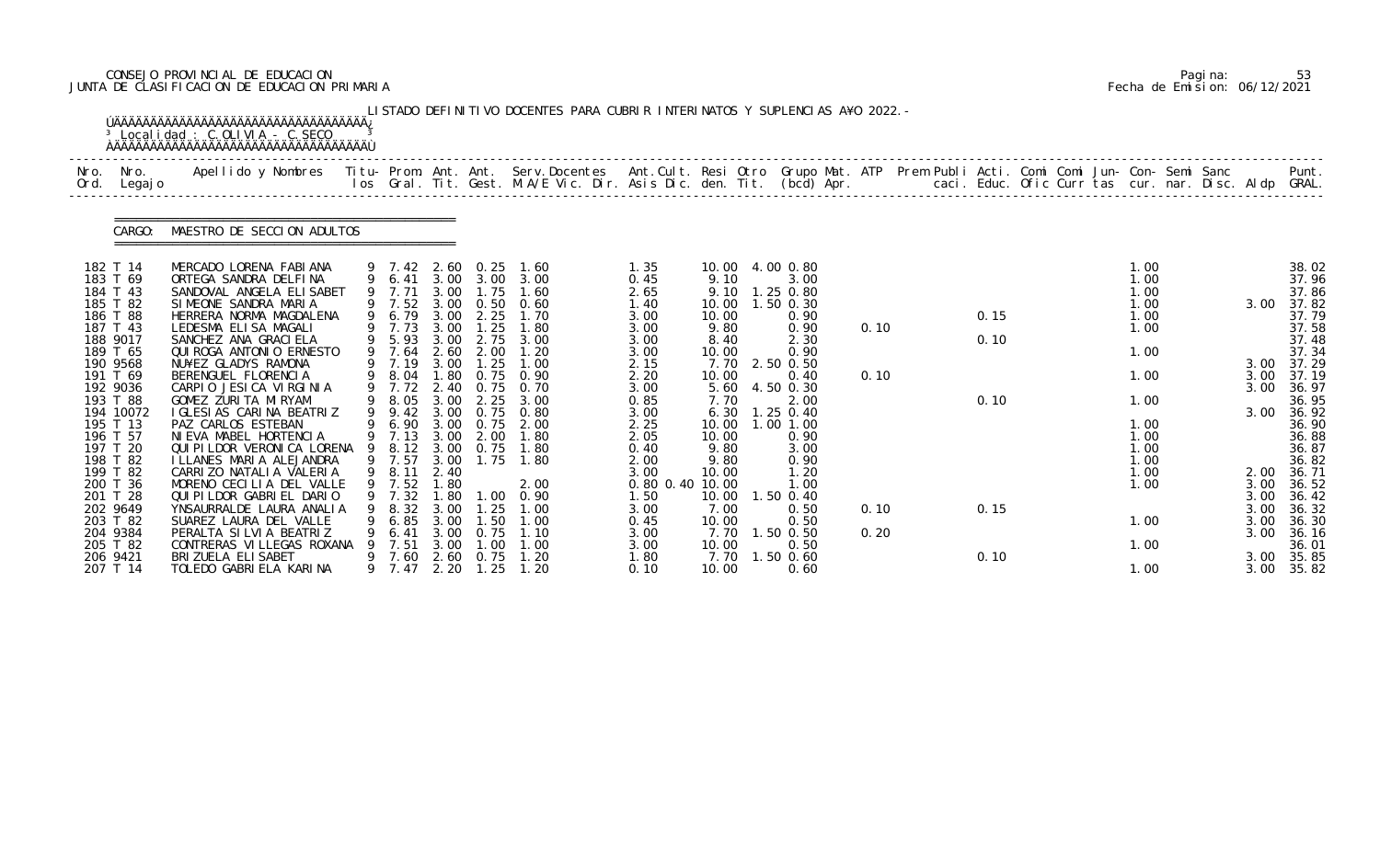# CONSEJO PROVINCIAL DE EDUCACION Pagina: 54 JUNTA DE CLASIFICACION DE EDUCACION PRIMARIA Fecha de Emision: 06/12/2021

| Nro.<br>Ord. | Nro.<br>Legaj o                                                                                 | Apellido y Nombres - Titu- Prom. Ant. Ant. Serv.Docentes - Ant.Cult. Resi Otro Grupo Mat. ATP Prem Publi Acti. Comi Comi Jun- Con- Semi Sanc - - - Punt.<br>Ios Gral. Tit. Gest. M.A/E Vic. Dir. Asis Dic. den. Tit. (bcd) Apr. - |   |                                                                        |                                                      |                                                     |                                                                                             |                                                              |                                                                    |                                                                                               |      |              |              |  |                                              |  |                                                          |                                                                      |
|--------------|-------------------------------------------------------------------------------------------------|-----------------------------------------------------------------------------------------------------------------------------------------------------------------------------------------------------------------------------------|---|------------------------------------------------------------------------|------------------------------------------------------|-----------------------------------------------------|---------------------------------------------------------------------------------------------|--------------------------------------------------------------|--------------------------------------------------------------------|-----------------------------------------------------------------------------------------------|------|--------------|--------------|--|----------------------------------------------|--|----------------------------------------------------------|----------------------------------------------------------------------|
|              | CARGO:                                                                                          | MAESTRO DE SECCION ADULTOS                                                                                                                                                                                                        |   |                                                                        |                                                      |                                                     |                                                                                             |                                                              |                                                                    |                                                                                               |      |              |              |  |                                              |  |                                                          |                                                                      |
|              | 208 T 82<br>209 T 43<br>210 T 36<br>211 7504<br>212 T 82<br>213 T 29<br>214 T 14<br>215 7502    | OSSES SANDRA DELFINA<br>MARIO VERONICA ALEJANDRA<br>SEGURA FANNY BEATRIZ<br>I SASMENDI ROSANA SOLEDAD<br>VI TTA MAGDALENA DE LA<br>CIRIGNOLI VANESA EDITH<br>MALDONADO MARIO ALEJANDRO<br>RIOS BLANCA SOLEDAD                     | 9 | 9 7.49<br>9 6.96<br>9 7.76<br>9 8.20<br>9 7.91<br>6.20<br>7.46<br>8.49 | 3.00<br>2.20<br>3.00<br>2.80<br>3.00<br>3.00<br>3.00 | 1.00<br>1.25<br>2.50<br>1.75<br>.25<br>1.75<br>1.75 | 1. 40<br>1.80 0.75 0.80<br>1.20<br>1.60<br>1.20<br>1.80<br>0.70                             | 3.00<br>1.85<br>2.60<br>1.90<br>0.70<br>3.00<br>2.65<br>0.50 | 9.10<br>10.00<br>10.00<br>10.00<br>10.00<br>10.00<br>7.70<br>10.00 | 0.70<br>0.40<br>0.60<br>0.80<br>0.60<br>0.90<br>1.25 0.30                                     | 1.00 |              | 0.10<br>0.10 |  | 1.00<br>1.00<br>1.00<br>1.00<br>1.00<br>1.00 |  | 3.00                                                     | 35.69<br>35.66<br>35.61<br>35.60<br>35.56<br>35.35<br>35.26<br>34.99 |
|              | 216 7523<br>217 T 28<br>218 T 74<br>219 T 43<br>220 6287<br>221 9951                            | FORNES ALVARO MAURICIO<br>SOTOMAYOR MARIA ESTHER<br>GAYET FERNANDA SABRINA<br>LUNA VALERIA BEATRIZ<br>MORENO ROSANNA<br>CASAS PEDRO SAUL                                                                                          |   | 6.68<br>9 9.77<br>9 9.24<br>9 7.05<br>9 5.00<br>9 7.43                 | 3.00<br>1.00<br>1.80<br>3.00<br>2.40                 | 2.25<br>$\overline{\phantom{0}}$ . 00               | 1.80<br>3.00 0.50 0.60<br>$0.25 \quad 0.60$<br>$3.00 \quad 0.60$<br>0.90                    | 1.30<br>0.10<br>0.85<br>0.95<br>1.75                         | 10.00<br>10.00<br>10.00<br>10.00<br>10.00<br>6.30                  | 0.90<br>0.30<br>0.30<br>$1.25$ 0.30<br>0.50                                                   |      | 0.10<br>0.10 | 0.10         |  | 1.00<br>1.00<br>1.00                         |  | 3.00<br>3.00<br>3.00                                     | 34.93<br>34.27<br>34.19<br>33.95<br>33.90<br>33.73                   |
|              | 222 T 28<br>223 9333<br>224 9304<br>225 9630                                                    | TEJERINA FATIMA SOLEDAD<br>GOMEZ LORENA VERONICA<br>SORIA MYRTHA JUDIT<br>SARABI A DEBORA                                                                                                                                         | 9 | 7.24<br>9 7.65<br>9 7.49<br>9 8.07                                     | .80<br>3.00<br>3.00<br>3.00                          | 0.75<br>1.75<br>1.00<br>1.25                        | 0.70<br>0.80<br>1.00<br>1.00                                                                | 3.00<br>0.45<br>3.00<br>2.30<br>3.00                         | 10.00<br>7.70<br>7.70<br>7.00                                      | $0.30$ $0.10$<br>0.40<br>$1.00$ $0.50$<br>0.50                                                |      | 0.10<br>0.10 |              |  | 1.00                                         |  | 2.00                                                     | 33.34<br>33.30<br>33.09<br>32.92<br>32.84                            |
|              | 226 T 13<br>227 9804<br>228 8902<br>229 9633<br>230 9987<br>231 10099<br>232 10134<br>233 10923 | FERNANDEZ PAOLA EDITH<br>MARTINEZ SILVINA SOLEDAD<br>CORONEL SANDRA KARINA<br>BUSTAMANTE JESUS MARIO<br>JULIO SILVA STEPHANIE<br>HERRERA MARIA BELEN<br>LOPEZ CARLOS DARIO<br>CI FUENTES NATALIA JANNET                           | 9 | 9 7.74<br>9.05 2.00<br>9 7.74<br>9 7.15<br>8.05<br>9 7.46              | $6.37 \quad 3.00$<br>2.40                            | 2.00 0.50<br>1.25<br>1.75<br>2.40 0.75              | 1.00<br>1. 20<br>1.30<br>0. 80<br>2.60 0.75 0.70<br>9 8.44 3.00 0.75 0.80<br>1.20 0.50 0.40 | 1.00<br>0.05<br>0.45<br>2.05<br>1.75<br>0.45<br>1.50         | 10.00<br>9.10<br>7.70<br>6.30<br>6.30<br>6.30<br>5.60<br>10.00     | 0.50<br>0.60<br>1.50 0.60<br>0.60<br>$0.40$ $0.60$<br>0.30<br>1.00 1.00<br>.50 0.20 0.10 0.10 |      |              | 0.10         |  | 1.00                                         |  | 3.00 32.75<br>2.00<br>3.00 32.54<br>3.00<br>3.00<br>2.00 | 32.67                                                                |

|  | Pagi na: | 54                           |
|--|----------|------------------------------|
|  |          | Fecha de Emision: 06/12/2021 |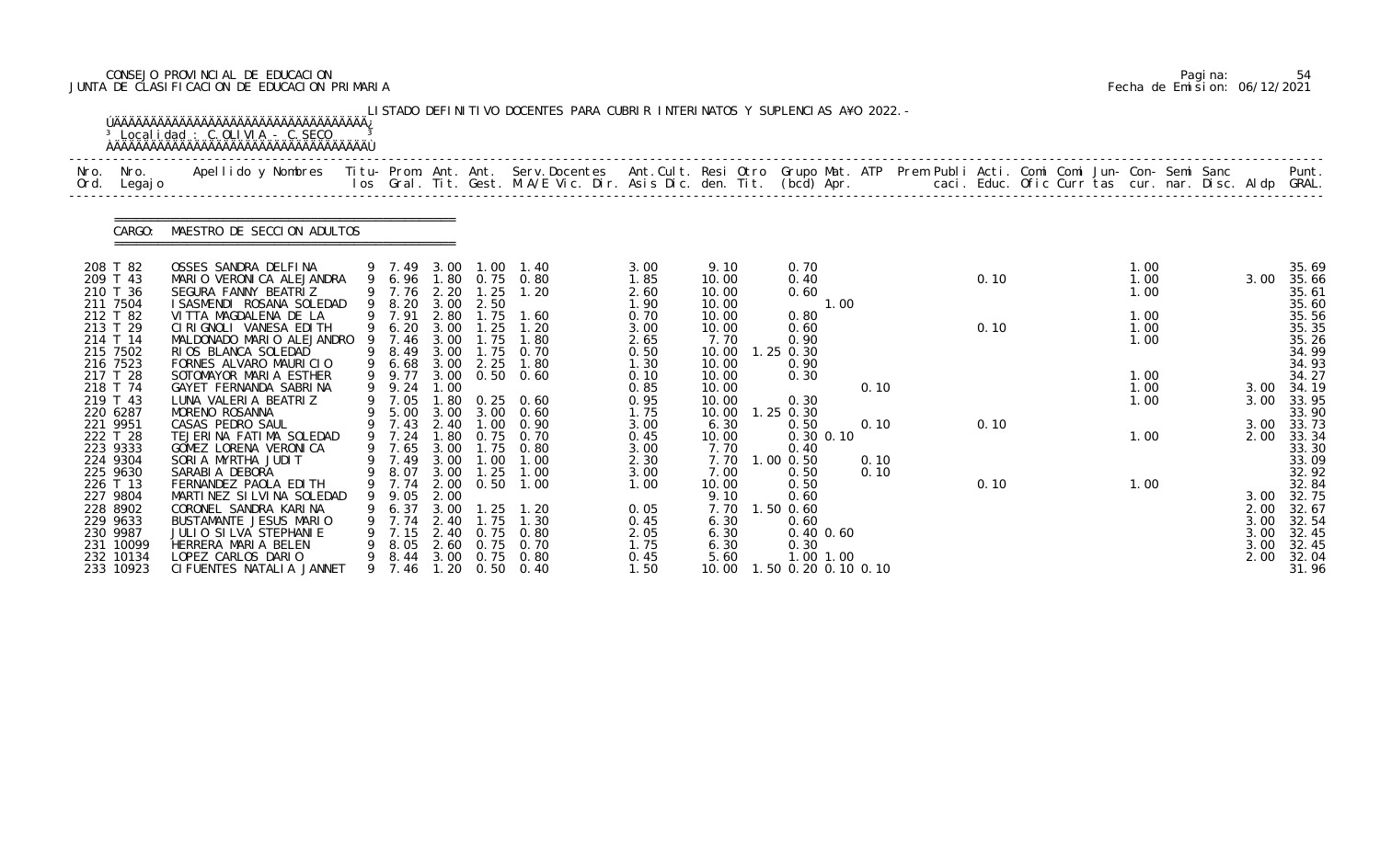# CONSEJO PROVINCIAL DE EDUCACION Pagina: 55 JUNTA DE CLASIFICACION DE EDUCACION PRIMARIA Fecha de Emision: 06/12/2021

| 234 11136<br>235 10137<br>236 9677<br>237 10205<br>238 10594<br>239 10861<br>241 11086<br>242 9618<br>243 T 88<br>244 10017 | CARGO: | MAESTRO DE SECCION ADULTOS<br>CISNEROS ROSA ALICIA<br>OJEDA EVANGELINA DEL<br>ABALLAY MARIA JOSEFA<br>RAMIREZ IRINA FLORENCIA<br>MARTINEZ ALICIA HAYDEE<br>RAMI REZ VALERIA GIMENA<br>240 TP10688 BUSTAMANTE ELVA ELISA |        | 9 7.86<br>9 8.03<br>9 8.36<br>9 7.52 | 2.00<br>1.60 | 1.60 0.50<br>0.75 0.90 | 9 7.05 3.00 1.50 2.20<br>0.60 | 2.10<br>1.50 | 10.00        | 4.90 1.00 1.10 |                               |      |  |      |  |      |  |            |                |
|-----------------------------------------------------------------------------------------------------------------------------|--------|-------------------------------------------------------------------------------------------------------------------------------------------------------------------------------------------------------------------------|--------|--------------------------------------|--------------|------------------------|-------------------------------|--------------|--------------|----------------|-------------------------------|------|--|------|--|------|--|------------|----------------|
|                                                                                                                             |        |                                                                                                                                                                                                                         |        |                                      |              |                        |                               |              |              |                |                               |      |  |      |  |      |  |            |                |
|                                                                                                                             |        |                                                                                                                                                                                                                         |        |                                      |              |                        |                               |              |              |                |                               |      |  |      |  |      |  |            | 31.85<br>31.46 |
|                                                                                                                             |        |                                                                                                                                                                                                                         |        |                                      |              |                        |                               | 0.10         | 7.00         |                | 0.30<br>0.40                  | 0.10 |  |      |  |      |  | 3.00       | 31.18          |
|                                                                                                                             |        |                                                                                                                                                                                                                         |        |                                      |              | 0.50                   | 0.40                          | 2.40         | 5.60         |                | 0.20                          |      |  |      |  |      |  | 3.00       | 31.06          |
|                                                                                                                             |        |                                                                                                                                                                                                                         |        |                                      |              | 2.20 0.25              | 0.40                          | 3.00         | 4.90         |                | 0.20                          | 0.10 |  |      |  |      |  | 3.00       | 30.57          |
|                                                                                                                             |        |                                                                                                                                                                                                                         |        | 8.10                                 | 2.60         | 0.25                   | 0.30                          | 2.85         | 4.20         |                | 0.10                          |      |  |      |  |      |  | 3.00       | 30.40          |
|                                                                                                                             |        | CASTILLO NANCY VANESA                                                                                                                                                                                                   | 9<br>9 | 6.70<br>9.28                         | 3.00<br>1.40 | 1.75<br>0.25           | 3.00<br>0.20                  | 1.00         | 4.90         |                | 4.90 0.50 1.50<br>1.00 0.10   |      |  |      |  |      |  | 3.00       | 30.35<br>30.13 |
|                                                                                                                             |        | ABALLAY ANDREA IVANA                                                                                                                                                                                                    |        | 7.93                                 | 2.00         | 0.75                   | 0.80                          |              | 7.00         |                | 0.40                          |      |  |      |  |      |  | 2.00       | 29.88          |
|                                                                                                                             |        | RAMI REZ MARI ELA DEL VALLE                                                                                                                                                                                             |        | 9 9.37                               | 3.00         | 1.75                   | 1.60                          | 3.00         | 10.00        |                | 1.50 0.80 0.40 0.10           |      |  | 0.10 |  | 1.00 |  | 15.00 3.00 | 29.62          |
|                                                                                                                             |        | GARECA MARIELA DEL VALLE                                                                                                                                                                                                |        | 9 7.30                               | 1.80         |                        | $0.75$ 0.90                   | 1.65         |              |                | 6.30 1.50 0.40                |      |  |      |  |      |  |            | 29.60          |
| 245 9681                                                                                                                    |        | PAZ LIDIA CRISTINA                                                                                                                                                                                                      |        | 6.94                                 | 3.00         | $\overline{0}$ .       | 1.00                          | 0.15         | 7.00         |                | $1.00$ 0.50                   |      |  |      |  |      |  |            | 29.59          |
| 246 9044                                                                                                                    |        | DI AZ DANI EL EDUARDO<br>LUNA DE LA VEGA ANA                                                                                                                                                                            | 9      | 6.62                                 | 3.00         | 1.00                   | 1.00<br>0.40                  |              | 8.40         |                | 0.50                          |      |  |      |  |      |  | 3.00       | 29.52          |
| 247 10645<br>248 9621                                                                                                       |        | PORRAS YOMA HECTOR                                                                                                                                                                                                      |        | 6.35<br>6.86                         | 2.00         | 1.80 0.50<br>1.25      | 1.00                          | 3.00<br>1.10 | 4.90<br>7.00 |                | 0.20<br>0.50                  |      |  |      |  |      |  |            | 29.15<br>28.71 |
| 249 11162                                                                                                                   |        | GONZALEZ NAZARENO JESUS                                                                                                                                                                                                 |        | 9 7.92                               | 2.20         |                        |                               | 0.75         | 7.00         |                | 1.00                          |      |  |      |  |      |  |            | 27.87          |
| 250 10643                                                                                                                   |        | SANTILLAN PATRICIA YANINA 9 7.13 2.20 0.50 0.40                                                                                                                                                                         |        |                                      |              |                        |                               | 3.00         | 4.90         |                | 0.20                          |      |  |      |  |      |  |            | 27.33          |
| 251 8886                                                                                                                    |        | TORRES JORGE DANIEL                                                                                                                                                                                                     |        | 9 6.47                               |              | 2.40 0.75              | 1.00                          |              | 7.00         |                | 0.50                          |      |  |      |  |      |  |            | 27.12          |
| 252 10287                                                                                                                   |        | RODRI GUEZ MARI SA                                                                                                                                                                                                      |        | 9 7.68                               | 1.60         |                        | 1.50                          | 1.55         | 4.90         |                | 0.70                          |      |  |      |  |      |  |            | 26.93          |
| 253 11509<br>254 10740                                                                                                      |        | MORALES HORACIO DARIO<br>CORTALEZZI ANA CECILIA                                                                                                                                                                         |        | 7.05<br>8.47                         | 1.20         |                        | 0.10<br>2.80 0.25 0.20        | 3.00<br>0.55 | 4.20         |                | 3.50 2.50 0.50<br>$1.00$ 0.10 |      |  |      |  |      |  |            | 26.85<br>26.57 |
| 255 10731                                                                                                                   |        | BUSTAMANTE MARIA ESTHER                                                                                                                                                                                                 |        | 7.83                                 | 1.80         |                        |                               | 3.00         | 4.20         |                | 0.60                          | 0.10 |  |      |  |      |  |            | 26.53          |
| 256 11000                                                                                                                   |        | CORZO SOFIA DEL ROSARIO                                                                                                                                                                                                 |        | 8.00                                 | 1.40         |                        | 0.10                          | 0.35         | 4.20         |                |                               |      |  |      |  |      |  | 2.00       | 25.05          |
| 257 11124                                                                                                                   |        | CAMBRONERA HECTOR FABIAN                                                                                                                                                                                                |        | 8.16                                 | 1.40         | 0.25                   | 0.20                          | 0.10         | 4.20         |                | 0.30 0.50                     |      |  |      |  |      |  |            | 24.11          |
| 258 11130<br>259 11311                                                                                                      |        | ROJAS ANGELA NOEMI MALEM<br>TABOADA JUAN RAMON                                                                                                                                                                          |        | 9 7.70<br>9 7.44                     | 1.40<br>1.20 | 0.25                   | 0. 20<br>0.20                 | 0.10         | 4.20<br>4.20 |                | 0.50<br>0.60                  |      |  |      |  |      |  |            | 23.35<br>22.64 |

|  | Pagi na: |                              |
|--|----------|------------------------------|
|  |          | Fecha de Emision: 06/12/2021 |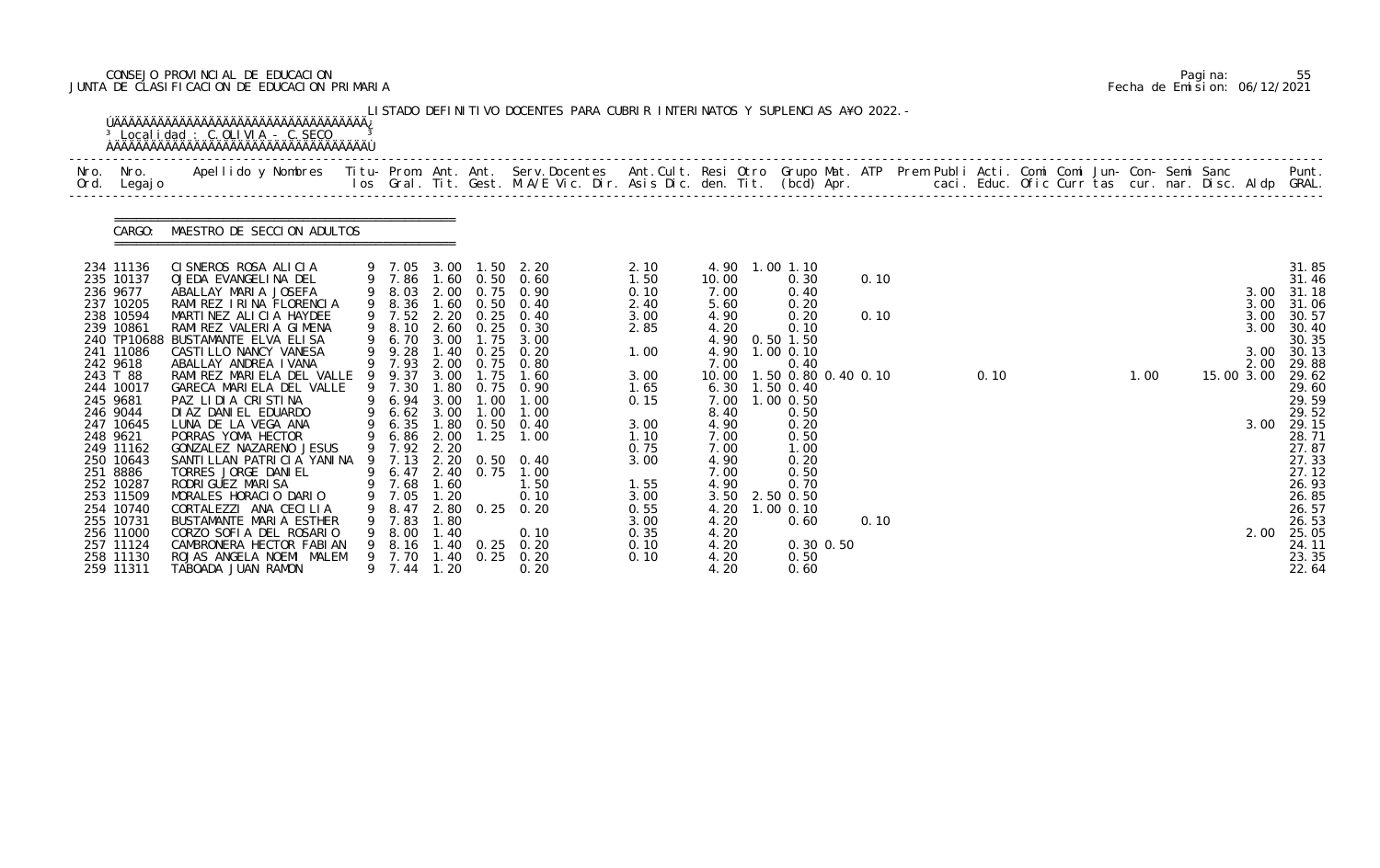# CONSEJO PROVINCIAL DE EDUCACION Pagina: 56 JUNTA DE CLASIFICACION DE EDUCACION PRIMARIA Fecha de Emision: 06/12/2021

|              |                                                               | <sup>3</sup> Localidad : C.OLIVIA - C.SECO                                                                                                     |   |                                         |                                              |                               | LISTADO DEFINITIVO DOCENTES PARA CUBRIR INTERINATOS Y SUPLENCIAS A¥O 2022. -                                                   |                              |                                                  |                                                                                 |                              |                |              |  |                              |             |              |                                                    |
|--------------|---------------------------------------------------------------|------------------------------------------------------------------------------------------------------------------------------------------------|---|-----------------------------------------|----------------------------------------------|-------------------------------|--------------------------------------------------------------------------------------------------------------------------------|------------------------------|--------------------------------------------------|---------------------------------------------------------------------------------|------------------------------|----------------|--------------|--|------------------------------|-------------|--------------|----------------------------------------------------|
| Nro.<br>Ord. | Nro.<br>Legaj o                                               | Apellido y Nombres - Titu- Prom. Ant. Ant. Serv.Docentes - Ant.Cult. Resi Otro Grupo Mat. ATP - Prem Publi Acti. Comi Comi Jun- Con- Semi Sanc |   |                                         |                                              |                               | los Gral. Tit. Gest. M.A/E Vic. Dir. Asis Dic. den. Tit. (bcd) Apr.       caci. Educ. Ofic Curr tas cur. nar. Disc. Aldp GRAL. |                              |                                                  |                                                                                 |                              |                |              |  |                              |             |              | Punt.                                              |
|              |                                                               | CARGO: MAE. ESP. FLORI CULT., HUERTA Y JARDIN                                                                                                  |   |                                         |                                              |                               |                                                                                                                                |                              |                                                  |                                                                                 |                              |                |              |  |                              |             |              |                                                    |
|              | 18337                                                         | BORDON LUCAS EMILIANO                                                                                                                          |   |                                         |                                              |                               | 3 7.66 2.60 3.00 2.40<br>1.15                                                                                                  |                              |                                                  | 10.00 3.00 2.80                                                                 |                              |                |              |  |                              |             |              | 3.00 38.61                                         |
|              | CARGO:                                                        | PES DE FORMACION PARA EL TRABAJO                                                                                                               |   |                                         |                                              |                               |                                                                                                                                |                              |                                                  |                                                                                 |                              |                |              |  |                              |             |              |                                                    |
|              | 1 T 29<br>2 10693<br>3 10738                                  | SANDUAY JUAN ORLANDO<br>ARAYA LUISA MERCEDES<br>VELAZQUEZ MARIA MARTA                                                                          |   | 9 8.66 3.00<br>9 7.07 3.00<br>9 7.32    | 3.00                                         | 1.75<br>3.00 3.00             | 1.60<br>3.00<br>$1.50 \t 0.20$                                                                                                 | 2.95<br>3.00<br>3.00         | 9.10<br>10.00<br>10.00                           | 0.80<br>1.30<br>0.10                                                            |                              |                |              |  | 1.00                         |             | 3.00         | 40.86<br>39.37<br>34.12                            |
|              | 4 6511<br>5 10855<br>6 11781<br>7 11778<br>8 12659<br>9 12874 | ROJA NATALIA<br>PURULLA ALDO BERNABE<br>GOMEZ NATALIA MARIEL<br>GOMEZ JULIO ADRIAN<br>GUTI ERREZ MATEO JONATAN<br>PESCARA MARIA CELESTE        | 6 | 6.53                                    | 3.00<br>2.80<br>1.20<br>1.80<br>0.80<br>0.60 | 1.75                          | 2.40<br>$1.00$ $2.00$<br>$1.00 \t 0.80$<br>$1.00 \quad 1.40$                                                                   | 0.05                         | 10.00<br>7.00<br>10.00<br>10.00<br>10.00<br>4.90 | 1.20<br>$0.50$ 1.00<br>0.40<br>0.70                                             |                              |                |              |  | 1.00                         |             | 3.00<br>3.00 | 33.88<br>23.30<br>22.45<br>20.90<br>16.80<br>11.50 |
|              | 10 T 65<br>11 T 43<br>12 T 74<br>13 T 14                      | MANSILLA MARIA DE LOS A<br>CARRIZO ELDA DEOLINDA<br>BULACIO CARINA NANCY<br>PURULLA MI GUEL ANGEL                                              |   | $5$ 8.51<br>5 8.55<br>5 7.94            | 3.00                                         | 1.00<br>5 8.92 3.00 0.50      | 3.00 0.75 3.00<br>3.00 0.75 2.60<br>3.00<br>3.00                                                                               | 3.00<br>3.00<br>3.00<br>3.00 | 10.00                                            | 8.00 2.40<br>10.00 6.75 1.30<br>10.00 4.00 2.90<br>10.00 7.00 1.80              | 0.40<br>0.10<br>0.10<br>0.10 | $1.00 \t 0.45$ | 0.40         |  | 1.00<br>1.00<br>1.00         | $1.00$ 0.20 | 3.00<br>3.00 | 46.71<br>45.05<br>43.94<br>43.72                   |
|              | 14 T 69<br>15 T 14<br>16 TAD 2<br>17 T 76                     | VERA CAROLINA ALEJANDRA<br>BARRI ENTOS KARI NA I SABEL<br>ALCAYAGA JULIO ARIEL<br>ROA JOVITA ALEJANDRA                                         |   | 8.58<br>$5 \quad 7.21$<br>8. 28<br>7.16 | 2.60<br>3.00<br>3.00<br>3.00                 | 0. 50<br>0.25<br>0.75<br>0.25 | 2.80<br>3.00<br>3.00<br>3.00                                                                                                   | 3.00<br>3.00<br>3.00<br>3.00 |                                                  | 10.00 2.50 1.40 0.90<br>10.00 3.00 2.20<br>10.00  1.25  1.50<br>10.00 6.50 2.00 | 0.20                         |                | 0.25<br>0.30 |  | 1.00<br>1.00<br>2.00<br>1.00 |             |              | 3.00 41.28<br>3.00 41.11<br>3.00 41.08<br>40.91    |
|              | 18 T 74<br>19 6286<br>20 T 43                                 | NORIA FABIOLA ANDREA<br>AYUELEF ESTELA MARIS<br>I LLANES ADRI ANA ELI SABETH                                                                   |   | 8.14<br>8. 05<br>7.97                   | 3.00                                         | $3.00 \quad 0.50$             | 3.00<br>2.20<br>3.00 0.50 2.80                                                                                                 | 3.00<br>3.00<br>3.00         |                                                  | 10.00  1.50  2.60<br>10.00 6.75 1.10<br>10.00 2.50 1.40 0.30                    | 0.20                         |                | 0.35<br>0.15 |  | 1.00<br>1.00<br>1.00         |             | 3.00         | 40.79<br>40.75<br>3.00 40.47                       |

|  | Pagi na: | 56                           |
|--|----------|------------------------------|
|  |          | Fecha de Emision: 06/12/2021 |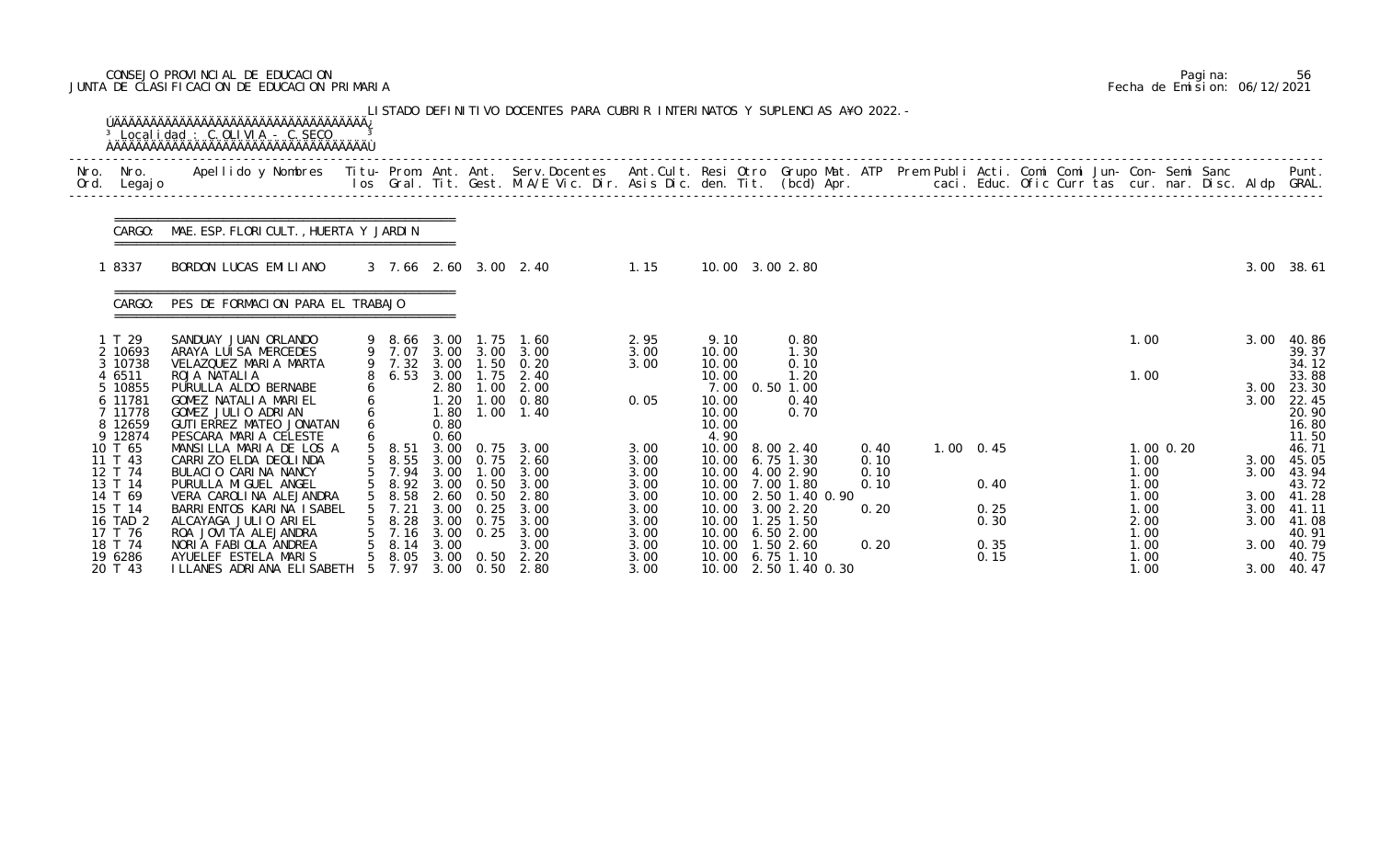# CONSEJO PROVINCIAL DE EDUCACION Pagina: 57 JUNTA DE CLASIFICACION DE EDUCACION PRIMARIA Fecha de Emision: 06/12/2021

|              |                    | <sup>3</sup> Localidad : C.OLIVIA - C.SECO                                                                                               |                |                  |      |                   | LISTADO DEFINITIVO DOCENTES PARA CUBRIR INTERINATOS Y SUPLENCIAS A¥O 2022. –                                             |              |                |                   |             |                      |                             |               |                   |  |          |              |  |      |                |
|--------------|--------------------|------------------------------------------------------------------------------------------------------------------------------------------|----------------|------------------|------|-------------------|--------------------------------------------------------------------------------------------------------------------------|--------------|----------------|-------------------|-------------|----------------------|-----------------------------|---------------|-------------------|--|----------|--------------|--|------|----------------|
| Nro.<br>Ord. | Nro.<br>Legaj o    | Apellido y Nombres Titu- Prom. Ant. Ant. Serv.Docentes Ant.Cult. Resi Otro Grupo Mat. ATP Prem Publi Acti. Comi Comi Jun- Con- Semi Sanc |                |                  |      |                   | los Gral. Tit. Gest. M.A/E Vic. Dir. Asis Dic. den. Tit. (bcd) Apr. caci. Educ. Ofic Curr tas cur. nar. Disc. Aldp GRAL. |              |                |                   |             |                      |                             |               |                   |  |          |              |  |      | Punt.          |
|              | CARGO:             | PES DE FORMACION PARA EL TRABAJO                                                                                                         |                |                  |      |                   |                                                                                                                          |              |                |                   |             |                      |                             |               |                   |  |          |              |  |      |                |
|              | 21 T 69            | LEVI PI CHUN MARCELA                                                                                                                     |                | 5 8.15           |      | 2.40 0.50         | 2.40                                                                                                                     | 3.00         |                |                   |             | 10.00 2.75 1.20 0.60 |                             |               |                   |  |          | 1.00         |  | 3.00 | 40.00          |
|              | 22 T 69            | I BARRA MARIA ZULMA                                                                                                                      |                | 5 7.03           |      | $3.00 \quad 0.50$ | 3.00                                                                                                                     | 3.00         |                | 10.00 5.50 1.60   |             |                      |                             |               | 0.10              |  |          | 1.00         |  |      | 39.73          |
|              | 23 T 76            | ROSA MARCELA VI VI ANA                                                                                                                   |                | 5 8.64           | 3.00 | 0.75              | 3.00                                                                                                                     | 3.00         | 10.00          |                   |             | 2.10                 |                             |               |                   |  |          | 1.00         |  | 3.00 | 39.49          |
|              | 24 6106            | BARRETO NI LDA MABEL                                                                                                                     |                | 5 8.21           | 3.00 | 0.50              | 3.00                                                                                                                     | 2.45         | 10.00          |                   | $1.25$ 1.80 |                      |                             |               | 0.05              |  |          |              |  | 3.00 | 38.26          |
|              | 25 TAD 16          | ALCAYAGA JORGE GERMAN                                                                                                                    |                | 8.60<br>8.54     |      | $3.00 \quad 0.50$ | 3.00                                                                                                                     | 3.00         |                | 10.00  1.25  2.60 |             |                      |                             |               | 0.10              |  |          | 1.00         |  |      | 38.05          |
|              | 26 T 65            | I NAYADO PAUL I VAN                                                                                                                      |                |                  | 2.00 | 0.75              | 1.80                                                                                                                     | 0.55         |                | 10.00 3.50 1.30   |             |                      |                             |               |                   |  |          | 1.00         |  |      | 3.00 37.44     |
|              | 27 T 82            | ABALLAY RAMON DELFIN                                                                                                                     |                | 5 6.93           | 3.00 | 0.75              | 3.00                                                                                                                     | 2.45         | 10.00          |                   |             | 2.70                 |                             |               | 0.55              |  |          | 1.00         |  |      | 2.00 37.38     |
|              | 28 T 74<br>29 T 43 | GHIO PAOLA VANINA<br>SOSA CECILIA DE LOURDES                                                                                             |                | 5 7.32<br>5 6.87 | 3.00 | $3.00 \quad 0.25$ | 3.00<br>3.00                                                                                                             | 3.00<br>3.00 | 10.00<br>10.00 |                   |             | 2.20                 | 1.50 2.50 0.10 0.10<br>0.10 |               | $0.15 \quad 0.30$ |  |          | 1.00<br>1.00 |  | 3.00 | 37.22<br>37.17 |
|              | 30 TAD2            | GALINDO MABEL DEL C                                                                                                                      |                | 7.84             | 3.00 |                   |                                                                                                                          | 3.00         |                | 10.00  1.25  2.60 |             |                      |                             |               | 0.05              |  |          | 1.00         |  | 3.00 | 36.74          |
|              | 31 T 29            | SUASO CARLOS DOMINGO                                                                                                                     |                | 5 6.68           |      | 3.00 0.50         | 3.00                                                                                                                     | 3.00         |                | 10.00  1.25  2.90 |             |                      | 0.10                        |               | 0.30              |  |          | 1.00         |  |      | 36.73          |
|              | 32 T 79            | GOMEZ BLANCA ESTELA                                                                                                                      |                | 7.28             | 3.00 | 0.25              | 3.00                                                                                                                     | 3.00         | 9.80           |                   |             | 1.25 1.60 0.50       |                             | $0.50$ $0.30$ |                   |  | 0.101.00 |              |  |      | 36.58          |
|              | 33 T 69            | ESCOBAR MAYELA MELISA                                                                                                                    | 5 <sup>5</sup> | 7.06             |      | $2.40 \quad 0.25$ | 2.40                                                                                                                     | 3.00         | 9.10           |                   |             |                      | 0.50 1.20 1.00 0.10         |               | 0.10              |  |          | 1.00         |  | 3.00 | 36.11          |
|              | 34 5419            | GUEVARA MARCELA DEL VALLE                                                                                                                |                | 8.83             |      | 3.00 0.75         | 3.00                                                                                                                     | 2.25         | 10.00          |                   |             | 3.00                 |                             |               |                   |  |          |              |  |      | 35.83          |
|              | 35 T 23            | ARNEDO ANGELA BEATRIZ                                                                                                                    |                | 5 8.06           | 3.00 |                   | 3.00                                                                                                                     | 2.60         | 10.00          |                   | 1.25 1.90   |                      |                             |               |                   |  |          | 1.00         |  |      | 35.81          |
|              | 36 T 13            | QUI ROGA GUI DO ARMANDO                                                                                                                  |                | 5 7.09           | 3.00 |                   | 3.00                                                                                                                     | 3.00         | 10.00          |                   | 1.00 2.40   |                      | 0.10                        |               | 0.10              |  |          | 1.00         |  |      | 35.69          |
|              | 37 TAD 2           | ARENA GUSTAVO ROLANDO                                                                                                                    |                |                  |      |                   | 5 5.75 3.00 0.50 3.00<br>5 7.32 3.00 2.70                                                                                | 3.00         | 10.00          |                   |             | 3.00                 |                             |               | 0.10              |  |          | 2.00         |  |      | 35.35          |
|              | 38 8550            | GUMI EL MONICO SANDRO                                                                                                                    |                |                  |      |                   |                                                                                                                          | 1.85         | 10.00          |                   | $1.25$ 1.30 |                      |                             |               | 0.25              |  |          |              |  | 2.00 | 34.67          |
|              | 39 T 29            | DELGADO RODOLFO HERNAN                                                                                                                   |                | 5 7.29           |      |                   | 3.00 0.75 3.00                                                                                                           | 2.80         | 10.00          |                   |             | 1.60                 |                             |               | 0.15              |  |          | 1.00         |  |      | 34.59          |
|              | 40 T 74            | VI LLAGRA ALBA GI SELA                                                                                                                   |                | 8.43             |      | 2.40 0.25         | 2.40                                                                                                                     | 2.35         | 10.00          |                   | 1.50 1.20   |                      |                             |               |                   |  |          | 1.00         |  |      | 34.53          |
|              | 41 T 36            | DAVALOS ANABELLA DEL                                                                                                                     |                | 7.04             | 3.00 | 0.25              | 3.00                                                                                                                     | 3.00         | 10.00          |                   |             |                      | 1.50 0.60 0.10              |               |                   |  |          | 1.00         |  |      | 34.49          |
|              | 42 9568            | NU¥EZ GLADYS RAMONA                                                                                                                      |                | 7.19             | 3.00 | 0.50              | 2.00                                                                                                                     | 2.15         | 7.70           |                   | 2.50 1.00   |                      |                             |               |                   |  |          |              |  | 3.00 | 34.04          |
|              | 43 7354            | ARRIAGADA SILVIA GRACIELA                                                                                                                |                | 8.08             | 3.00 |                   | 3.00                                                                                                                     | 2.15         | 10.00          |                   |             | 1. 60                |                             |               |                   |  |          | 1.00         |  |      | 33.83          |
|              | 44 9649            | YNSAURRALDE LAURA ANALIA                                                                                                                 |                | 8.32             | 3.00 | 0.50              | 2.00                                                                                                                     | 3.00         | 7.00           |                   |             | 1. 00                | 0.10                        |               | 0.15              |  |          |              |  | 3.00 | 33.07          |
|              | 45 T 36            | VILTES RAUL AMANCIO                                                                                                                      |                | 5 5.30           | 3.00 | 0.25              | 3.00                                                                                                                     | 3.00         | 10.00          |                   |             | 2.30                 |                             |               | 0.10              |  |          | 1.00         |  |      | 32.95          |
|              | 46 T 28            | QUI PI LDOR GABRI EL DARIO                                                                                                               |                | $5 \quad 7.32$   | 1.80 |                   | 1.90                                                                                                                     | 1.50         | 10.00          |                   | 1.50 0.90   |                      |                             |               |                   |  |          |              |  |      | 3.00 32.92     |

|  | Pagi na: | 57                           |
|--|----------|------------------------------|
|  |          | Fecha de Emision: 06/12/2021 |